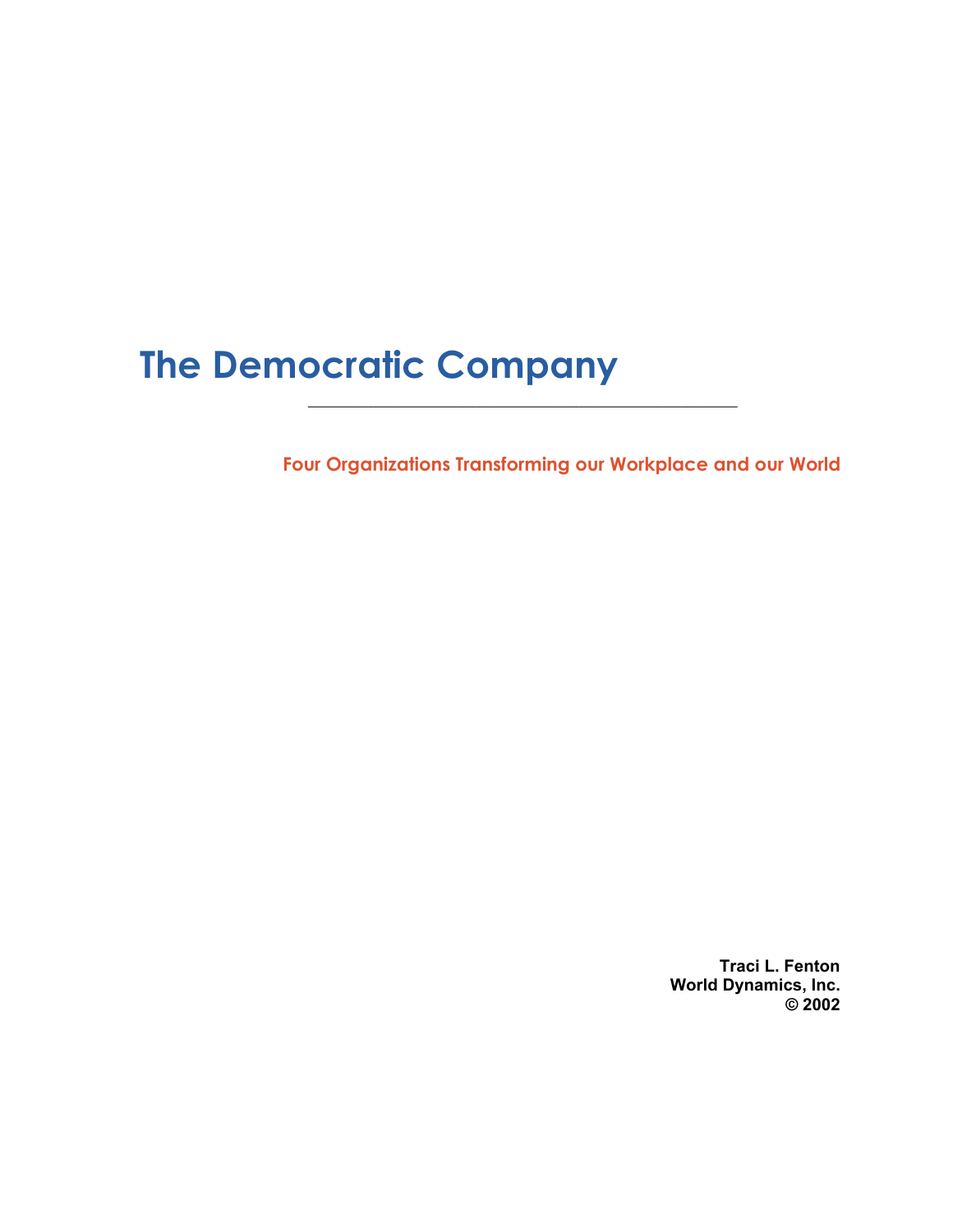### **Dedication**

**To the men in my life who showed me how to reach for the stars. . .**

*John Fenton, Matt Gaumer, Fredo Arias-King, Sandy Wilder, Keith Chiavetta, Al Rowe, John Richardson*

**The women who supported me on the journey. . .**

*Diana Fenton, Jodi Fenton, Libby Hoffman, Leslie Danziger, Elisabet Sahtouris, Kelly Buchanan, Kittie Burris*

**And to the one divine Mind who makes it all possible.**

**Thank you for your unselfishness, patience, steadfastness and inspiration. Your individual and collective lives are examples of greatness and humility. I am blessed to call you friends, family, mentors and spiritual guides.**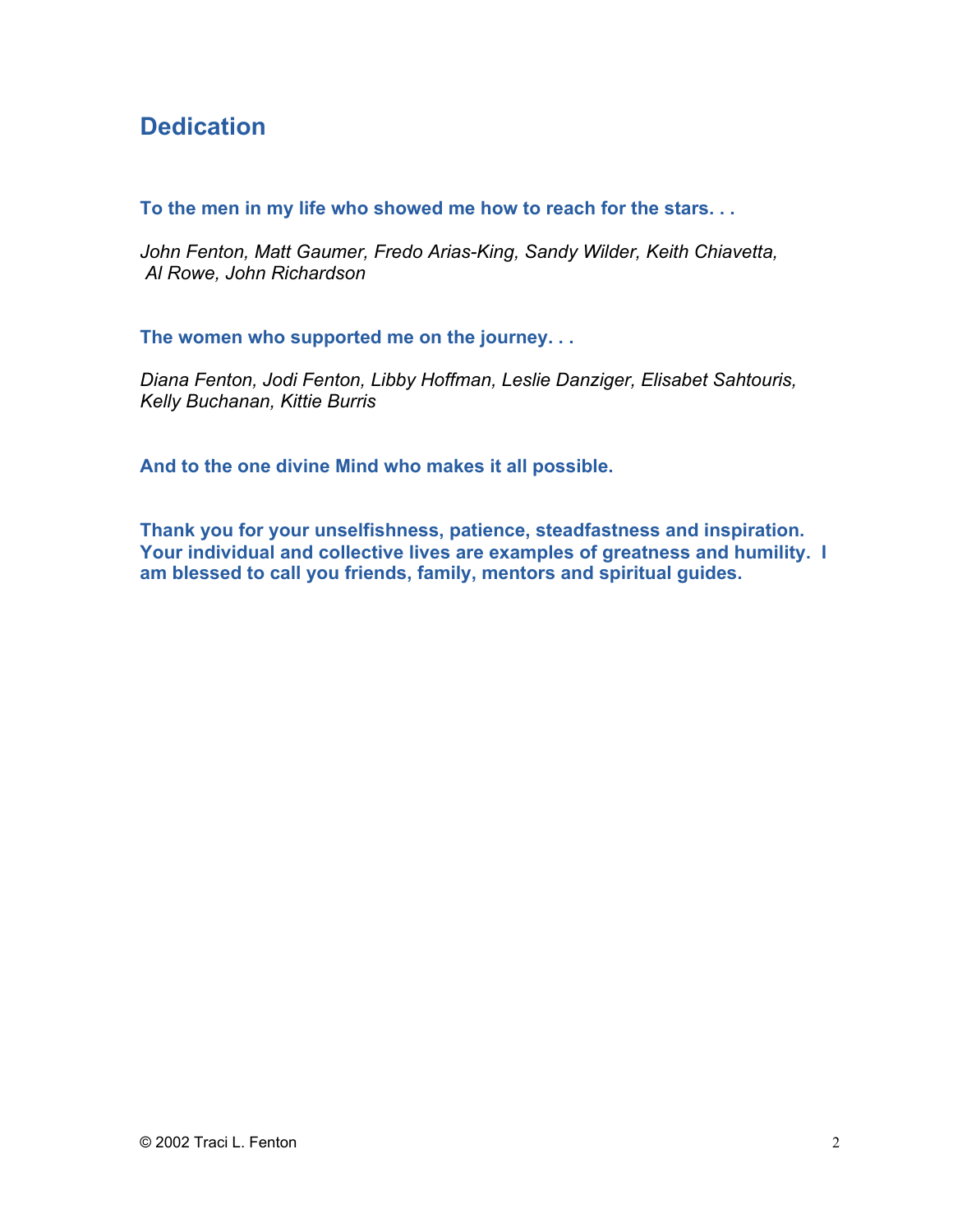# **Contents**

**About the Author Endnotes Bibliography**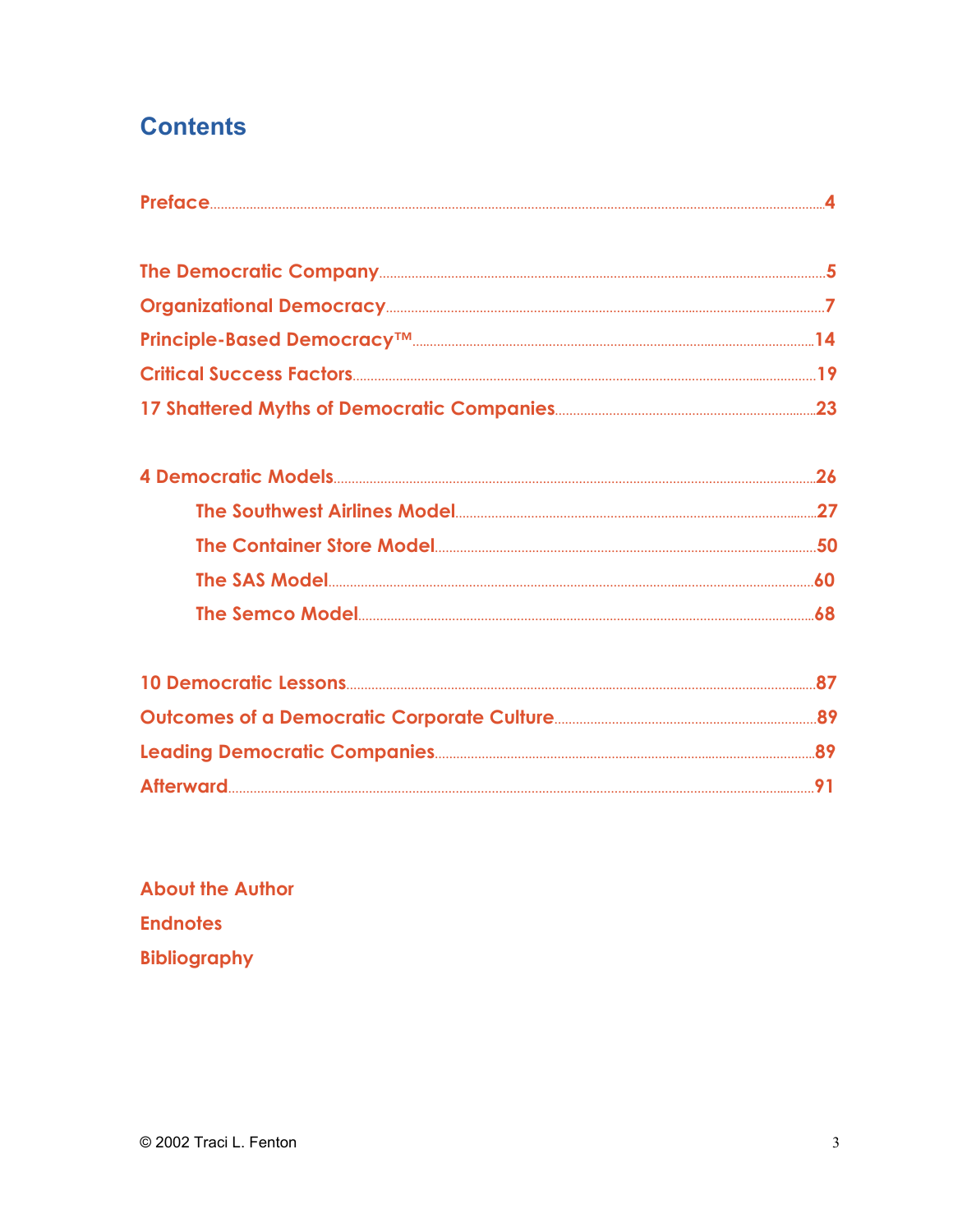# **Preface**

I believe every CEO, manager, entrepreneur, consultant, investor and business student should read this paper. I make this claim not because I wrote the paper, but because of what these four companies have to teach us about new models of organization, particularly at a time when current events and globalization are demanding we rethink our outdated and failing systems.

In this paper, I endeavored to do what no one, to the best of my knowledge, has ever done before. My goal was to take the principles of democracy and apply them to four companies – three from the United States and one from Brazil—and show how they are creating the business model of the future through the operationalization of democratic principles.

My goal was to go beyond the incessant buzz of management trends to truly discover the *timeless* principles of democracy and their applicability to the development of organizational systems and creation of healthy corporate cultures. I also wanted to show how these principles are universal, robust, practical and adaptable to a variety of business contexts.

Once considered only a political system, I believe democracy is as much an organizational system for businesses as it is a political system for governments. The same passion and commitment to freedom and self-expression that drives countries to embrace democracy was also evidenced as the compelling force behind each of the selected company's motivation for democracy in the workplace.

I began this project through an academic, cerebral lens, but was soon deeply touched by the depth of commitment these organizations had, on all levels, to respecting human dignity and creating meaningful work environments. Although only one of the four selected companies uses the word democracy to describe its culture, the meta-reason for each company's commitment to democracy surfaced as an unwavering dedication to creating environments which unleashed the human spirit, rather than trying to control or suppress it. As I studied these companies, I found myself energized, even inspired, by what they were accomplishing.

Gone forever is any notion in my mind that organizational democracy is boring, inefficient, impractical or relevant only to American companies. Instead, I emerged from writing this paper with a solid conviction that democratic principles and practices are applicable and germane for any company interested in becoming a powerful, competitive and *humane* force in a dynamic and changing world.

Traci L. Fenton Washington, DC May 2002

© 2002 Traci L. Fenton 4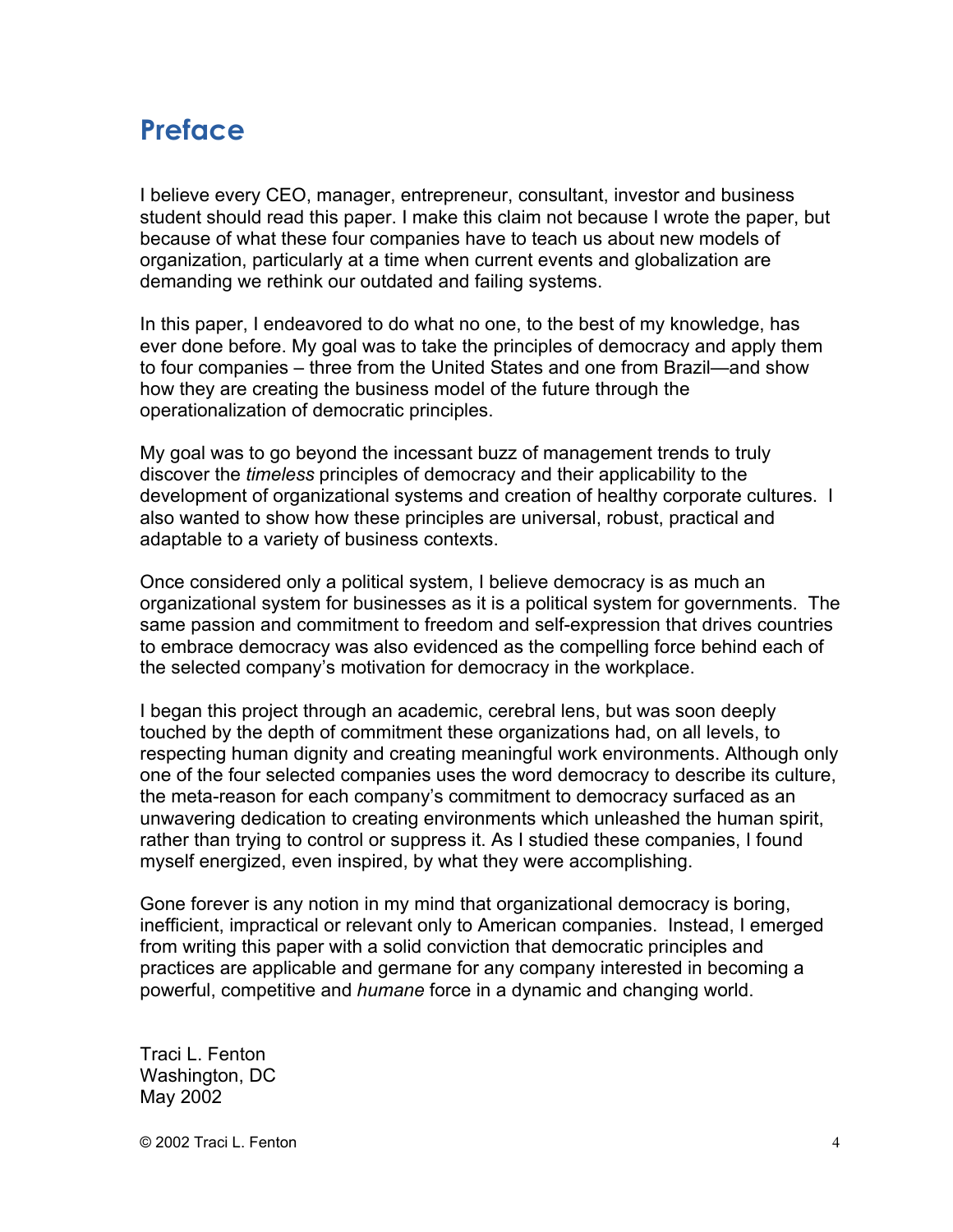### **The Democratic Company**

This is not a paper about voting, consensus-building, collaborative decision-making or participatory management techniques within businesses. This is a paper about something far more enduring, substantial and far-reaching. It is a paper about *democratic companies.*

So what is a democratic company? A democratic company is an institution practicing the principles of democracy at all levels as a coherent organizational system. The main point is that a democratic company is an *organization* – not just a management or leadership style of a CEO.

No doubt when you hear the word democracy you have your own mental file on what the word means. What images does democracy conjure up for you? Perhaps elections, the Fourth of July, the US Constitution? Now, what images does democracy create when you think of it in a *business* context? This is sometimes a bit harder to imagine, or at least less clear. Here's the process I went through to initially identify democratic companies:

First, pause for a moment and try to compose your own mental list of three to five companies that fit the following criteria:

Widely known and admired for creating an environment people want to work in that is fair, rewarding and exciting Is considered one of the top leaders in its industry Has more than 1,000 employees Has been in existence for at least 20 years

Secondly, working with your mental list of companies, try to think of tangible and quantifiable ways it practices democratic principles such as justice, ownership, transparency, decentralization, equality and accountability. Does your list become shorter?

My goal was to study companies that were practicing not just one or two principles but *all* of the 17 democratic principles I identified as comprising the system of organizational democracy (further defined in the section entitled *Principle-Based Democracy™*).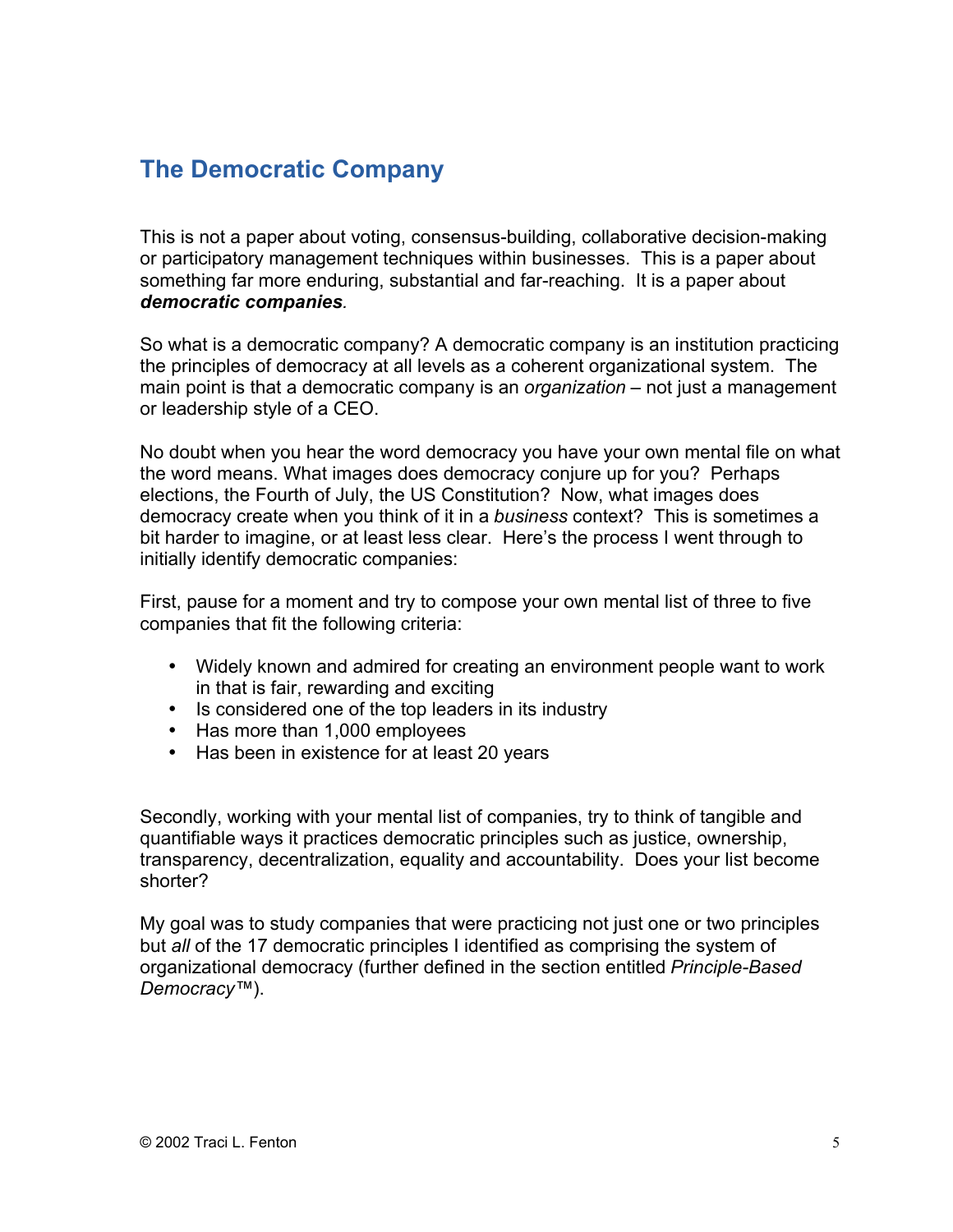There were some constraints on my research, namely time (the entire project was researched and completed in about ten weeks) and access to resources, including personal interviews and site visits. Almost all of my information about the selected companies was gathered through books, newspapers and journal articles. I tried to avoid most company propaganda, with a few exceptions.

Drawing from the criteria mentioned above, I also chose companies which:

Represented a diversity of industries Were at different stages of their growth cycle Varied in number of employees Were either private or public Were doing well financially at the time of writing Had survived various economic boom and bust cycles Had broadly recognizable names Were well-respected in their industries Had information about it from a variety of sources Were practicing ALL of the 17 democratic principles

Working with these detailed and specific conditions, I chose the following four companies as democratic models, summarized in Table 1.0:

### **Selected Democratic Companies**

| <b>Company</b>             | <b>Location</b>   | <b>Industry</b> |
|----------------------------|-------------------|-----------------|
| Southwest Airlines         | Dallas, TX        | Airlines        |
| <b>The Container Store</b> | Dallas, TX        | Retail          |
| <i>SAS Institute</i>       | Cary, NC          | Software        |
| Semco                      | Sao Paulo, Brazil | Manufacturing   |
|                            | Tahle 1 N         |                 |

These four organizations fit all of the requisites of a democratic company.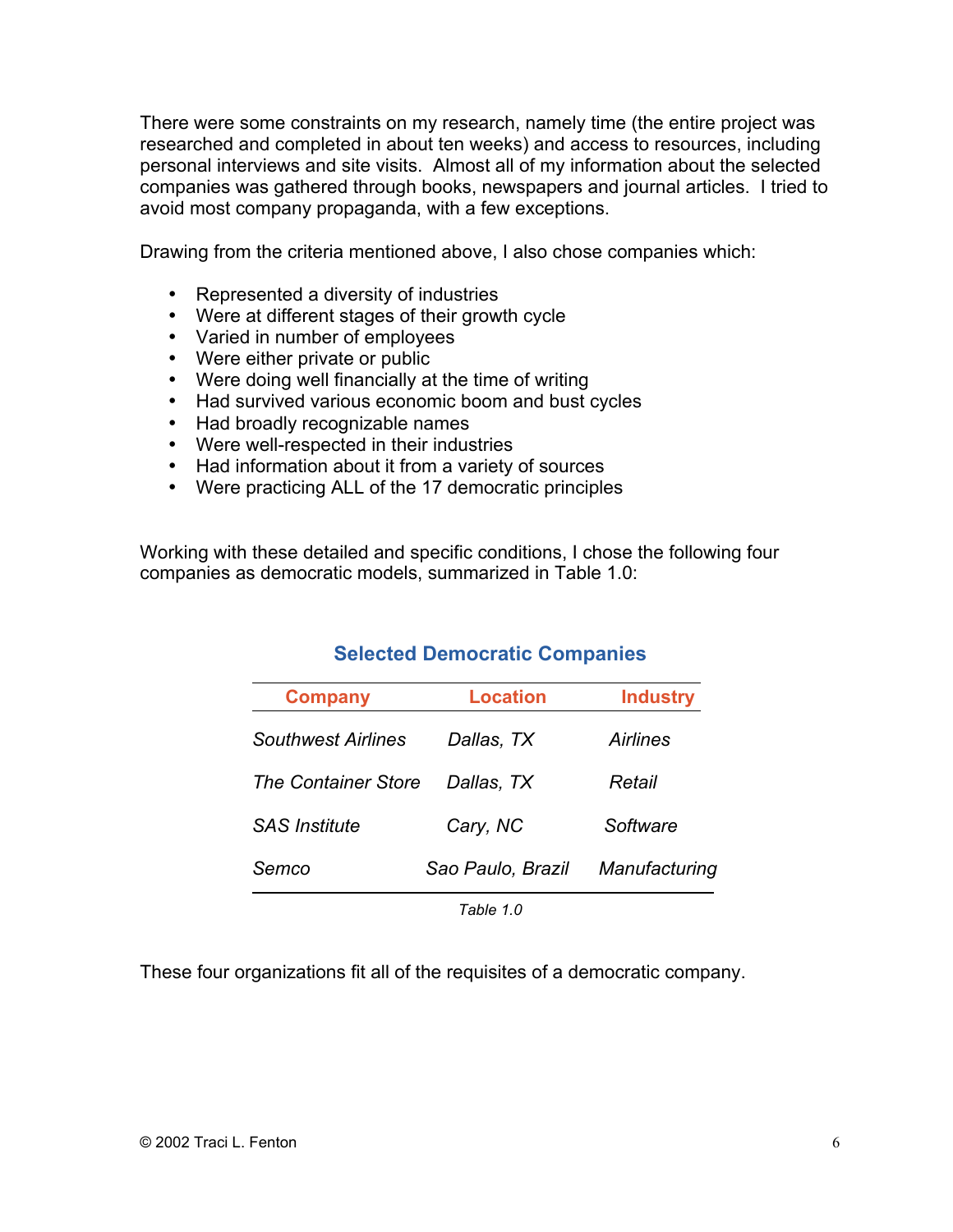### **Organizational Democracy**

My first job out of college startled me into the need for democracy in the work environment. I'd accepted a position as an advertising account executive for a local newspaper owned by a Fortune 500 company, selling advertising space. Although I considered the job to be far from ideal, I was nonetheless excited to be a part of a large company and prove my worth. I was determined to make a contribution, share the ideas and insights I'd learned at college and eventually make my way to the top.

However, my dreams of success hit reality hard that first day on the job. Day one was nothing less than culture shock. I entered the office building as a confident, bright-eyed college graduate who had held almost every leadership position while in school. I left that day, however, demoralized and deflated, feeling more like a child than an empowered employee. My first few days were spent being told what I could and could not do, how I was to behave, who was important in the organization – and who was *not*. I was told what my sales goals were and how I was to accomplish those goals. Any questions I had were either shrugged off or ignored. I was assigned to a cubicle with minimal resources needed to do my job. I was not trained; instead, I was told to just "get out there and figure it out as you go." By the end of the first week I had never felt so low in all my life. I remember thinking, "If this is what I'm supposed to expect from work for the next 40 years, I quit!" My passion towards service and leadership within the company was almost extinguished.

As time when on, my attitude toward my job and the company grew worse. I witnessed the unfair way decisions were made, without ever dialoguing with those whom the decision impacted. I saw how experienced sales people who knew their territories and performed well were never consulted when their sales targets were set. I quickly learned that my job was not to protest against management and its policies but to figure out how to work *around* them if I were to succeed. And although I was hitting all my sales goals, my work was far from meaningful. Conversations with co-workers rarely deviated from plotting our escape strategies. I soon adopted a survive-rather-than-thrive mentality and did the minimal amount required of me in order to get the job done. I wasn't alone – it's what everyone else had learned to do as well.

The weeks became months and I finally reached a point where I realized I had more self-respect then to allow myself to be treated as just another cog in the mechanism of corporate America. Although I had no other job prospects, I reasoned that having *no* job was a better alternative to having *this* job. Almost four months to the day, I resigned. When I handed my boss my resignation letter he looked at me and said, "Traci, when I hired you I knew you wouldn't last more then six months. You're too smart to let yourself be treated this way." Those were the kindest words he'd ever spoken to me.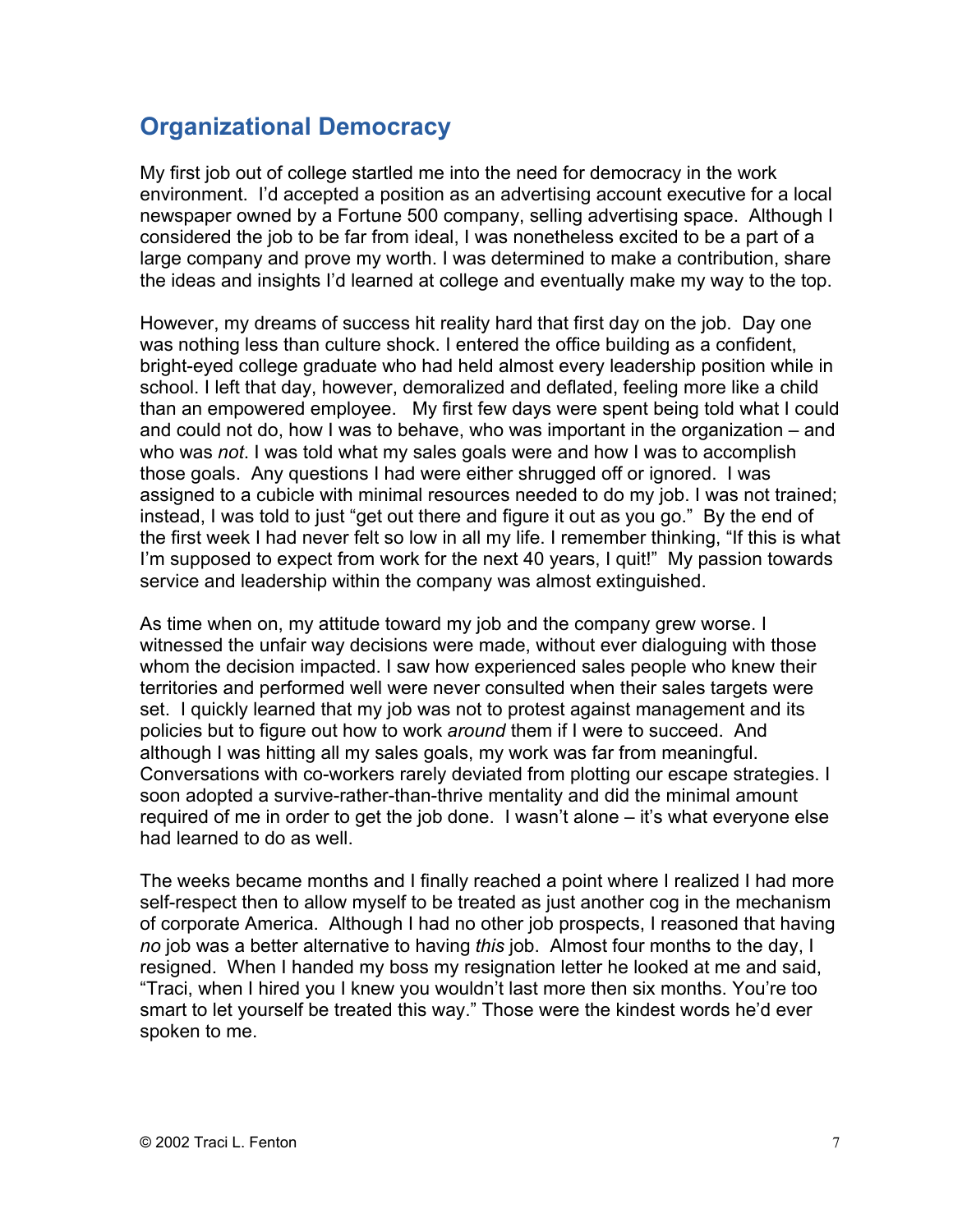This scenario is repeated across the US and around the world each day for countless individuals. People begin working at an organization only to quickly discover that no one is interested in hearing *their* ideas about how to improve the company or market to new clients. No one is interested in what *their* personal lifegoals are and how they might be actualized within the company. They're expected to be committed, show up on time and give it their all, often at the expense of personal freedoms. Employees soon learn that they are there to serve the firm – with little reward beyond a paycheck in return.

Kenneth Cloke and Joan Goldsmith write in their recently released book, *The End of Management and the Rise of Organizational Democracy,* about the results of undemocratic work environments on employees:

Through years of experience, employees learn that it is safer to suppress their innate capacity to solve problems and wait instead for commands from above. They lose their initiative and ability to see how things can be improved. They learn not to care and to accept things the way they are. They justify making mistakes and are allowed to be irresponsible and pass the blame to others for their mistakes. They become mindlessly obedient, fatalistic, intransigent, and hostile. Yet in spite of the obvious limitations created by these responses, managers continue giving orders rather than helping employees learn for themselves what needs to be done and how and when to do it best. $<sup>1</sup>$ </sup>

There are managers who are right now sitting in conference rooms asking, "How do we increase productivity? How do we increase loyalty? How do we improve our ability to adjust to market changes? How do we decrease turnover?" They tend to look to financial statements for shortsighted answers rather than the organizational environment which they've created. They look to formulas and figures rather then their human capital. They reason that if they can just manage their people better then surely they will be successful. But they are wrong. Many employees are loyal, not because they deeply care about their company and its mission but because they have no other choice. It's loyalty based on fear. It's loyalty by default.<sup>2</sup>

The paradox occurring in corporations around the world is while simultaneously trying to generate more growth they are also creating more barriers severely stifling or even *blocking* this growth. Rules, policies, codes, mundane tasks, bureaucracy, departments, formality, restrictions, fragmentation and hierarchy are all restrictive forces that choke the life-blood needed in order for a company to achieve high levels of innovation, customer service and adaptability in order to compete in a global economy.

Rosabeth Moss Kanter of Harvard Business School points out, "You can't buy loyalty with just a paycheck. Building long-term commitment depends on four things: the nature of the work itself, the opportunity to grow, the chance to speak up and be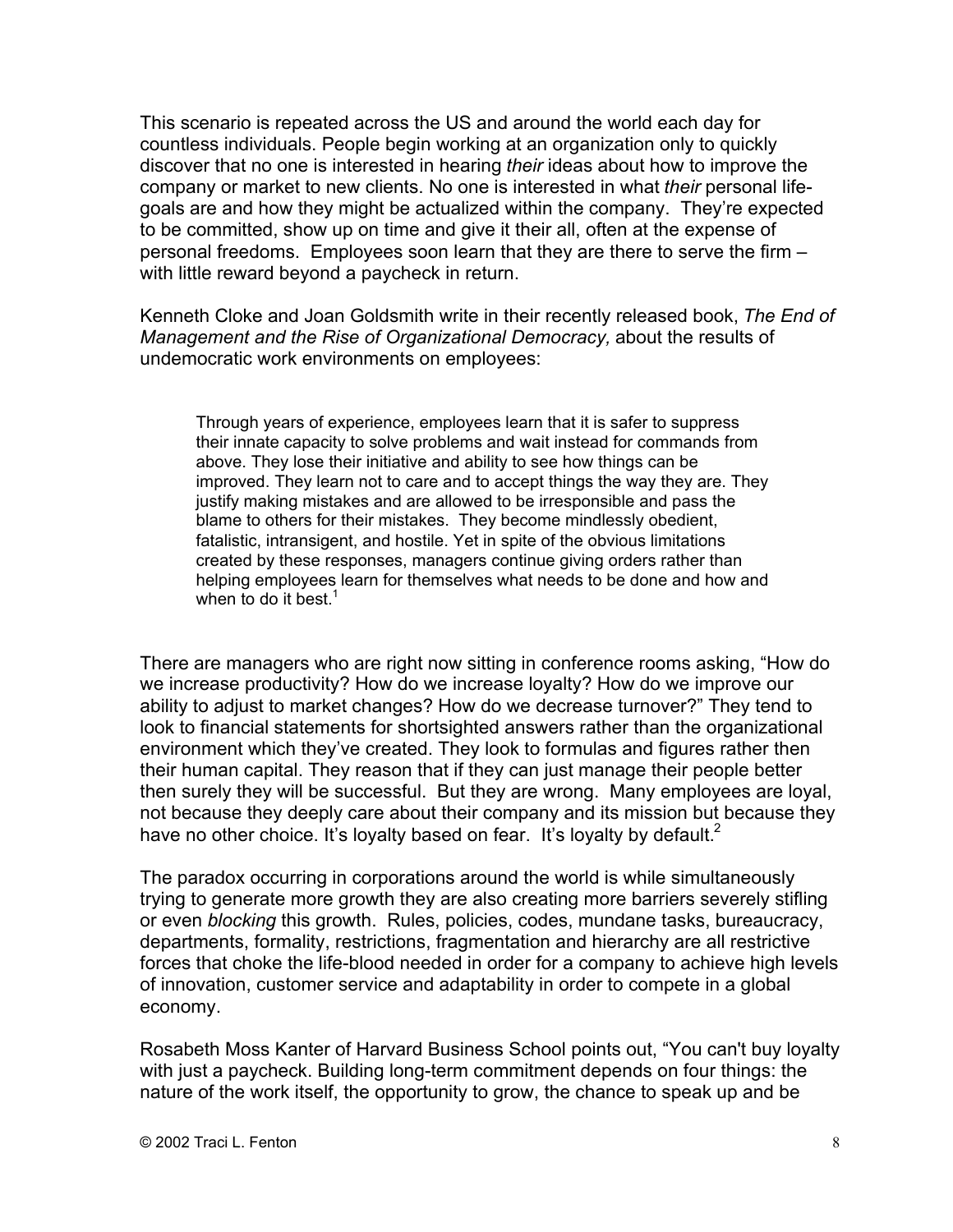listened to and the feeling of making a difference. Members of the new generation in the work force don't want to be subordinates; they want to control their own fate. They want to do meaningful work that has redeeming social value without sacrificing the chance to get a life. Give them that and they'll give you loyalty in return. "

I am not the first to point out the paradox of the current corporate environment or the fact that the very structure of companies is limiting rather than liberating, mechanistic rather than multidimensional. There are many excellent management strategists who have presented countless ideas on how to counter our autocratic, command and control organizational models by creating living, learning organizations that treat employees as human beings rather than just human *doings*.

However, there's a search going on for a more comprehensive organizational *system* that humanizes the work place and creates sustainable, adaptive, and financially successful companies. I believe that system is *democracy*.

#### **The Democracy Imperative**

Imagine if our bodies acted the way many corporations do. What if one day our heart said, "I don't feel like equally distributing blood to the other organs today." And what if our nerves said, "We're going to create road blocks so the messages from the brain can't get to the legs." And what if our cells said, "We don't feel like working together to help heal that wound. Let him bleed!" What would the results be if our bodies acted this way? We'd be dead!

The reality, however, is that our bodies work as a collaborative organizational system, governed by principles such as accountability, participation, transparency and an absence of tyranny. If one part of our body decided to become territorial or dictatorial the entire bodily system would malfunction and possibly break down.

However, many companies are not structured as a healthy body and instead operate with a mind-set of inequality, tyranny, competition, secrecy and irresponsibility. It's no wonder organizations are not achieving their goals! We've created systems that are doomed from the start, literally designed to fail.

Democracy presents an alternative to the authoritarian, top-down, mechanistic way we've conceived organization. The very purpose of democracy is to create an environment of freedom. Freedom can only be achieved when a system is participatory, just, equitable, transparent and free of tyranny. Democratic systems promote individual ingenuity, thrive on collaboration and participation and are capable of rapidly adapting to change.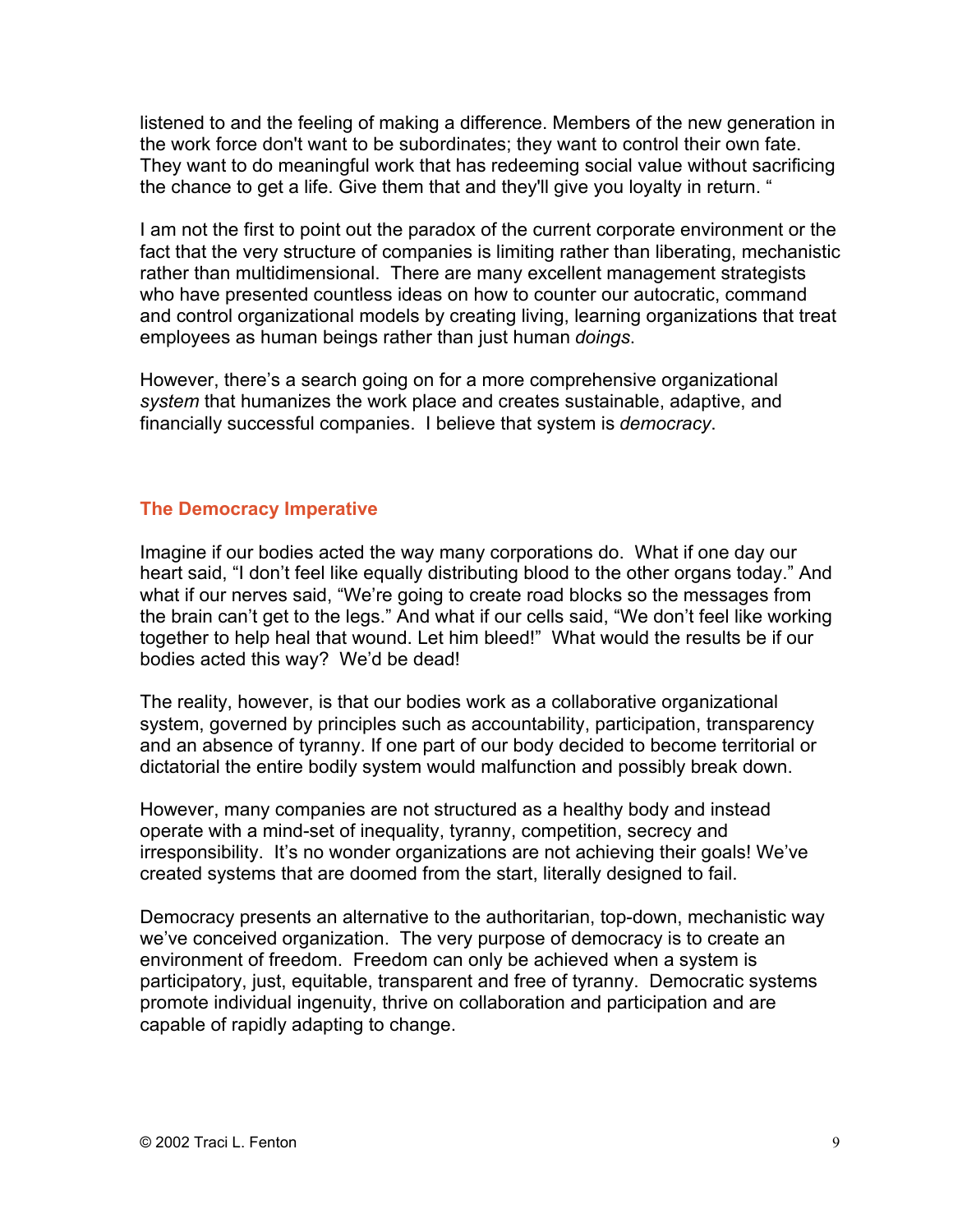Russell Ackoff, a leading business strategist and author of *The Democratic Corporation: A Radical Prescription for Recreating Corporate America and Rediscovering Success*, explains democracy as a social system and how businesses conceived and organized as such are able to adapt more easily to a changing, unpredictable global business climate:

The parts of a completely democratic system must be capable of more than reactive or responsive behavior; they must be able to act . . . Enterprises conceptualized and managed as social systems and their parts, can respond to the unpredictable changes inherent in turbulent environments and can deal effectively with increasing complexity. They can expand the variety of their behavior to match or exceed the variety of the behavior of their environment because of the freedom of choice that pervades them. They are capable not only of rapid and effective passive adaptation to change but also of active adaptation. They can innovate by perceiving and exploiting opportunities for change that are internally, not externally, stimulated. $3$ 

If a company is not democratic, then what is it and what are the effects on the entire organizational system? In Table 2.0, there is a comparison capturing the characteristics of an undemocratic company versus democratic company: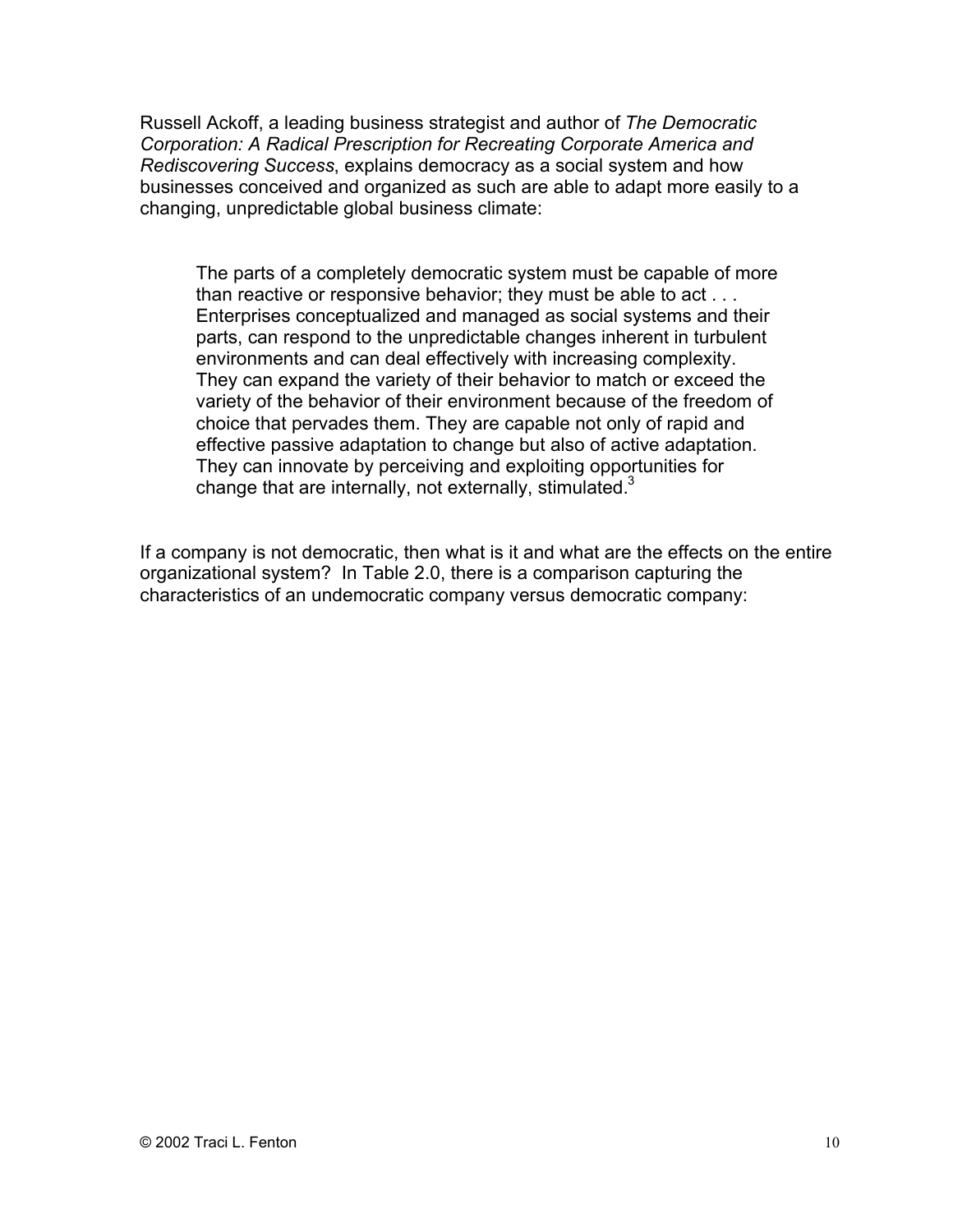### **You Know You Work You Know You Work In an Undemocratic Company When: In a Democratic Company When:**

| Your relationship with your boss reminds you of your<br>relationship with your parents as a teenager.                               | Your relationship with your boss is peer-to-peer.                                                                               |
|-------------------------------------------------------------------------------------------------------------------------------------|---------------------------------------------------------------------------------------------------------------------------------|
| The phrase, "We've got to manage our people better," is a                                                                           | The phrase, "We've got to help our people become better                                                                         |
| commonly heard admonishment.                                                                                                        | leaders," is a commonly heard cheer.                                                                                            |
| You work twice as hard as your boss but make half as                                                                                | You're paid for the value you bring to the organization                                                                         |
| much.                                                                                                                               | rather than for your job title.                                                                                                 |
| You have to ask if it's all right to go to the bathroom.                                                                            | You never have to ask to go to the bathroom.                                                                                    |
| You heard from you next-door neighbor that your company is                                                                          | You helped decide if your company should merge with                                                                             |
| merging with another.                                                                                                               | another.                                                                                                                        |
| You rarely laugh on the job except when you get a funny                                                                             | Humor and having fun is actually encouraged at your                                                                             |
| email from a co-worker making fun of your boss.                                                                                     | company.                                                                                                                        |
| You have a boss.                                                                                                                    | You're your own boss.                                                                                                           |
| You found out your company declared bankruptcy on the                                                                               | You have real-time access to relevant financial information                                                                     |
| local nightly news.                                                                                                                 | about the company.                                                                                                              |
| The idea you proposed for improving a product has been                                                                              | It took only a few days to implement the idea you proposed                                                                      |
| stalled in bureaucracy for two years.                                                                                               | for improving a product.                                                                                                        |
| The CEO makes more than ten times the lowest paid                                                                                   | The CEO's salary is no more than ten times the lowest paid                                                                      |
| worker.                                                                                                                             | worker.                                                                                                                         |
| There are more than five layers of management.                                                                                      | There are no more than five layers of management.                                                                               |
| The employee manual is longer then the Encyclopedia                                                                                 | The employee manual can be summed up in one                                                                                     |
| Britannica.                                                                                                                         | sentence: "Use common sense!"                                                                                                   |
| You spend your time in meetings thinking about how you                                                                              | You look forward to meetings where you can collaborate                                                                          |
| can get out of meetings.                                                                                                            | and share ideas.                                                                                                                |
| The only sense of ownership you have in the company is                                                                              | You have stock in the company and there's a spirit of                                                                           |
| the company mug they gave you.                                                                                                      | ownership in every project you work on.                                                                                         |
| You don't know what the company's purpose and vision                                                                                | You either helped create or strongly share in the company's                                                                     |
| statements are.                                                                                                                     | purpose and vision statements.                                                                                                  |
| You spend the majority of your day trying to make people<br>think you're busy rather than actually having meaningful work<br>to do. | You're actively engaged all day in meaningful<br>work.                                                                          |
| The only time your boss or co-workers give you feedback on<br>your performance is when you mess up.                                 | You receive real-time, on-going feedback from your<br>co-workers, and you're often publicly acknowledged for<br>excellent work. |
| Whenever your boss is gone from work everything falls                                                                               | Your boss knows everyone is capable of doing just                                                                               |
| apart.                                                                                                                              | fine whenever they are gone.                                                                                                    |
| You'd rather be anywhere other than your job                                                                                        | You're job is one of your favorite places to be.                                                                                |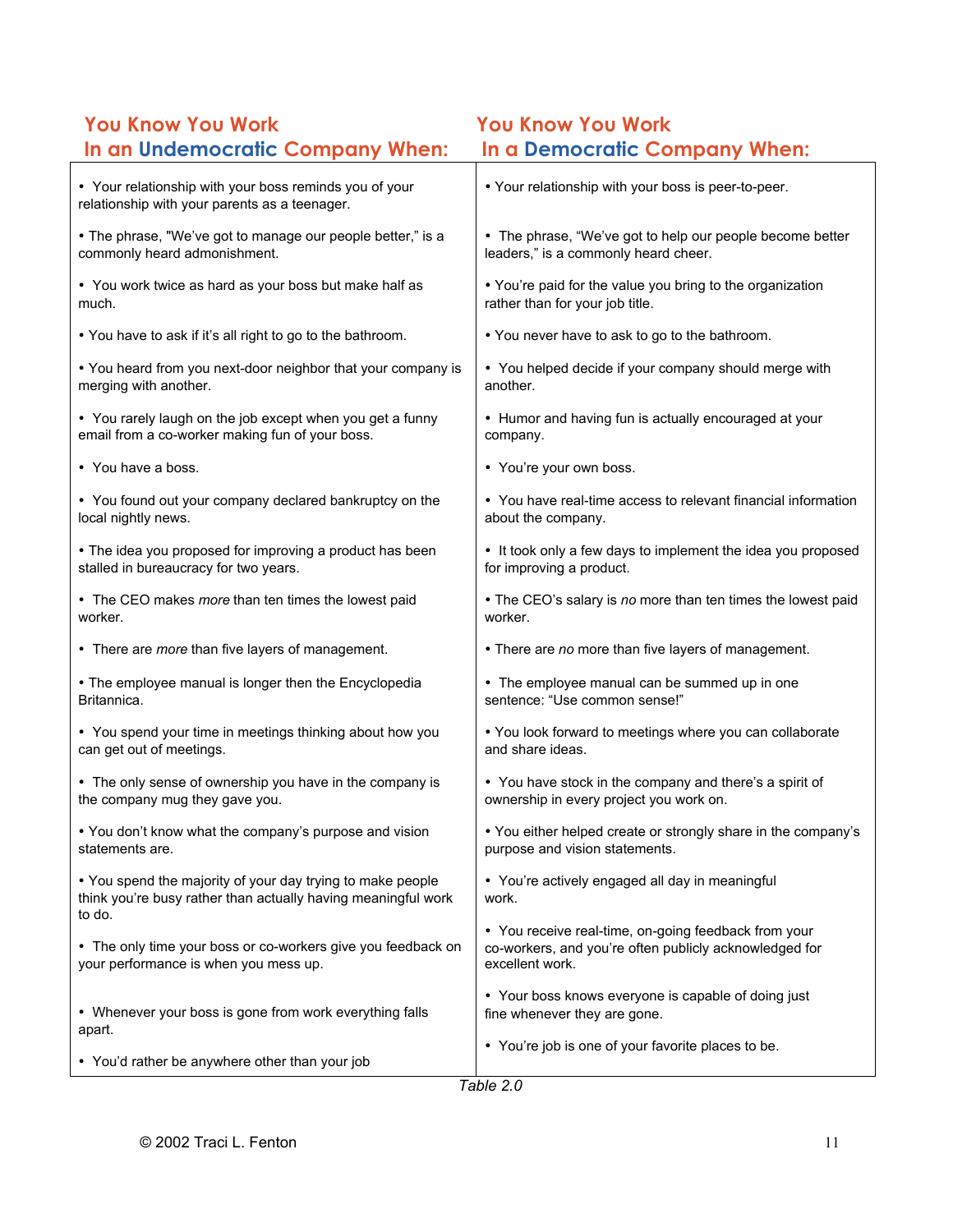I believe most people work in companies that are far from democratic. Indeed, most companies aren't democratic at all. Unfortunately, because we've created organizations that are often demeaning to the people who work in them, they do not succeed to the level they could if they were designed differently. Democratic companies, by the nature of their design, engender, and find a way to answer, the following questions:

> Why can't employees choose their bosses? Why can't they hire and fire the people on whom they are increasingly dependant?

Why can't they benefit directly from initiatives that result in higher profits for the organization?

Why can't employees set production goals?

Why can't they have access to financial information that would enhance their ability to make better decisions?

Ricardo Semler, CEO of Semco, a manufacturing company in Brazil and leader of the company's transition to a democratic work environment, sums it up like this:

In a word, we hire adults, and then we treat them like adults. Think about that. Outside the factory, workers are men and women who elect governments, serve in the army, lead community projects, raise and educate families, and make decisions everyday about the future. Friends solicit their advice. Salespeople court them. Children and grandchildren look up to them for their wisdom and experience. But the moment they walk into the factory, the company transforms them into adolescents. They have to wear badges and name tags, arrive at a certain time, stand in line to punch the clock or eat their lunch, get permission to go to the bathroom, give lengthy explanations every time they're five minutes late, and follow instructions without asking a lot of questions.<sup>4</sup>

Although democracy has been discussed on an academic level as a possible management technique, it has not been explored as both a tool for building corporate culture and as an organizational system. In *The Democratic Company: Four Organizations Transforming Our Workplace and Our World*, I set forth a radical and realistic framework of organizational democracy called Principle-Based Democracy.<sup>™</sup> The four models of democratic corporations will be an invaluable guide for any CEO, business leader, manager or consultant endeavoring to create more productive, just, meaningful and financially successful enterprises. It's time to conceptualize a different model of organizational design and revision the possibilities for releasing the human spirit in our workplaces.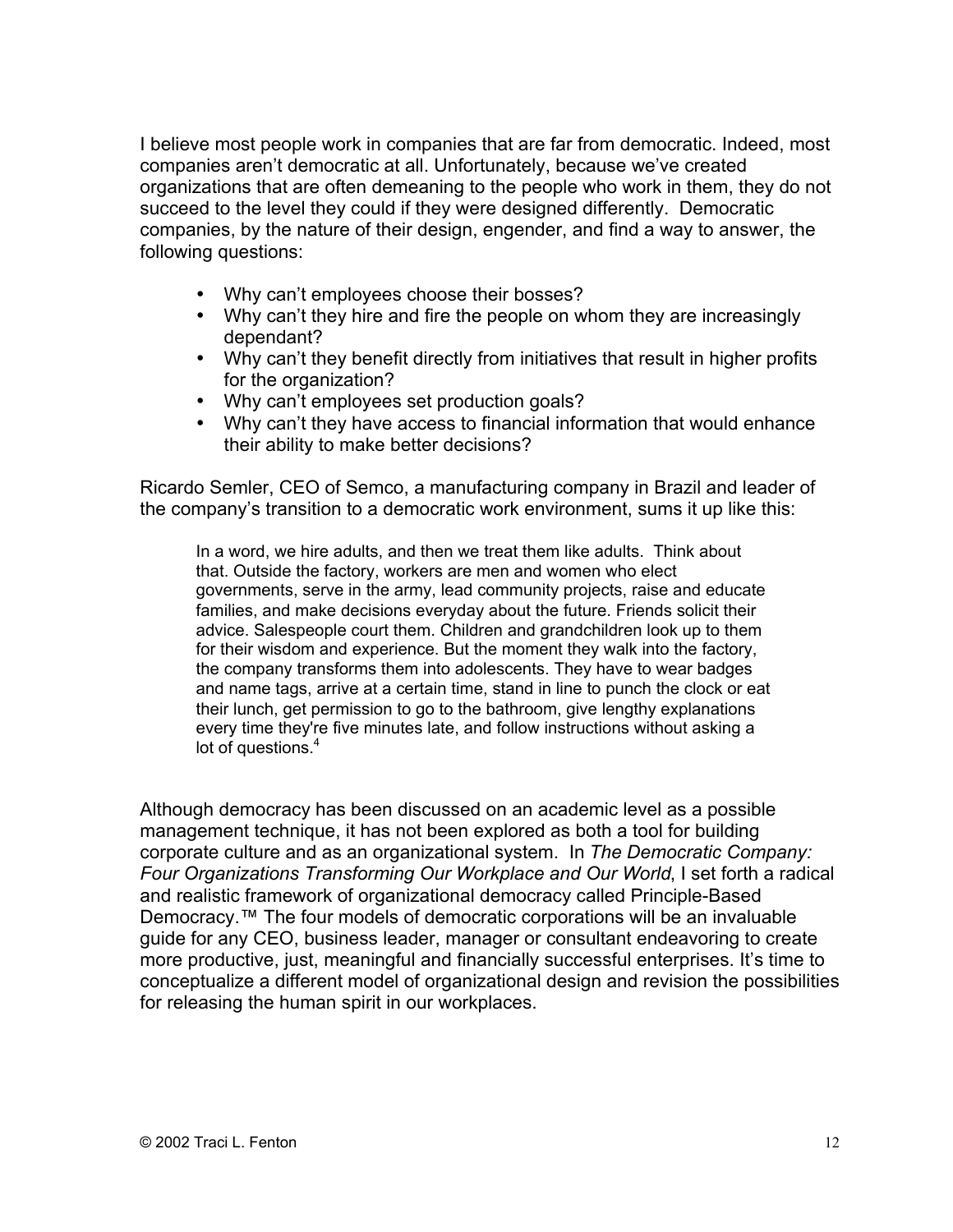### **Principle-Based Democracy™**

Recently, I asked a leading expert on democracy and democratic reform within countries how he defines the term. He told me he identifies democracy like the Supreme Court Justice's famous remark about pornography –"I know it when I see it." This comment illustrates how challenging it is to actually define what democracy actually is.

The *term* democracy comes from the Greek words *demos*, "the people," and *kratein*, "to rule." The essence of democracy is the idea of people having power to shape their lives and their future both individually and collectively.

Too often democracy is defined in the political sphere by the presence of elections and voting or a free press. But these actions alone don't prove that a country is democratic. In some communist countries there are elections, and it's possible for a country to have a free press that's still sensational and inaccurate. These practices, although often considered indicators of democracy, are not *guarantees* of democracy. It becomes even more challenging to think about how to identify and define democracy at an *organizational* level.

For these reasons, I've decided to take a principle-based approach to defining democracy. Instead of characterizing democracy as a group of activities (or lack of activities), I use a checklist of universally acknowledged democratic principles to define democracy.

Before I present the principles of democracy and how I arrived at selecting them, let's first explore what a principle actually is. The word principle comes from the Latin word *principium* meaning "a beginning." A principle is often acknowledged to be a fact, or a rule. We do not invent them. On the contrary, they are the natural laws that govern the universe and are as inviolate and unchanging as the law of gravity. They are woven into the social fabric of our societies. Unlike values, which are subjective, principles are objective. Just as a compass points to magnetic North, principles act as a way-shower, pointing us in the right direction. They apply at all times and in all circumstances and are universal.

Principles guide, but they do not *prescribe*. In his book, *Birth of the Chaordic Age*, Dee Hock, CEO Emeritus of VISA, describes why a principle-based system is effective:

Principles are never capable of ultimate achievement, for they presume constant evolution and change [in the individual and society]. "Do unto others as you would have them do unto you" is a true principle, for it says nothing about how it must be done. It presumes unlimited ability of people to evolve in accordance with their values, experiences, and relations with others.<sup>5</sup>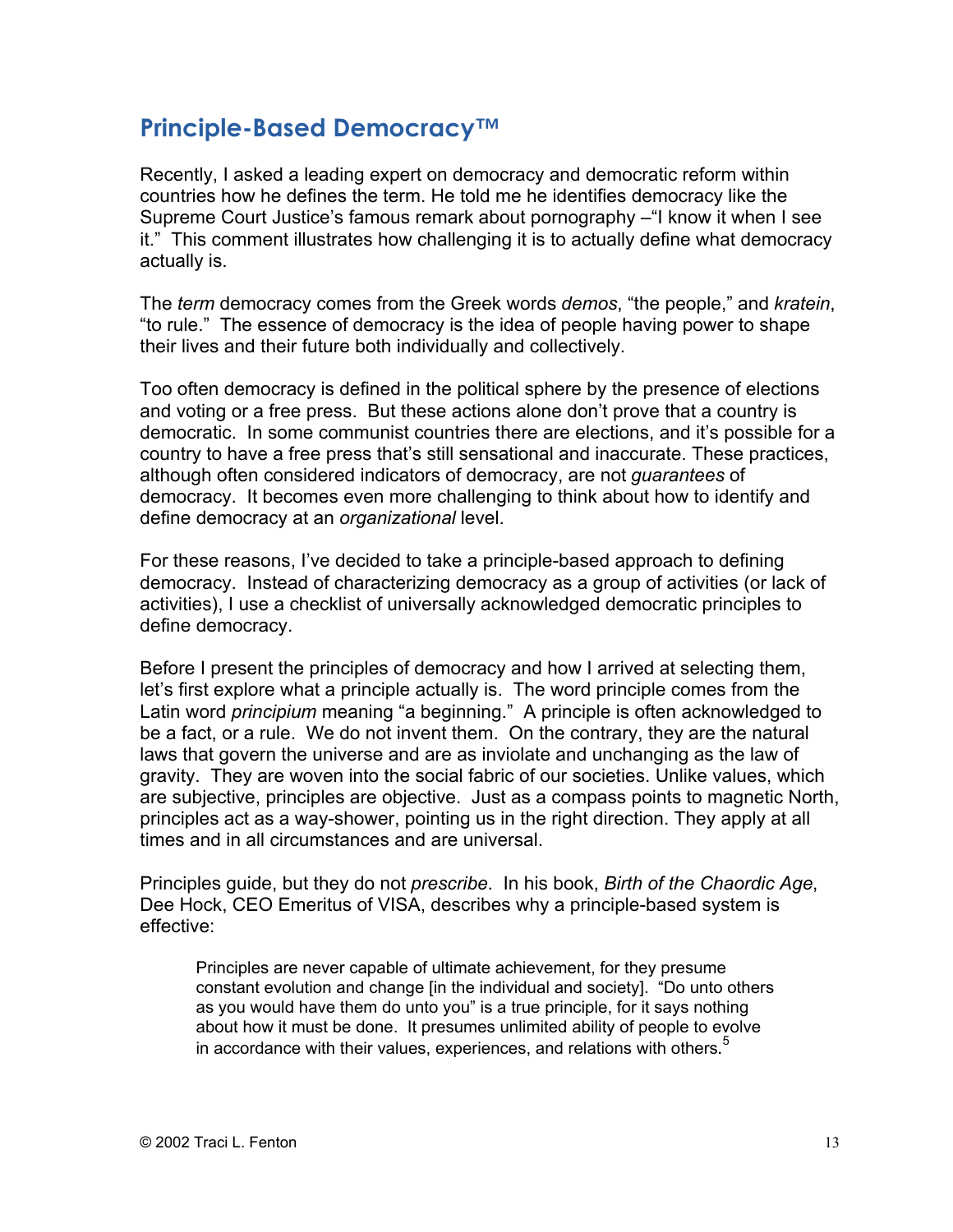Because principles are a beginning point, I used them as the point of departure for evaluating if a company is democratic by looking for evidence of 17 universal democratic principles in operation. Rather than using a cookie-cutter checklist of practices in evaluating if a company is democratic or not, I looked for unique and creative ways each organization is currently practicing the principles. Practices vary from company to company because each has its own distinct culture and way of doing things. With the principles as a guide, I looked for various ways the principles were manifested within the corporation. And because each company practices the principles differently and to varying degrees, the evaluation process had to be principle-based rather than practice-based. The principles created a dynamic framework allowing me to evaluate a company relative to itself rather than another. A principle-based approach also allowed me to capture the various creative and innovative ways democracy is operationalized in companies.

#### **Selecting the 17 Democratic Principles**

My search for the fundamental principles of democracy began over six years ago. Throughout the process, I researched what democracy is – and what it isn't. I studied classical democratic thought and as well as leading contemporary thinkers. I traveled throughout democratic and undemocratic countries in Southeast Asia, Latin America, Western Europe and the US querying dozens and dozens of practitioners of democracy as to what they believe constitutes the fundamental principles of democracy. And I attended multiple global forums and conferences devoted to an exploration of democracy and its various practices.

Gradually, as I spoke with democratic practitioners and observed the various ways democracy was practiced around the globe, a list of over twenty-five principles began to emerge. Some principles were very similar and were summarized together. Other principles that didn't appear germane to creating a democratic system but were instead the *result* of democracy were omitted. In the end, I was looking for the very core principles that *must* be present in order to have a democratic system. My premise was that if even one of the principles was removed the system could no longer be considered democratic. I also recognized that the principles had to create a dynamic tension between them, ultimately holding the entire system in balance. With these factors in mind, a list of seventeen core principles of democracy then emerged, creating what I call Principle-Based Democracy™.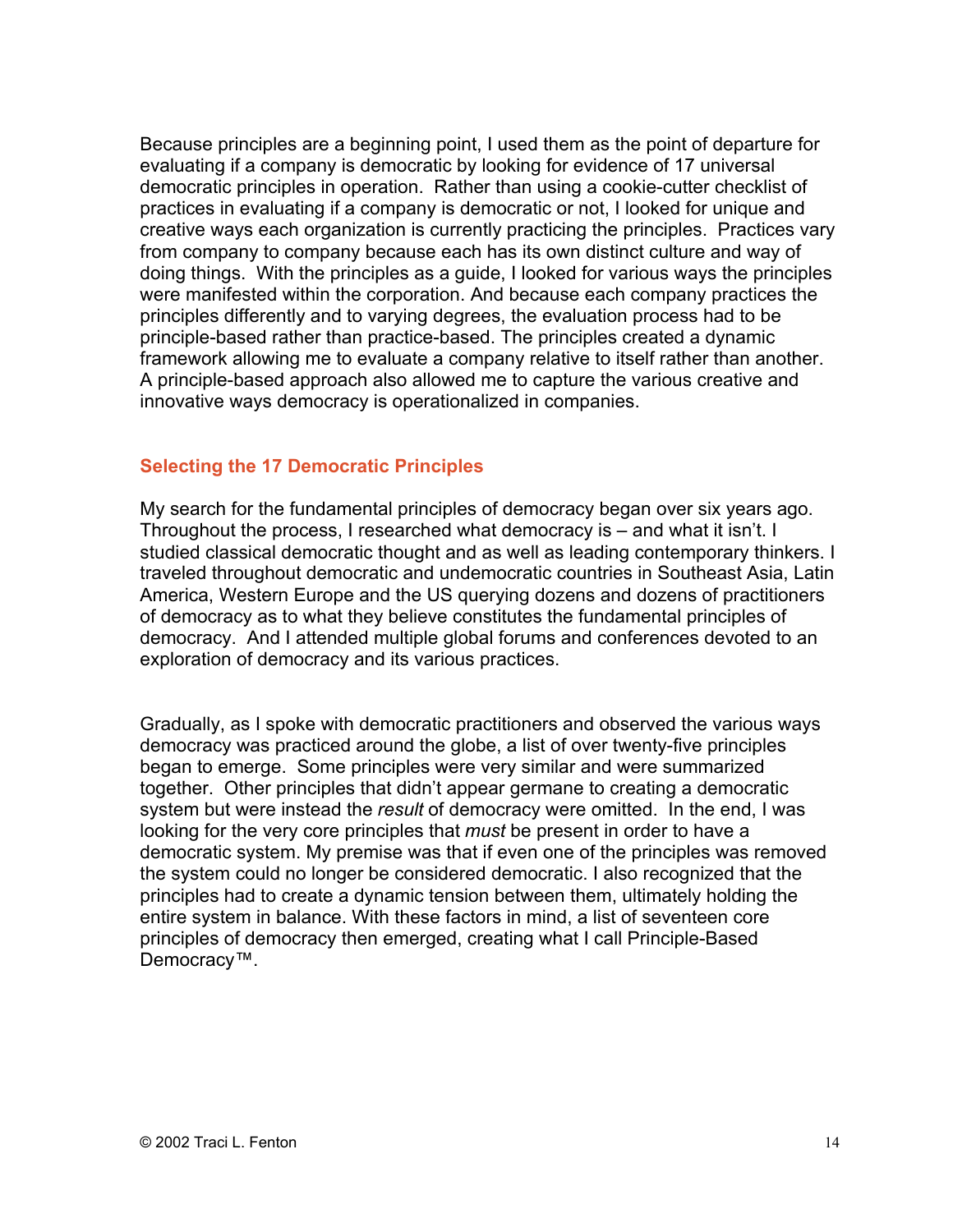While researching the principles and formulating Principle-Based Democracy™, I was also exploring hundreds of organizations around the world working in the fields of democracy, organizational development, management consulting, systems thinking, international development and even the new sciences searching for anyone or any other firm dedicated to taking the principles of democracy and implementing them into organizations to create dynamic, effective, meaningful and sustainable organizational systems. To date, I have found none. To the best of my understanding, Principle-Based Democracy™ is a unique and highly innovative approach, blending the best ideas and practices from various fields into one accessible organizational framework.

Perhaps seventeen principles seem like a lot, especially in an age that wants everything quick and in bite-size chucks. However, when you consider that I'm presenting an organizational framework that can literally revolutionize our organizations and the world, seventeen principles seems like a profound few. And don't worry if you can't remember them all – that's what the paper is for! You can easily come back and reference the principles, their definitions and practices time and time again.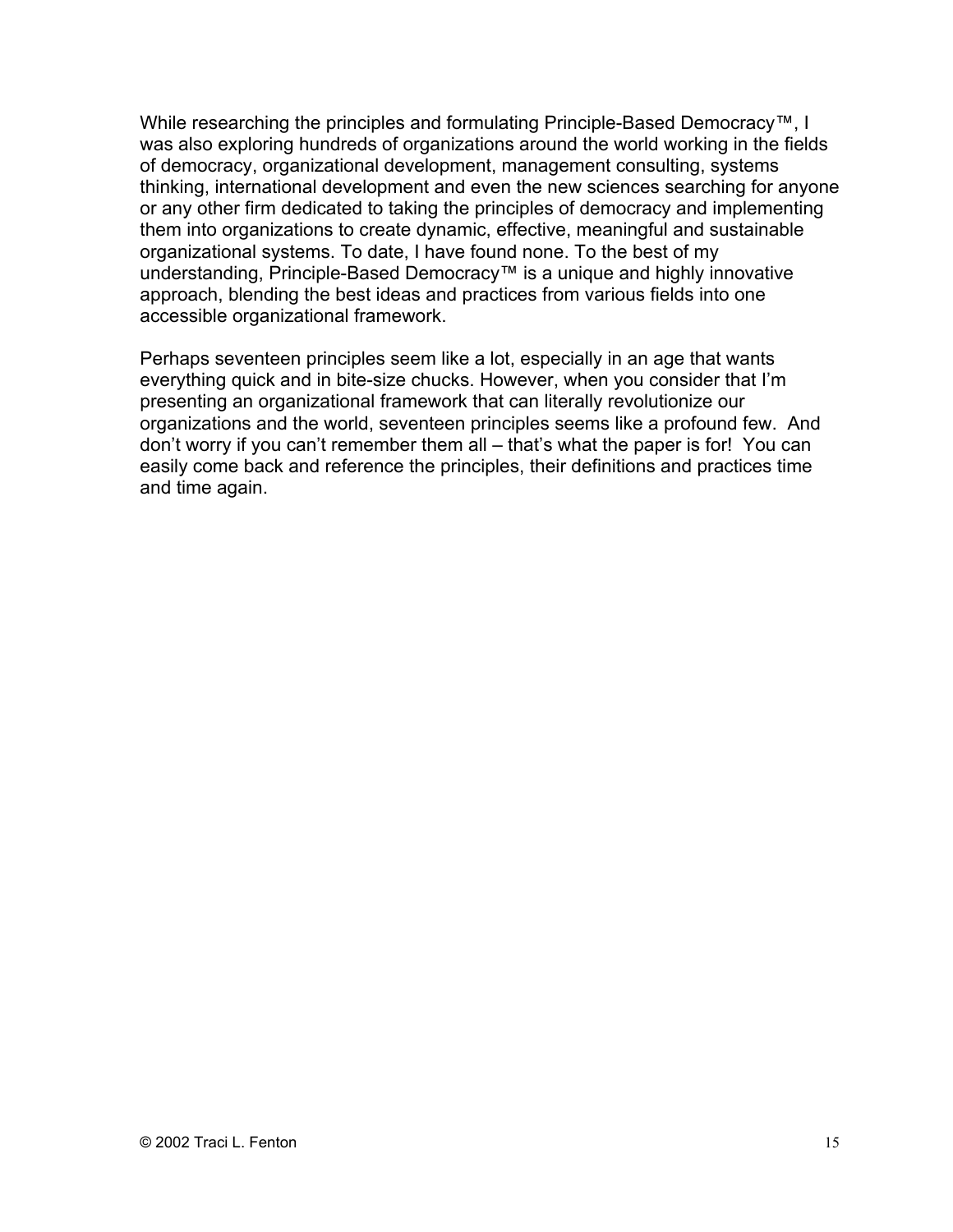### **The Principles of Democracy**

Presented below in Table 3.0 are the principles that comprise Principle-Based Democracy™ and their organizational definitions:

| <b>Principle</b>                                 | <b>Organizational Definition</b>                                                                                                                              |
|--------------------------------------------------|---------------------------------------------------------------------------------------------------------------------------------------------------------------|
| <b>Purpose &amp; Vision</b>                      | Purpose is the reason the organization<br>exists; vision is the organization's sense<br>of direction.                                                         |
| <b>Dialogue &amp; Listening</b>                  | Is when we engage in two-way<br>conversation, particularly among people<br>who may not normally have occasion to<br>talk with each other and listen together. |
| <b>Participation &amp; Collaboration</b>         | Is when we engage and contribute, either<br>individually or in a team, to decision-<br>making and achieving a goal.                                           |
| <b>Equality</b>                                  | Is when every employee is regarded<br>impartially regarding rights, treatment<br>and access to opportunities.                                                 |
| <b>Empowerment</b>                               | Is when employees genuinely believe<br>their presence, perspective and voice are<br>vital to the progress of the organization.                                |
| Ownership                                        | Is when an employee legally possesses<br>a portion of the company or a project.                                                                               |
| <b>Accountability</b>                            | Is when both employees and the<br>organization are responsible and<br>answerable to each other, their<br>customers and their community.                       |
| <b>Individual and Collective</b>                 | Is valuing the unique contribution each<br>employee makes in support of the<br>organization's shared goals.                                                   |
| <b>Transparency &amp; the Free Flow of Ideas</b> | Is when there is openness about<br>organizational objectives and<br>expectations and information pertaining<br>to those goals is freely shared.               |
| <b>Justice</b>                                   | Is when there is fairness and<br>reasonableness in the way employees<br>are treated and decisions are made.                                                   |
| <b>Innovation</b>                                | Is when employees are encouraged to<br>think creatively and invent new ideas,<br>products, practices and services.                                            |

*Table 3.0*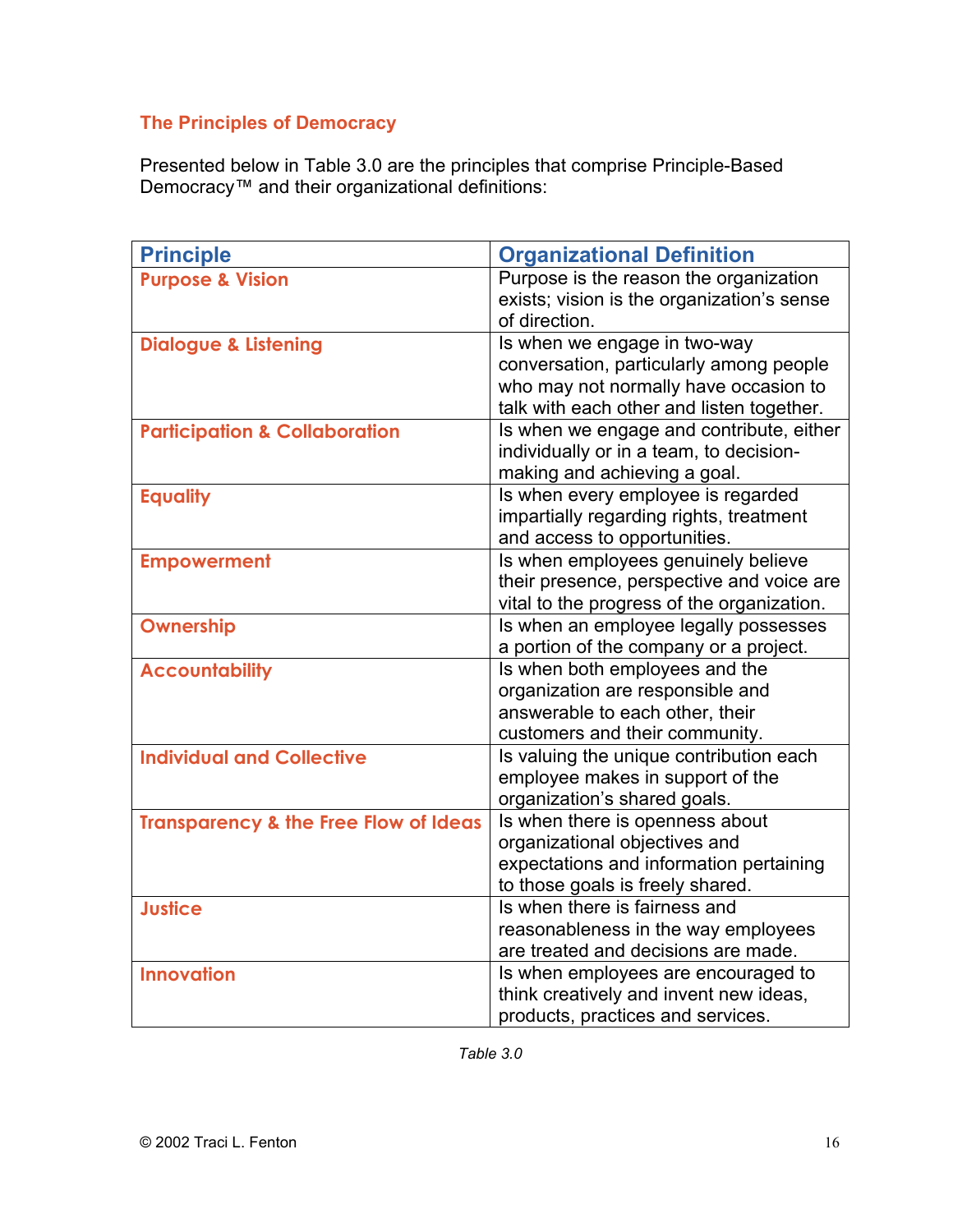| <b>Principle</b>                                              | <b>Organizational Definition</b>                                                                                                                                                                                                                        |
|---------------------------------------------------------------|---------------------------------------------------------------------------------------------------------------------------------------------------------------------------------------------------------------------------------------------------------|
| <b>Absence of Tyranny</b>                                     | Is when the work environment is free<br>from all forms of overt and subtle<br>oppression and domination.                                                                                                                                                |
| <b>Diversity</b>                                              | Is when differing views and perspectives<br>are presented and valued.                                                                                                                                                                                   |
| <b>Choice</b>                                                 | Is when there is the opportunity to<br>choose between a variety of possibilities.                                                                                                                                                                       |
| <b>Spirituality &amp; Love</b>                                | Spirituality is when employees are<br>engaged in meaningful work, which<br>contributes to their process of self-<br>actualization and encourages their<br>connection with the Divine; Love is when<br>we reach out and show sincere care for<br>others. |
| <b>Decentralization &amp; Distribution of</b><br><b>Power</b> | Is when power is shifted from the core<br>and appropriately shared with employees<br>at all levels of the organization.                                                                                                                                 |
| <b>Reflection &amp; Evaluation</b>                            | Is careful and thorough reconsideration<br>and feedback regarding previous actions,<br>events or decisions within the<br>organization.                                                                                                                  |

*Table 3.0 continued*

#### **The Scorecard**

Imagine the process of practicing the principles of democracy much like looking through a turning kaleidoscope. When you look into a kaleidoscope you see the various shapes and flecks of color at the end. Rotate the kaleidoscope and there are an infinite number of pictures that appear. The principles are like the unchanging colored pieces. The art of practicing the principles within an organizational setting is like the act of turning the kaleidoscope and watching an infinite number of outcomes, or practices, appear.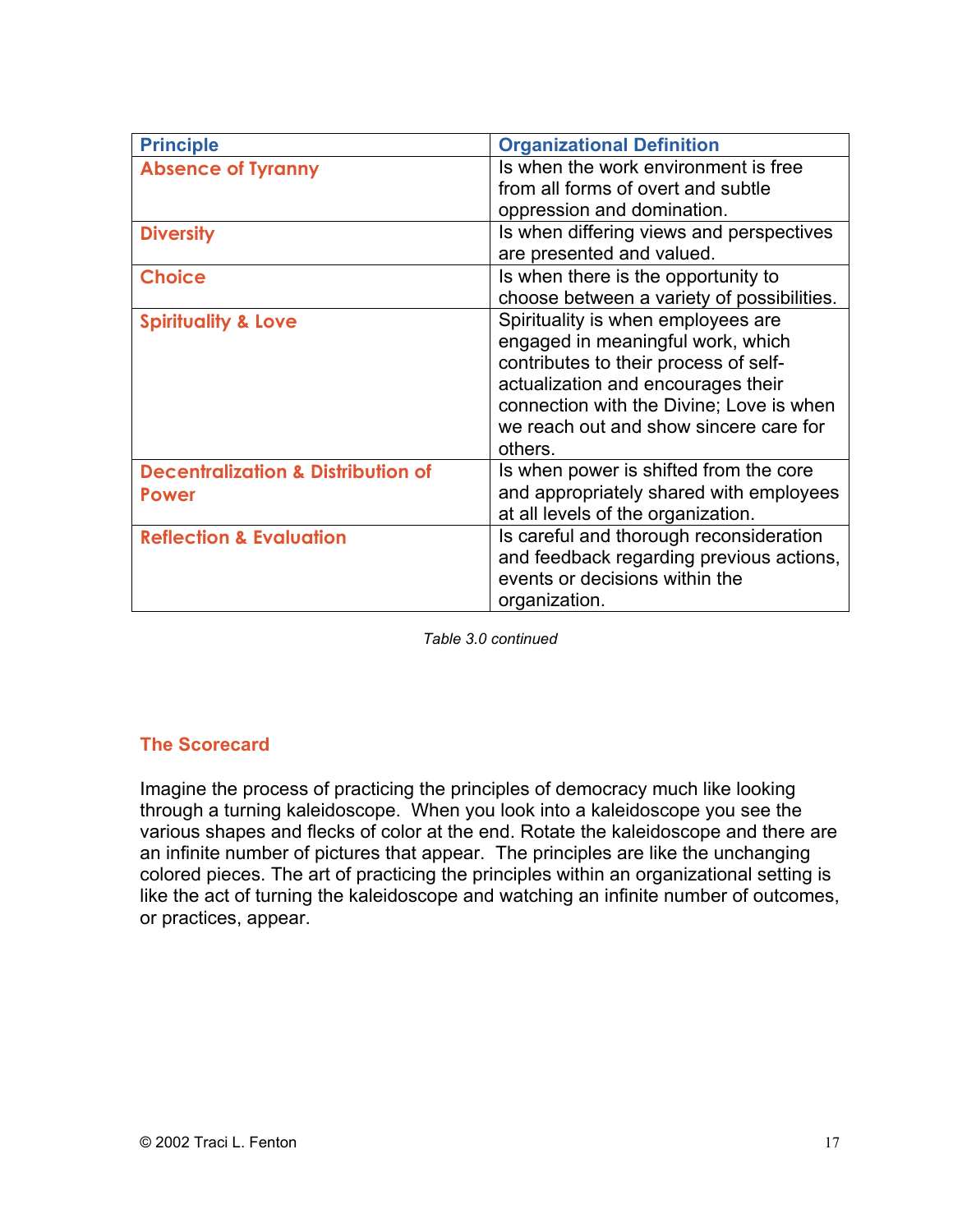Table 4.0, illustrates the Principle-Based Democratic Scorecard™ which represents the checklist of democratic principles looked for within the four companies:

| <b>Principle</b>                              | Evidence of      |
|-----------------------------------------------|------------------|
|                                               | <b>Practice?</b> |
| <b>Vision &amp; Purpose</b>                   | Y/N              |
| <b>Dialogue &amp; Listening</b>               | Y/N              |
| <b>Participation &amp; Collaboration</b>      | Y/N              |
| <b>Equality</b>                               | Y/N              |
| <b>Empowerment</b>                            | Y/N              |
| <b>Ownership</b>                              | Y/N              |
| <b>Accountability</b>                         | Y/N              |
| <b>Individual and Collective</b>              | Y/N              |
| <b>Transparency &amp; the Free Flow of</b>    | Y/N              |
| <b>Information</b>                            |                  |
| <b>Justice</b>                                | Y/N              |
| <b>Innovation</b>                             | Y/N              |
| <b>Absence of Tyranny</b>                     | Y/N              |
| <b>Diversity</b>                              | Y/N              |
| <b>Choice</b>                                 | Y/N              |
| <b>Spirituality &amp; Love</b>                | Y/N              |
| <b>Decentralization &amp; Distribution of</b> | Y/N              |
| <b>Power</b>                                  |                  |
| <b>Reflection &amp; Evaluation</b>            | Y/N              |

*Table 4.0*

The practice of democracy within an organizational setting is far from linear, as the kaleidoscope analogy hints. On the contrary, it is systemic, holistic and *non*-linear. Organizational democracy shows how the practices, based on principles, blend together to create a mutually reinforcing living system, with each principle, and ultimately each practice, supporting the development and unfoldment of another principle and practice.

Think of each of the principles and the way they're practiced weaving together to create a beautiful tapestry, or organizational system. These principles are what comprise the scorecard and are the guiding elements in identifying democratic practices within organizations.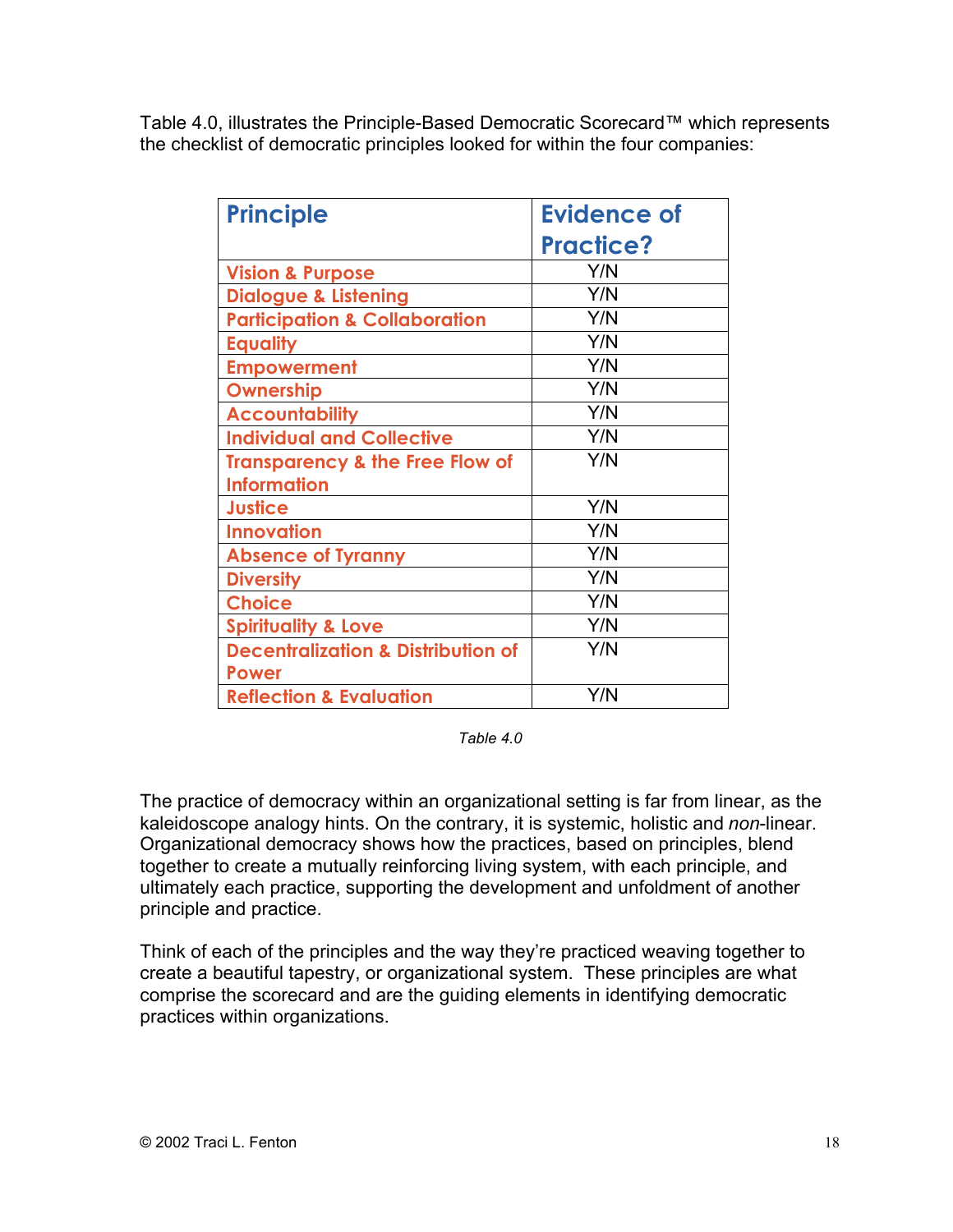## **Critical Success Factors**

One of the criteria of a democratic company is that it's also a leader in its respective industry. My initial hypothesis was that a democratic culture and organizational design were often *the* factor that contributed to making these companies more successful than their less democratically organized competitors. I still believe that hypothesis is correct, yet it is important to note that a democratic structure and guiding philosophy *alone* will not guarantee success. The purpose of this section of the paper is to explore the necessary elements that must also be present within a company in order to support and reinforce a democratic organizational design.

Although a democratic culture and organizational design can propel a company to experience tremendous levels of success, the organization must be healthy and competent in areas beyond its culture and design. The *Business Health Matrix* in Illustration 1.0, shows the four main areas businesses must concentrate on in order to be successful and sustainable over the long term. Many companies focus on only one or two of these areas – mainly the financial health of a company and its management processes – before they focus on the corporate culture.

| <b>FINANCIAL</b>                      | <b>PRODUCTS &amp;</b><br><b>SERVICES</b> | Illustration 1.0<br><b>Business Health Matrix</b> |
|---------------------------------------|------------------------------------------|---------------------------------------------------|
| <b>MANAGEMENT</b><br><b>PROCESSES</b> | <b>CULTURE &amp;</b><br><b>DESIGN</b>    |                                                   |

The FINANCIAL quadrant represents the financial health of a company.

The PRODUCTS AND SERVICES quadrant represents the health of the goods and/or services the company provides.

The MANAGEMENT PROCESSES quadrant represents the health and competency of management and the management of business process and resources.

The CULTURE & DESIGN quadrant represents the heath of the organization's culture and design.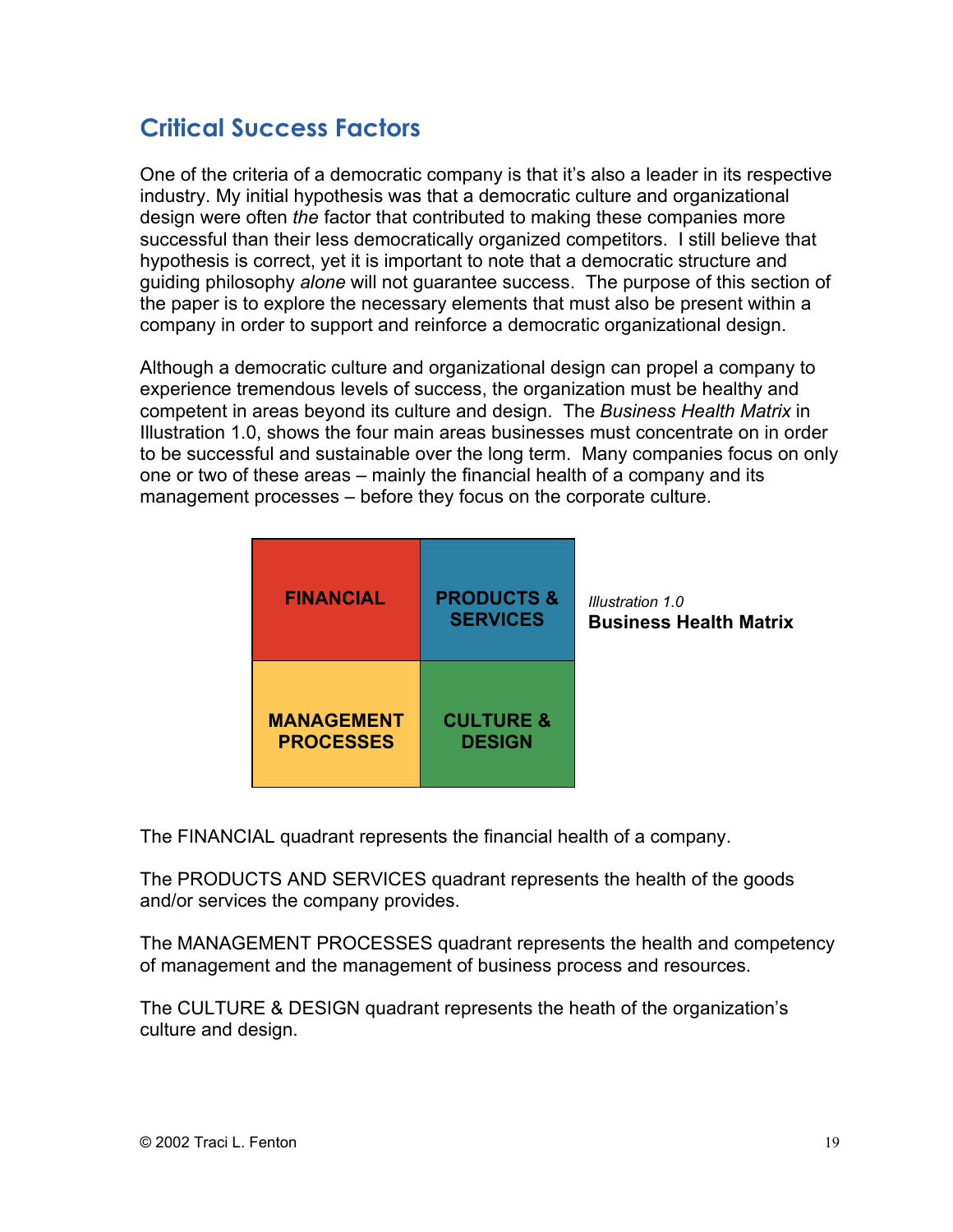The companies highlighted here understand that culture is one part of an entire business system that must be healthy. To that end, it is important to note that beyond a democratic culture and design all of the companies selected demonstrated overall business fitness in the following areas:

- 1. Profitability
- 2. Steady Growth Rates
- 3. A Conservative Balance Sheet
- 4. Outstanding Stock Performance (when applicable)
- 5. Market Dominance
- 6. Highly Productive Work Forces
- 7. Low Turnover
- 8. No or Low Furloughs
- 9. High Customer Service Ratings
- 10. Outstanding Safety Records (when applicable)

All four companies demonstrate a commitment to financial discipline. A commitment to the bottom line acts as a balancing and enforcement mechanism – almost like the rule of law -- alerting the organization through financial indices if the democratic culture is not producing the desired results. Comments Semco's CEO, "[I]t's financial solidity that gets rid of what I call the boarding school issues. But if financial solidity isn't there, all we have is a kind of Woodstock association of co-operatives for peace, and I don't believe in that."<sup>6</sup> Semler goes on to explain how a commitment to financial health holds the entire organization in check:

We are very, very rigorous about the numbers. We want them in on the fourth day of the month so we can get them back out on the fifth. And because we're so strict with the financial controls, we can be extremely lax about everything else. Employees can paint the walls any color they like. They can come to work whenever they decide. They can wear whatever clothing makes them comfortable. They can do whatever the hell they want. It's up to them to see the connection between productivity and profit and to act on it.<sup>7</sup>

The difference is that whereas most companies use their *financial* situation to dictate their culture, these four companies use their *culture* to determine how to effect or respond to their financial condition. For example, if the company isn't making enough money to continue employing everyone, these companies would choose to encourage employees to take a voluntary pay-cut, freeze their CEO's salary or spin off part of the organization into new entrepreneurial divisions instead of firing people. A shared commitment to people is what comes first. However, their mantra is not 'people over profits.' Instead, democratic companies understand that to be successful it's people AND profits, with a deep understanding of how a democratic culture allows them to achieve their personal and financial goals simultaneously.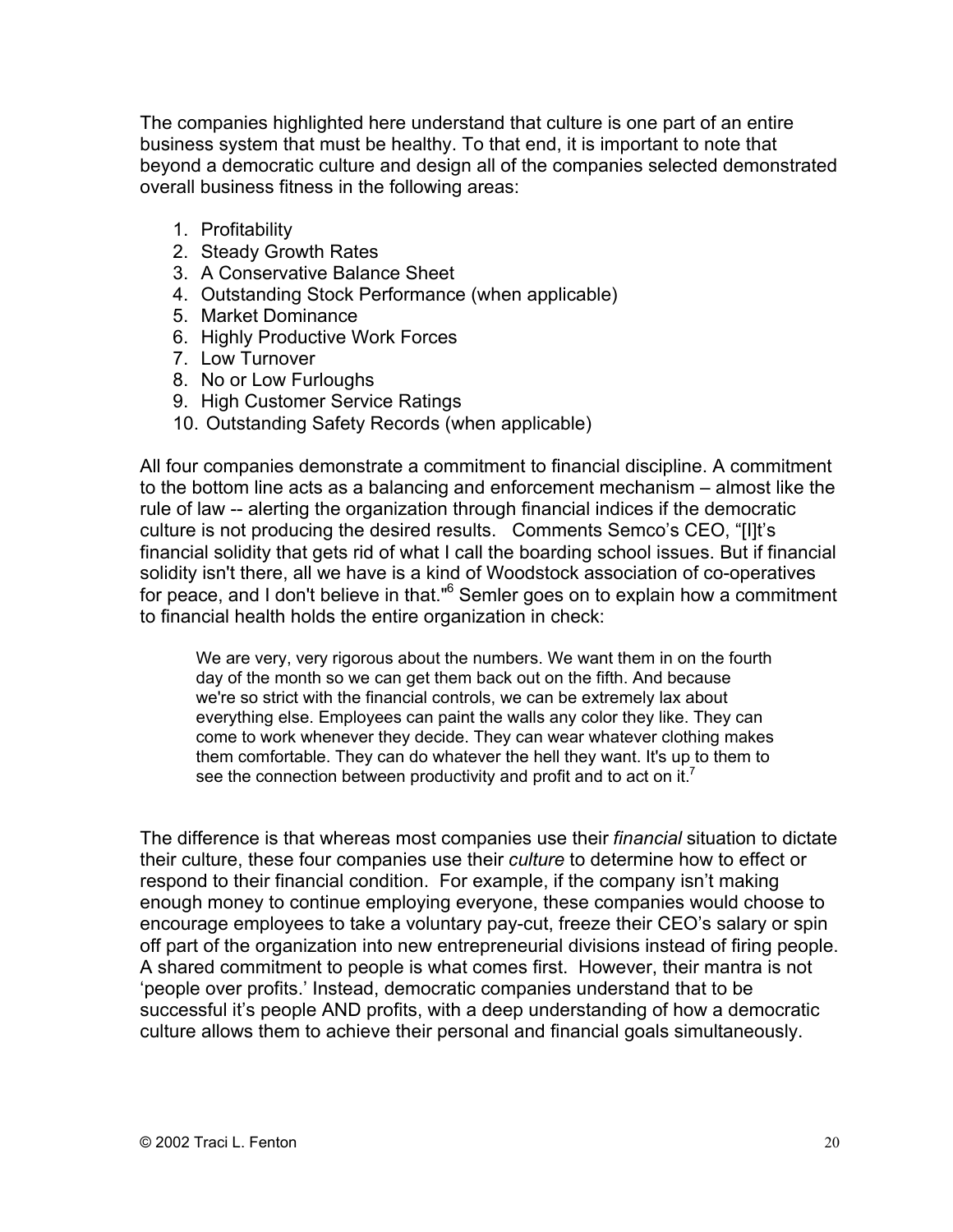As I studied these companies, I noticed that there are several critical success factors specifically as they relate to designing and building democratic organizations. They include:

**Operationalizing the Whole System of Principles, Not Just a Part – It's** easy for a company to think it's democratic if it implements two or three of the democratic principles. However, that's like trying to have a body operate normally minus a few organs. Each one of the principles plays an invaluable role in the system; therefore, all 17 principles of the democratic system *must* be practiced in order for a company to be functioning democratically.

*Support of Top Leadership* – Another critical success factor of democratic organization is that there is no-nonsense backing from top levels of leadership regarding the development and maintenance of a democratic culture. Front-line employees will take their cues from upper leadership to see how serious they are about employee involvement and empowerment. Senior leadership must be champions of democracy.

**Support at all Levels** -- Although a democratic culture must have encouragement from the top it must also be supported at all levels by those throughout the organization.

*Built on Authenticity –* The desire to build democracy within an organization must be motivated out of a real and *genuine* desire to create an environment that supports individual initiatives and self-expression versus manipulation or ulterior motives.

*Continual Evolution of Practices* – All practices must be constantly evaluated and changed as the company grows, using the principles as a dynamic framework. The expectation is that as the company grows and matures, their practices will also evolve. A democratic practice can't be mandated. That defeats the purpose and will create a mechanistic, rather than living, organizational system.

*Timing is Key* – Whether a company is transitioning to a more democratic culture or continuing to evolve into new practices, the speed at which the principles are realized will vary from organization to organization. It's important to be sensitive to the rate of implementation.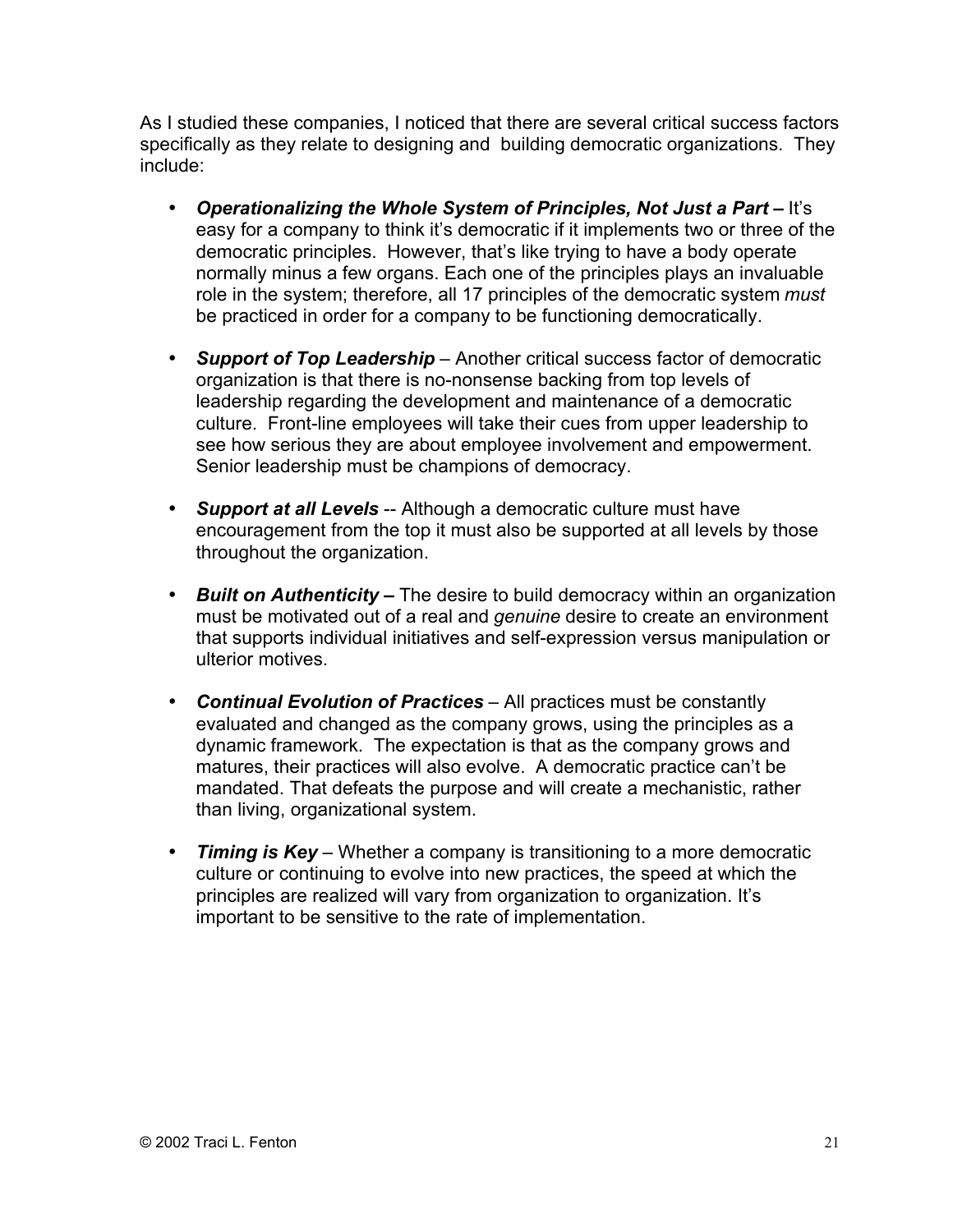*Degree of Practice* – As an organization implements democratic practices they will soon discover that each person within the organization has a varying level of need regarding the degree to which a principle is practiced. For example, the CEO of a company may not believe that practicing transparency in the form of an open book policy is necessary to him because he already has access to the books. Transparency already exists in his world. That is why it's important to consider how the principles can and should be practiced at all levels and to the degree appropriate for each individual's needs.

*Democracy is Personal* –Democracy is a personal and interpersonal way of interacting and building relationships with people each and every day. The companies that don't understand this will fail to succeed at implementing and building a democratic culture.

*A Way of Thinking* – Before democracy can be practiced, it is *first* a way of thinking about human beings and their right to live a fulfilled and selfactualized life. Tyrannical and dictatorial thought-patterns cannot build creative democratic cultures. The way one thinks must first be democratized before thinking can evolve into actions.

All of the companies studied here have a remarkable understanding of how their culture contributes to their overall success. Unlike other companies where culture is an after-thought once the company has achieved a desired level of financial achievement, The Container Store, SAS Institute, Southwest Airlines and Semco view their culture as a *deliberate* element in helping them attain financial success. These companies understand that building a democratic corporate culture is a very deliberate process that ultimately leads to a tremendous competitive advantage. They also understand how a negative or weak corporate culture can cause their demise. Whereas so many companies have cultures formed out of fear and frustration, these companies have developed cultures built on freedom and *fun*.

What motivates these companies and their top leaders to develop democratic cultures? As I conducted research on the selected companies there emerged an overriding motivational theme – *a commitment to the triumph of the human spirit*. They believe that people are good, capable of extraordinary possibilities and are meant to be free. The CEOs all take a no-nonsense approach to running their business and interacting with their people. They're direct, honest, and consistent. The companies as a whole are motivated out of sincerity, genuineness, compassion and a 'Golden Rule' ethic, which permeates all levels of the organization.

The selected companies understand that relationships and interpersonal processes take priority. In today's economy, organizations must be able to move at lighteningfast speeds without riding roughshod over their employees and customers. These companies all believe that if you focus on the people first – and do it right –the money will follow. These are the critical success factors to building a world-class democratic company.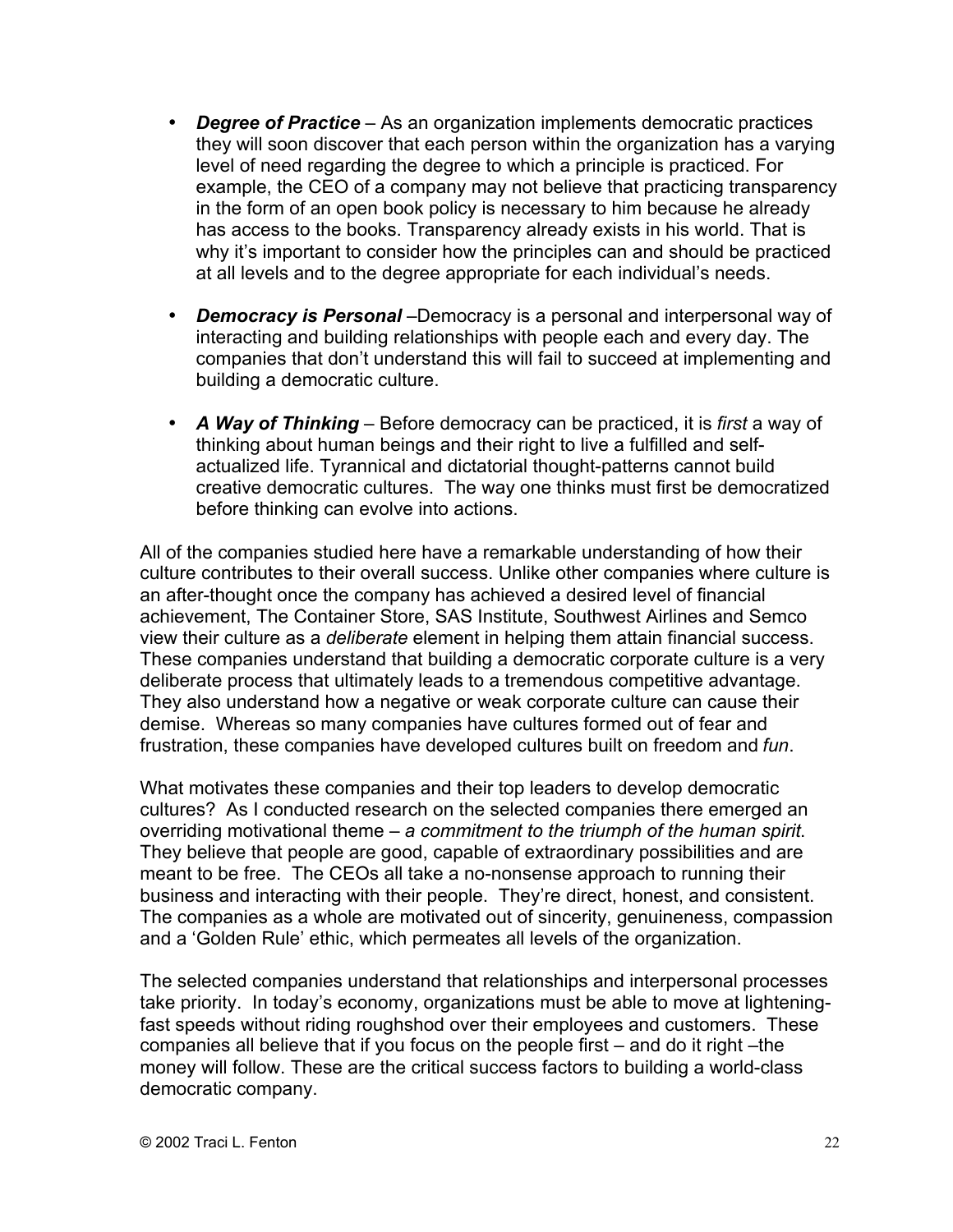### **17 Shattered Myths of Democratic Companies**

Over the years, as I've talked with business executives about the idea of organizational democracy, I've found that there are several misperceptions about what democracy is and is not capable of achieving. Often democracy is seen as a system that must be implemented when a company is initially formed, includes a tedious process of voting and consensus-building and is only workable with a small group of people. My research revealed that these are just a few of the myths that must be debunked if we are to see the possibilities of organizational democracy. Some of the myths are addressed below:

- **Myth 1:** Democratic companies have to be built from the ground up.
- **Reality:** Three of the four companies selected did begin with a proclivity towards creating an open, participatory and equitable environment. However Semco was the exception, transitioning to democracy from a topdown, authoritarian system some 20 years after the company was founded. Today, it is perhaps the most multidimensional and effective model of workplace democracy in the world.
- **Myth 2:** Democratic companies are flat.
- **Reality:** The companies selected here are not completely flat. In fact, the fewest layers of management were three. Democratic companies tend to focus more on being decentralized than flat.
- **Myth 3:** Democratic companies have to be small if they are going to work.
- **Reality:** Democracy works well for organizations of all sizes and often especially well for larger organizations. The companies highlighted here had no fewer than 1,300 employees as many as 31,000.
- **Myth 4:** Democratic companies don't have a leader.
- **Reality:** One of the primary goals of a democratic company is to cultivate leadership. Democratic companies function based on an understanding that each person is a leader in the area of expertise they bring to the company.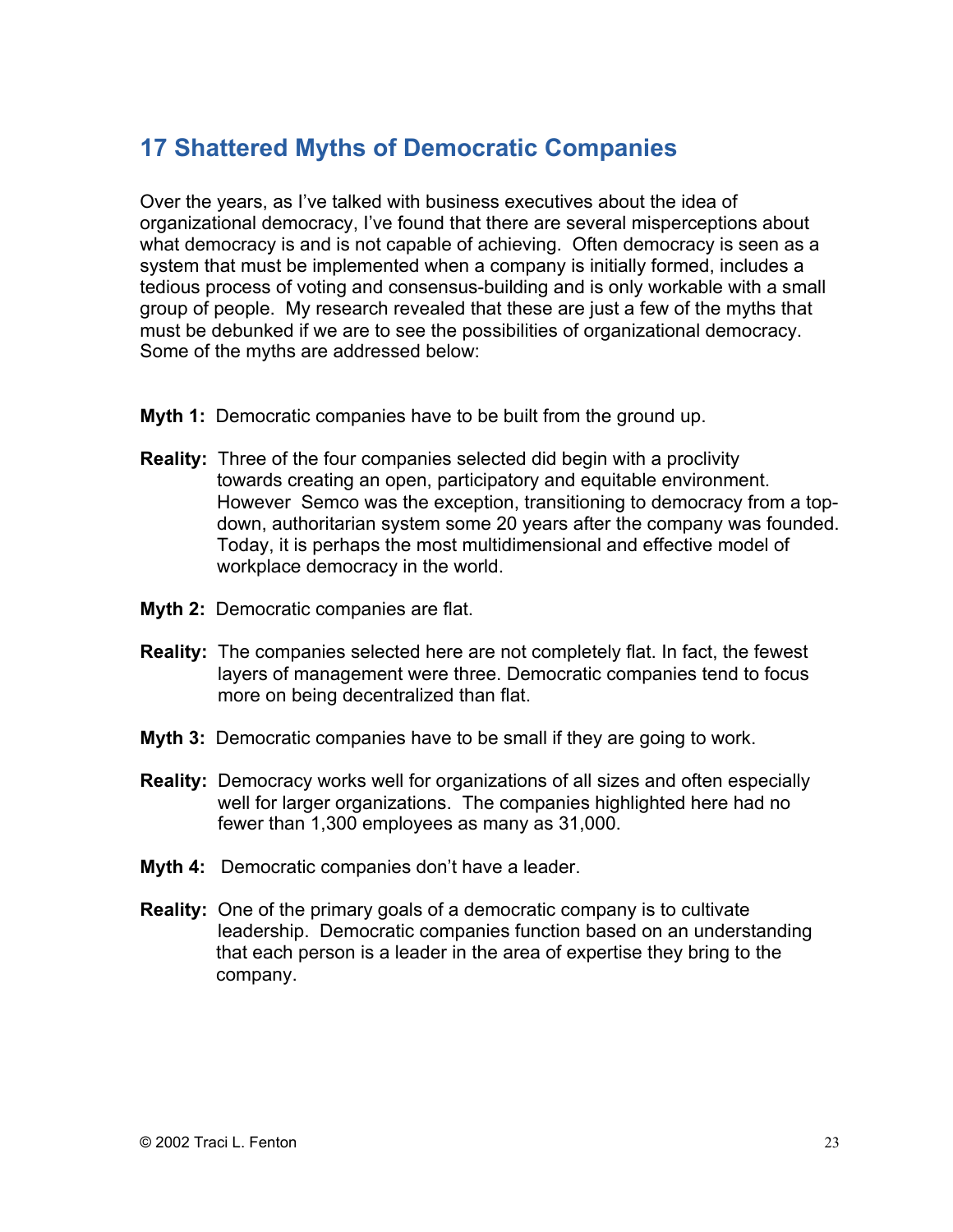- **Myth 5:** Democratic companies do (or do not) have unions.
- **Reality:** Democratic companies sometimes do have unions. However, when a democratic company does have a union they've found it's rare that the union ever needs to strike. If there is a strike, it's often settled quickly and unceremoniously.
- **Myth 6:** Democracy is an American concept that only works in American companies.
- **Reality:** Democracy is a *universal* concept because it is based on a set of universal and timeless principles. The principles are then contextualized into practices that work best for any company around the world.
- **Myth 7:** Democratic companies are slower and take longer to build.
- **Reality:** Democratic companies, by nature of their design, are often very fast and flexible. However, like the parable of the tortoise and the hare, democratic companies may get off to a slow start but often win the race.
- **Myth 8:** Democratic companies share a common set of best practices.
- **Reality:** Although there are some common practices among democratic companies, each organization ultimately develops its own unique and individual way of practicing democracy appropriate to its context, purpose and vision.
- **Myth 9:** Democratic companies are less efficient and profitable.
- **Reality:** Democratic companies are some of the most highly efficient and profitable companies because of democratic practices such as profit-sharing, open books and decentralization. Southwest Airlines, for example, has been profitable for the past 29 consecutive years.
- **Myth 10:** Democratic companies operate on consensus.
- **Reality:** Not one of the selected companies uses consensus as a deliberate practice of democracy. Although often considered a democratic practice, consensus does not allow for individual expression, diversity or choice is therefore not necessarily a democratic practice.
- **Myth 11:** A company is democratic if it practices voting.
- **Reality:** A company may choose to practice the principle of participation through the practice of voting, but voting alone does not guarantee that a company is or is not democratic.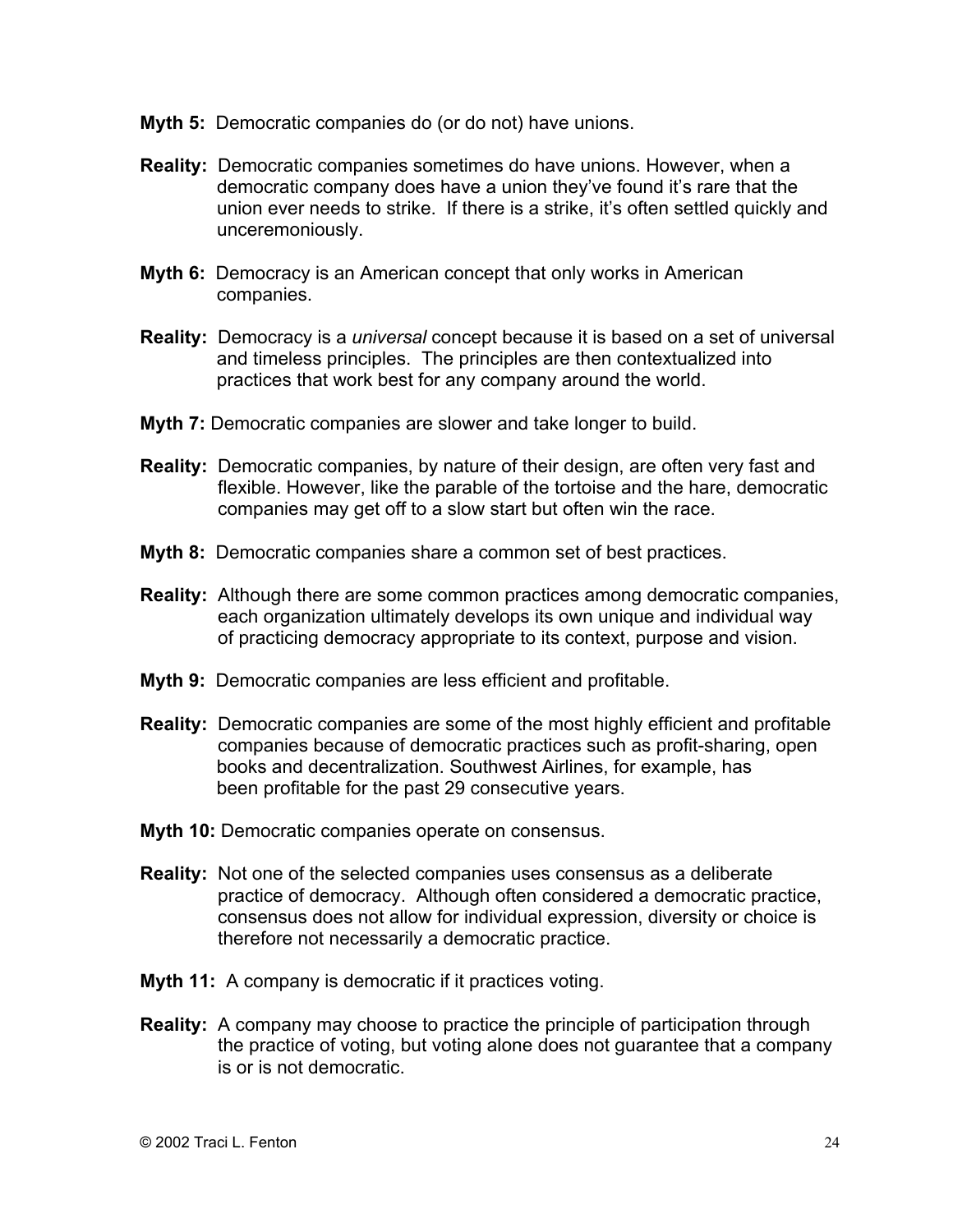- **Myth 12:** Democratic companies offer their employees lots of perks.
- **Reality:** Perks such as an on-site gym or day care doesn't mean that a company is democratic. Only SAS offers their employees an extensive set of perks whereas Semco believed abolishing perks such as reserved parking spots or an executive dining room were how they developed a more democratic company.
- **Myth 13:** Democratic companies are great places to work, for everyone.
- **Reality:** Only individuals who "fit" well with the core philosophy and demanding standards of a democratic company will enjoy working there. If you go to work for a democratic company you will likely flourish or be miserable.
- **Myth 14:** Democratic companies don't operate as well as command and control companies
- **Reality:** Democratic companies often operate better than command and control companies because of the shared responsibility, distribution of power and mechanisms for instant feedback.
- **Myth 15:** Employees in democratic companies take advantage of the open and flexible system.
- **Reality:** Democratic companies tend to rely on positive peer pressure to keep employees honest. If an employee does take advantage of the system, they are dealt with fairly and individually, rather than clamping down on everyone because of the actions of a few.
- **Myth 16:** A socially responsible company is a democratic company.
- **Reality:** Socially responsible companies focus on a "triple bottom line" in three areas: the environment, the community and the finances. Organizational democracy, on the other hand, focuses on developing the *internal* culture, which can easily ripple into socially-responsible interactions with the community and the environment. However, just because a company considers itself socially-responsible doesn't mean that it's also democratic.
- **Myth 17:** CEOs of democratic companies are pushovers.
- **Reality:** CEOs of democratic companies have a remarkable ability to achieve high standards with flexibility and collaboration, confidence and humility. They create environments which develop other leaders rather than allowing their ego to oppress the leadership potential in others. To that end, they are some of the most visionary and dedicated leaders found in corporations today.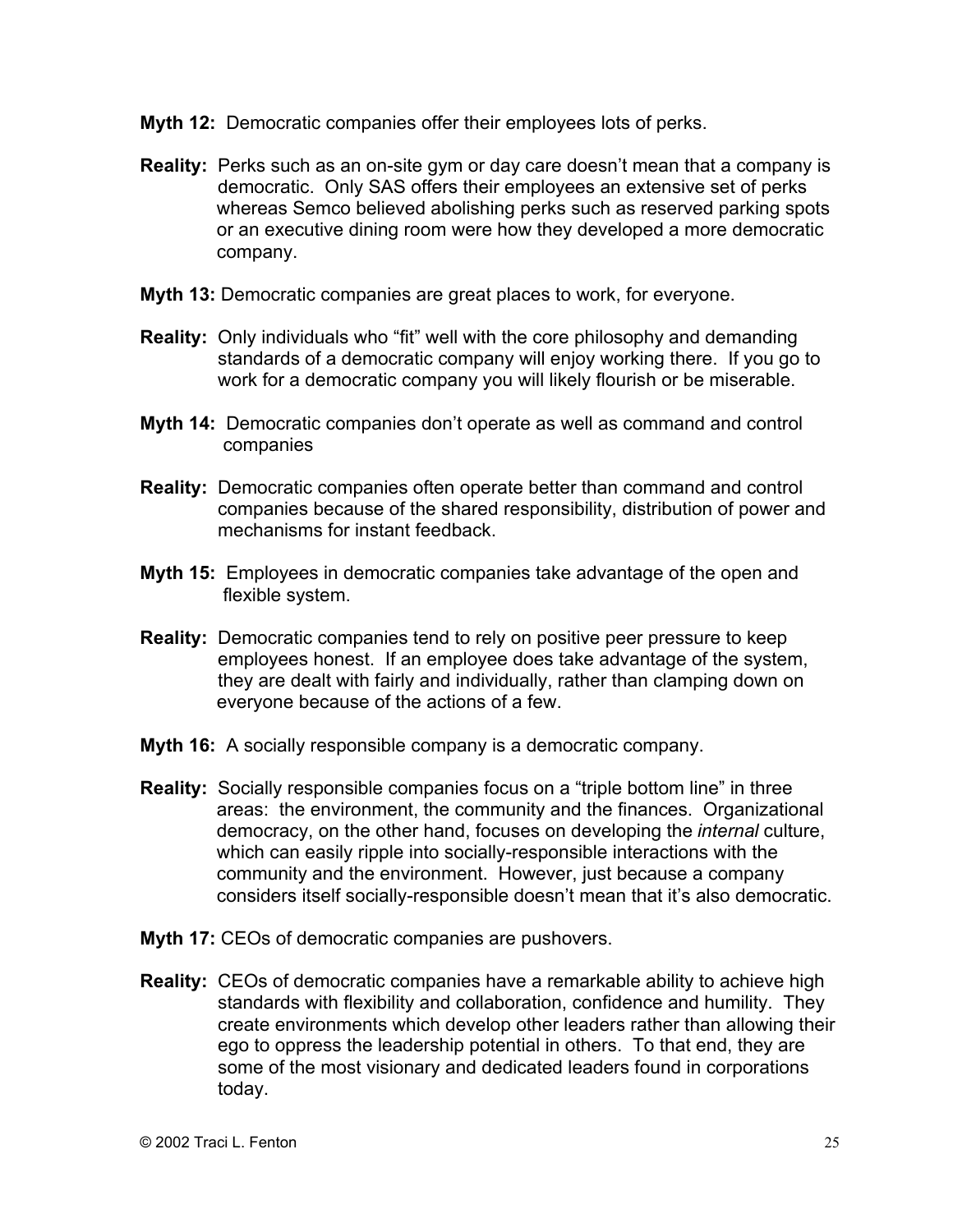## **4 Democratic Models**

The next section of the paper presents four different models of how the principles of democracy can be practiced within a business setting. The degree to which each of these companies practices democracy is as diverse as the way in which they do it. My goal is to show how the principles are universally adaptable and can be creatively and effectively practiced in a variety of contexts.

Deciding which practice represents or corresponds most clearly with a particular democratic principle was a subjective process. The reader will quickly see overlap among the practices and how one democratic practice naturally ripples out to support or engender the development of other democratic practices within the organization.

For the ease of quick and repeated reference by the reader, the practices are presented in short paragraphs or as bullet points.

General data about the four companies, as well as a brief overview, is captured at the beginning of each section. Each principle is then presented with as many democratic practices of the principles as I could find.

I hope you enjoy learning about how Southwest Airlines, The Container Store, the SAS Institute and Semco are *living* organizational democracy through the practice of Principle-Based Democracy™ in their own unique ways.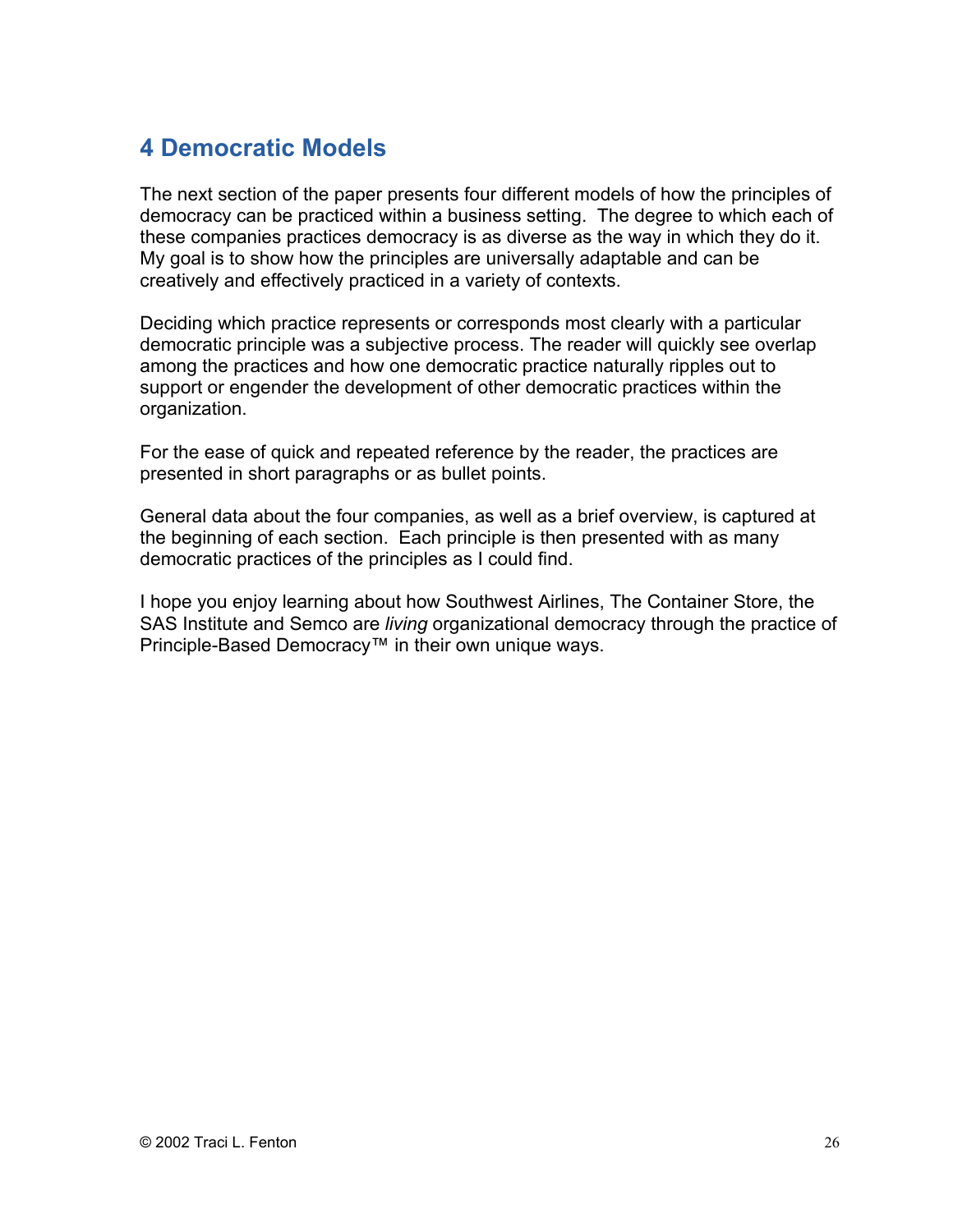### **The Southwest Model**

*I think anybody that tried to overthrow our culture would themselves be overthrown. -- Herb Kelleher, Chairman and CEO Emeritus*

### **At a Glance**

**Headquarters:** Dallas, TX **Founded:** 1967 **CEO, President and Chairman:** James Parker, Colleen Barrett, Herb Kelleher **Number of Employees (2001):** 31,580 **2001 Sales (millions):** \$5,555 **Voluntary Turnover Full-time Sales People (1997):** 6.4% **Public/Private:** Public **Top Competitors**: United, American and Delta Airlines

### **The Company**

Southwest Airlines is well known for offering lost-cost, generally short flights across the US. It has succeeded largely because the airline forgoes the traditional business model by choosing to skip hub-controlled airports, flying only one model of airplane (the Boeing 737), offering ticketless travel, turning planes around in 10 to 20 minutes and operating its own reservation system. Southwest currently serves about 60 cities in 29 states and operates around 360 planes, providing 90 percent of all lowfare service. It's a business model that's worked well -- the airline has been profitable for 29 consecutive years, $^8$  grown annually by 64 percent, and it has the best safely record of any airline, earning the industry's prestigious Triple Crown award for on-time performance, baggage handling and fewest customer complaints for five years straight.<sup>9</sup>

Southwest is equally known for its colorful corporate culture and highly participatory work environment. Playfulness is one of the main drivers of the Southwest way of life and part of its brand identity. Southwest has taken something that can seem rather boring and dull – flying – and made it fun. One Southwest customer explains it this way: "I was caught in a six-hour delay on a Southwest flight, and I didn't even mind it, because of this atmosphere they created."<sup>10</sup>

What's interesting about this company is that its super-star CEO, Herb Kelleher, has recently retired and the top leadership responsibilities have been divided between James Parker, now chief executive and vice chairman, and Colleen Barrett, president and chief operating officer. Kelleher remains engaged in the company as chairman of the board. Although there has not been much time to see how Southwest's democratic culture weathers without Kelleher, there are obvious signs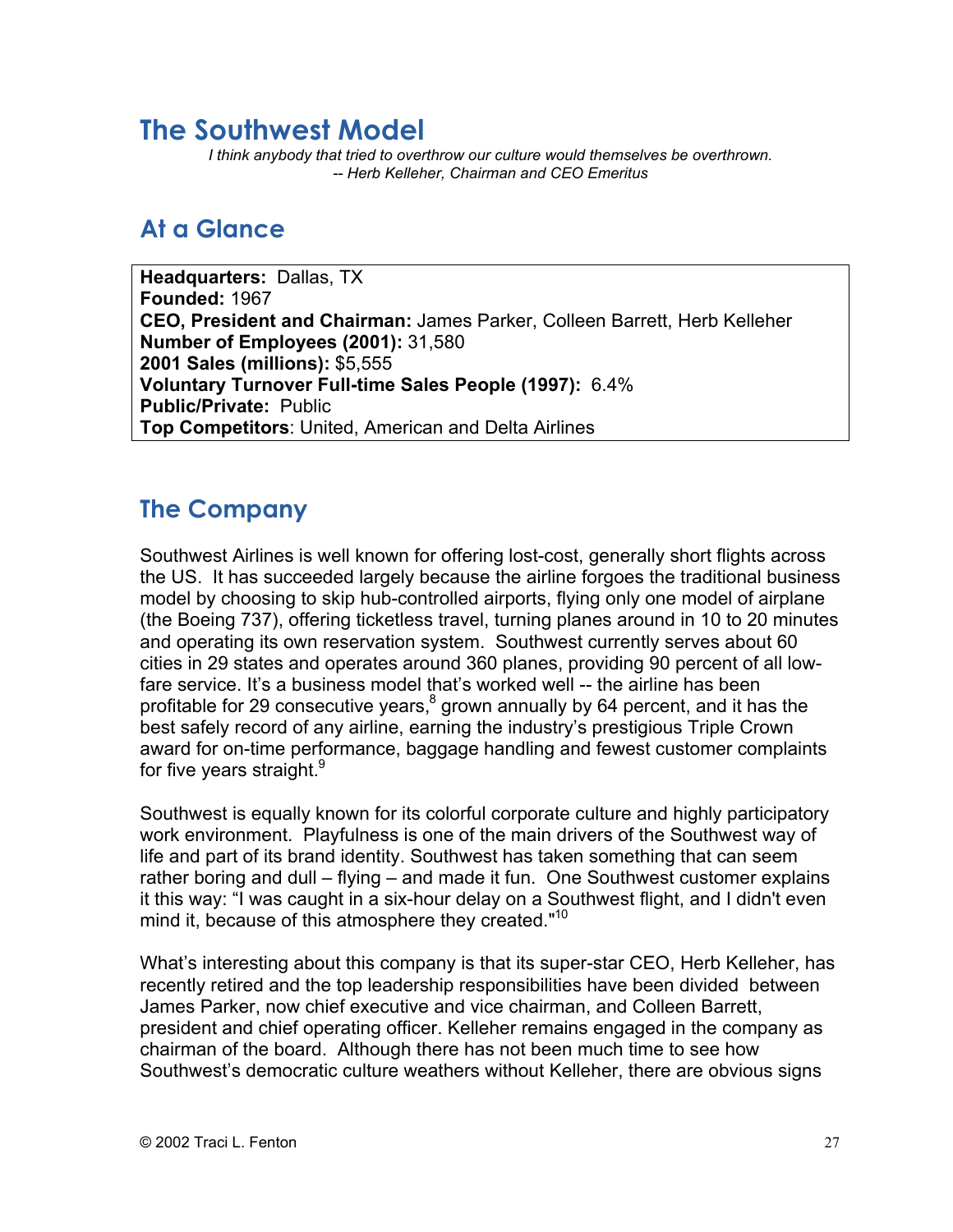that it's doing just fine without him. In many ways, Southwest Airlines models how democratic organizational design also lends itself to strategic management planning.

### **Vision and Purpose**

As I studied the Southwest culture, I discovered that their vision extends beyond a business strategy to a philosophy that is, in a word, democratic. The employees of Southwest see themselves as egalitarian spirits, crusaders in the business of freedom, democratizing the airline industry so anyone can fly. In fact, their entire business strategy is egalitarian. Roy Spence, the president of GSD&M, one of Southwest's two advertising agencies explains, "What they've done is create democracy in the airline business."11

Southwest's vision is to open the skies to ordinary people so they can dream and do things they never thought possible. That's why it's so committed to keeping its costs low. John Denison, Southwest's executive vice president of corporate services says, "The product we deliver is a wonderful contribution to society. We make it possible for people to fly who could never afford to fly in the past."<sup>12</sup>

Instead of displaying their mission statement in one place -- like the lobby -- it's displayed everywhere in the organization, serving as a performance standard and a constant reminder of what Southwest is committed to achieving.<sup>13</sup> Employees looking for direction about customer service also reference the mission statement. The statement has two simple charters: directing employees to express their own individuality while taking care of customers and being lifelong learners who take care of the company and each other. It reads in full:

*Southwest Airlines is dedicated to the highest quality of Customer Service delivered with a sense of warmth, friendliness, individual pride, and Company Spirit.*

*We are committed to providing our Employees with a stable work environment with equal opportunity for learning and personal growth. Creativity and innovation are encouraged for improving the effectiveness of Southwest Airlines. Above all, Employees will be provided the same concern, respect, and caring attitude within the Organization that they are expected to share externally with every Southwest Customer.14*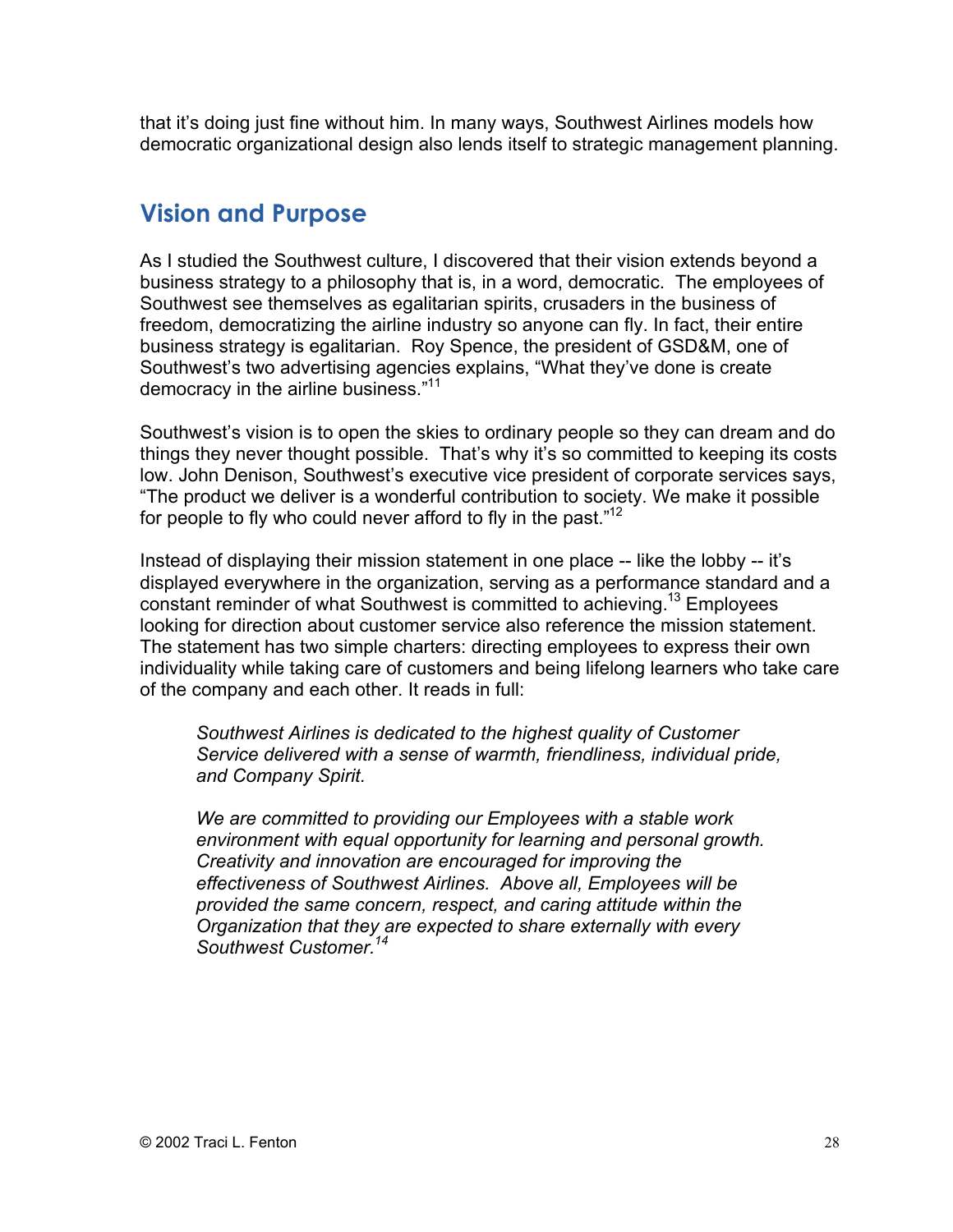The mission statement clearly embodies the democratic principles of equality, absence of tyranny, innovation, transparency and collaboration, which creates a solid, clear link between the overall vision of the organization and its purpose.

### **Dialogue and Listening**

#### **Practice: The Cutting Edge Program**

E-mail, memos, voicemail, faxes– technology makes it easier for people in companies to talk to each rather than *with* each other in constructive, inquisitive dialogue. Southwest believes that the most substantial and important learning happens through conversation. When employees receive and read the monthly company newsletter, the airline encourages them to dialogue with each other about the information in it. Southwest believes that discussion almost always results in a better understanding of the implications of the information and its relevance to employee's jobs. Dialoguing about information turns ideas into knowledge and actions that can lead to positive results within the organization.<sup>15</sup>

Sometimes at Southwest the most important type of dialogue is between people or groups of people who might not normally have the occasion to talk with each other. This encourages cross-functional communication and reminds people that there are perspectives other than their own. One way Southwest cultivates this interaction is in the Cutting Edge program, developed by Cliff Slaughter, a Southwest captain. The idea is to get a group of Southwest pilots and ramp agents to swap places for a day so they better understand what goes on around the plane while it's at the gate.

The program started in cities where there were communication breakdowns between ramp agents and pilots. At first, the program wasn't very popular, but it gained momentum and eventually helped to build goodwill between the people flying the planes and those on the ground unloading the bags. Pilot Mark Boyter remembers how he developed empathy for his coworkers as a result of the program:

I remember one time when I was working the ramp in Los Angeles. I was dead tired. I had flown that morning and had a couple of legs in, so I got out of my uniform and jumped into my ramp clothes. That afternoon it was very hot. It was in the 80s—I can't imagine how they do it on a 120-degree day in Phoenix. I was tired and hungry and hadn't had a break. Then I saw this pilot sitting up there in the cockpit eating his frozen yogurt. I was to myself, "Man, I'd like to be up there right now." Then I caught myself. I'm up there every day. Now, I know that pilot has been up since 3:00 in the morning. I know that he's been flying an airplane since 6:00 am. I know it's 3:00 in the afternoon and he hasn't had a chance to get off and have a meal yet today. I know all that, and yet, the yogurt still looks really good to me. Then I thought, 'How can a ramp agent in Los Angeles who works his butt off for two or three years, working double shifts two or three times a week understand this?' It hit me that there's a big gap in understanding.<sup>16</sup>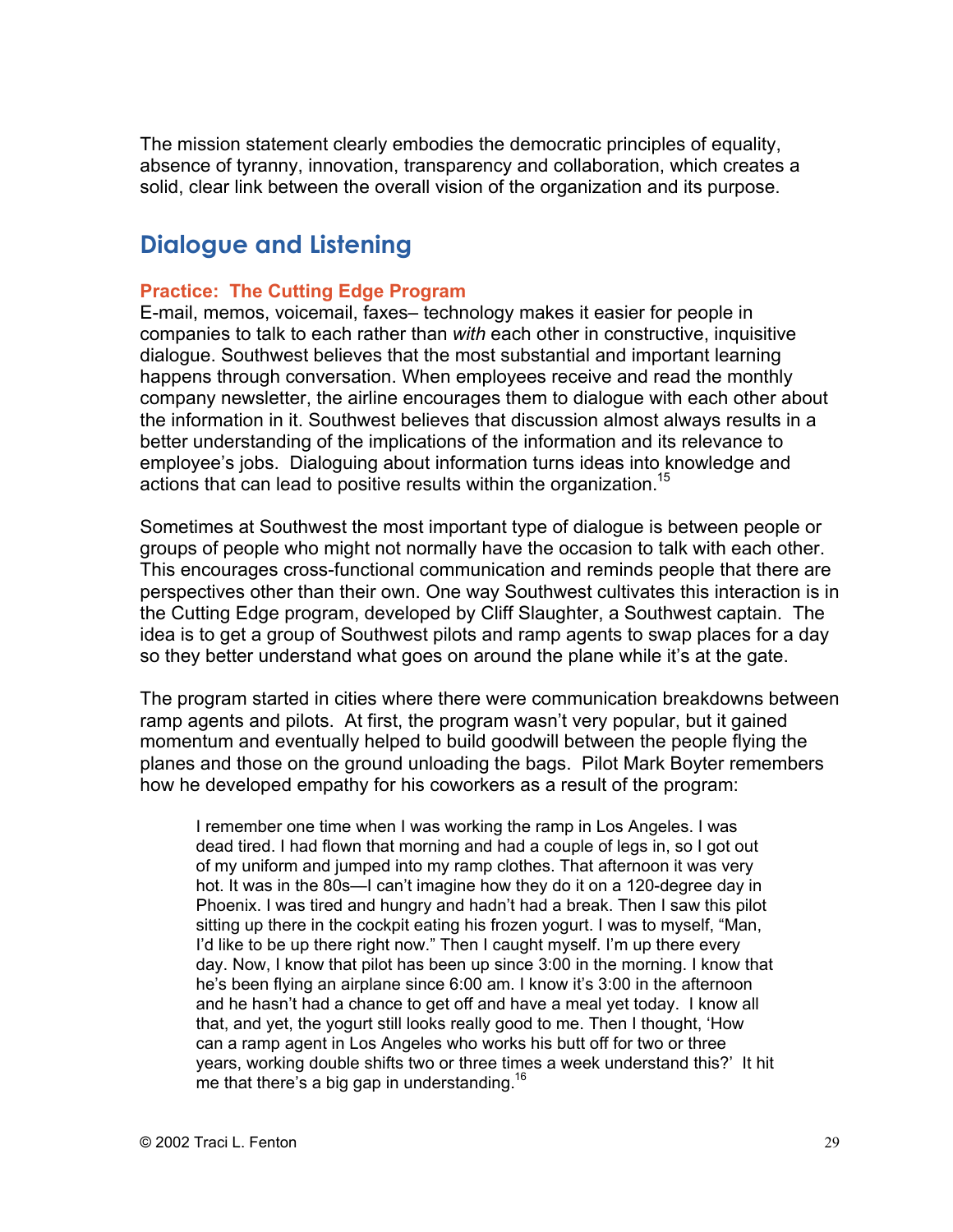Dialogue and listening, illustrated by the Cutting Edge program, creates a kind of "cultural exchange," which fuels understanding, empathy, perspective and trust. It also helps employees to understand how all parts of the organization work together to create success.

### **Participation and Collaboration**

#### **Practice: Participate With Your Full Being**

From the beginning, Southwest needed every employee working together to make the company a success. Those early years were plagued by lawsuits from competitors trying to keep them grounded. Southwest believed that the only way the airline would ever succeed was if each person invested the best of what they had to offer to make the airline fly. There was no time and no patience for the free-rider; the company needed people who made a contribution.

Southwest employees participated with their determination. These people *believed*. They took a risk and bet their careers, reputations and even paycheck when everyone else thought they were crazy. But they believed that if they worked hard enough and cared enough that together they could build a successful airline. Joe Bardo, senior administrative coordinator, remembers those early days, "It was a dream that started for all of us. We were focused on trying to do the best job we could because we wanted to see the dream come alive."<sup>17</sup>

Those beginning days set a pace that continues at Southwest today. Employees are expected and encouraged to work together, to go beyond their job description and to engage fully in the Southwest experience. Participation isn't limited to a select few or for a limited period of time. Participation, on a moment-by-moment basis by every single employee, is what makes Southwest the company it is today.

#### **Practice: Unions**

At Southwest, 85 percent of the workforce is unionized and only once has there even been a strike (one that was short-lived!). In fact, the airline is known for having the best labor relations in the industry.<sup>18</sup>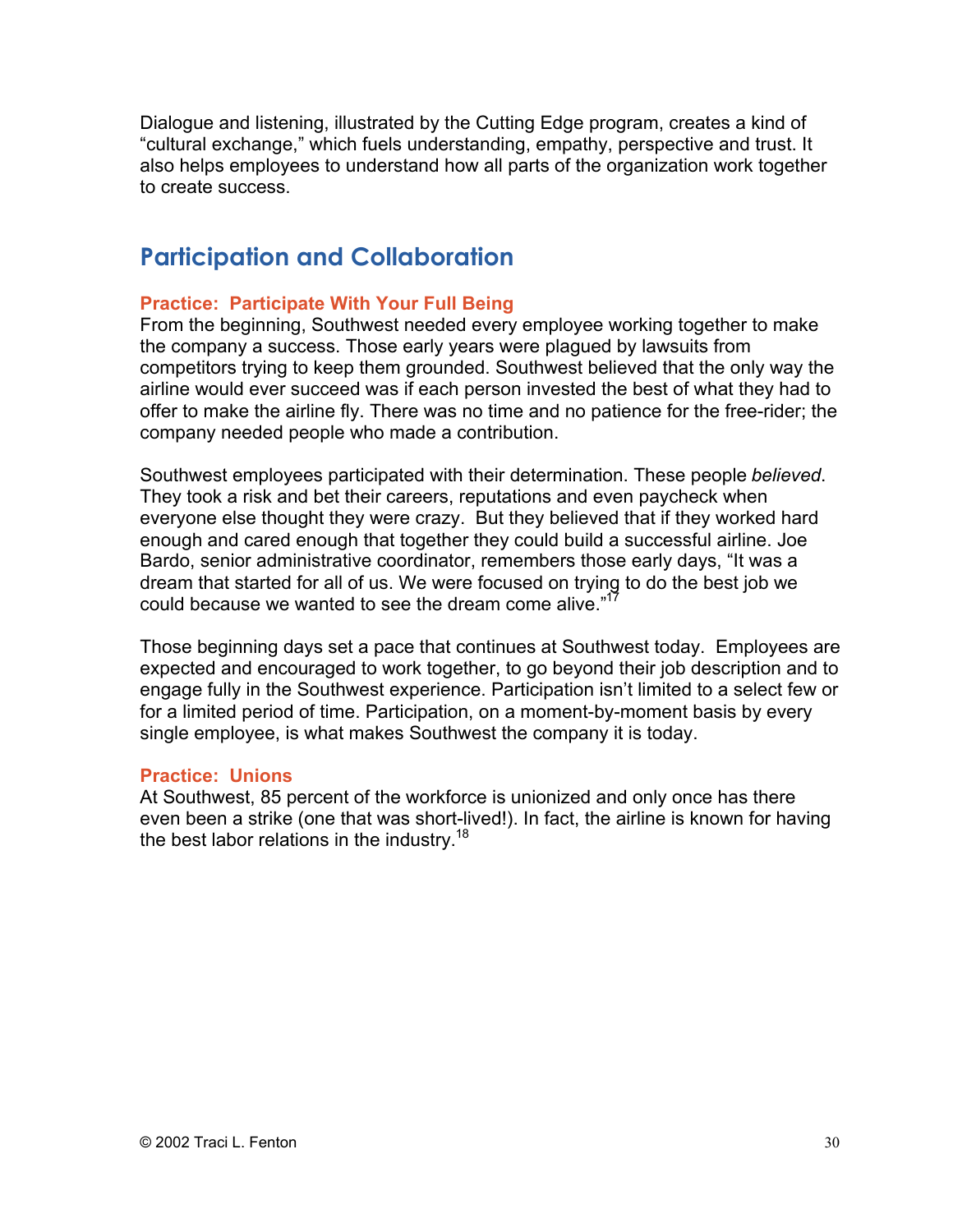### **Equality and Justice**

#### **Practice: The Golden Rule**

Managers run many organizations with the "I'm-better-than-you" mentality, deriving power by constantly reminding subordinates that they are not their equals and, if they were, then *they* would be the manager. However, managers who attempt to lead from a premise of inequality rather than an egalitarian spirit often find their organizations are less effective and productive over the long haul.

However, the guiding spirit at Southwest is far from one of inequality. Many say that CEO emeritus Kelleher didn't have a patronizing bone in his body. He treated everyone with a sense of equal importance, regardless of job title. His example rippled out into the entire organization, advocating the ethic that you treat others with a sense of equality, doing what you expect and want others to do.

Kelleher modeled a mindset of fairness in hundreds of situations, showing how he passionately and enthusiastically embraced the ideas he expected his employees to embrace. A commitment to equality and justice caused employees to remark, "Herb would never [have] asked us to do anything he [wasn't] willing to do himself."<sup>19</sup>

One example of how an ethic of equality and justice had a profound impact on the company was whenever Kelleher was in union negotiations. His position was always to negotiate with an abundance mentality, treating others as he would like to be treated. So, instead of seeing how much he could squeeze out of people, Kelleher would go into negotiations asking, "What's the most we can give without jeopardizing job security and profitability?" Once, during negotiations, Kelleher told Gary Kearns, president of Southwest Airlines Pilots' Association (SWAPA), that if the negotiated contract was passed or was successful, he'd freeze his own salary and bonus for five years. Clearly, Kelleher believed that what was good for Southwest's pilots was good for the chairman as well. $^{20}$ 

### **Empowerment**

#### **Practice: Have a Hell of a Lot of Fun**

If asked to think of one word that characterizes Southwest Airlines, most people would exclaim, "FUN!" Whether airline attendants are popping out of overheard bins, cracking corny jokes over the intercom or singing on the flights, they have a commitment to having a lot of fun and making sure the passengers do as well. Playfulness is just one more way Southwest has distinguished itself from its competitors.

Jokes, laughter and fun are serious business at Southwest. They believe that playfulness allows one to interact on a more "human" level with others. That's why everyone, at all levels of the organization, are encouraged to be funny, silly and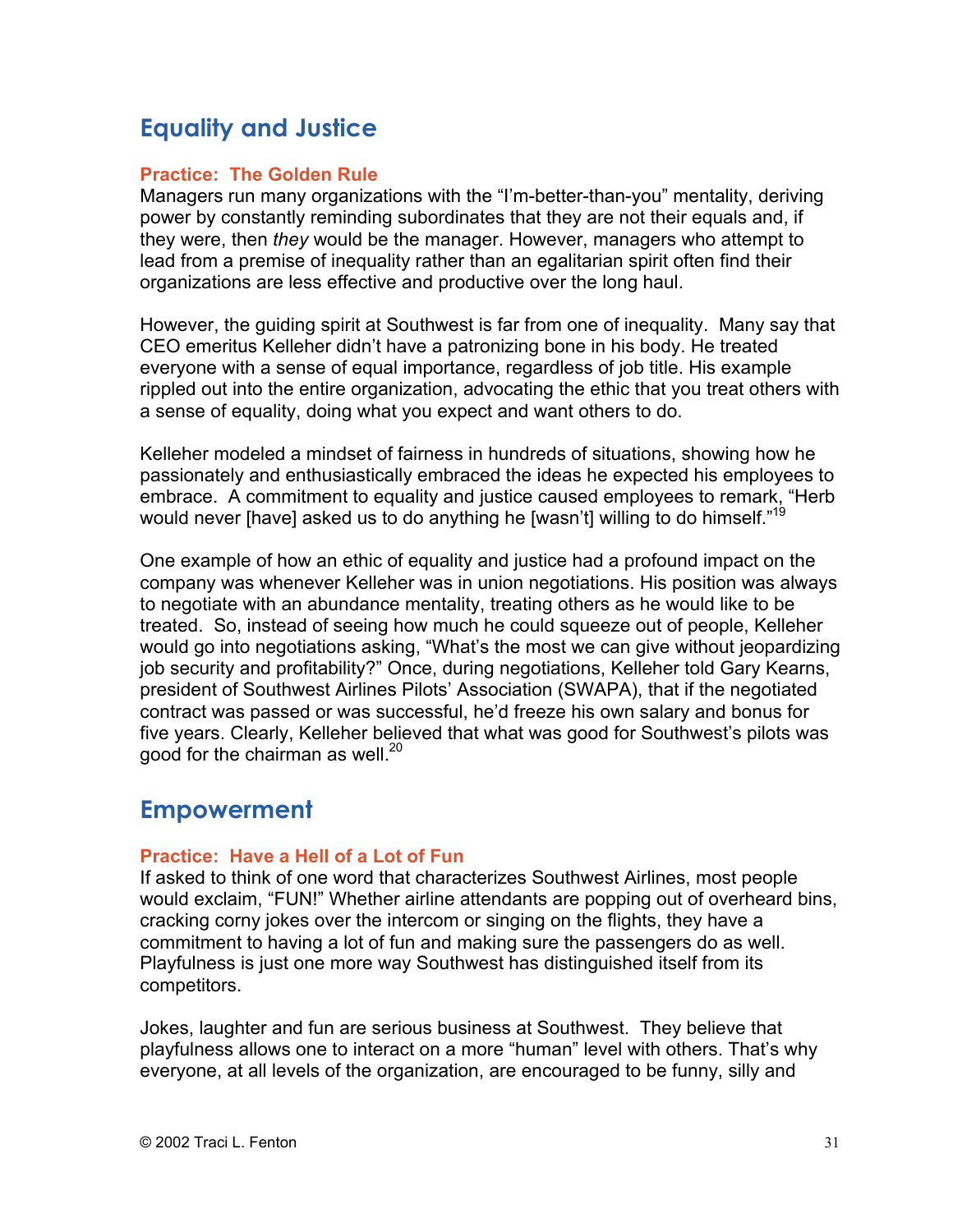goofy in their own unique way. Here are just some of the ways Southwest and its employees express unconventionality and fun:<sup>21</sup>

Painting the airplanes like killer whales or with professional sport team's logos. Quirky, funny and self-effacing ads. Arm wrestling competitions for the rights to an advertising slogan. Spending more time planning parties than writing policies. Running recruiting ads that say, "Work at a place where wearing pants is optional." Working in play clothes. Playing games, doing skits, writing poems. Giving hugs and laughing a lot. Group cheers.

When employees work in an atmosphere that encourages them to laugh at themselves and have fun, people are more likely to be excited to give more of themselves. And happy employees ultimately translates into happy customers.

#### **Practice: Apply Common Sense, Not Rules**

At most companies, policies dictate how employees should respond to customers. Rather then empowering employees, often policies inhibit and limit them. At Southwest, employees are encouraged to use common sense and be flexible, possibly going against company policy when it's in the best interest of the customer.

Consider the time when a captain left the gate with a senior citizen who boarded the wrong plane. The customer was confused and upset, prompting the captain to use common sense, instead of a rulebook, to handle the situation. Normally, Southwest asks a pilot not to go back to the gate with a customer who has boarded the wrong plane. However in this case, the captain was concerned about the individual's wellbeing. "So he adapted to the situation," recalls Rod Jones, assistant pilot chief. "He came back to the gate, deplaned the customer, pushed back out, and gave us an irregularity report. Even though he broke the rules, he used his judgment and did what he thought was best. And we said, 'Attaboy!"<sup>22</sup>

Southwest has learned that when employees are trusted to apply common sense to problems, three things occur:

- 1. They come up with better solutions than the company could have dreamed writing into policy.
- 2. They can quickly respond to customers' demands.
- 3. They can direct their energies towards seizing unique market opportunities at a critical moment.<sup>23</sup>

When employees are given the freedom to use common sense and think on their own, they will act responsibility and do more than expected.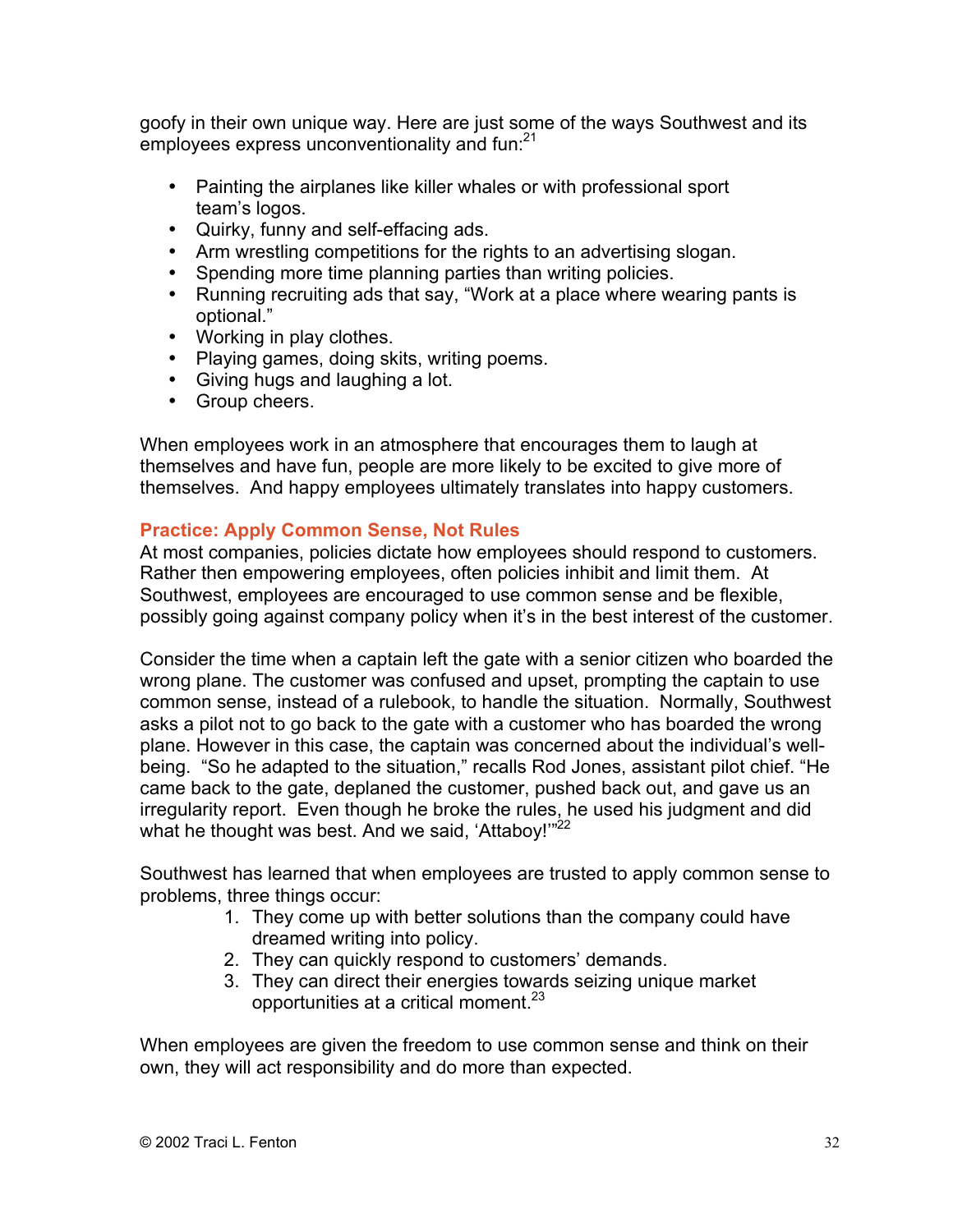#### **Practice: Let Employees Do Whatever it Takes To Get it Done**

At many companies, employees are told not only what to do but how to do it. Not at Southwest. Dennis Lardon, who started at Southwest as a ramp agent and is now the director of flight attendants, says: "They allowed employees to do whatever it took to get the job done. They didn't stand over us with a whip and say, 'I want this done this way.'" Employees then feel allowed to act quickly, spontaneously and creatively to do whatever is needed to accomplish the project, rather than waiting around for someone to tell them it is alright to proceed in a certain way.<sup>24</sup> The whole organization becomes more adaptive when employees adopt a "whatever it takes" mentality.

#### **Practice: A University for People**

The University for People is a multitiered learning facility staffed by the Employee Learning and Development Department. Its goal: to equip employees with the tools and mindsets they need to practice Southwest's unique brand of leadership. The university offers a full range of courses -- teaching people how to lead with integrity, run a profitable airline, practice the principles of stewardship, care for customers and live the company's core values. In addition to the training courses, the faculty serve as internal consultants to ongoing work groups within the organization. Because Southwest knows that its growth rests on the growth of its people, it considers the university to be a critical part of employee empowerment.<sup>25</sup>

#### **Practice: Everything's Possible**

Sometimes when you don't know any better, you learn that everything really is possible. This is the ethos that propels and empowers Southwest employees. It's a feeling that permeates the company and helps make seemingly impossible things, *possible*.

Southwest's signature ten-minute turn is an example of how believing anything's possible led to one of its greatest competitive advantages. In the beginning when Southwest was up against its biggest competitors, ground operations manager Bill Franklin realized that Southwest could cut back its schedule and save money if ground crews kept their three planes' en route stops to 10 minutes or less. The total time at the terminal – from pulling into the gate, unloading and loading passengers and pushing back again – had to happen in 10 minutes.

Most everyone in the airline industry thought it couldn't be done. But in 1973 when Franklin asked station manager Dennis Lardon, "Can we turn a plane in ten minutes?" Lardon's response was, "Of course we can!" Lardon recalls, "Most of us, not having an airline background, had no idea that we couldn't do this, so we just did it." Eventually, the 10-minute turn helped the company achieve the best on-time performance in the industry.<sup>26</sup>

One of Southwest's singular greatest advantages was having so many people who didn't know what could and couldn't be done. Karson Druckamiller, an original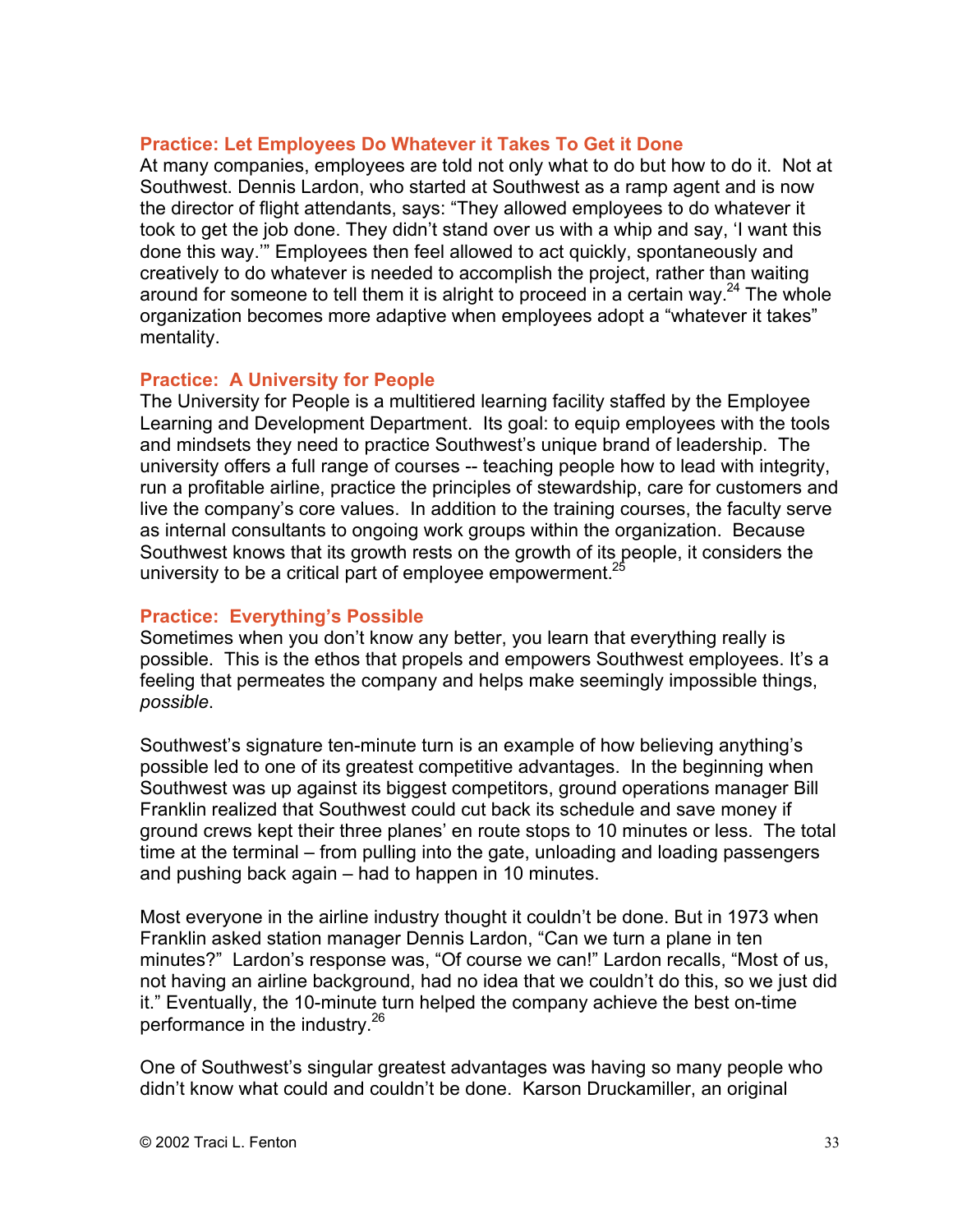maintenance crewmember, remembers, "We cleaned aircraft, we changed oil, we changed tires. We did it because that's what it took back then. Some things we did because we didn't know it couldn't be done."<sup>27</sup> The attitude that "everything's possible" still permeates the company today.

### **Ownership**

#### **Practice: Profit-Sharing and Stock Ownership**

In 1973, Southwest became the first airline to launch a profit-sharing plan for employees and was the only airline in the world that provided stock ownership without asking for wage concessions. The company invests 10 percent of pre-tax operating income in the profit-sharing plan. In 1996, that translated to almost \$60 million. Of the total amount of profit-sharing, 25 percent is used to purchase Southwest stock.<sup>28</sup> Kelleher remarked in 2000, "Profit-sharing. . . is an expense we'd like to see as big as possible so our people get a greater reward."<sup>29</sup> Today, employees own 13 percent of the company.<sup>30</sup>

Perhaps it goes without saying that profit-sharing only serves as a benefit when a company is profitable. Southwest, however, has been profitable every year since 1973 – 29 consecutive years. In the five years ending December 31, 1995, the company's stock price had increased 300 percent. Profit-sharing and stock ownership has had a profound impact on its people, making millionaires of many rank-and-file employees, not just executives. For example, a thousand dollars of Southwest stock bought in 1973 is worth approximately \$1.5 million today.<sup>31</sup> Tammy Romo, director of investor relations, explains, "Profit-sharing aligns the employees' interests with the interests of the company. Our people are more conscious about protecting the company's assets and accomplishing its goals because their wellbeing is tied to the company's well-being."32

But ownership isn't just about having a piece of paper that says, "I own stock" or even incentives like profit-sharing or stock options. Ownership is about aligning the interests of everyone behind a shared vision. Comments Gary Barron, executive vice president of operations, "Our people think like owners and have for a long time."<sup>33</sup> At Southwest, everyone's well-being is tied to the to the company because, after all, the people at Southwest *are* the company.

#### **Practice: Owning Idealism**

Yes, Southwest employees own stock and they take part in profit-sharing, another form of ownership, but they also own something far less tangible but equally, if not more important – the principles for which the airline stands. They've bought into the principles that drive the airline such that when there's a piece of legislation advocating higher landing fees, for example, it's not just an affront to their profitability, it's an affront to their idealism and their vision.<sup>34</sup> Southwest's vice president of governmental affairs, Ron Ricks, explains, "If you accept the notion of what Southwest Airlines stands for in terms of this crusade, then you are going to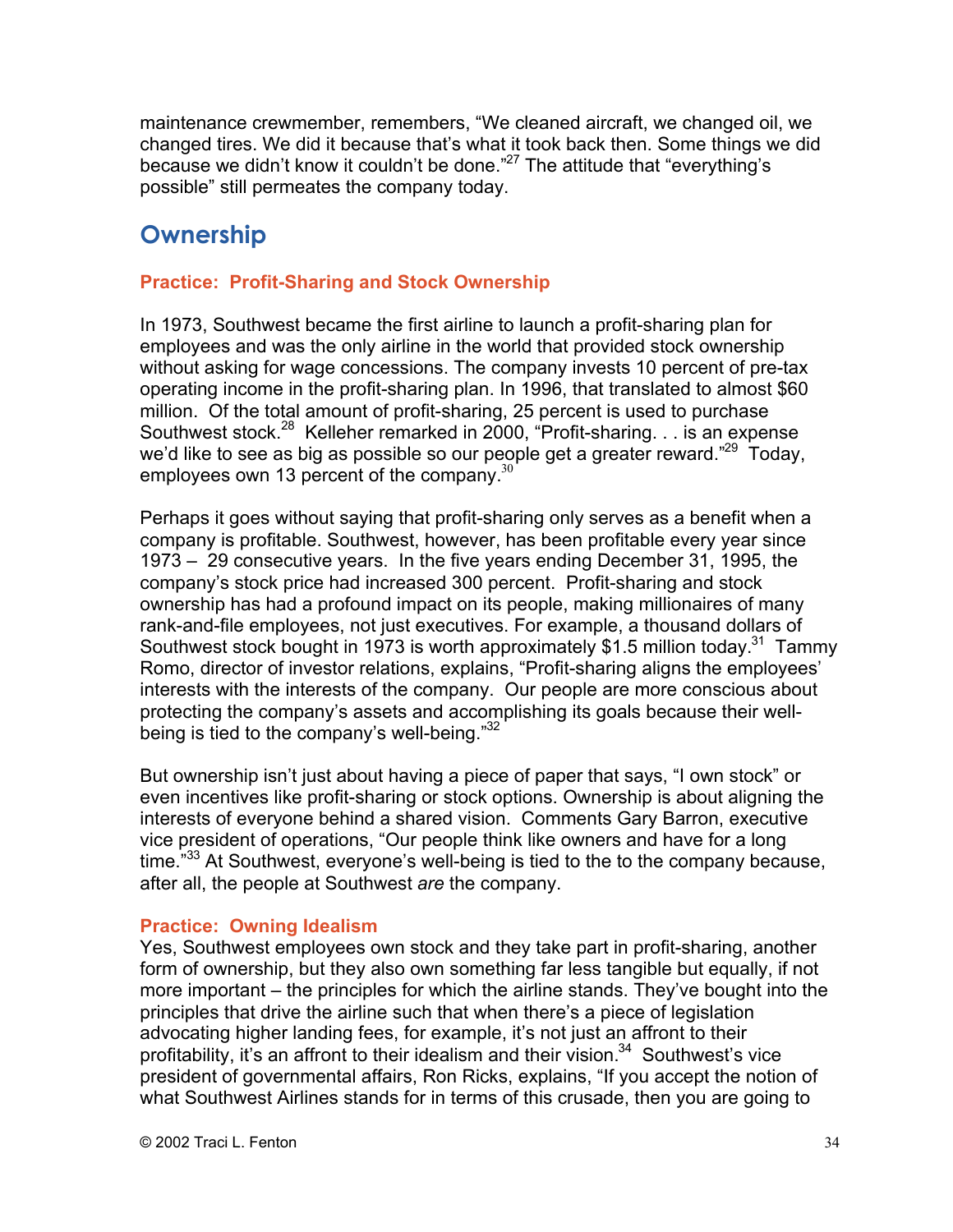have a visceral reaction to things that adversely affects your customers."<sup>35</sup> It's Southwest employees' ownership of the principles that drive the company and contribute to its determined spirit.

#### **Practice: Think and Act Like an Owner**

Southwest believes it's crucial to have its employees think like owners. Individuals who choose to think like an owner have a unique perspective on their work. An owner asks questions like, "If this were my company, how would I handle that customer? Would I buy that piece of equipment? How would I treat my employees? Would I attend that meeting, establish a committee or make that trip?" Ownership, in the form of stock or even profit-sharing, can be effective. But even more powerful is an ownership mentality. Consider a comparison of a non-owner mentality versus an owner mentality in Table 5.0.<sup>36</sup>

| <b>Non-Owner Mentality</b>                                                                    | <b>Owner Mentality</b>                                                                                                                                                                       |
|-----------------------------------------------------------------------------------------------|----------------------------------------------------------------------------------------------------------------------------------------------------------------------------------------------|
| Non-owners worry about how their actions<br>are perceived by superiors and others.            | Owners focus on the business results of their<br>actions, regardless of who's watching.                                                                                                      |
| Non-owners are focused on pursuing self-<br>interest and protecting their functional<br>area. | Owners transcend functional boundaries,<br>placing merit on whether it contributes to the<br>ultimate objective of delivering value.                                                         |
| Non-owners tend to follow the rules, even<br>if they're irrelevant.                           | Owners bend, stretch and even break the<br>rules if they don't support the organization's<br>purpose.                                                                                        |
| Non-owners pay attention only to that<br>which affects them.                                  | Owners pay attention to the details that<br>others fail to notice.                                                                                                                           |
| Non-owners take action only when asked.                                                       | Owners take action before they are asked.                                                                                                                                                    |
| Non-owners rarely venture outside their job<br>description.                                   | Owners constantly transcend a job<br>description to do everything from picking up a<br>piece of trash that others have been ignoring<br>to making an extra phone call to help a<br>customer. |

*Table 5.0*

When people think and act like owners within an organization, ownership becomes an influential and powerful catalyst for organizational change.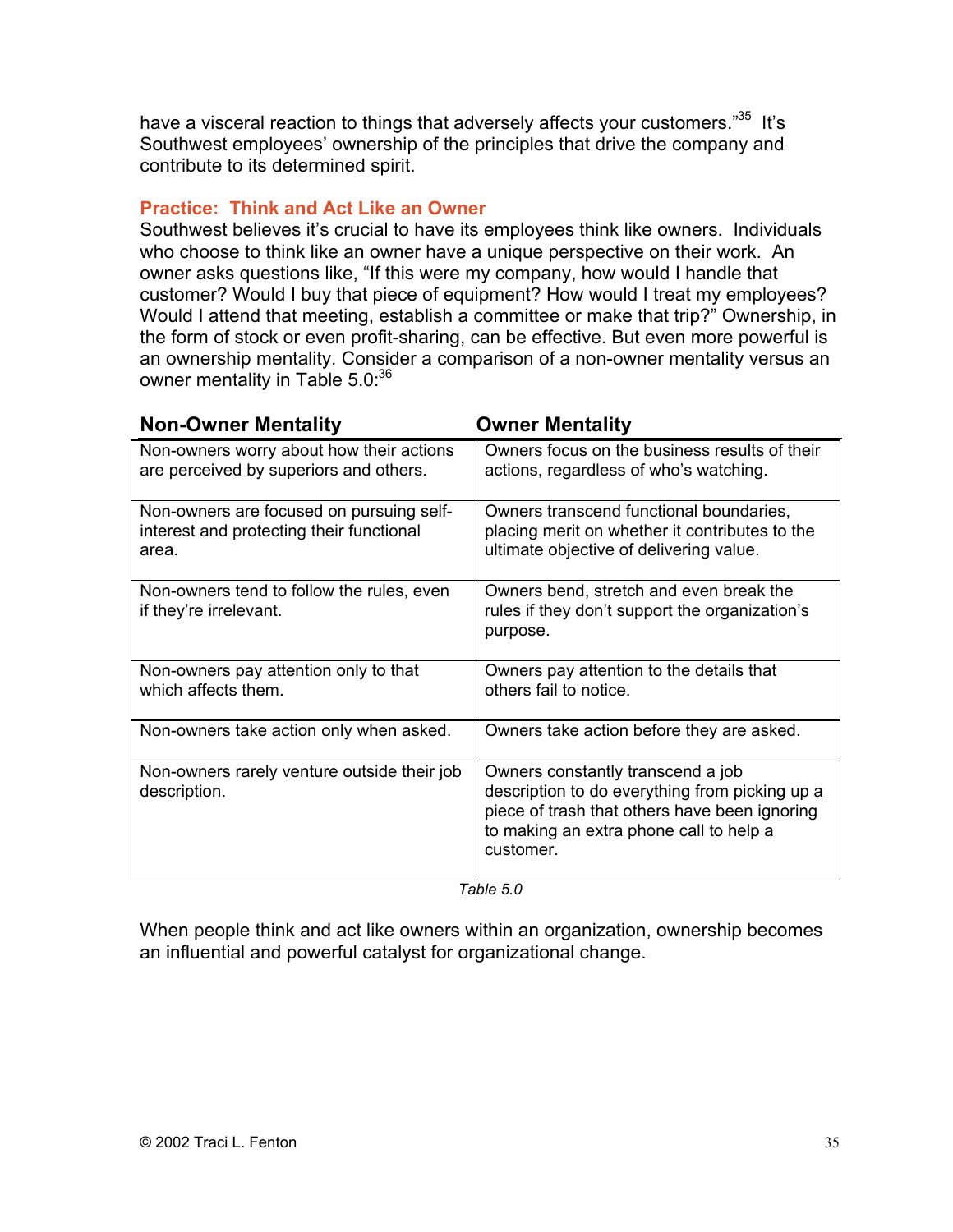One of the most often asked questions in management is, "How do we get employees to assume ownership?" Southwest believes there are several key things you can do to inspire employees to take on ownership: 37

Hire entrepreneurial self-starters Give everyone a stake Think about everybody's stake Let every employee make a difference Engage employee hearts and minds Lay out the quiding principles Communicate, communicate and then communicate some more Use integrity to fuel trust Use trust to inspire ownership

Captain Jim Yeaton shares an example of how the opportunity to step up and take ownership led to a profound impact on the bottomline. At Southwest, the pilots see the cockpits as their offices and they recognize how the hundreds of decisions they make affect not only the well-being of the company but also their profit-sharing. Captain Yeaton comments, "This is the first job I've had where the company actually encourages the pilots to get involved, to think … I was as at Eastern Airlines before this, and fuel burn was irrelevant to us. It should have been a factor, but it wasn't because the relationship between management and pilots wasn't very good. There were a lot of opportunities to save money over there, but it didn't happen because people didn't care."38

Yeaton remembers when jet fuel prices skyrocketed during Operation Desert Storm in 1991. Then CEO Kelleher wrote all the pilots a memo stating that fuel prices were going sky-high and they had to cut back. "In one week," Yeaton recalls, "Costs went down like that. Now let me contrast that with the consultant who wanted to set up an incentive program, whereby pilot's pay would be increased to the extent they conserved fuel. I kept telling the guy we didn't need to do that. Our pilots did it on their own.<sup>39</sup>

This incident illustrates the impact an ownership mentality can have on an organization. Ownership creates some of the most productive and highly motivated workforces in the world. It inspires loyalty and naturally attracts other people who are interested in becoming part of a company that allows its people to assume ownership. When people come to a job with this kind of enthusiasm, they naturally look for ways to take on ownership of a project or a task. When people are confident that they will play a critical role in shaping the future of a company, they are willing to take on greater ownership of the organization and its progress.

### **Accountability**

#### **Practice: Use Accountability and Responsibility to Build Strengths**

Many companies use accountability and responsibility as a restrictive concept, almost as a form of punishment for employees rather than as a chance to develop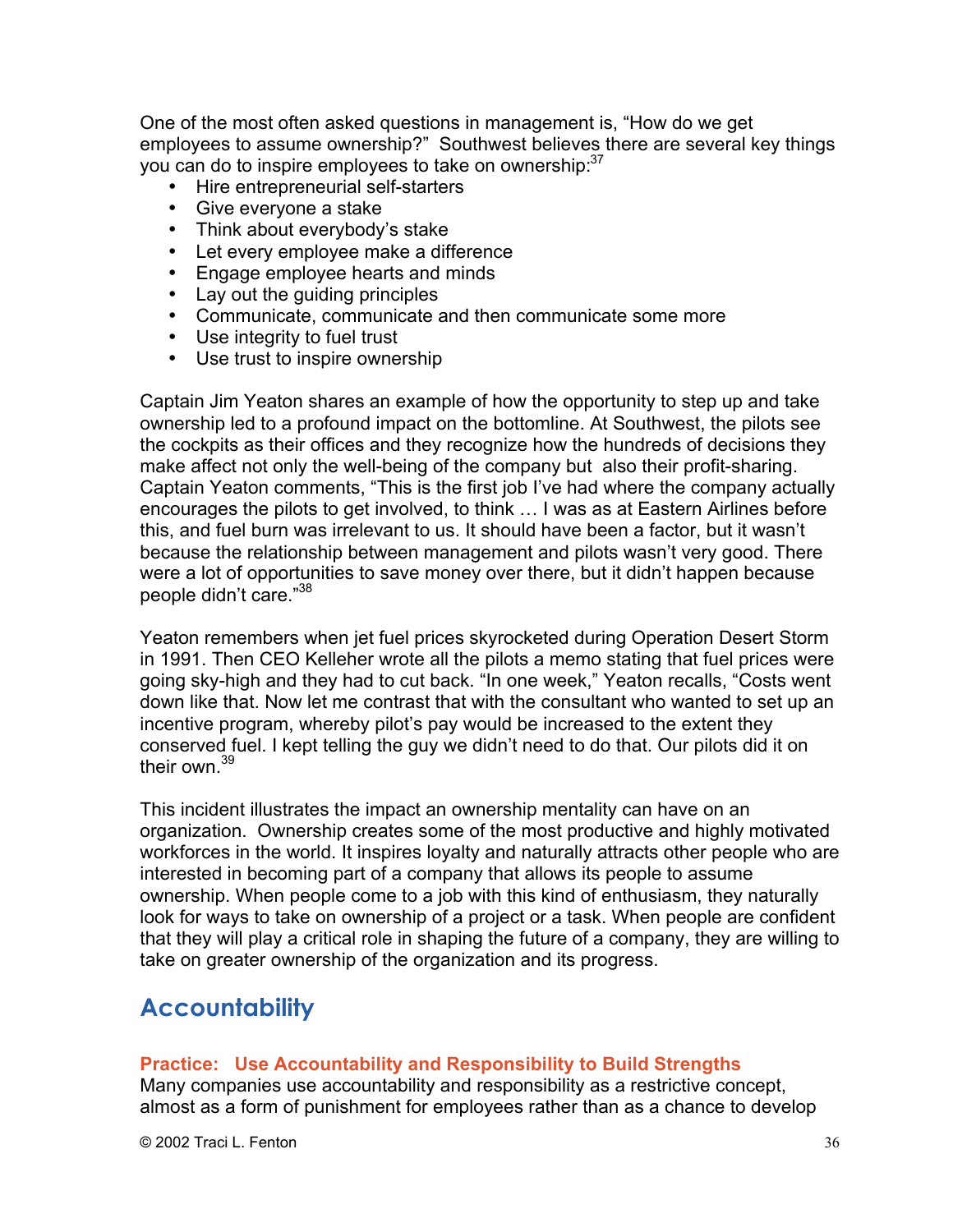latent talents within their people. At Southwest, it believes in giving people large areas of responsibility and holding them accountable. Compared to other companies, Southwest will do everything in its power to support the employee in rising to the occasion, whatever the responsibility. They're not afraid to give people with relatively little experience big, *really* big, responsibilities because they believe it will help people grow and ultimately helping the *company* grow.

For example, when Southwest Airlines built its new corporate headquarters at Love Field in Dallas in 1990 the main challenge was how to make a 225,000 square-foot box aesthetically pleasing. With the FAA requiring that the building height be low since it was so close to the runway, a number of architects commissioned to bring beauty to the building had recommended a round atrium. However, no one at Southwest was really thrilled about the idea. So Southwest decided to take a big responsibility and give someone the opportunity to grow. Enter Robert Dorsey, fresh out of Texas Tech. He was hired to come up with an idea. After getting a sense of the land, Dorsey went home and spent the weekend developing something completely different from any of the designs the company had seen. When he presented it to the executive planning committee, the design received unanimous thumbs up. Dorsey was then charged with the design of the building – a project that normally takes a junior member at an architecture firm years to land. He became the project manager, and, as he continued to demonstrate new skills proportional to his responsibilities, also became an interior design consultant for the project. $40$ Southwest gave Dorsey a large amount of responsibility and made his actions accountable to the entire company . But the key was that Southwest supported him throughout the entire process, benefiting both him *and* the company tremendously in the end.

## **Individual and Collective**

#### **Practice: Individual Flair**

Southwest's commitment to professionalism is in no way meant to dampen personal style and self-expression. At Southwest, employees are encouraged to be their authentic self, to express who they are in real and creative ways and to influence the uniqueness of Southwest by projecting their individuality.<sup>41</sup> The company applauds individuality. It doesn't require a certain type of personality; instead, they encourage a freedom from inhibition and the chance to feel liberated by meaningful and fun work.

Southwest gives employees the opportunity to let their individuality shine through – and gives them a stage (the airplane) to do it on! If you're a great singer or stand-up comic, or even if you are more quiet and reserved, you're encouraged to freely express your unique talents and gifts. What matters most to this company is that its employees are authentic. However, the airline doesn't want people to act how *they* think they should. Southwest strongly believes that when people try to be something other then they are it creates unnecessary stress that spills over to affect the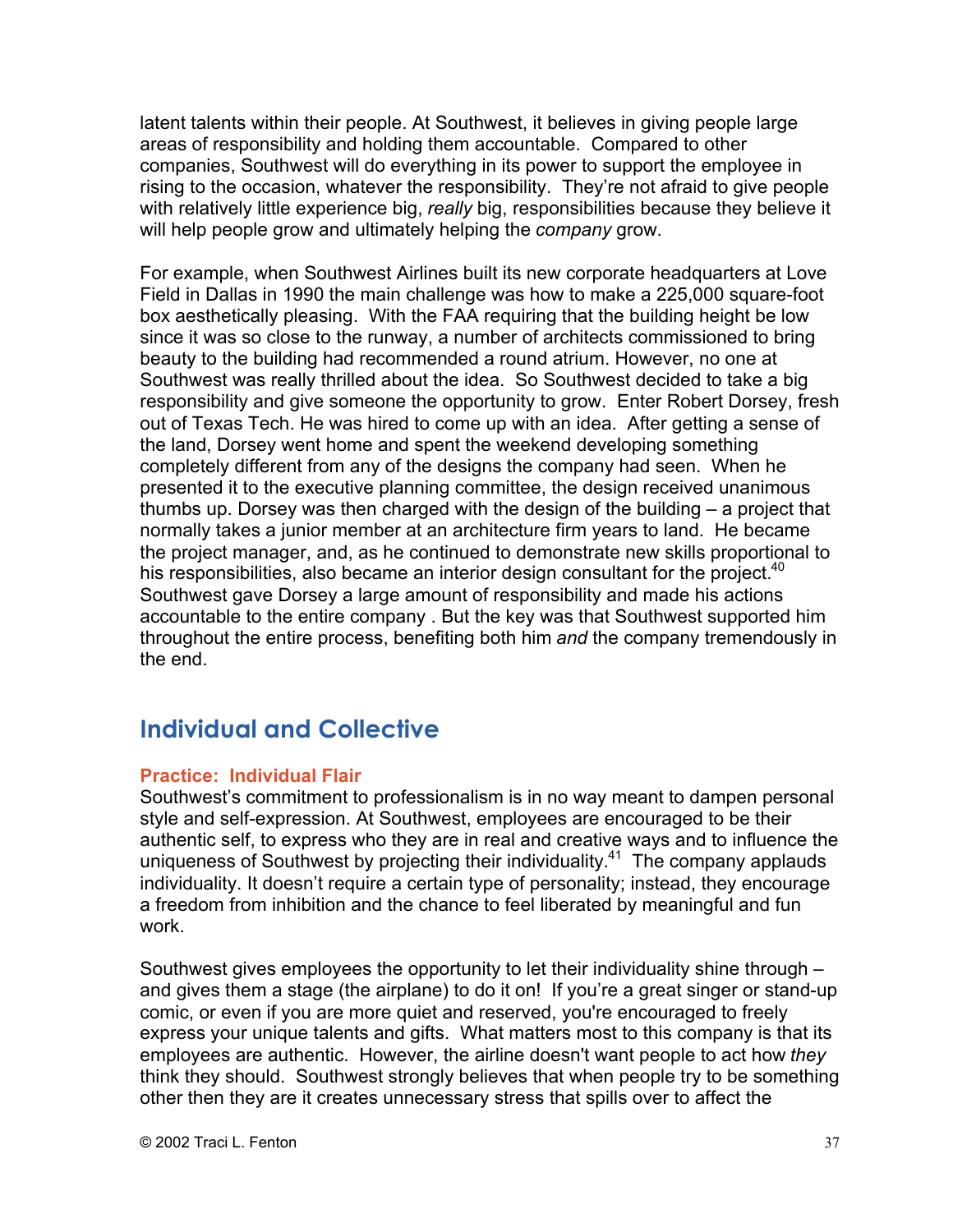customers they serve. So instead, it encourages everyone to express themselves in a genuine way.<sup>42</sup>

#### **Practice: Close the Gap Between the Individual and the Collective**

In large organizations, it's particularly easy for employees to feel that their individual contributions don't matter or have very little impact on the organization and its success. But Southwest goes out of its way to help employees understand how their actions, both large and small, make a significant contribution to the airline. It's this commitment to continually helping employees understand just *how* their individual contributions make a difference that differentiates Southwest from its competitors.

One way the company communicates this message of individual importance to everyone, especially to front-line employees, is in its monthly newsletter. For example, it uses the newsletter to educate employees about how many customers the company actually needs in order to make a profit, and how each one of their actions affects the profit margin. The airline encourages employees to think about how their individual behaviors influence customer service by illustrating just how a few people can make a critical difference in helping a customer decide whether to do business with Southwest or not. In one issue, the company used a simple mathematical formula to illustrate how in 1994, only five customers per each flight accounted for the entire year's profit.<sup>43</sup> When employees see bottomline figures and how their behaviors make a significant difference, they are more likely to feel that they matter – as individuals connected to a whole.

#### **Practice: A Cultural Activities Department**

Southwest is so serious when it comes to paying attention to the needs of individual employees as well as its corporate community that it's established a cultural activities department staffed by four people working specifically on how to unite individuals with the vision of the company. As the company grows it must find a way to both maintain its community atmosphere and embrace the individuality of new hires. "Our biggest challenge is our growth," said Sunny Stone, manager of Southwest's culture activities department. "[As we hire more people] we are dealing with different cultures."<sup>44</sup> In order to do this, they've taken steps such as: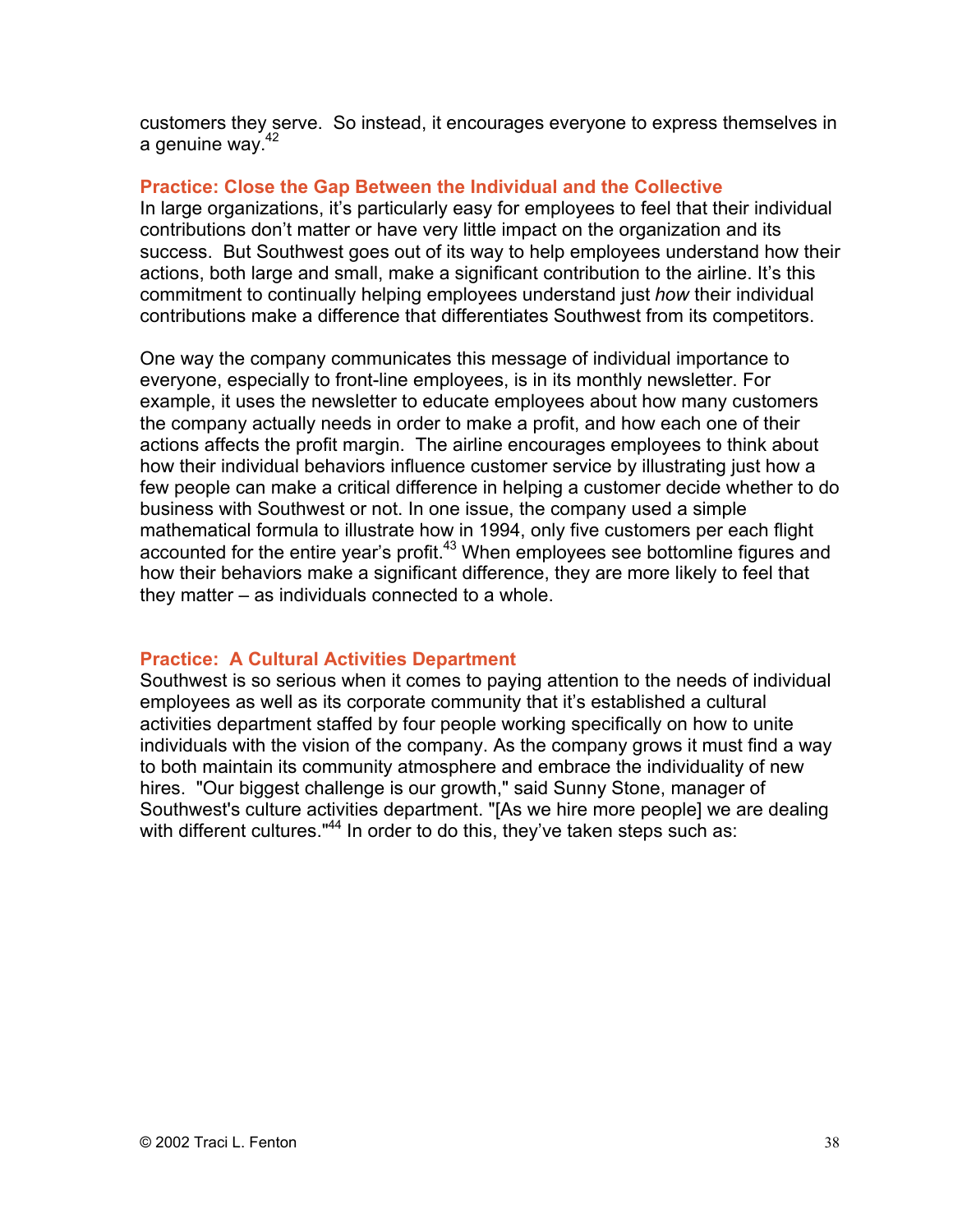Developing a team that strives to ensure that new hires at Southwest receive personal attention.

Improving communication among its growing work force by establishing an employee hotline and daily updates on its intranet site.

Assembling a subcommittee tackling the issue of worker burnout.<sup>45</sup>

Regarding the relationship between growth and their unique culture, Stone says, "It's harder to communicate with people. It's harder to get everyone together. But people are more in tune with the fact that we need to keep our culture alive, or we will be just like everyone else. Without our culture, we are not Southwest Airlines."<sup>46</sup>

#### **Practice: Culture Committees**

A committee of employees for employees meets four times a year to create ways to maintain the familial environment at Southwest. The committee has spawned events such as "Hokey Days," where committee members give flight attendants a break by cleaning up the airplane for them and "Heroes of the Heart," a company cookout that pays tribute to behind-the-scene employees. They also discuss ways to improve the workplace and share memories of the airline's early years. The committee brings together over 100 employees three times a year in an all-day session dedicated to talking about how to maintain and strengthen Southwest's unique environment.<sup>47</sup>

The culture committee has also evolved into local culture committees in each of the cities the airline serves. Southwest also relies on the local committees, which meet at least once a year, to exchange ideas. Members of local committees serve twoyear terms, and teams are formed within each committee focusing on different topics every few years.<sup>48</sup>

### **Transparency and the Free Flow of Ideas**

#### **Practice: Open and Honest Communication**

From the first day the airline went into operation, senior executives were completely transparent and open with all employees about what would be expected of them and the difficulties ahead. Although the work environment in the beginning years was less than perfect, open and clear communication contributed to keeping morale high and employees believing that their efforts made a difference. "We had absolute honest communication with employees," co-founder Rollin King remembers. "We told them from the very onset that we were going to be in a fight for survival and that we had to be better then everybody else, and they accepted it."<sup>49</sup>

Former President and CEO Howard Putnam recalls, "When I spoke to new employees, I'd tell them, 'You've chosen Southwest Airlines and you're going to work harder than at any other airline. You're going to get paid about 30 percent less,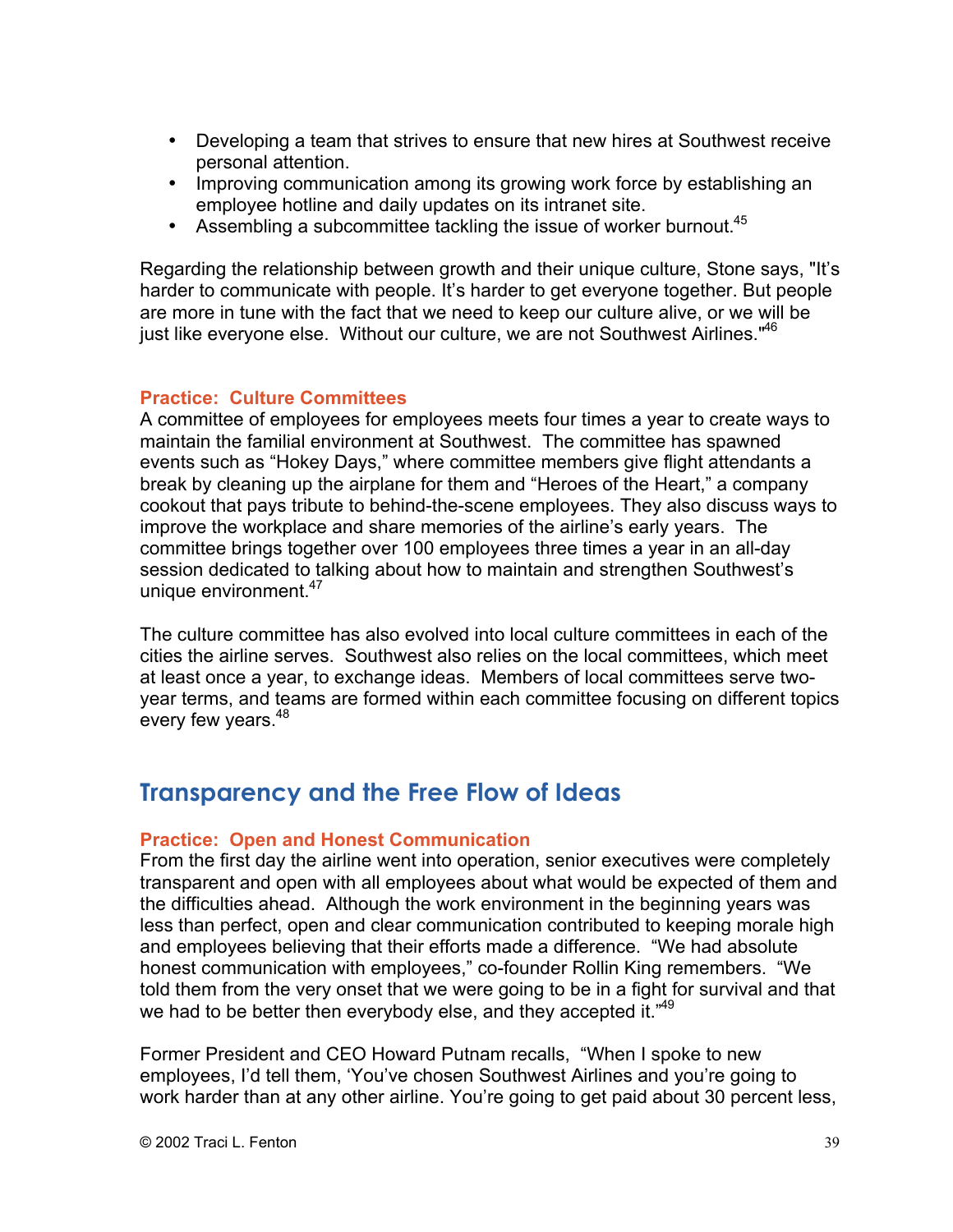but in the long run, when we make this thing work, with your profit-sharing you'll be far ahead of anybody else.' And they are!"<sup>50</sup> Open communication built trust and dedication in those early years, laying a strong foundation of openness that continues throughout the organization today.

#### **Practice: Access to Timely and Relevant Information**

One of the best forms of "fuel" for any organization is information that is timely, accurate and relevant. Southwest prides itself on offering information to its employees in real time, providing a current perspective that is useful in daily operations. Southwest has discovered that when you give people information in a creative and engaging way it stimulates people to learn, ask questions and explore topics together. Because of the way Southwest communicates and shares information, employees don't mind being flooded with ideas. In fact they find it quite addictive, satisfying their curiosity (and therefore squelching office gossip) and sharpening their good judgment and common sense.<sup>51</sup>

Southwest communicates openly through its monthly publication, *LUV Lines which is* the corporate newsletter published by a group of people in the Employee Communications Department. *LUV Lines* is used to create knowledge by filling its pages with information that employees look forward to reading. The newsletter contains several sections including:

> "The Learning Edge," which provides employees with new ideas and insights presented through metaphors, to help them do their jobs better.

"Scenarios," which presents real-life stories in the form of either case studies or anecdotes.

"Industry News," where employees find information about all of the other major airlines and their financial performance. Other segments of the newsletter include, "How Do We Rate," and "Milestones."52

No major event – whether acquiring another airline or a port in a new city– is announced publicly without first being announced to the employees. In 1995 alone, the Employee Communications Department took 5,328 photos of Southwest events and published 642 pages of information for employees in *LUV Lines.*<sup>53</sup> They also use a quarterly news video called "As The Plane Turns" sent to all stations to share special events or messages as the company grows.<sup>54</sup> The airline also has an ongoing commitment to educating employees about the company's financial position as well as overall performance.<sup>55</sup>

High levels of transparency and the free flow of ideas and information gives employees the tools they need to make quick and educated decisions, maintain their competitive advantage and market share, and provide customers with outstanding service.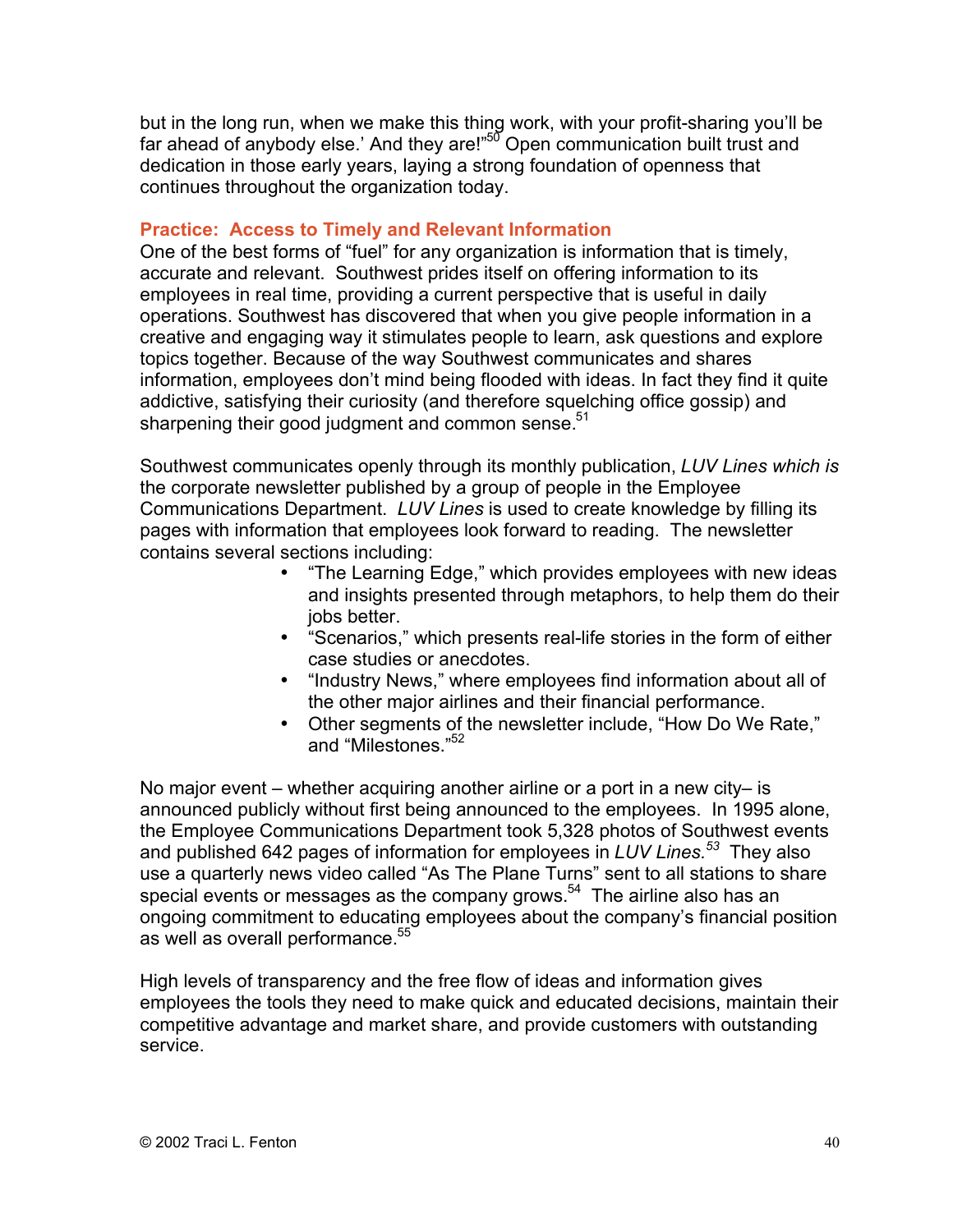### **Innovation**

#### **Practice: Keep Learning, and Don't Fear Failure**

In the beginning days especially, learning and inventiveness was crucial to Southwest's survival. If it hadn't been willing to learn, try new things and make mistakes, it never would have some up with the innovative ideas it now uses to compete with airlines that have more money and resources. Today, Southwest still believes learning is essential to maintaining its competitive advantage. It encourages employees to be curious and inquisitive because when people are, they tend to ask more questions, listen more closely and take a genuine interest in the issues.<sup>56</sup> CEO emeritus Kelleher remembers, "From the beginning we told our people, 'Question it. Challenge it. Remember, decades of conventional wisdom has sometimes led the airline industry into huge losses."57

Southwest does everything it can to encourage people be innovative, cultivate entrepreneurial flair and a "think-outside-the-box mentality." Here's what guides its philosophy:<sup>58</sup>

> Remove the fear of failure. It's alright to make mistakes. Forgiveness transforms failure. Make work an adventure. Play to win.

Real exploration and invention can only happen when employees truly feel encouraged to take risks and make mistakes. However, Southwest employees would respond by saying that the costs of getting burned once in awhile are insignificant compared to the benefits that come from people feeling free to take risks and be creative.  $59$ 

#### **Practice: Use Cost-Cutting to Stimulate Ideas**

Southwest started out as the underdog, the airline-for-the-people going up against the established giants. So when you're the underdog, you've got to figure out creative ways to continue to innovate. At Southwest, the impetus for continual innovation and entrepreneurial thinking was a part of their vision and purpose to keep costs as low as possible. From the beginning, employees were encouraged to try new ideas that would sharply cut costs. $60$ 

Even as the company grows, entrepreneurial thinking is still greatly encouraged. According to former CEO Kelleher, the airline has to continue to innovate despite success because, "If [we] sit on [our] laurels, [we'll] get a thorn in [our] butt."<sup>61</sup>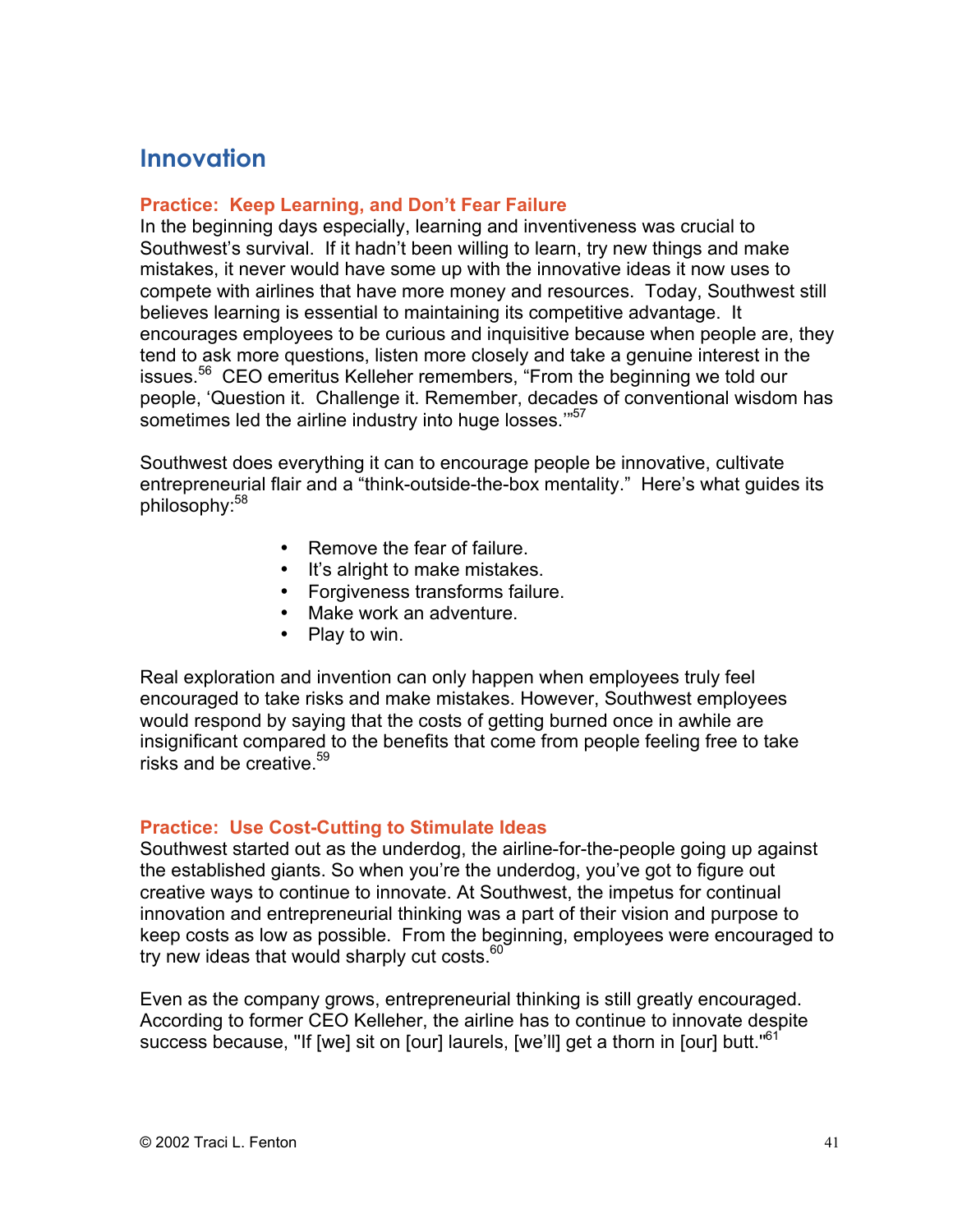#### **Practice: Take A Maverick Approach**

Southwest's original management team, known on the inside as the "Over-The-Hill-Gang," was comprised of a handful of seasoned veterans from the airline industry. However, their approach to building Southwest was far from conventional. One of the original founders, Rollin King, says about the team: "Even though they had all been in the airline industry for a long time they were willing to adopt a critical philosophy. It was our one chance to do it right. Let's not be lulled into saying, 'This is the way all the other airlines do it, so let's do it this way.' To the contrary, we all understood that this was our opportunity to decide how to do it our way. Out philosophy was, and still is, we do whatever we have to do to get the job done."<sup>62</sup>

Their maverick philosophy and entrepreneurial approach allowed the airline to produce innovations that eventually became industry benchmarks which still contribute to high levels of productivity today.<sup>63</sup> Some of those innovations include offering continental breakfast in the gate areas instead of on the flight, the 10-minute turnaround of a plane, serving food off trays instead of bulky food and beverage carts, reusable plastic boarding passes and no assigned seating.  $64$ 

## **Absence of Tyranny**

#### **Practice: Simplicity = Confidence**

Many organizations load people down with paperwork and procedures that are far from simple, creating a bulwark of unnecessary tasks. Such needless complexity is a form of tyranny that slows down an organization. When downsizing mania spread through corporate America in the mid 1980s and early 1990s, instead of eliminating people to minimize costs, Southwest looked for ways of getting rid of less productive activities. At Southwest, it constantly searches for ways to make procedures simpler and easier. It would rather have its people out getting the job done on the front lines than hulled up with paperwork and tedious tasks. It doesn't take seven signatures to buy a piece of equipment or launch a new initiative at the airline.<sup>65</sup> Eliminating unnecessary steps in a service process, handwriting a note, making a product with fewer superfluous parts, simplifying boarding procedures – all of these simpler activities require fewer people and increase productivity at Southwest.<sup>66</sup> According to General Electric's CEO emeritus, Jack Welch, "Only self-confident people can be simple."<sup>67</sup> Clearly, Southwest is comprised of very confident people.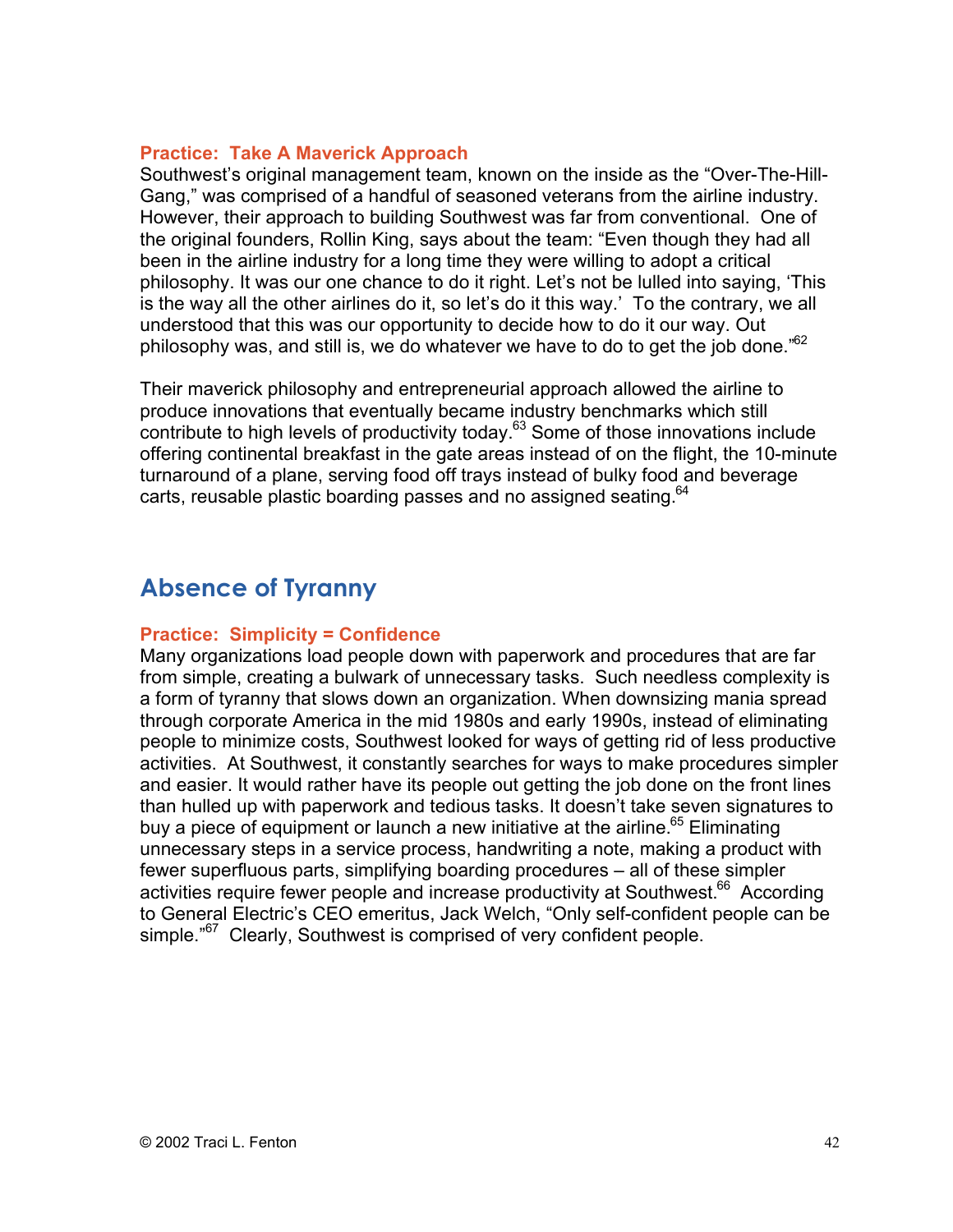#### **Practice: Informality**

Layers of formality, whether manifested in job titles or hierarchical structure, create congestion of ideas and information and keep employees from making quick, informed decisions. At Southwest, employees pride themselves on their *informal* atmosphere. That doesn't mean that they're not professional, they just don't let the tyranny of formality unnecessarily complicate things. This atmosphere of informality keeps people relaxed and allows for uncomplicated communication and decisionmaking.

A 1994 *Fortune* magazine article illustrates the positive effect of such constructive informality:

A Wall Street analyst recalls having lunch one day in the company cafeteria when Kelleher, seated at a table across the room with several female employees, suddenly leapt to his feet, kissed one of the women with gusto, and began leading the entire crowd in a series of cheers. When the analyst asked what was going on, one of the executives at his table explained that Kelleher had, at that moment, negotiated a new contract with Southwest's flight attendants.<sup>68</sup>

Informality also allows the company to stay free of another form of tyranny – the "We've always done it this way" mentality. When people are open and flexible to new ideas, new insights and allow for informal interaction between employees and management, the entire organization stays fluid, adaptive and innovative.

#### **Practice: CEOs are Human Too**

At many organizations, the CEO is someone who is considered unapproachable by rank-and-file employees, and is rarely seen. At Southwest, however, senior leadership sees approachability as a reinforcing element to its informal culture. Comments Jim Wimberly, vice president of ground operations about new CEO Jim Parker, "He really does see Southwest as I think a lot of us do. It's a crusade and a way of life that becomes so contagious and infectious that it's very, very difficult to leave. Personality wise, he's just a super person to be around, and I'd say that even if he wasn't going to be the CEO. He's just very easy to talk to…. When you're talking to him, it's like there's nothing else going on in his world other than that conversation that you're having."69

#### **Practice: Avoid the Cult of Personality**

Among the more obvious forms of tyranny is the personality of the CEO or a senior executive. This can occur in the form of deification of that individual or the level of dependency a company has on a particular personality for its success.

Think of Southwest Airlines and one may immediately think of former CEO Herb Kelleher, the chain-smoking lover of Wild Turkey whisky who had personified the company until summer the of 2001 when he retired and passed his responsibilities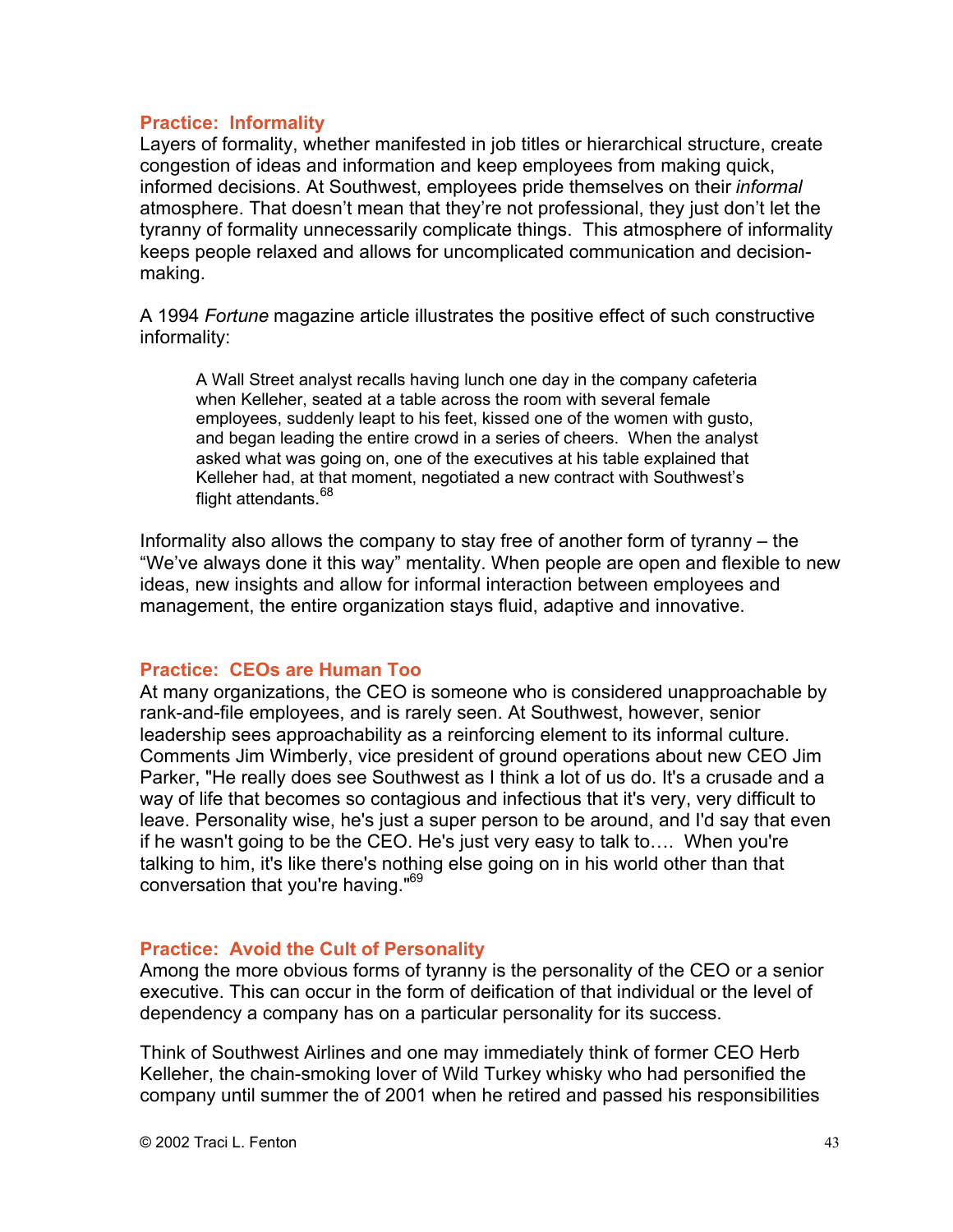over to Jim Parker and Colleen Bartlett. During the time leading up to the management transition, the media reported a flurry of speculations as to whether the company would survive without Kelleher at the top. Commentators, however, failed to notice one important fact – the employees themselves did not seem concerned that corporate culture would change when Kelleher left.

In other companies, a gauge of success for a larger-than-life CEOs is how fast the company falls apart after they leave. Southwest, however, did an outstanding job creating a sustainable culture that Kelleher personified but didn't own. Rather than creating a cult following, Kelleher created a *culture* -- a culture that he believed (and has so far proven true) would long out-live him. "The airline's culture is not dependent on Herb but on his spirit," said Robert Levering, co-author of *Fortune* magazine's annual "100 Best Companies to Work for in America" survey and president of the Great Place to Work Institute, a workplace research and consulting firm in San Francisco. "His spirit has been communicated and will continue after he is gone."70

#### **Practice: Job Security**

In all its history, Southwest only once laid off three people in the beginning days during a cash crunch but were quickly rehired.<sup>71</sup> The fact that no one has ever been laid off from the airline is remarkable for such a turbulent industry. Since there is such job security employees can focus on doing their work rather than fearfully wondering how long they will be employed.

### **Diversity**

#### **Practice: Encourage Differing Views**

It's easy to think that progress within companies is easier when people share the same point of view. But at Southwest, it understands that diversity of thought is critical to their business. CEO Jim Parker explains, "I find it helpful to encourage people to express differing points of view and bring evidence to support their points of view to the table. It's usually through that constructive conflict of ideas that the better idea will emerge."<sup>72</sup>

Companies that allow for contrary perspectives can avoid a "groupthink" mentality that occurs when there's pressure to agree rather than think independently. Encouraging diversity of thought gives Southwest the advantage of tackling problems from various perspectives, which can result in creative and unexpected solutions.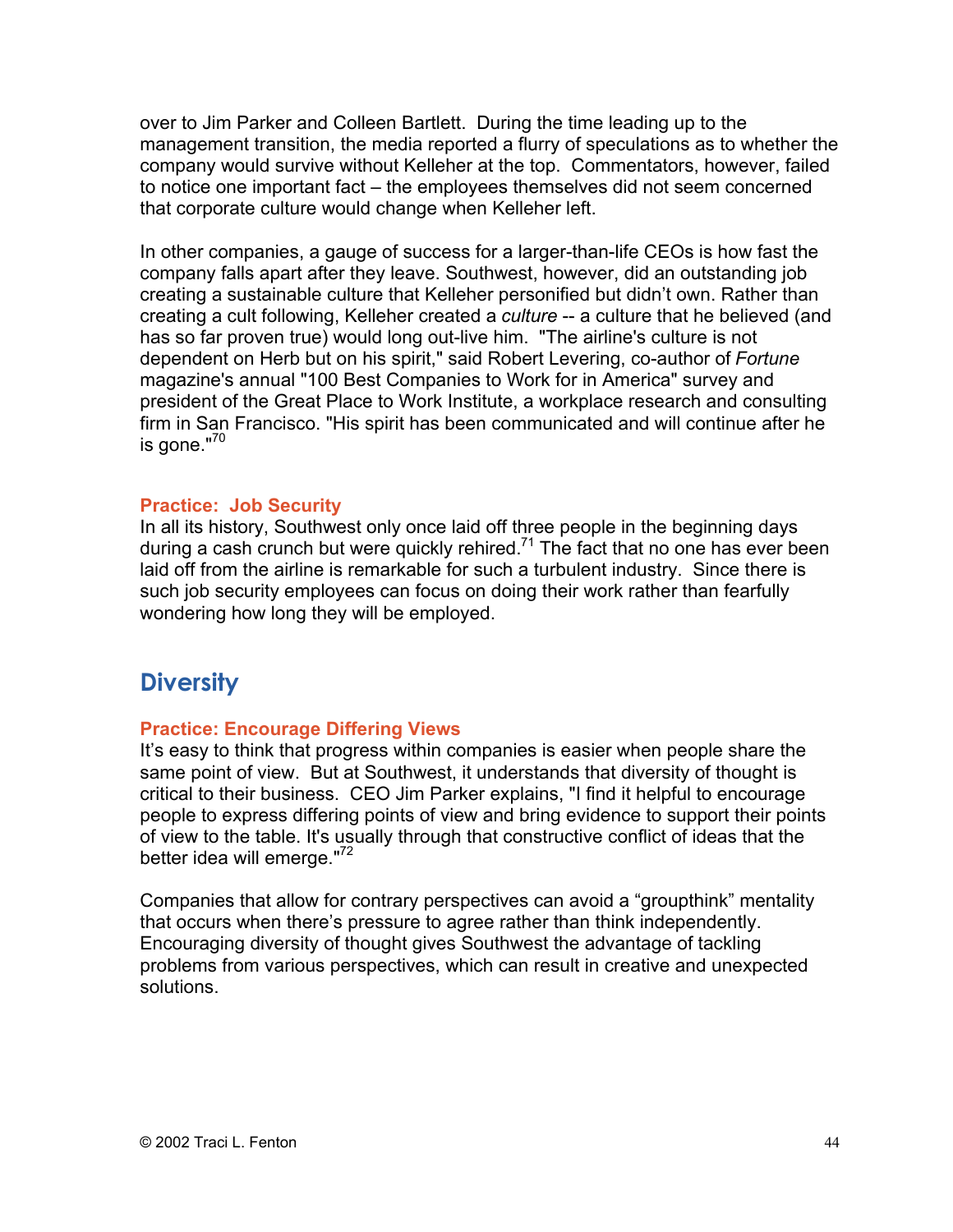# **Choice**

#### **Practice: Future Scenario Generation**

Often it's easy to think business decisions are made because of inevitable circumstances and events, or by sheer luck. It's easy then to take a reactive, rather than proactive, approach to problems and opportunities. But at Southwest, it believes that choice is one the most important factors in its strategic planning process. The airline prepares for the future by constantly asking the question, "What if…?" The technical name they give this process is Future Scenario Generation. The company's executive planning committee meets periodically to create different scenarios in which the company could potentially find itself. And even though the company may not directly influence which scenario becomes a reality, it recognizes that there are a range of options and being prepared allows it to make wiser choices. Asking the 'what if' questions – What if we opened in this new city? How will the competition respond? What if Chicago builds a new airport? How will that affect our business? -- leads to the creation of multiple plans, allowing for Southwest to prepare for its future in a way that allows it to be maneuverable and respond quickly. In the end, good preparation can look like prophecy in retrospect.<sup>73</sup>

## **Spirituality**

#### **Practice: Create Meaning**

It's what so many people are searching for – meaningful work. Southwest works tirelessly to make sure every employee's job is meaningful to them. It believes that there's a tremendous amount of spiritual and emotional gratification that comes from engaging in fulfilling work. And people whose work gives them a sense of meaning tend to be more engaged and invested in the outcome of their effort. Much like an athlete who experiences a "high" after a workout, people who experience this same kind of natural adrenaline each day from engaging their hearts and minds in meaningful work will do whatever it takes to protect the euphoric feeling. And at Southwest, that translates to tremendous bottom-line results.<sup>74</sup> Are Southwest employees motivated by stock options and profit sharing? Of course! But engaging in work that adds value to their lives, their community and their world 5 motivates them and is a fabulously rewarding pay-off.

### **Love**

#### **Practice: All You Need is LUV**

In the beginning, love was the theme of Southwest's marketing campaign. Using beautiful, young airline attendants dressed in hot pants (back in the 1970s) its keynote was, "Now there's somebody else up there who loves you."<sup>75</sup> In June 1971, the airline proudly began promoting its service within its "Love Triangle." An ordinary business flight became a love affair. They had "Love Bird" flights at 8 a.m. (flown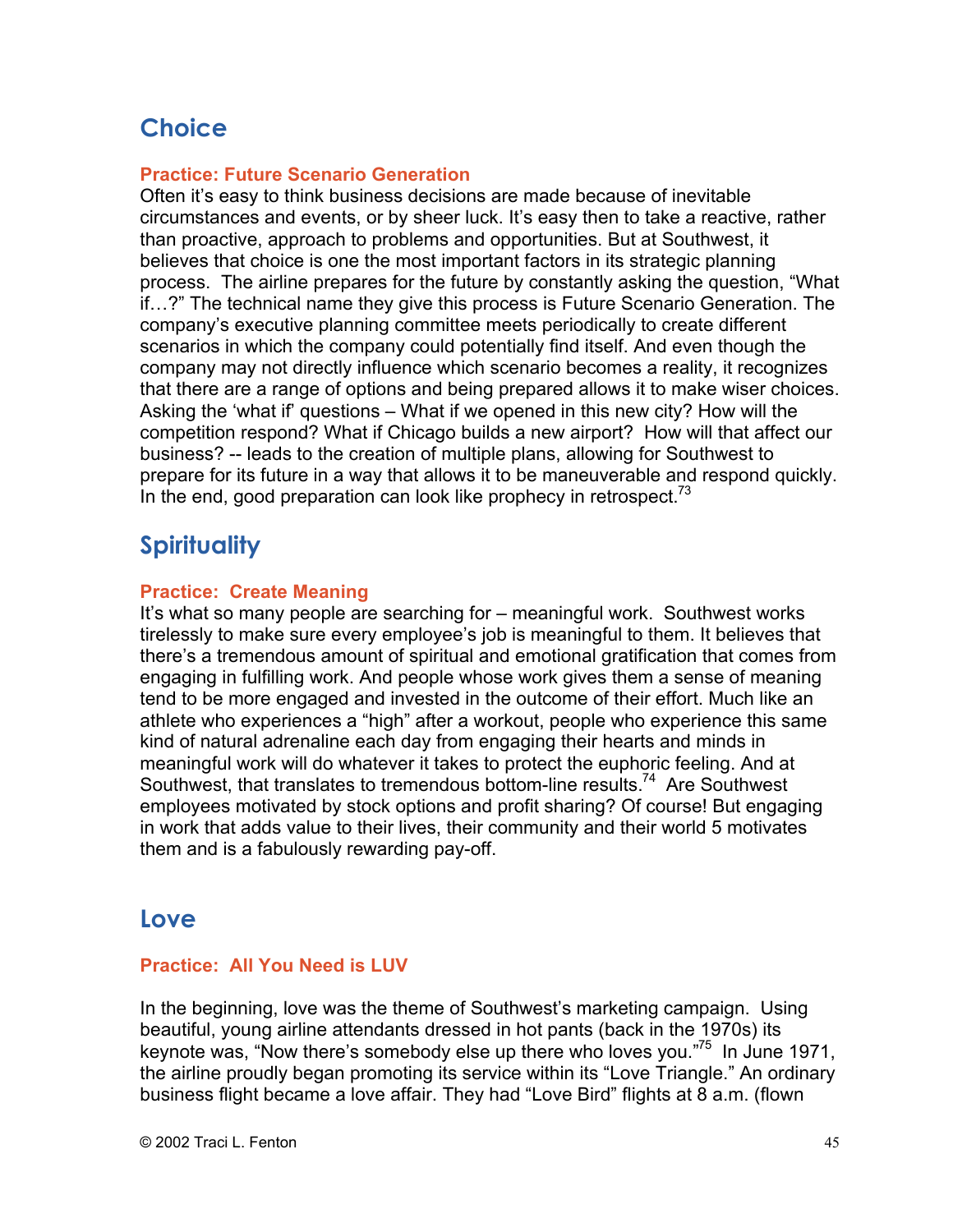predominately by male commuters who were wide-awake and wide-eyed as they were served Bloody Marys by Raquel Welch look-alikes in white, high-heeled go-go boots). Southwest used "love" up to 18 times in its ads, putting a red heart on its logo and serving everything from "Love Bites" (peanuts) to "Love Potion"(drinks) on flights. Bumper stickers read, "We're Spreading Love on Our Flights" and tickets came from Love Machines.<sup>76</sup>

However, love was more than a marketing campaign -- it became the core of the Southwest ethos. Any company that has the ticker symbol LUV takes love pretty darn seriously. Southwest is not shy about the fact that love, yes L-O-V-E, is the key *cultural* component of this company (in addition to its marketing campaign!).

One Southwest customer describes their interaction with Southwest's love ethic this way:

You've seen the ''luv'' advertisements on Southwest's collateral, but it goes deeper than that. I saw the ''love'' first-hand a couple of years ago when I was dropped off at the wrong airport in Houston. Frantic after four days in the muggy, bug-infested metropolis, I ran to the Southwest counter begging for help. Naturally, every flight was crammed to the max for the next two days.

After pleading with the counter personnel, one Southwest employee told me he would see what he could do and would return in short order. He returned with a ticket for the next flight.

I wrote Kelleher and told him how I impressed I was with the employee's caring attitude and performance. I told Kelleher his employee's service was beyond compare that day and suggested the gentleman receive special recognition.

Two weeks later, I received Kelleher's response. The letter started with, ''I L-U-V it when I receive a letter like this.'' In fact, he said he spun around in his chair several times with glee, then quickly passed the recognition matter on to all the appropriate people - with himself as the lead.<sup>77</sup>

### **Distribution of Power and Decentralization**

#### **Practice: Stay Lean and Think Small**

Southwest believes that multiple layers of management and bureaucracy exhausts the entrepreneurial spirit, constrains its competitive advantage and slows people down. Bureaucracy creates a mental cycle of dependency, encouraging people to do what they're told and nothing more. Bureaucracy teaches people to transfer responsibility rather than assume it for themselves.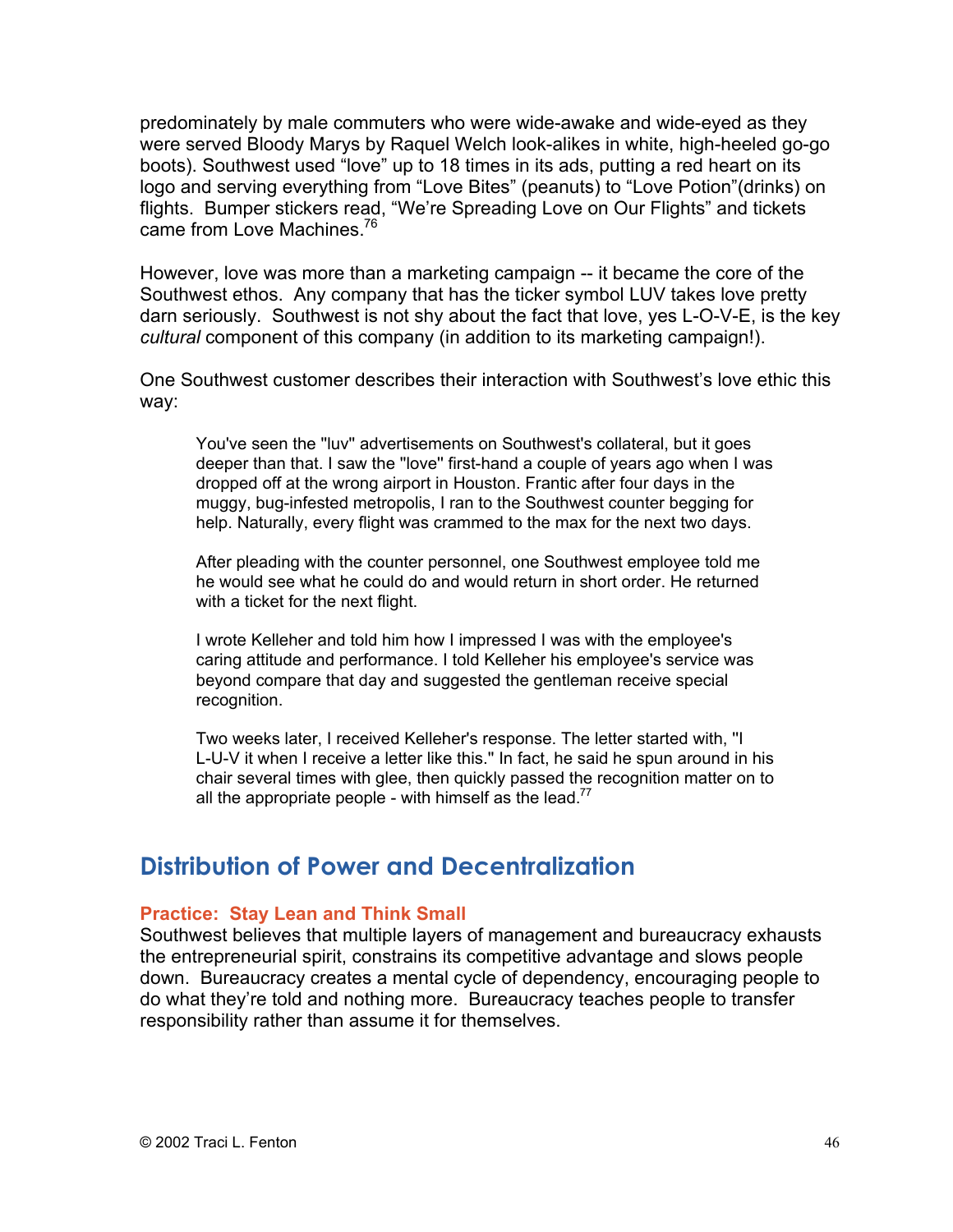Leanness, however, gives control and responsibility to those closest to the action, encouraging employees to make decisions with confidence and authority. For those reasons, Southwest has only four layers of management between a front-line supervisor and the CEO. A leader's span of control is therefore very broad.<sup>78</sup>

"We've tried to create an environment where people are able to, in effect, bypass even the fairly lean structures that we have so that they don't have to convene a meeting of the sages in order to get something done, " comments former CEO Kelleher. "In many cases, they can just go ahead and do it on their own. They can take individual responsibility for it and know that they will not be crucified if it doesn't work out. Our leanness requires people to be comfortable in making their own decisions and undertaking their own efforts."<sup>79</sup>

Southwest believes that bureaucracy is the result of excessive egos more interested in building personal fiefdoms than helping the company move ahead. Executives try to build personal empires through job titles and positions, assistants and big corporate staffs, which creates inefficiencies and promotes a "My people are here to serve me attitude" that is the antithesis of the Southwest culture.

When bureaucracy classifies people according to position, power and capacity, it's easy for an employee to say, "That's not my job." This undermines adaptability, nimbleness and productivity. When a company is lean, when power is broadly distributed rather than centralized, a company stays more alert, works smarter and acts faster. Also, in a lean organization, substandard performance is easier to identify than in bureaucratic organizations where non-performers can hide more easily.<sup>81</sup>

Naturally, Southwest has a structure. But Kelleher is quick to point out that structure must be subservient to purpose: "The bigger you get, the harder you must continually fight back the bureaucracy and preserve the entrepreneurial spirit. Sure, you need more disciplines and more systems but they're adjuncts. They are not masters; they are servants."<sup>82</sup>

Creating a small-company atmosphere (despite the fact that Southwest has more than 30,000 employees) works best in a company that is lean and constantly focused on minimizing bureaucracy. Southwest encourages face-to-face communication as much as possible, just like one might find in a small company. It focuses on action rather than creating a bureaucracy of thought by saying, "Ok, let's study that idea or while."

An example of how Southwest is able to quickly respond to new ideas and improve because of its "think-small" familial attitude and lack of paralyzing bureaucracy is illustrated in the following example. One day Gary Barron, executive vice president of operations, approached the CEO Kelleher with a plan to completely reorganize the management structure of the airline's \$700 million maintenance department. He handed Kelleher a three-page memo about the idea and the CEO read it on the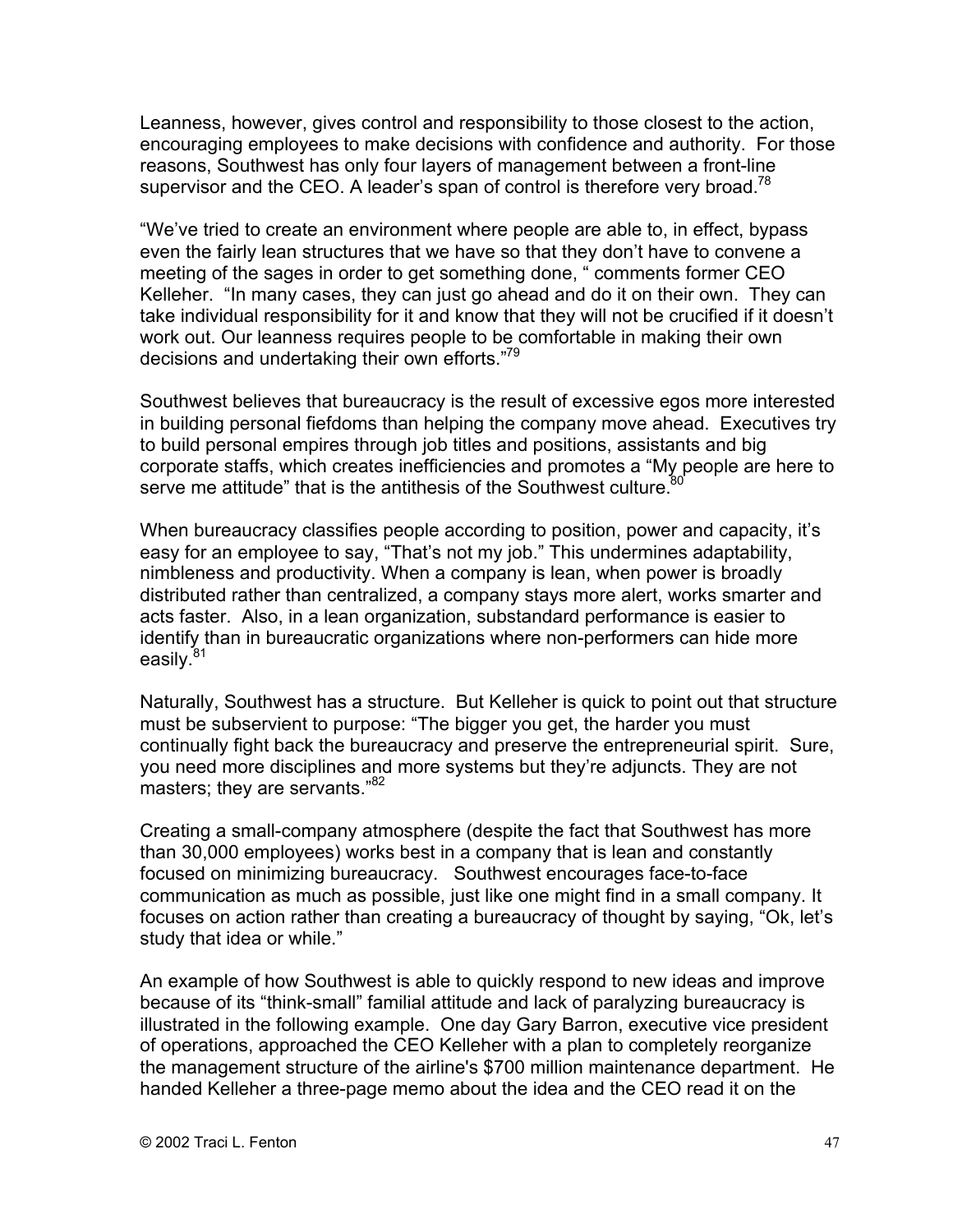spot. Kelleher had only one concern, which he immediately discussed with Barron, who shared the same concern and said he was handling it. Kelleher said, "Then it's fine by me," and Barron's idea was set in motion. The whole conversation took about four minutes. Only in a lean and informal organization can decisions be made and quickly set into action.<sup>83</sup>

#### **Practice: Independent Business Units**

In an effort to keep power distributed as broadly as possible, stations are organized into independent business units. Stations managers have tremendous responsibility over the unit, including setting the tone, ensuring the airline's culture is promoted and practiced, recruiting and hiring employees, handling scheduling, training and evaluations. Custom service agents then are like department heads. They have the authority to handle baggage problems, canceled or overbooked flights, missed connections and other challenges.<sup>84</sup> Because Southwest is so decentralized, the individual units are able to act quickly to service the needs of the customer rather then engaging in a power struggle against layers of unnecessary bureaucracy.

### **Reflection and Evaluation**

#### **Practice: Get Real-Time Feedback**

Southwest's philosophy is that the most relevant feedback is real-time feedback, gathered from customers as well as employees. This is best accomplished when management works along with front-line employees and talks with customers about their ideas as to how the company could improve.

Deborah Franklin, an original flight attendant, commented on Southwest's first CEO Lamar Muse, "[He] was especially interested in what the customers were saying. After each flight he'd ask us what the customers said so we could offer better service for them."<sup>85</sup>

From the beginning of the airline, co-founder Rollin King believed one of his critical responsibilities was to get out among the employees so he could get their feedback. He accomplished this by flying 25 to 30 hours a month. During that time, he would work with employees, check out the stations and talk with customers. He set the standard for management to connect with front-line employees through his example of being out in the field. $86$ 

#### **Practice: "Milestones" and "Ratings"**

Southwest works hard to provide all employees, not just the executives, with two forms of feedback regarding how the airline is performing. During the first quarter, the *LUV Lines* newsletter highlights the previous year's accomplishments in a section called "Milestones." It's difficult for employees, especially in big companies, to know what the company has achieved throughout the year. So at Southwest, they use the milestones section to recap achievements, show the company's progress and build momentum for the next year's goals.<sup>87</sup>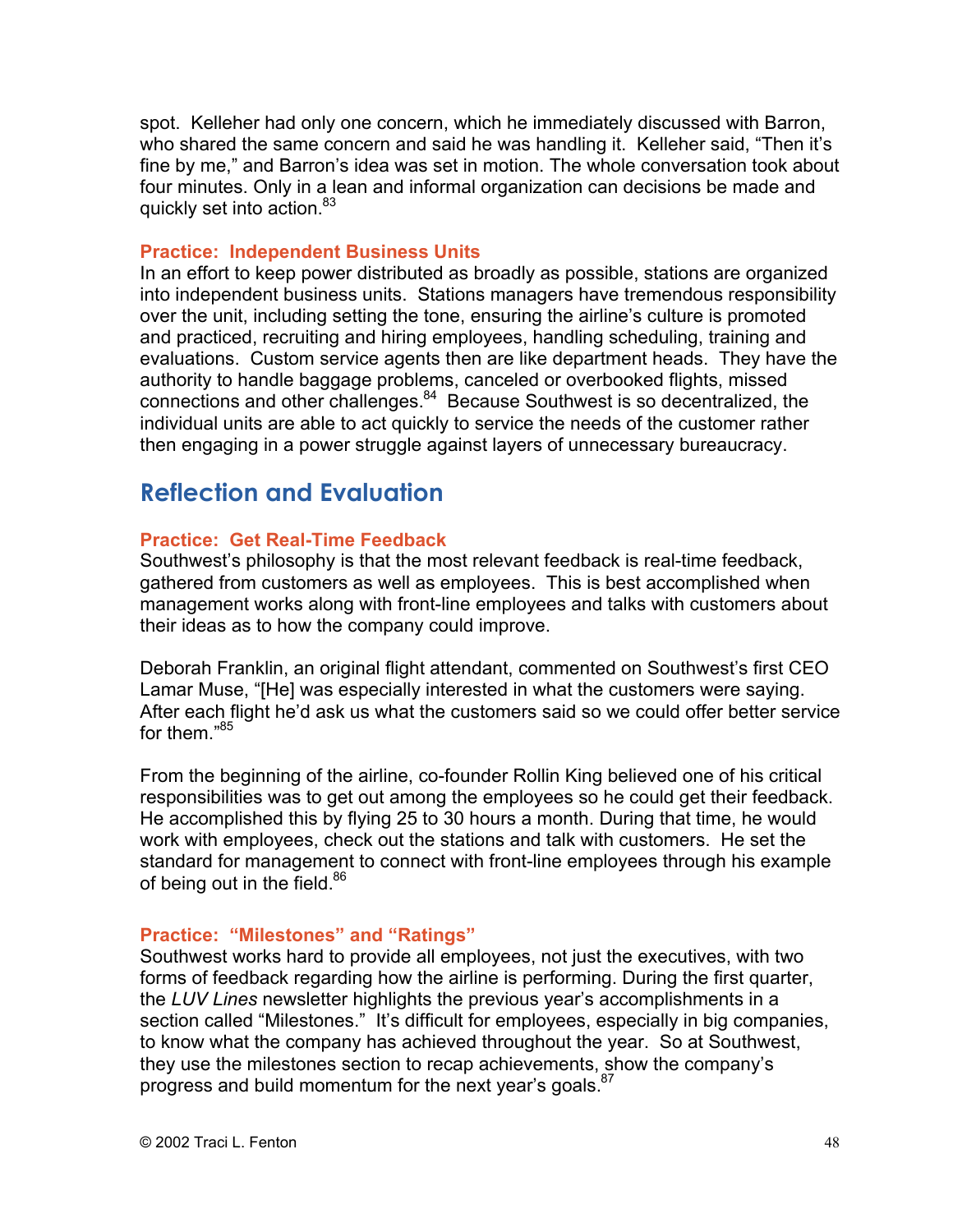Another section of the newsletter is called, "How Do We Rate." In this section, employees can read monthly statistics kept by the Department of Transportation. These statistics give employees feedback regarding how Southwest's on-time performance, baggage handling and customer complaints ranked against the industry averages and the airline's previous month's performance.<sup>88</sup> Both of these tools are great ways to help employees continue to be both informed and continuously improving.

## **Conclusion**

It may be easy to wonder how Southwest holds everything together when it gives such latitude and freedom to its employees. It's clearly articulated vision and purpose act as the company's unifying theme, keeping every action and every employee in alignment with the overall strategy of the organization. Southwest allows the vision and business purpose to act as the mechanism that keeps all employees motivated to respond from a place of integrity and consistency. If someone acts out of alignment with the overall vision, it's quickly detected because the organization is decentralized and transparent.

Because Southwest's competitive advantage rests with its ability to be fast and flexible, a highly decentralized, democratic corporate model allows it to accomplish its goals while remaining productive, innovative, cost-effective and savvy.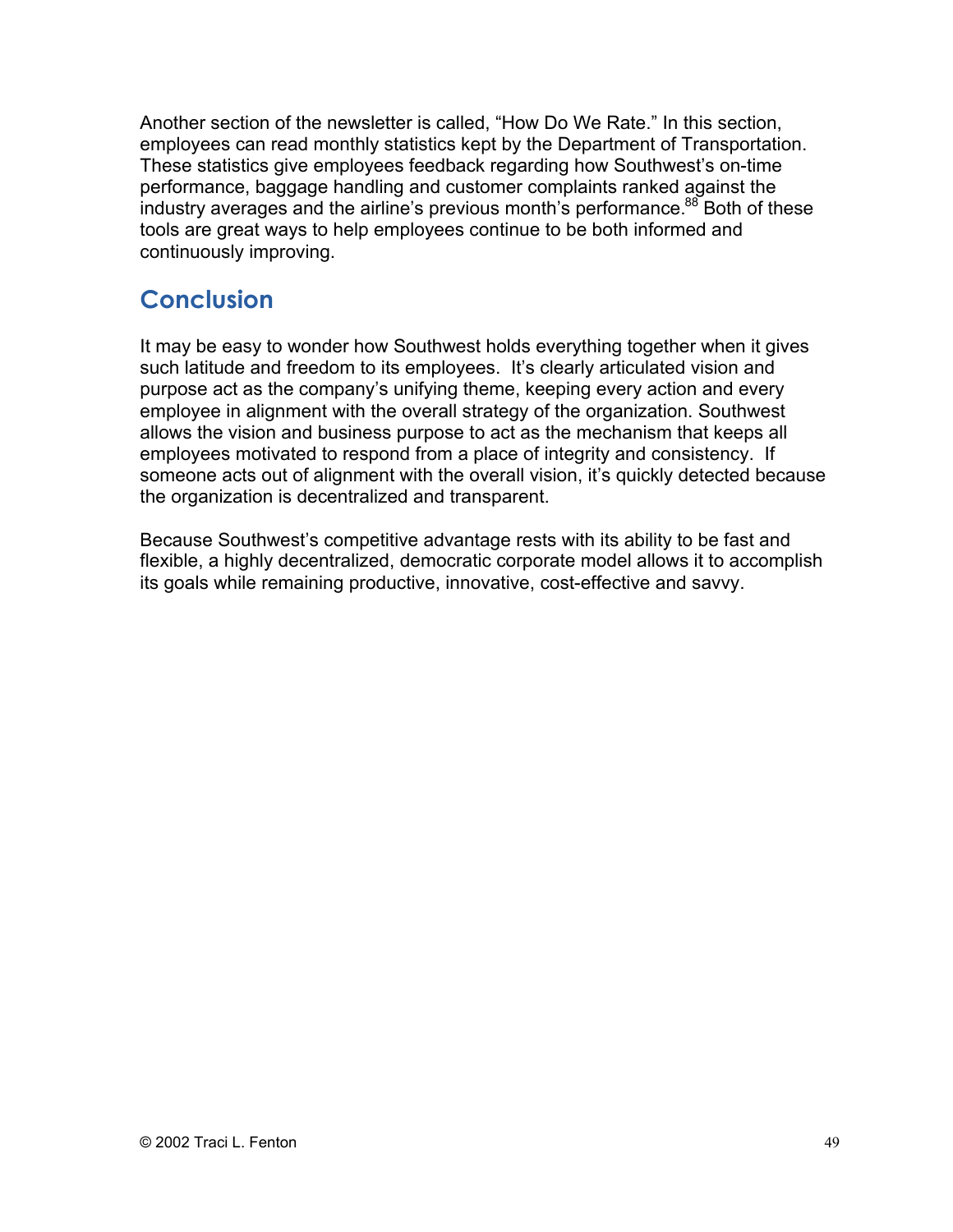# **The Container Store Model**

*Our employees truly are our greatest asset and we strive to create a work environment where they will thrive in their jobs and in their personal lives.*

 *-- Kip Tindell, CEO and president and Garrett Boone, chairman*

# **At a Glance**

**Headquarters:** Dallas, TX **Founded:** 1978 **President/CEO and Chairman (Founders):** Kip Tindell, Garrett Boone **Number of Employees:** 2,000 **1999 Revenues (millions):** \$214 **% Minorities (non-Caucasian):** 27% **% Women:** 60% **Voluntary Turnover Full-time Sales People (2000):** 28% **Average Industry Turnover for Full-time Sales People (2000):** 73.6% **# New Jobs (1 year):** 380 **Applicants:** 15,570 **Entry-level Salary:** \$20,280 - \$26,500 **Average Annual Salary for Salespeople:** \$45,000 **Public/Private:** Private **Top Competitors**: Bed Bath & Beyond, Linens 'n Things, Tupperware

## **The Company**

The Container Store is one of the nation's leading retailer suppliers of storage and organization products. Co-founded by Kip Tindell and Garrett Boone in 1978, the company has grown to 25 retail locations across the county as well as a mail order service and online store. Stores range in size from 22,000 to 29,000 square feet and showcase thousands of products for the closet, kitchen, laundry and office. Employees walk around in blue aprons, helping customers figure out everything from how to reorganize their coat closet to arranging a home office. The company is well known for its outstanding customer service and its employee-centered commitment. In 2000 and 2001, it held the No. 1 spot on *Fortune* magazine's list of the "Best Companies to Work For." In 2002, it held the No. 2 position.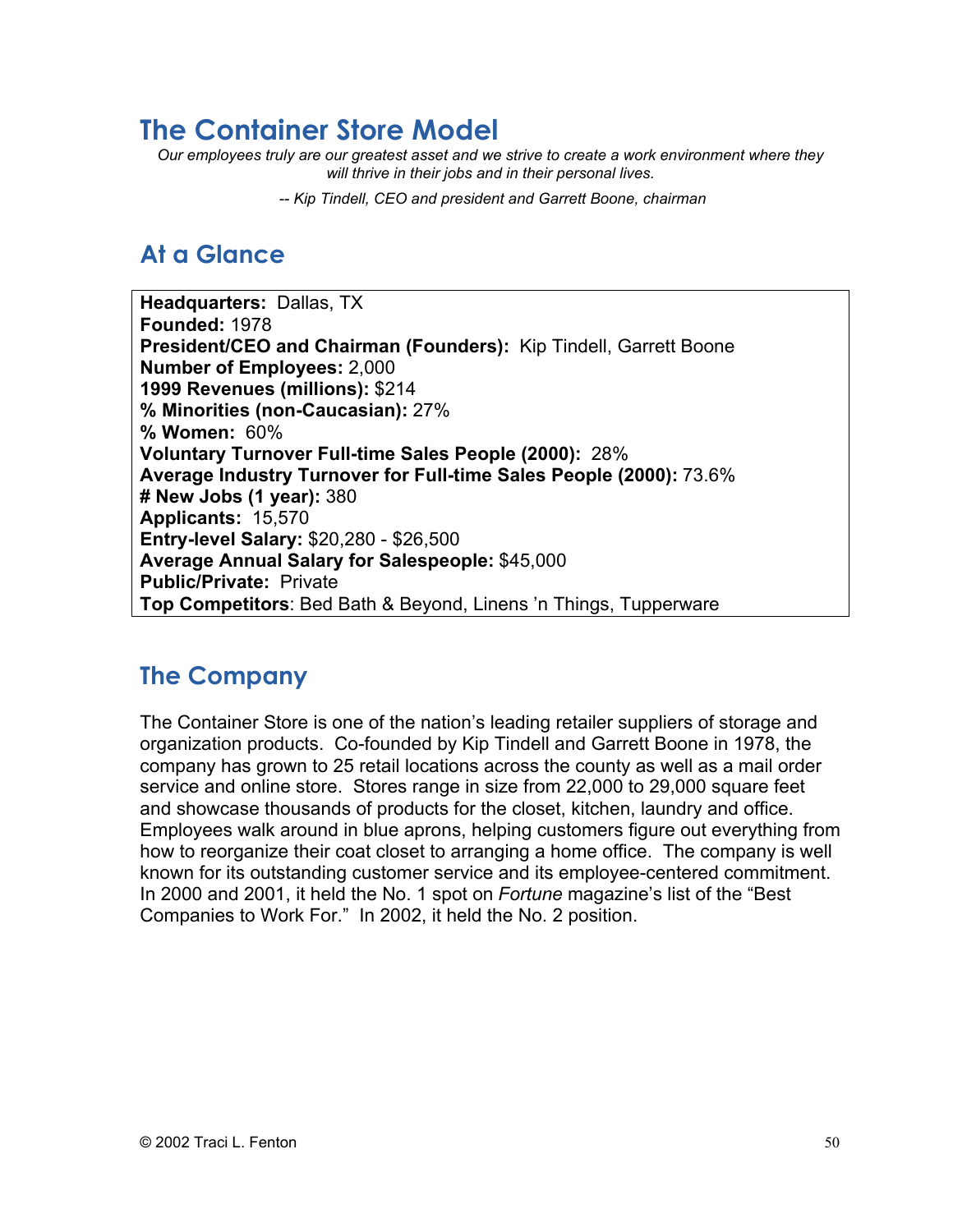## **Vision and Purpose**

Like other companies highlighted in this paper, The Container Store has a vision that guides the way management does business and the way the company treats its employees. The vision and purpose statements are summarized below:

> To offer customers impeccable customer service and innovative products which save space and, ultimately, save precious time and,

To adhere to a fundamental set of business values, centered around deliberate merchandising, superior customer service and constant employee input."89

Comments one Container Store employee, "We grew up with 'family values,' and it's rare to find a company with the same values, philosophy, and foundation principles. Going to work is like going to a family reunion every day."<sup>90</sup> The Container Store's goal has never been growth for growth's sake. Instead, The Container Store sees growth and success as the inevitable result of their vision and purpose.

## **Dialogue and Listening**

#### **Practice: Talk with Your Customers**

The Container Store considers its core competency to be its superior customer service.<sup>91</sup> To that end, their employees spend a considerable amount of time in dialogue with their customers. Remember the last time you walked into a retail store and no one even acknowledged your presence? Not so at The Container Store. For example, I went into one of its stores on busy Saturday morning to look around and checkout their culture for myself. At one point an apron-wearing employee with a big smile casually approached me. He asked if he could help me find something and we began chatting. Rather then just a short and shallow conversation, we began to converse at length about the store and its culture (he did not know at that point that I was working on a paper highlighting the company). I was impressed with his desire to actually talk with and listen to me, not just rush off to help someone else. I felt like he genuinely cared about my experience in the store and how he could help.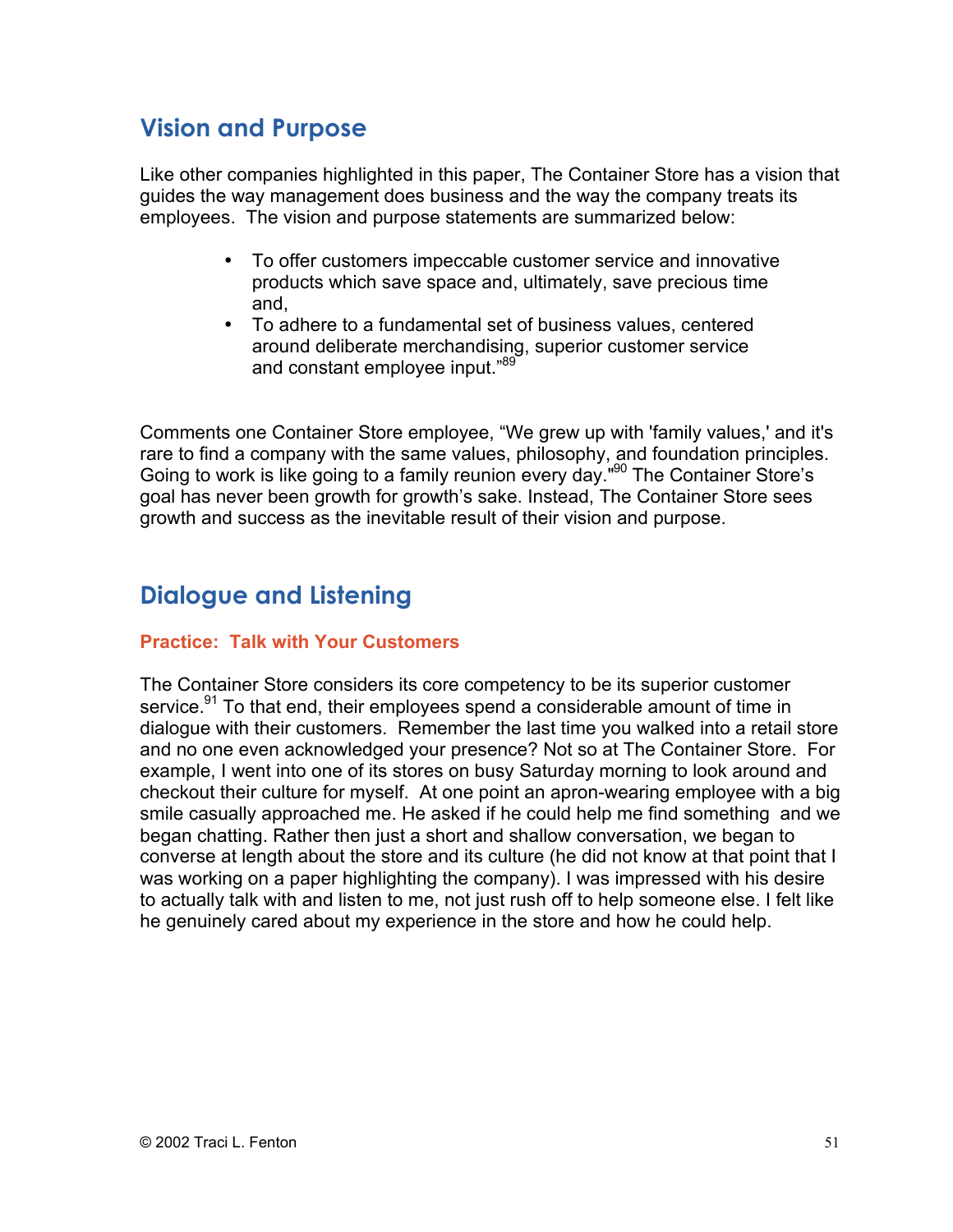# **Participation and Collaboration**

#### **Practice: Team Spirit**

A commitment to collaboration and teamwork contributes to sustaining a company's democratic ethos. Employees and managers alike are constantly pitching in to help each other out at The Container Store, whether formally or informally. There's no Lone Ranger mentality there. At The Container Store, employees advance by engaging in the company and helping others to progress. Comments Esteban Uribe, an employee who has been with the company for ten years, "What I love most about working here is the teamwork and the way everyone pulls together to help each other out. I feel lucky to have two families -- one at work and one at home."<sup>92</sup>

#### **Practice: Elect your Teammates**

In the spirit of allowing everyone to participate by having input in the decisions that affect them, employees are often asked by their managers to help hire other parttime employees they will work along side.<sup>93</sup> In fact, at The Container Store, employees are often able to participate and make decisions that at other chain stores would be made only by the managers, if they were made at all.<sup>94</sup> The opportunity for everyone to participate and have input in the organization is strongly encouraged and promoted.

## **Equality**

#### **Practice: No One's Better Then Anyone Else**

Many companies determine who does what by an unspoken understanding that some employees are more important than others and should therefore only have to do certain tasks. But at The Container Store everyone works equally on everything. Container Store employee Chris Robinson, a 20-year-old working at a Dallas store, puts it this way, "I've worked at companies where the boss sits behind a desk and says, 'Do this, do that,' and I'm like, 'You do it.' Here everyone does everything. It's like a team  $^{95}$ 

#### **Practice: Vacation for All**

Why should full-time employees get all the perks? At The Container Store part-time employees, even those who work as little as 18 hours a week, get a paid vacation.<sup>96</sup> It's just another way that the company communicates its message of respect and equality to all employees.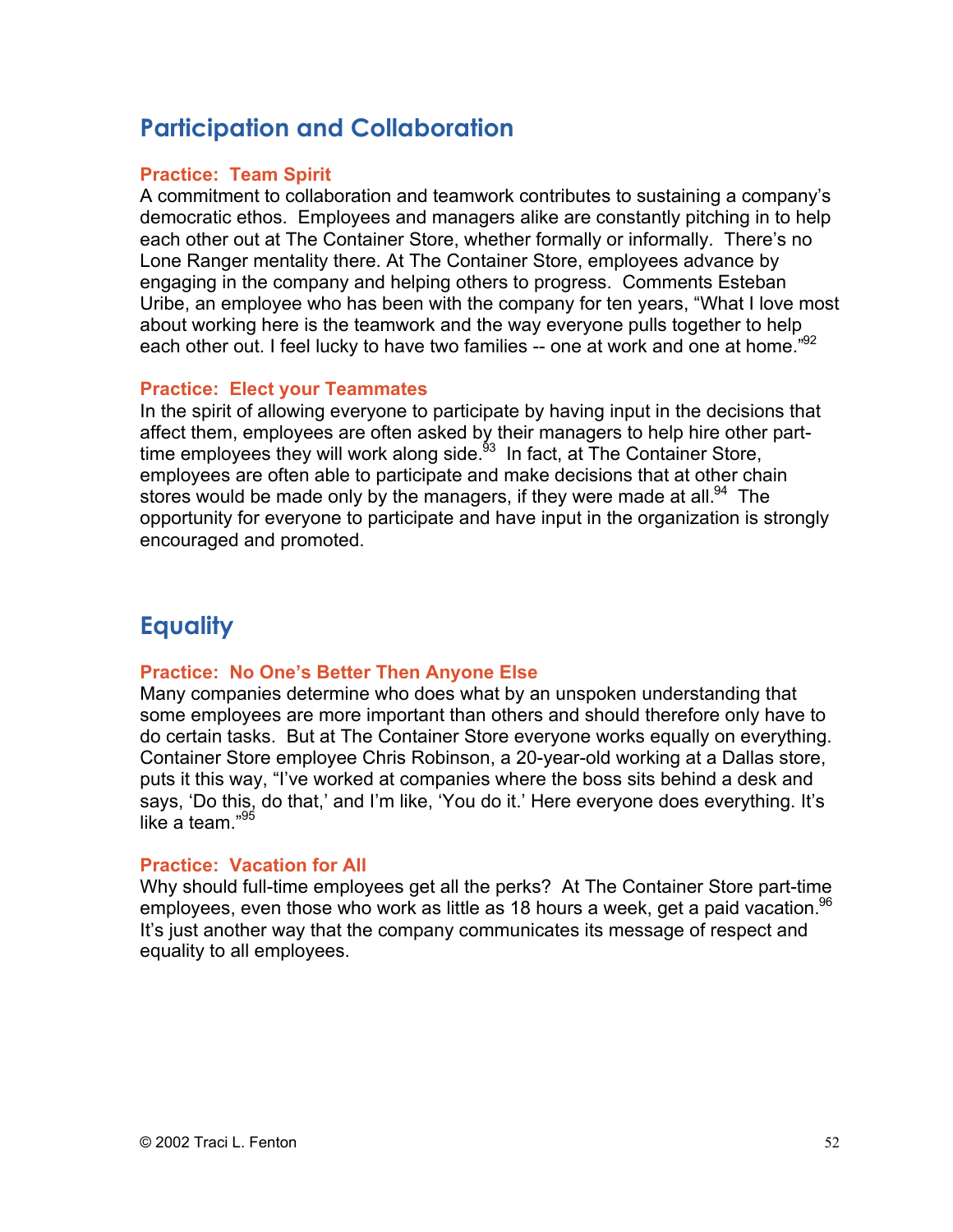## **Empowerment**

#### **Practice: Training and Continuous Learning**

Rather than offering employees on-site services, pet-friendly policies or stock options, The Container Store promises one thing: It will treat it's employees like humans by investing in their continual development.<sup>97</sup> Employees are constantly being trained. For example, first year full-time employees receive 162 to 235 hours of formal training each year, compared to the industry standard of only seven hours a year. <sup>98</sup> Part-time employees received 150 hours. Training is not generic, rather, it's customized to the individual and the job.<sup>99</sup> There are also "super-sales trainers"-on-site employees who spend all their time training other employees

#### **Practice: Cheering**

Is it empowering? You bet it is! Managers as well as rank-and-file employees all cheer together on a regular basis. Here's an example of a cheer at Christmastime, for one of their product lines called Elfa.

"What are we in the middle of?!"

"Christmas!" everyone yells back.

"What's around the corner?!"

"Elfa!"

"When does it start?!"

"Dec. 24!"

"When does it end?!"

"Jan. 31!"

 "What's it spell?! What's it spell?! What's it spell?!" The response to the cheers is said to be deafening.<sup>100</sup>

#### **Practice: "Foundation Principles"**

There's no thick policy book telling employees how they should behave. There are no procedural manuals. Employees are instead encouraged to trust their instincts as long as their actions are in accordance with six "Foundation Principles" which guide the way employees operate and interact with customers. The principles are as follows:<sup>101</sup>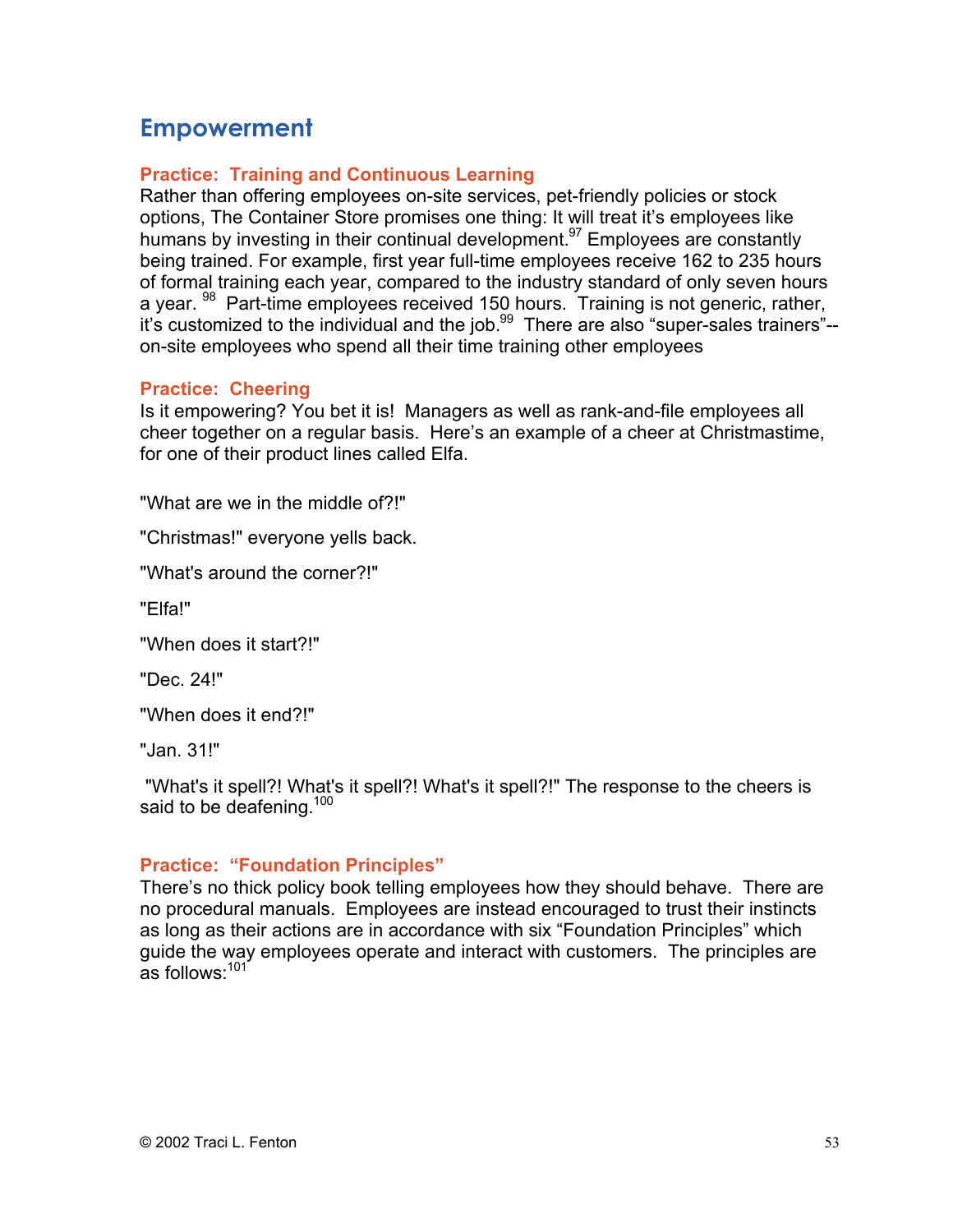1. Fill the other guy's basket to the brim. Making money then becomes an easy proposition.

2. Man in the desert. (The idea here is offering customers more than just a 'drink of water.' At the Container Store, they say, 'Here's some water, and how about some food? It's the secret to their high sales volume.)

3. One great person equals three good people.

4. Intuition does not come to an unprepared mind.

5. The best selection anywhere plus the best service anywhere plus the best or equal to the best price in the market area.

6. Air of excitement.

Employees at The Container Store are very aware that their focus on customers is so entrenched that employees at other retail stores often mockingly call them the retail world's equivalent of the Eagle Scouts. The Container Store employees, however, view their scoffing as flattery.<sup>102</sup>

#### **Practice: Leave No One in Charge**

Managers frequently leave their branch stores to go help train salespeople at another store. The difference is when they leave, they leave nobody else in charge. Consider the example of Danielle Raska, manager of the 19,000 square foot shop in River Oaks, an enclave of Houston. She left for two weeks to train the staff of a new store in Columbus, Ohio. Raska explains, "I don't have any assistant store managers. And I don't have to appoint somebody to be in charge when I'm away."<sup>103</sup>

Raska's attitude is far from lackadaisical. What it represents is an unshakable faith in the people who work at The Container Store and how they are empowered to manage the store and themselves.

#### **Practice: Blow up HR**

The Container Store attributes its ability to hire and retain great people to the fact that anyone in the company can do 80 percent of human resource's job. Elizabeth Barrett , vice president of operations, says they view HR as a department that works against their culture. Instead, the company offers extra training to their managers about HR-related issues. In their first week with the company, all new employees, including distribution and office staff, take part on an orientation program designed to teach them how to handle human resources issues as well as the company's products, philosophies and the inter-relation of company positions.<sup>104</sup>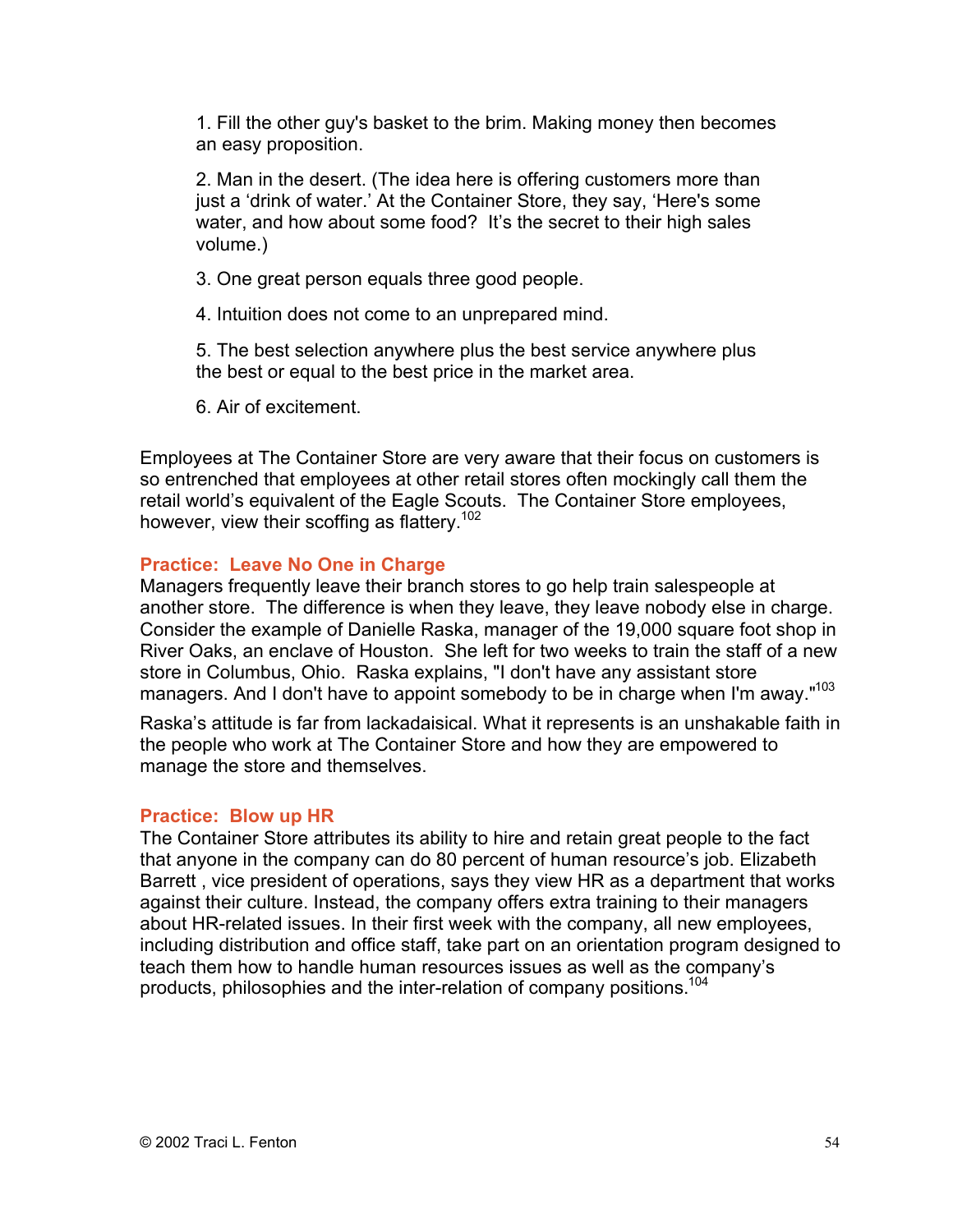# **Ownership**

#### **Practice: Profit-Sharing**

The Container Store also has a profit-sharing plan for its employees. One employee shares her unique perspective on how profit-sharing works in lean:

We have profit sharing. Of course, we just bought Elfa this year, so we won't get much in profit sharing. We're okay with that, though, because we know that in the next three to five years, it will be great for the company. What's a measly five years?<sup>105</sup>

Profit-sharing gives employees a sense of investment and ownership of the outcome of their hard work.

## **Accountability**

#### **Practice: Accountable to the Customer First**

The Container Store believes accountability is taking care of customers -- not managers following salespeople around the store micro-managing to make sure they are.<sup>106</sup> This attitude reflects their philosophy of hiring the best people they can and then trusting them to do great work.

## **Individual and Collective**

#### **Practice: Hire Great Individuals to Build a Great Team**

The application process is quite lengthy at The Container Store. The company takes a long-term approach when it comes to staffing the stores. They want people who will stay on for five years, not just a season. To that end, store managers may interview 20 to 30 applicants before finding the right person. An interview for a fulltime position usually takes one to two hours.<sup>107</sup> What's worth noting is the level of understanding the company has about how individuals form the collective culture of the organization. Therefore the hiring process, and the process of retaining great talent, is taken very seriously. When Elizabeth Barrett, vice president of operations, was addressing an audience at the Society of Resource Management in San Francisco, a member of the audience said she had far too much to do to devote so much time to the hiring process. Barrett's response? ''You have too much to do because you don't do this."<sup>108</sup>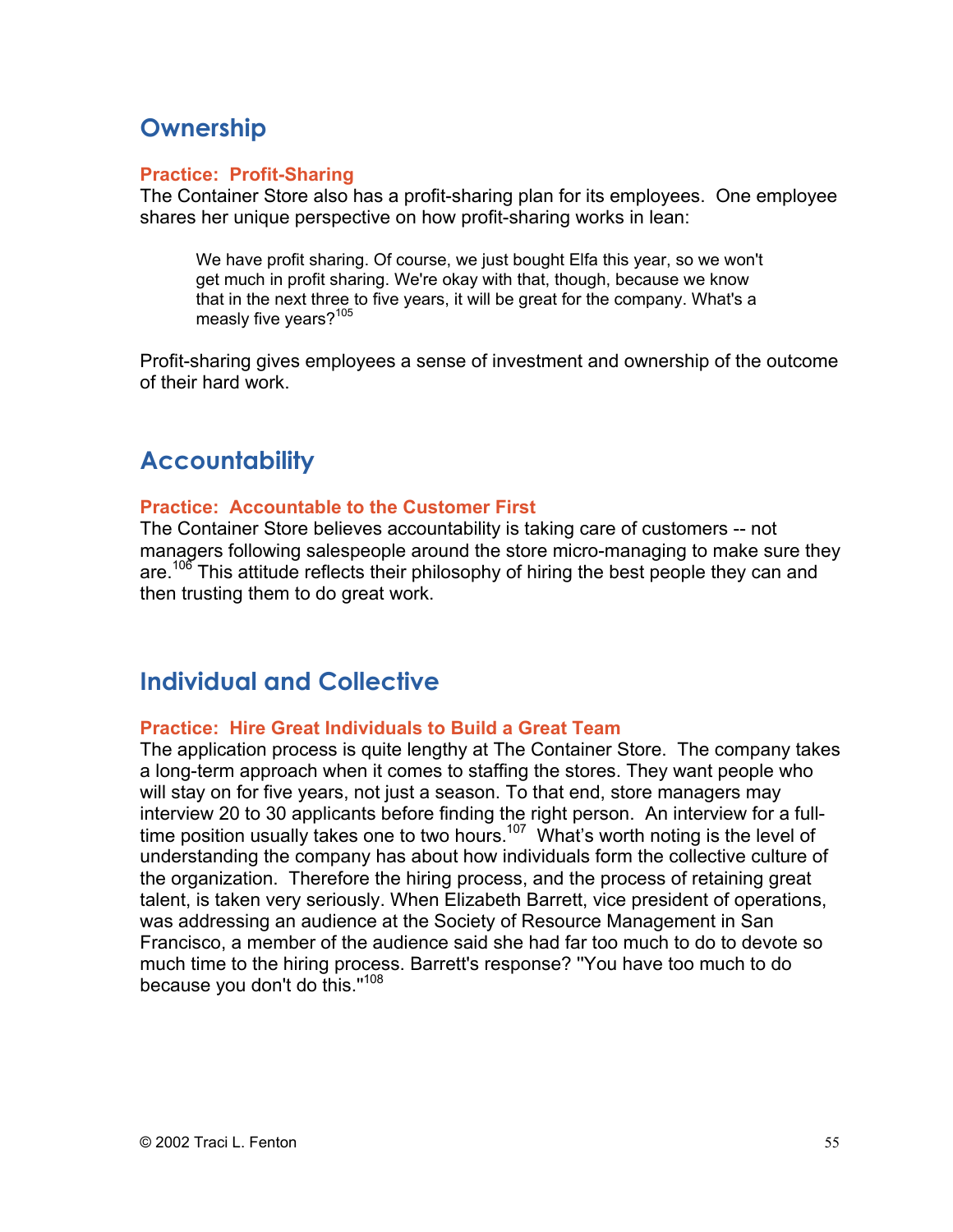Once the company hires someone, they then work with the individual to help them create their own future within the company by matching the individual and their talents with their career desires.

#### **Practice: Individual Flair, Shared Values**

Underneath their blue aprons, most employees wear standard-issue Container Store dress – T-shirts and sporty sneakers. However, the company is not about making everyone into look-alike cookie-cutter employees. As long as an employee performs his job well and shares in the values of the company, individual flair, evidenced in appearance, is just fine. Case in point: 27-year-old employee Hayden Tidwell. Tidwell sports earrings, a Vandyke beard and several tattoos. He eschews The Contain Store clothing for black shirts and black shoes with yellow and red leather flames. However, he deeply shares the values of the company and its commitment to customer service. On one occasion, a non-English speaking customer came into the store and signaled that he needed a box for a painting he was holding. After realizing that none of the boxes they had would fit, Tidwell promptly disappeared into a back storeroom, grabbed some flat cardboard and created a custom-made box. Tidwell represents the individual flair, shared values ethic at The Container Store.109

## **Transparency and the Free Flow of Ideas**

#### **Practice: Open Books**

The Container Stores works to ensure open communication throughout the entire organization by openly sharing daily store sales reports, company goals and expansion plans.<sup>110</sup> Each day, there is a morning huddle among the teams. At the huddle, managers communicate the sales goals for the day and report on the previous day's goals.<sup>111</sup> The financial ledger is also open to all employees.<sup>112</sup> Employees can check out how well their store is meeting its financial goals on a moment-to-moment basis just by clicking on a screen at the cash register. Openness, and a commitment to keeping information flowing to everyone in the organization, is one of the reasons why The Container Store continues to do so well.

## **Justice**

#### **Practice: Paid for Value-Added, Not Title**

It's not unusual to find a small group of salespeople at each branch store making more than their managers.<sup>113</sup> The Container Store believes that you're paid fairly, for the value you bring to the company, not necessarily your job title. It's not a meritocracy and it's not about seniority or politics -- it's about performance and how an employee does their job.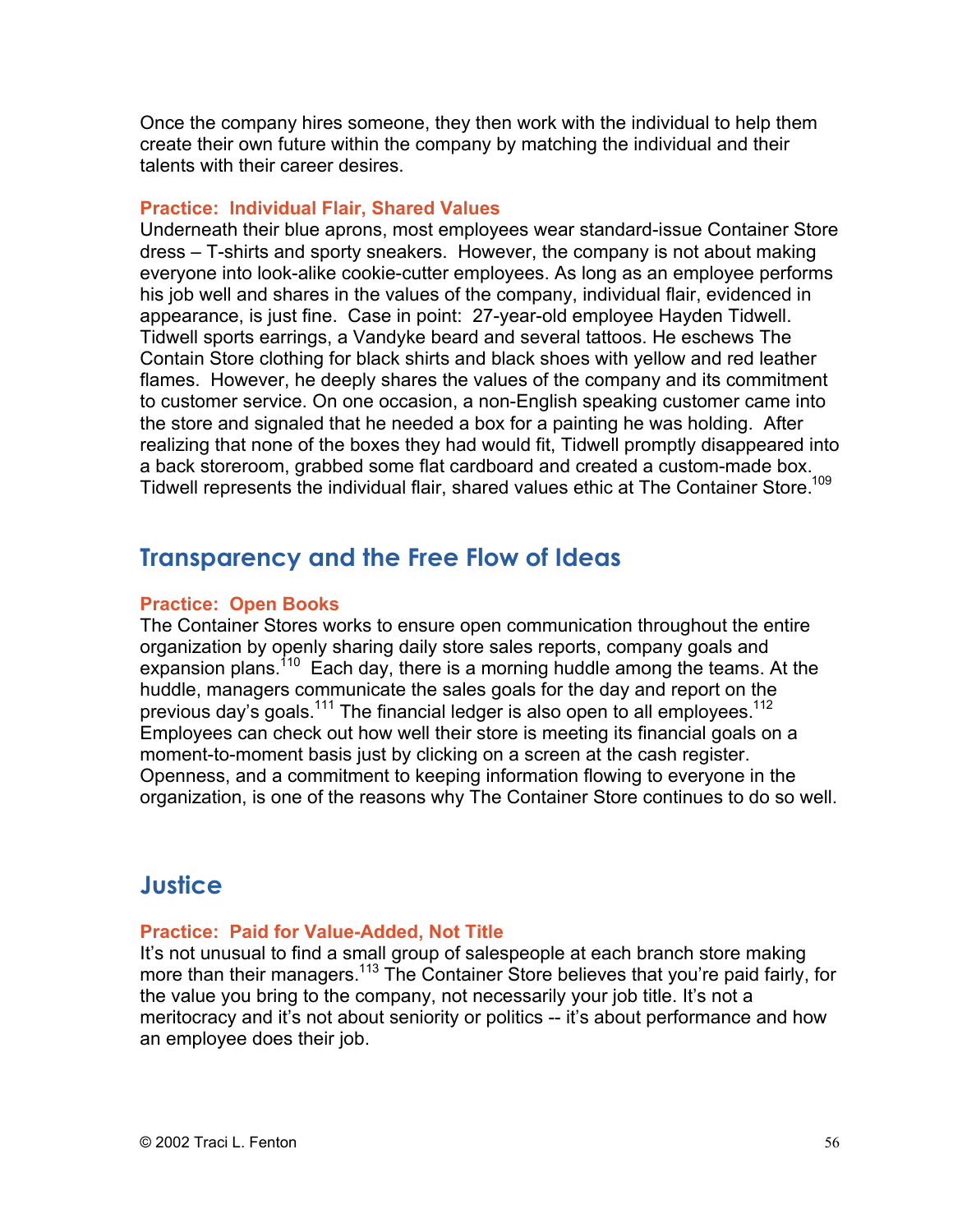## **Innovation**

#### **Practice: Creativity Sells**

Talk about innovation—for employees at The Container Store it's a key part of their job to be as inventive as possible. When a customer comes in the store needing help, it's their job to help the customer figure out how to build a new home office or organize their storage closet. Every customer's needs are different, therefore each solution must be too. Nothing is cookie-cutter; creativity is what gets the job done and sells products.

## **Absence of Tyranny**

#### **Practice: Think Like Gumby**

There are many forms of tyranny in corporations, and one more subtle form it appears in is rigidity with regard to how the company operates. At The Container Store, employees are encouraged to "be Gumby," or, to put it in more conventional terms, be flexible and willing to step outside their regular job to help a fellow worker or a customer. An example of Gumby-like thinking applied to the entire organization is illustrated below:

Company research found that a lot of parents with children at home were passing up on jobs because they couldn't work more than one evening a week or on weekends. As a result, the store developed ''Mom and Dad's shifts'' which run from 9 a.m. to 2 p.m. This may seem preposterous, but it's worked [and these employees are invited to] come on board full-time once their children are [older].<sup>114</sup>

Thinking like Gumby affects policy but it also affects the way employees interact with customers and with each other.

## **Diversity and Choice**

#### **Practice: Job Rotation in the Distribution Center**

All employees who have been with the company for at least a year and are interested in continuing on a long-term career track with the company go through a three-day intensive Continuing Education program. As a part of that program, employees engage in a three-hour job rotation in the Distribution Center. Part of the purpose of the job rotation is to expose employees to the diversity of jobs and duties that take part there and to help broaden their perspective and understanding of the entire company's operations.<sup>115</sup>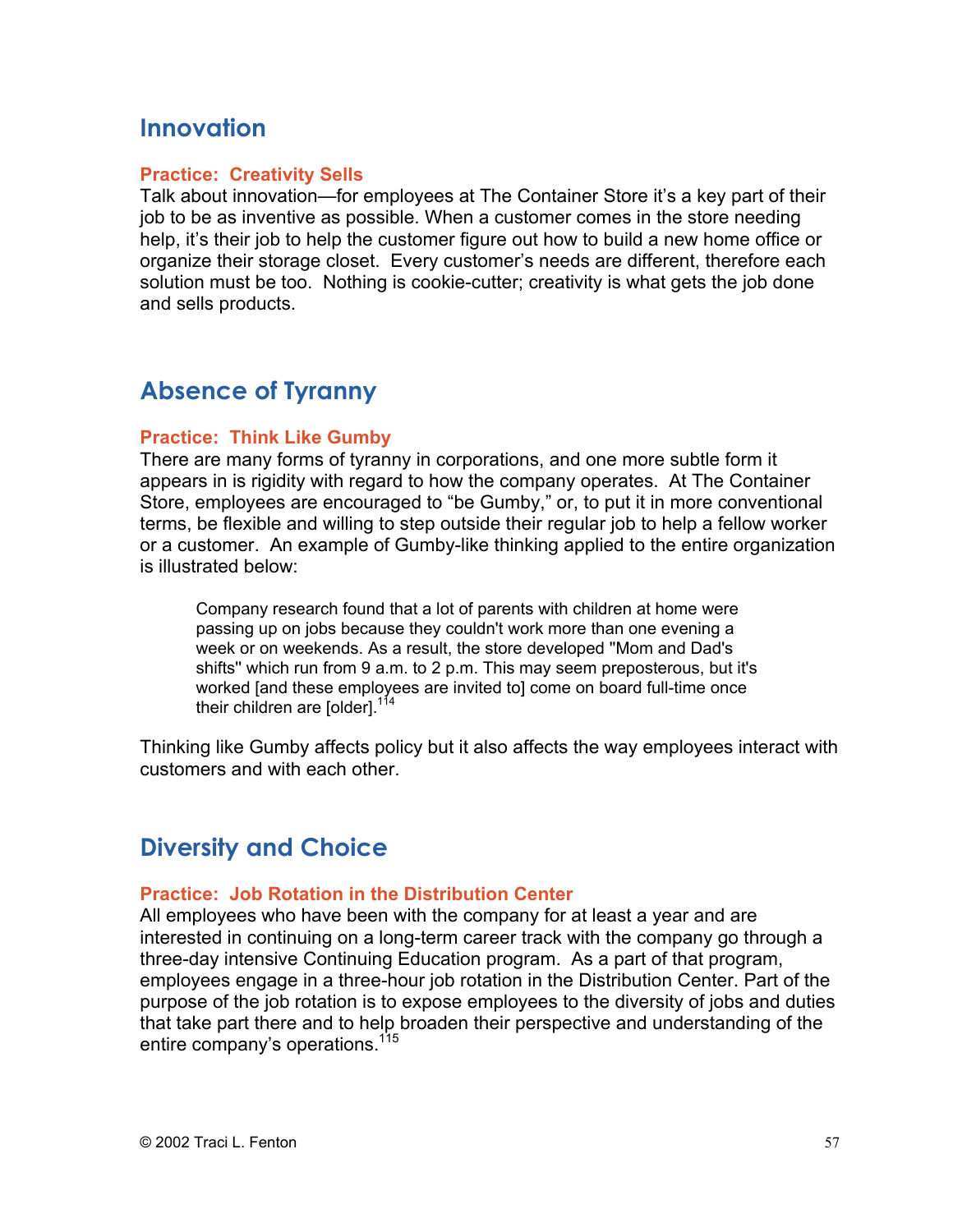# **Spirituality and Love**

#### **Practice: A Living Wage**

Many retail employers continue to pay employees a minimum wage. In most cities, that's simply not enough to live on. However, at The Container Store, employees are paid a living wage which is just one of the ways the company is loving to its employees. Compared to the industry average, The Container Store pays its people from 50% to 100% more.  $^{116}$  An entry level salary is between \$20,280 to \$26,500 and the average annual salary for sales people is around \$45,000. Salaries like these also help attract and retain top talent.

#### **Practice: The Golden Rule**

At The Container Store, treating others as you would like to be treated and having an awareness of the needs of others are fundamental practices. One employee, for example, after unloading a 16-wheeler at 5:00 am, grabbed a broom and began sweeping out the truck. He stated cheerfully, "Otherwise, the driver has to do it when he gets back to the distribution center."<sup>117</sup> A Houston store manager recounts another example of an individual employee putting the principle of love into practice in this story:

In late May, we had some real bad flooding in Houston. A woman came in to buy plastic containers to put all her belongings in. Like many people in Houston, she didn't have flood insurance. When she went to the register to pay, the cashier just gave her everything. I know, you're not supposed to give away the store, right? But we knew that woman would become a lifetime customer for us. <sup>118</sup>

Interacting with others in a way that is generous and loving contributes to building a cohesive corporate culture and loyal customers.

### **Decentralization and Distribution of Power**

#### **Practice: Everyone's Got the Power**

Power is distributed to everyone at all levels of The Container Store. Dave Steinberg, an employee, describes it like this:

When I was a district manager at Noodle Kidoodle, if I wanted to write a gift certificate, I'd have to ask permission. Here, there's no seniority, no politics. If someone comes in and asks to speak to a manager, I say, 'Okay, what can I do for you?'<sup>119</sup>

Because the organization is decentralized, each employee at each store has the power to respond to customers as needed without having to go through layers of bureaucracy and hierarchy.

 $@$  2002 Traci L. Fenton  $58$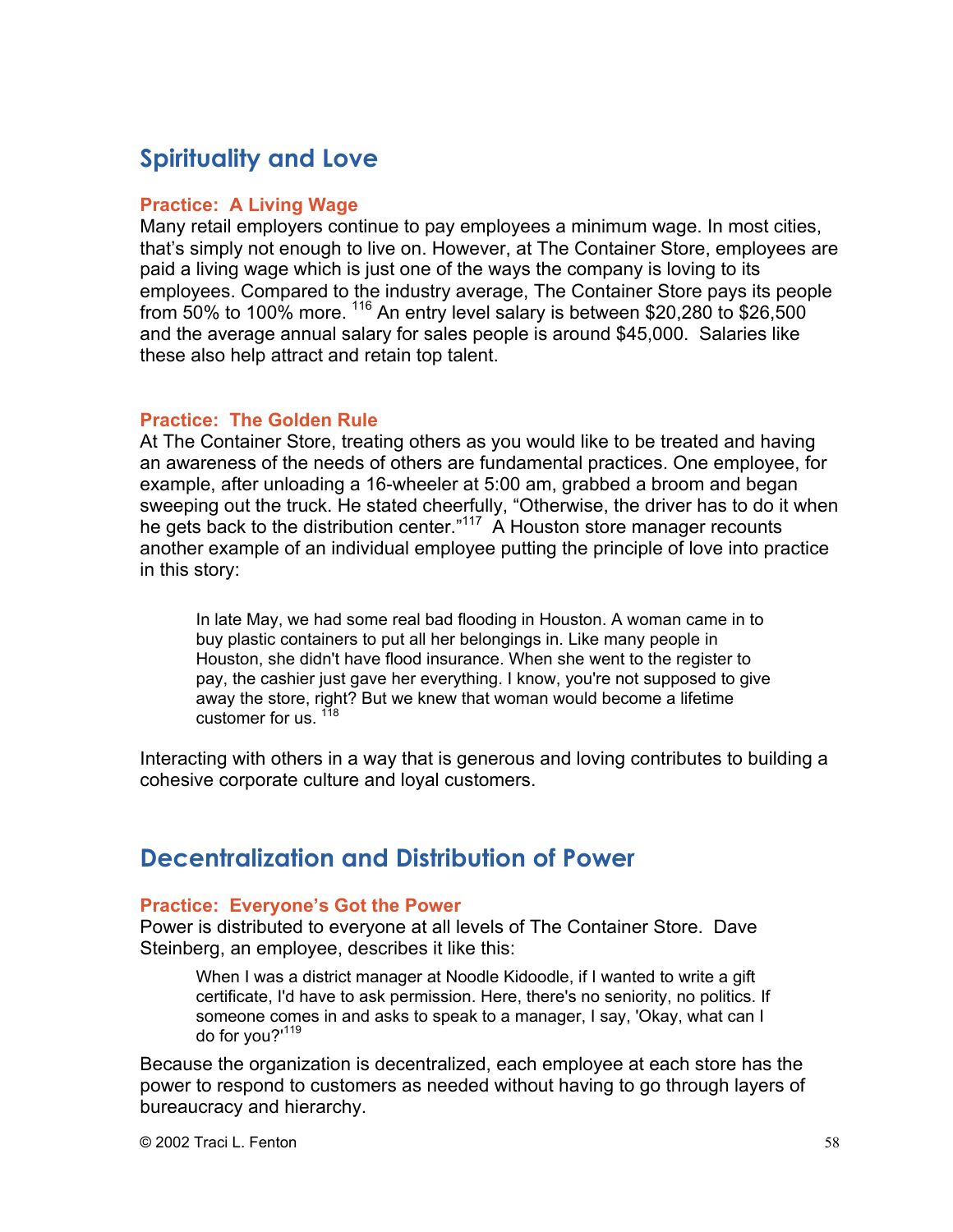## **Reflection and Evaluation**

#### **Practice: Six-Month Performance Reviews**

Understanding that feedback is essential to improving performance, employees at the company's Distribution Center in Dallas receive two performance reviews within the first six months of employment, followed by one every six months throughout their career. $120$ 

## **Conclusion**

A people-centric approach is what guides The Container Store philosophy and what has kept it on Fortune magazine's "Best Companies to Work For" list for the past three years. Comments CEO and Chairman Tindell and Boone, "Considering the events that our nation has experienced this past year, we feel incredibly fortunate to have been able to sustain the success of The Container Store's business, our culture and the principled way in which we conduct ourselves with each other and our customers. We know that creating a great workplace for our employees is a never-ending journey and will continue to raise the bar in making The Container Store an even better place to work." The Container Store model illustrates how organizational democracy can be successfully realized in the retail industry.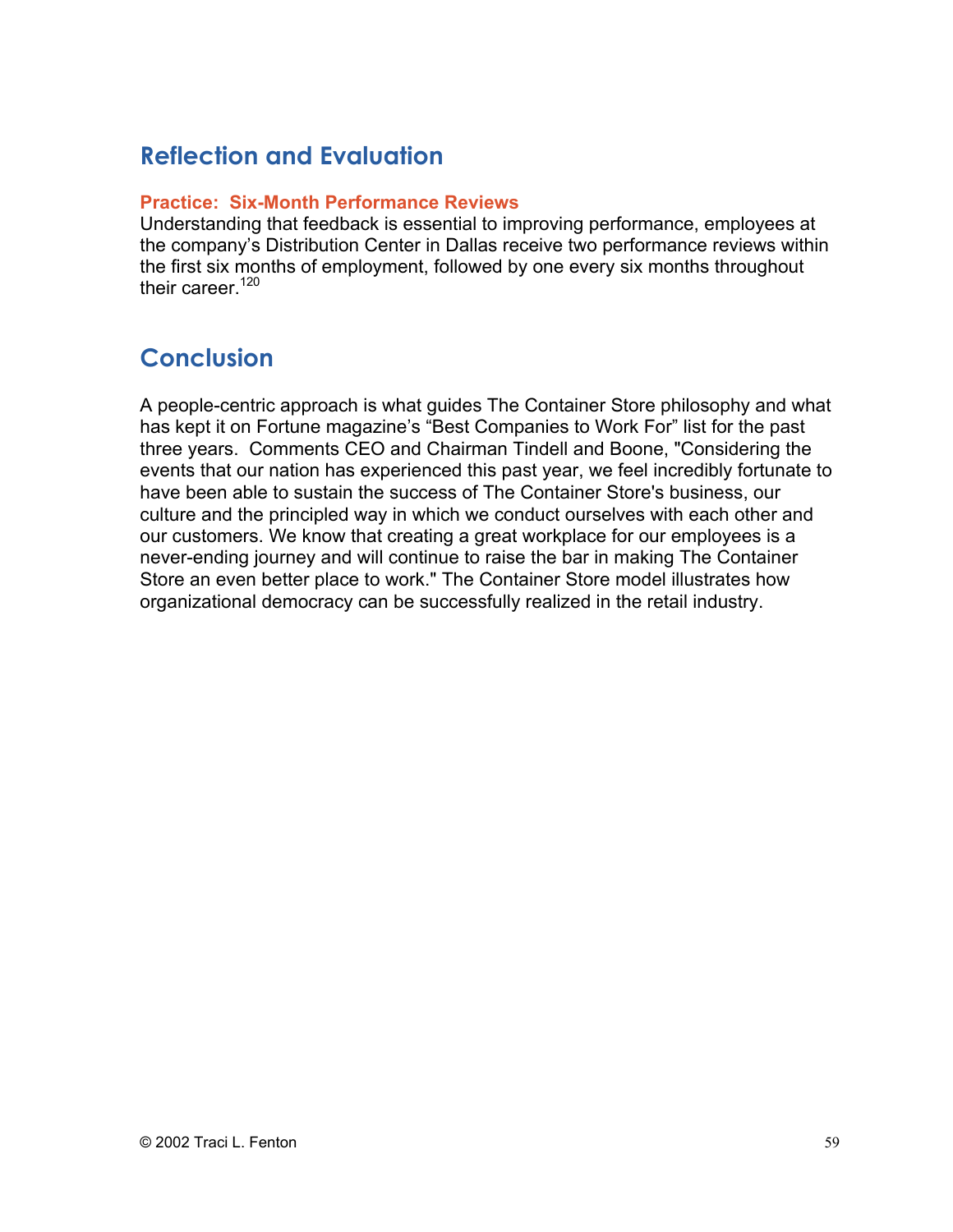# **The SAS Institute Model**

*"My vision was to create an environment where creativity could flourish and thrive." -Jim Goodnight, CEO*

# **At a Glance**

**Headquarters:** Cary, NC **Founded:** 1976 **President and CEO (Founder):** Dr. James (Jim) Goodnight **Executive Vice-President (Founder):** John Sall **Number of Employees (both US and internationally in 2000):** 8,500 **Number of Employees (Cary Headquarters):** 3,501 **2000 Revenues (millions):** \$1,120 **2001 Profits (millions):** \$150 **% Minorities (non-Caucasian):** 13%  **% Women:** 52% **Voluntary Turnover (2001):** less than 5% **Average Industry Turnover (2001):** 20% **# New Jobs (1 year):** 479 **Applicants:** 32,473 **Entry-level Salary (professional):** \$46,839 **Public/Private:** Public **Top Competitors**: Cognos, Hyperion, Information Builders

### **The Company**

SAS Institute is probably the largest computer software programmer you have never heard of. This quiet company provides statistical analysis system (hence the name SAS) software and services enabling customers to transform business data into intelligence. It produces more than 50 different computer software products, which are used in more than 38,000 business, government and university sites around the world.

The company is a remarkable example of how democratic organization can be realized in a knowledge-based company. Like the other companies highlighted here, SAS has a strong commitment to its people. Comments Jim Davis, senior vice president and chief marketing officer of SAS, "Commitment to our customers and our employees, plus a dedication to innovation, accountability, approachability and business-solution orientation, have led to significant financial growth each year during our 25-year history."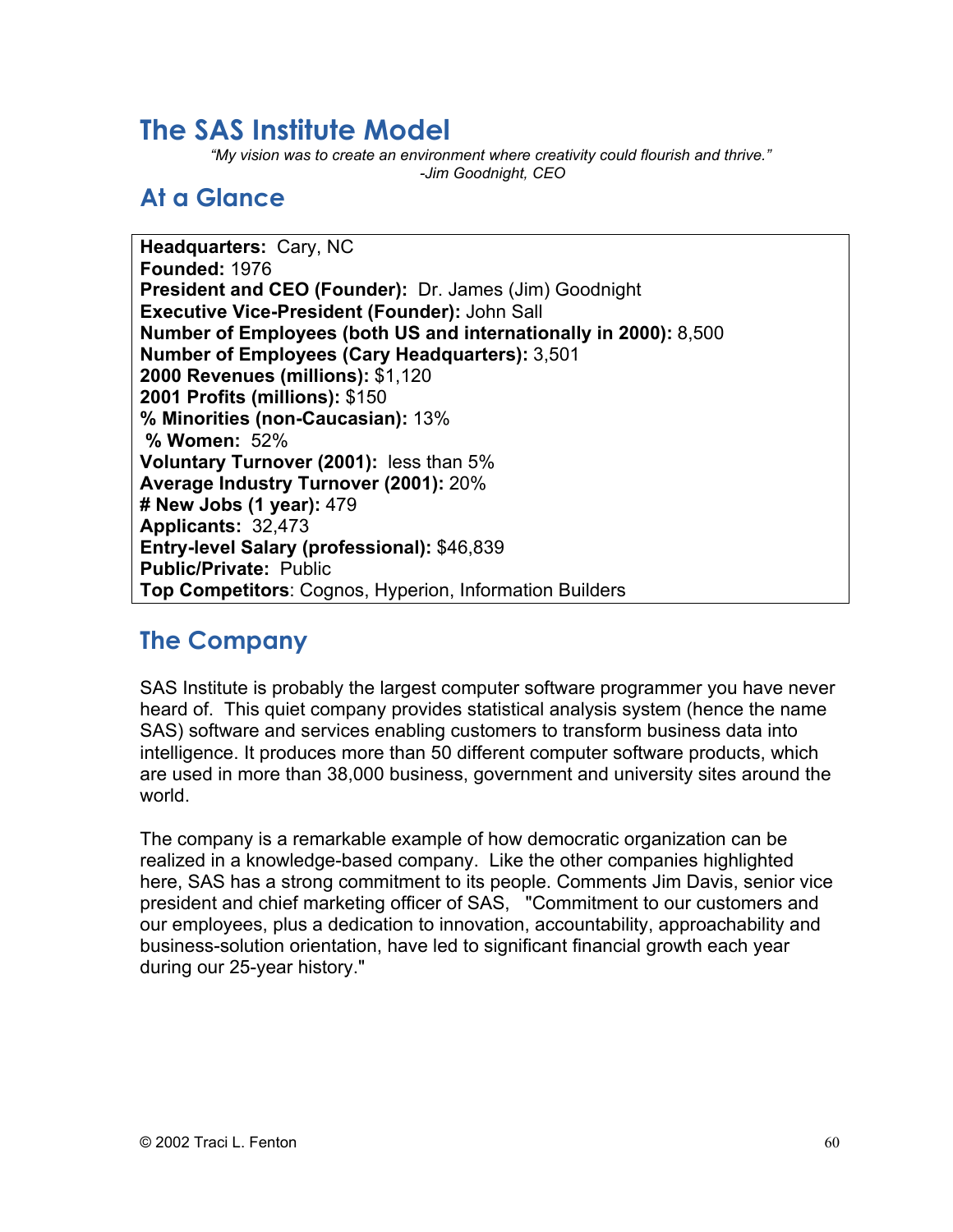## **Vision and Purpose**

SAS has a solid vision for its products and a guiding internal philosophy. The company's specific vision is to deliver superior software and services that give people the power to make the right decisions. It wants its software to be the most valued competitive weapon in business decision-making.<sup>121</sup>

But SAS's vision is more than delivering a great product to its clients. It also has a strong internal vision guiding day-to-day operations. It's an employee-focused philosophy based on one simple idea: satisfied employees create satisfied customers.<sup>122</sup> As a result, SAS has won several major awards for their customer service, including the prestigious 2001 Customer Relationship Management (CRM) Excellence Award for the second consecutive year.<sup>123</sup> "I think our history has shown that taking care of employees has made the difference in how employees take care of our customers," comments CEO Jim Goodnight. "With that as our vision, the rest takes care of itself."

## **Dialogue and Listening**

#### **Practice: Create Easy Ways to Connect**

In a knowledge-based company, it's crucial that employees talk with each other and share ideas. At SAS, dialogue happens formally but it also happens informally as well, thanks to the work environment the company has created. Everything from the incredible athletic facilities to the cafeteria provides employees with informal ways to come together and have conversation with each other about work and life. This informal dialogue contributes to creating a cohesive feeling among the entire organization.

## **Participation and Collaboration**

#### **Practice: Seek First to Understand**

Respect between a boss and an employee quickly corrodes when the boss has no idea what the employee is doing. At SAS, managers actively strive to understand the work they oversee in a supportive, non-micromanaging way. Managers and employees collaborate to agree on deadlines together, and mangers strive to understand what their groups do, averting unrealistic assumptions, timetables and expectations.<sup>124</sup>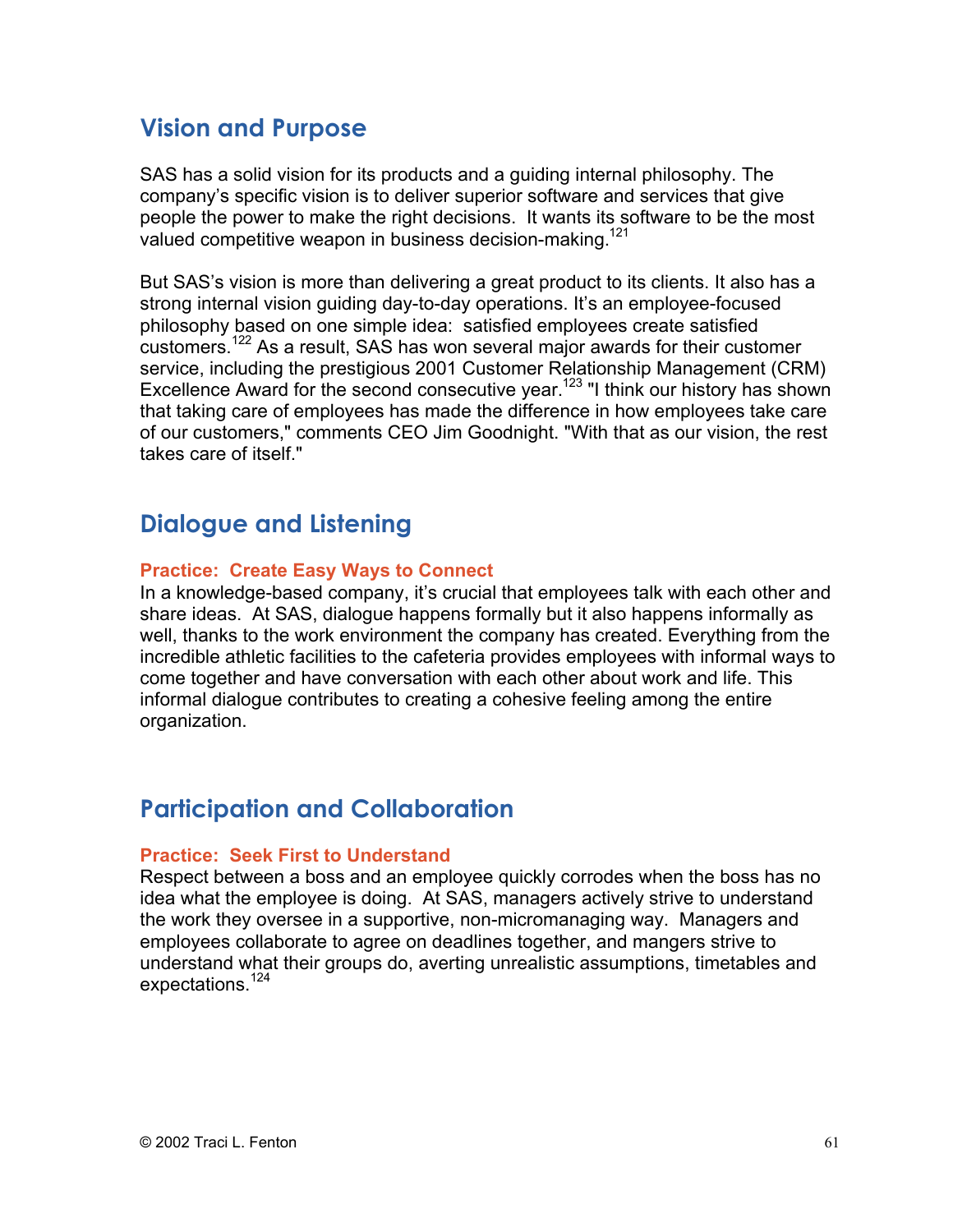# **Equality**

#### **Practice: Individual Offices for Everyone**

Instead of senior VPs having corner offices and junior-level executives in cubicles far from natural sunlight, some companies are choosing to have everyone in a cubicle. Not at SAS. They've decided instead that everyone has their own office with their own phone and computer, regardless of rank.<sup>12</sup>

#### **Practice: Managers Work Along Staff**

Managers all work alongside their staff members, rather then sitting in offices and dictating orders from afar.<sup>126</sup> Comments SAS employee Larnell Lennon, "My manager is doing what I'm doing. She is in the trenches, writing code. Dr. Goodnight was once in the same group that I'm in. At my last job, my manager was just making sure that everything got done. Here, we all do that."<sup>127</sup>

### **Empowerment**

#### **Practice: Don't Contract Out**

Most companies are figuring out ways to contract out more and more of their business to different firms specializing in everything from payroll to human resources. However, counter to the trend, SAS doesn't contract out or use part-time help.<sup>128</sup> Instead, SAS empowers employees to work with internal talent to get a job done, sending a strong message that it believes in the quality and capabilities of the people they've already hired.

## **Ownership**

#### **Practice: Profit-Sharing**

SAS also has end-of-year bonuses in the form of profit sharing.<sup>129</sup> Profit-sharing is an excellent financial incentive for employees. To date, SAS does not have employee stock ownership packages, although there is some discussion that the company may offer that form of ownership to employees very soon.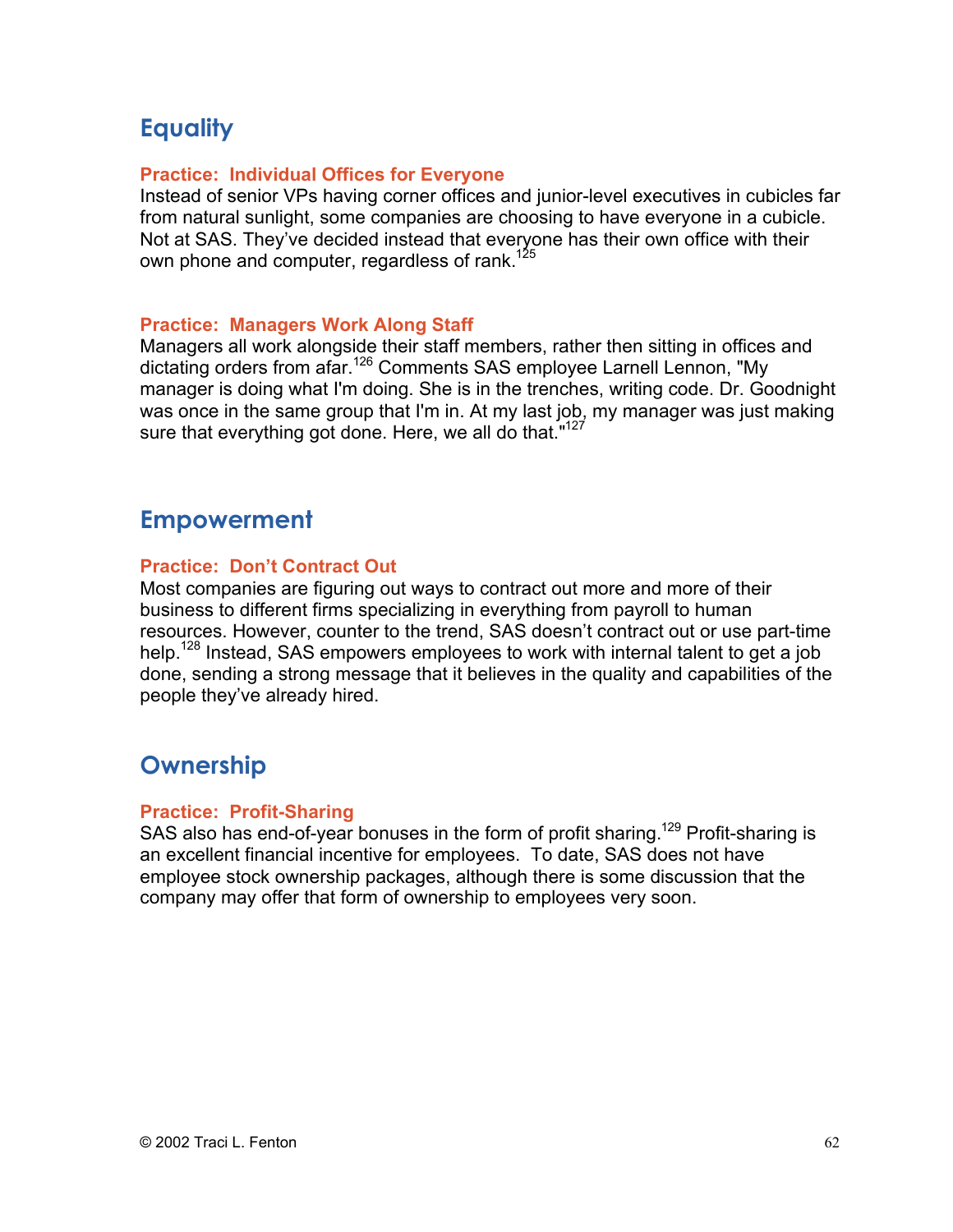# **Accountability**

#### **Practice: Manage Lightly But Not Casually**

Although the atmosphere at SAS is often described by its employees as relaxed, there's nothing lax about its products, its work ethic or its standards. Employees are not micromanaged as a general rule because there is a clear understanding of who is responsible and accountable for what project at all times. $130$ 

#### **Practice: Documentation**

Every product manual that SAS develops to accompany its software includes the names of the testers and developers who actually created or updated the software.<sup>131</sup> (Check out your Microsoft Word manual – can you find the names of a single human being in there?)

## **Individual and Collective**

#### **Practice: Lots of Perks, Health and Fun**

At most companies, the perks are only there during the good times. Training, free soda, pizza, and beer are gone when things turn down. Not at SAS where they consider perks – and their people—value added rather than expendable commodities. "Knowledge-based companies need knowledge workers," says Goodnight. "Looking at ... services that keep employees motivated, loyal, and doing their best work as merely an expense and not an investment is, I think, a little shortsighted." At SAS perks include:<sup>132</sup>

- $\blacksquare$  A 500-acre campus
- An on-site health-care facility
- **Four subsidized child care centers**
- **Dry cleaning services**
- $\blacksquare$  A subsidized cafeteria
- $\blacksquare$  A hair salon
- **A** masseuse
- **Playing fields for Frisbee or soccer**
- $\blacksquare$  A swimming pool
- Aerobics
- A weigh room
- **Basketball courts**
- A soccer/track stadium
- **Tennis courts**
- $\blacksquare$  A wrestling room
- Putting greens
- 15%-of-pay contributions to retirement plans
- **Flexible work schedules**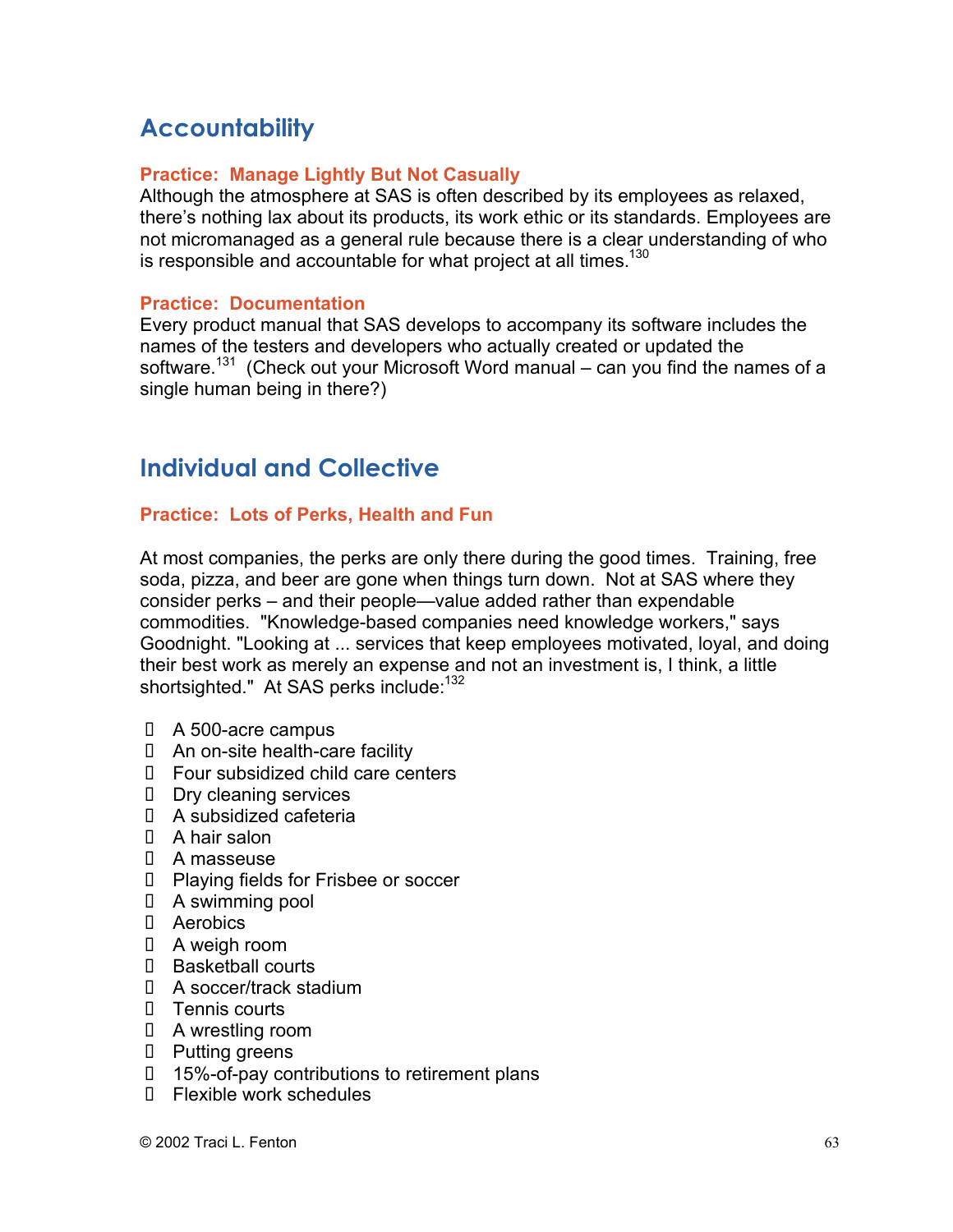- **Break rooms stocked with snacks and drinks**
- $\blacksquare$  A library with more than 11,000 volumes
- $\blacksquare$  No limit to sick days

One would guess that all of these perk cost quite a bit. Yes – and no. According to Stanford University professor Jeffery Pfeffer, all these perks keep morale high and turnover low. He estimates that these "perks" save the company \$75 million a year.<sup>133</sup> That figures to about \$12,500 per year per employees that can be spent on benefits.<sup>134</sup>

#### **Practice: Life Outside of Work**

Although all the perks listed above might make one think that SAS wants its employees to be at its facilities around the clock, they've limited the work week to 35 hours or seven hours a day, for everyone. The gates to SAS close firmly at 6 pm every night. You're expected to be going to live your life outside of work by then. Even CEO Goodnight lives by this maxim of having balance between work and other areas of life.

#### **Practice: Understand Your Connection to the Whole**

Applications developer Bob Snyder talks about how understanding the way his individual role on a project impacts everyone else's work increases his sense of personal responsibility. He contrasts this with a feeling of disconnect at his former employer, Texas Instruments. "Here, I know everything I do has an impact on the final product. That gives you a sense of responsibility to get things done right and on time. In the bomb factory, with all its bureaucracy, if you screwed something up, you sent a letter to someone saying, 'I screwed up.' Here, a goof is a deliverable goof."<sup>135</sup>

### **Justice**

#### **Practice: Be Fair**

One might wonder what motivates companies like SAS to treat its employees as well as it does. But at SAS the motivation is clear – it's about being fair to both the company and the employee. When SAS was a start-up with a significant number of women working for it, they found that two to three years into their career the women were opting to stay at home with their children rather then figure out how to juggle family and a career. Goodnight and his team knew that loosing such talented female employees meant that they'd be starting from scratch more often then they wanted to. They realized that they couldn't loose their women, so they started to provide day-care in the basement of their then-facility. They started with four or five kids and now have 528 children in day care. They didn't have to pay for the day-care of their employees, but one could argue that SAS realized that it was fair and just for them to support their female employees the best way they could in balancing work and family. And this act of justice has paid off for the company as well. Today at SAS, 51 percent of managers are women.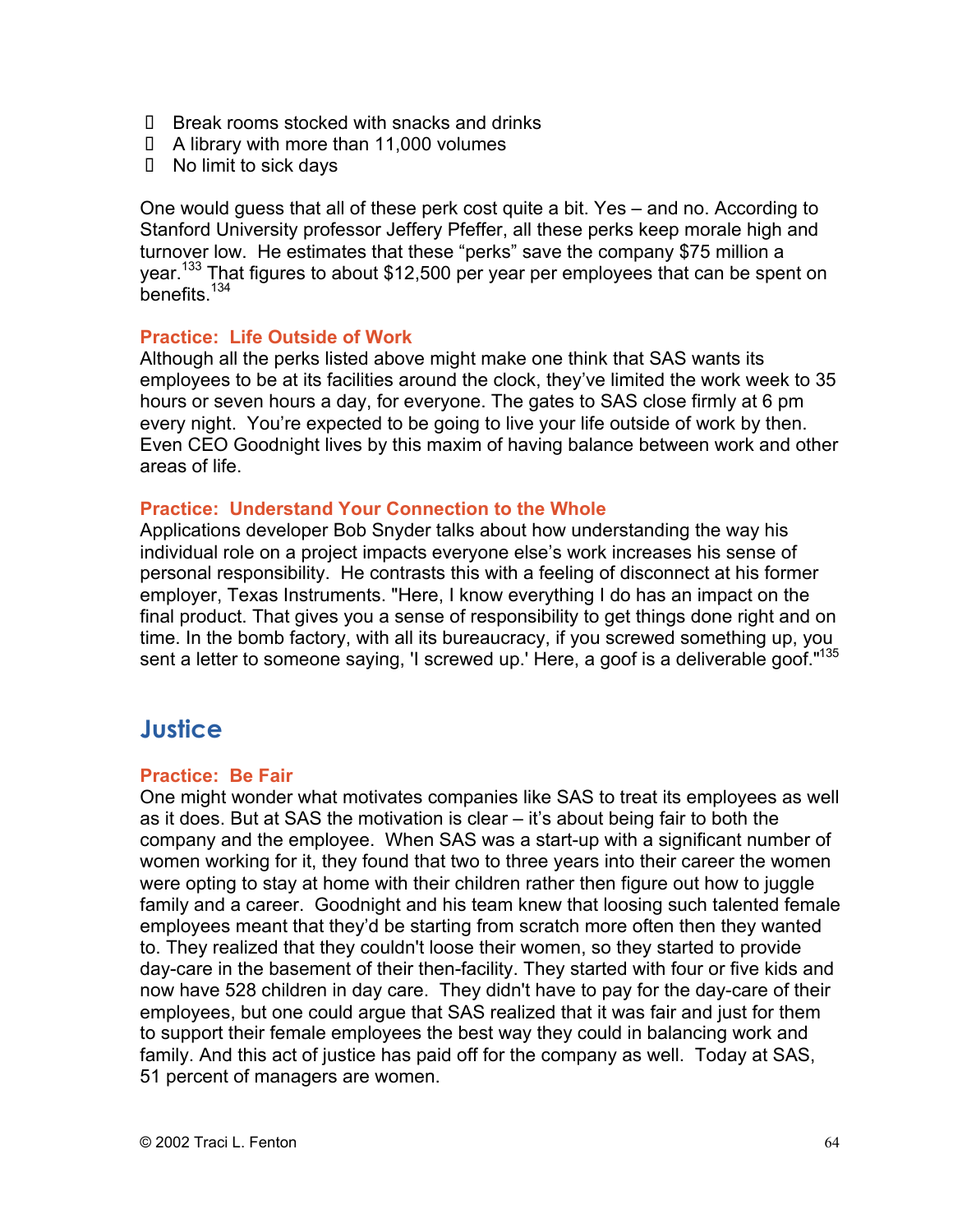### **Innovation**

#### **Practice: 30 Percent of Revenue to R&D**

About 30 percent of SAS's revenues – not profits – go back into research and development. That's a higher proportion than any other software company its size.<sup>136</sup> There's a strong commitment to continual innovation, with over 1000 programmers conducting research for SAS at offices all over the world.<sup>137</sup>

### **Absence of Tyranny**

#### **Practice: Stand by your Employees**

During the economic slowdown of 2001, many companies responded by laying off employees. Employees lived each day in fear that perhaps they would be included in the next round of cuts. Despite the economic slowdown, SAS didn't lay anyone off. SAS's Chairman, Jim Goodnight, commented on the year, "2001 was a difficult year in a lot of respects."

But SAS, however, stood by its employees and customers and they in turn stood by the company. In fact, the company has never had a voluntary turnover rate higher than 5 percent in all its history.<sup>138</sup> As a result, they not only made it through a tough time together but the company became stronger and better positioned for even greater things in the years to come."<sup>139</sup> In fact, while other companies were struggling under the economic downturn, SAS prospered, not only hiring new employees but also boasting revenue growth for the 25<sup>th</sup> consecutive year. It continues to hire in the areas of sales and research and nearly doubled the size of its US sales force in 2001. $140$ 

While other companies are telling their employees to be thinking about their next job elsewhere, SAS predicts that most people will have three to four career changes in their life  $-$  and they hope it will all happen at SAS.<sup>141</sup>

### **Diversity and Choice**

#### **Practice: Toby Trent's Long Hair**

It's easy to start to think of SAS, or any of these selected companies, as a kind of utopia that makes you surrender your sense of individuality in order to fit into a homogenized and superficial happy-land. It's easy to think, "Sure, it's easy to let people be free as long as there's not a lot of diversity. Similarity will keep things running smoothly." Consider the example of Toby Trent, a SAS technical-support representative for the past 14 years. Although Trent's expression of diversity may seem small, it's telling about SAS and the larger philosophy to which the company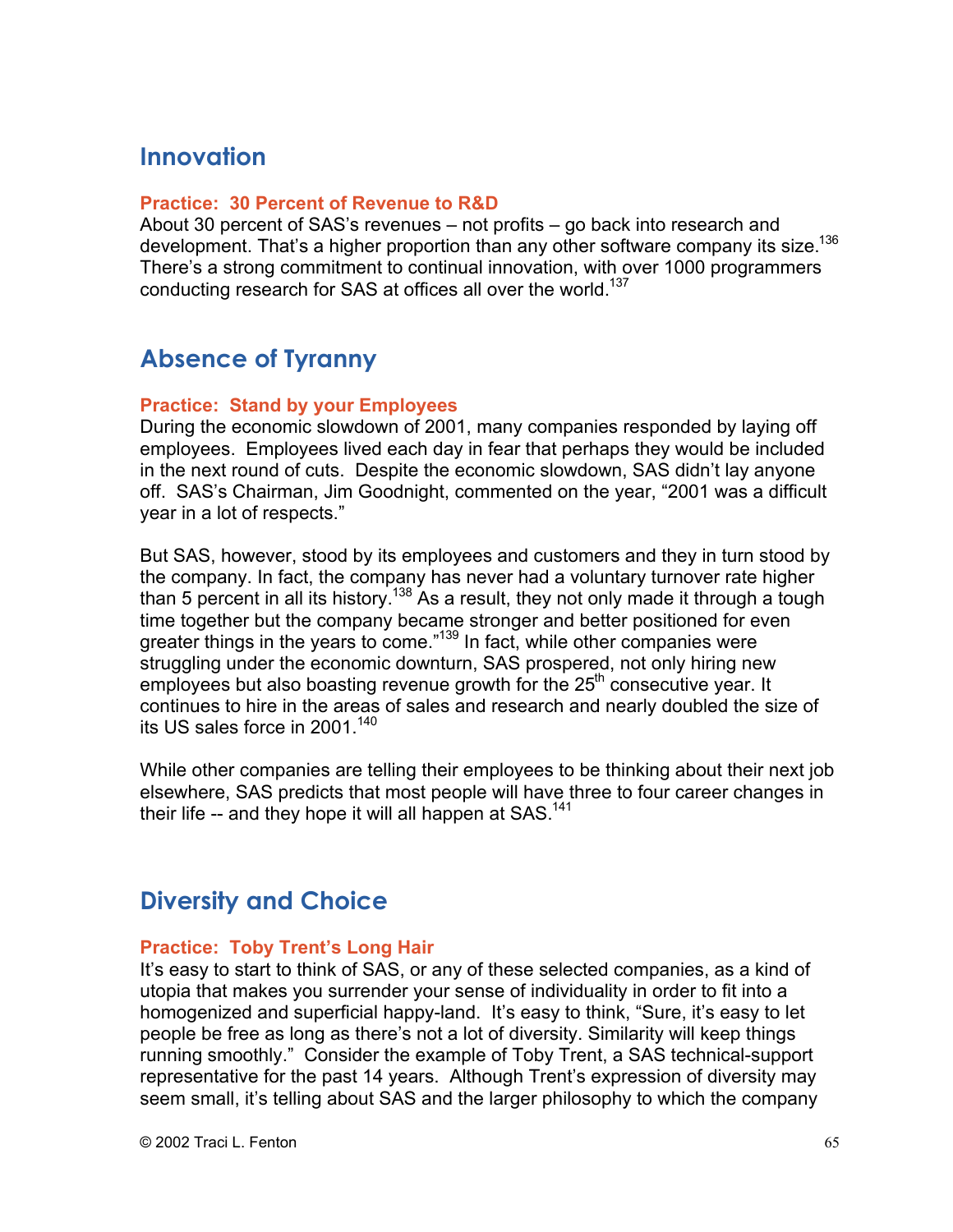adheres. Trent is a big man with a shaggy beard and long, shaggy hair. His choice of clothing is far from what you'd expect of a SAS employee. He wears shorts, shuns socks and instead sports a pair of \$1.98 flip-flops. The point is not so much that Trent can dress as he'd like as much as the fact that SAS is comfortable with diversity at its corporate headquarters. Trent sums it up this way, " [Anywhere else would] make me cut my hair. . . This place is not repressed: You're free to express yourself."<sup>142</sup>

Rather than cogs in a machine or programmed drones, the people at SAS are considered unique and diverse assets to the company. Their varied collection of insights, brains and talent are the source of cohesion, creativity and development for this growth-orientated company.

### **Spirituality and Love**

#### **Practice: Meditation Rooms**

How many companies can boast this perk? Yes, SAS has mediation rooms for employees, just one of the ways it acknowledges and provides space for the practice of spirituality.

### **Decentralization and Distribution of Power**

#### **Practice: Wider Rather Than Taller**

Since a sense of accountability is so ingrained in each employee at SAS, and the lines of communication and reporting are so simple and clear, there's no need for a formal organization chart. Instead of increasing the levels of hierarchy, SAS tends to grow wider, creating new divisions. In fact, the company is so unabashedly flat that on the main Cary campus everyone from the programmers to the housekeepers are just two or three steps in the brutally flat hierarchy from CEO Jim Goodnight.<sup>143</sup>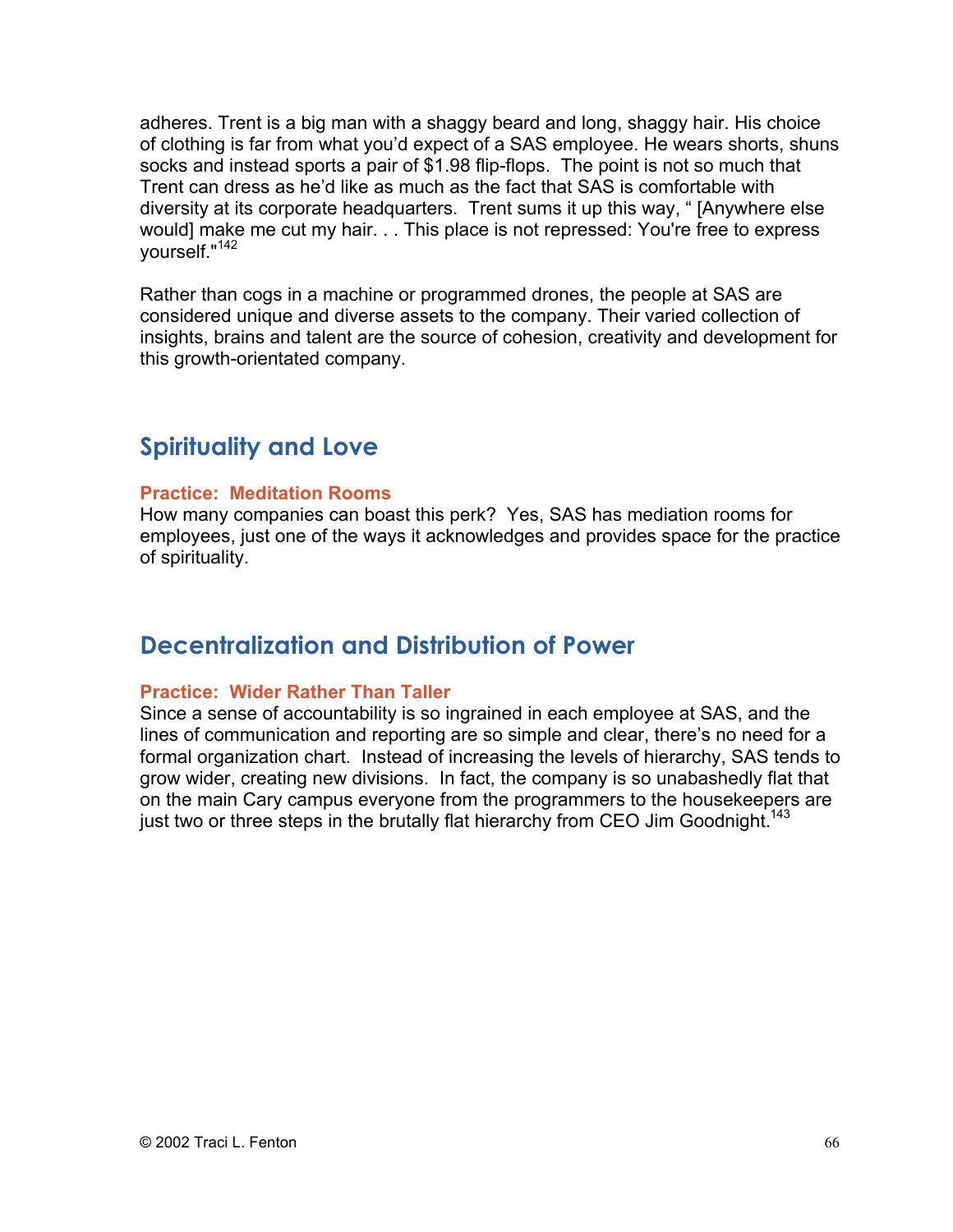# **Reflection and Evaluation**

#### **Practice: The Three-Part Test**

Each month, a group meets to discuss and evaluate proposed new benefits. The group asks three questions of each benefit proposed:

- 1. Does the benefit fit with SAS's culture?
- 2. Would the benefit serve a significant number of employees?
- 3. Is it cost accountable (meaning its perceived value is as least as high as its cost?

The proposed perk must pass all three tests before it's implemented. At the time of this writing, one of the current benefits that had just been passed was advice and referrals on retirements and financial planning for college.<sup>144</sup>

#### **Practice: Survey Once a Year**

Employees and customers are formally surveyed each year for their feedback on SAS's products, services and corporate environment. The company says that 80 percent of the suggestions that customers and employees make regarding how to improve products are eventually integrated into the software.<sup>145</sup>

### **Conclusion**

The SAS model illustrates how organizational democracy can help a company retain its competitive advantage in a fast-paced, highly competitive industry like computer software programming. SAS considers its culture and environment not just the right thing to do but as a fundamental part of their business strategy. Comments employee David Russo, "To some people [SAS] looks like the Good Ship Lollipop, floating down a stream. It's not. It's part of a soundly designed strategy . . . Jim's idea is that if you hire adults and treat them like adults, then they'll behave like adults." A resounding theme from all of the selected companies.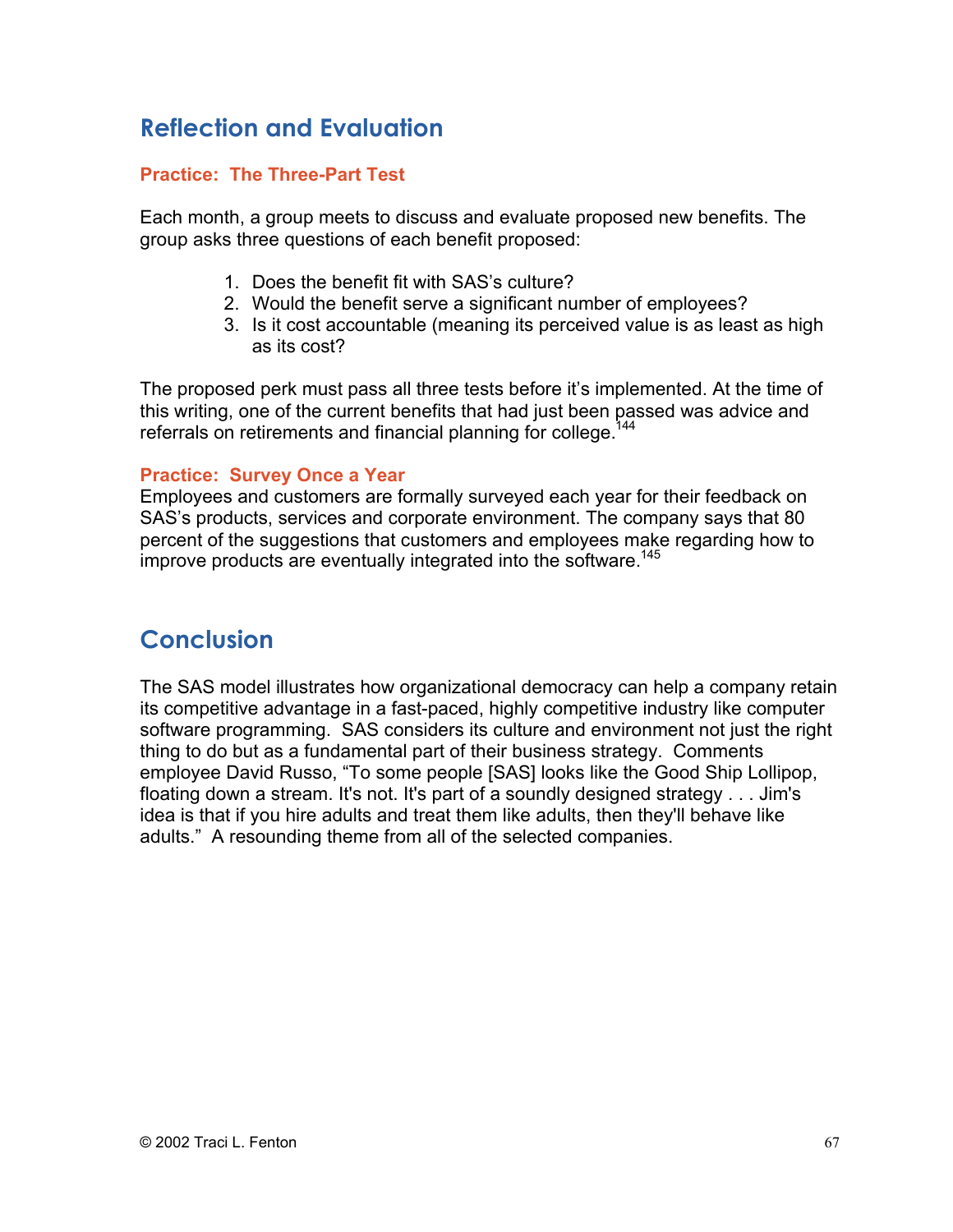# **The Semco Model**

*We took a moribund company and made it thrive, chiefly by refusing to squander our greatest asset, people. --Ricardo Semler, CEO*

What makes the Semco model so interesting is that it for the first 20 years it was in operation its structure and culture were autocratic and relied heavily on command and control management styles. However, for the past 20 years it has been run *democratically*. Semco is a model of how companies who have not yet evolved into democratic cultures can make the transition with incredible success.

What is also unique about the Semco model of democratic organization is how effectively it works in Brazil -- a country that is still developing, often unstable, and known for economic booms and busts. One could reason that in highly unpredictable environments, command and control corporate structures are even more inadequate for dealing with a dynamic socio-economic climate. Perhaps this is why Semco's adaptive democratic method of organization has been a highly effective model for the company.

# **At a Glance**

**Headquarters:** Sao Paulo, Brazil **Founded:** 1959 **President:** Ricardo Semler **Number of Employees (2000):** 1,300 **1997 Revenues (millions):** \$100 million **Voluntary Turnover Full-time People (2000):** less than 1% **Public/Private:** Private

# **The Company**

Antonio Curt Semler, an Austrian engineer, founded Semco in 1959 as a manufacturing company that makes everything from pumps for oil tankers to cooling units for air conditioners. In 1980, nearing his  $70<sup>th</sup>$  birthday, Antonio Semler decided to hand over the reins to his son, Ricardo. At age 21, young Ricardo took over a company that was on the verge of bankruptcy, floundering in inefficiencies, with low productivity and dismal employee moral.<sup>146</sup>

For the first four years as CEO, Semler was quickly caught up in the excitement of running the company. In that short period of time, Semco purchased five new companies and extended its product line. Semler's motto was, ""You either work hard, or you're out,"<sup>147</sup> and he practiced what he preached, literally camping out in his office at times. But despite this flurry of activity, the company was not prospering.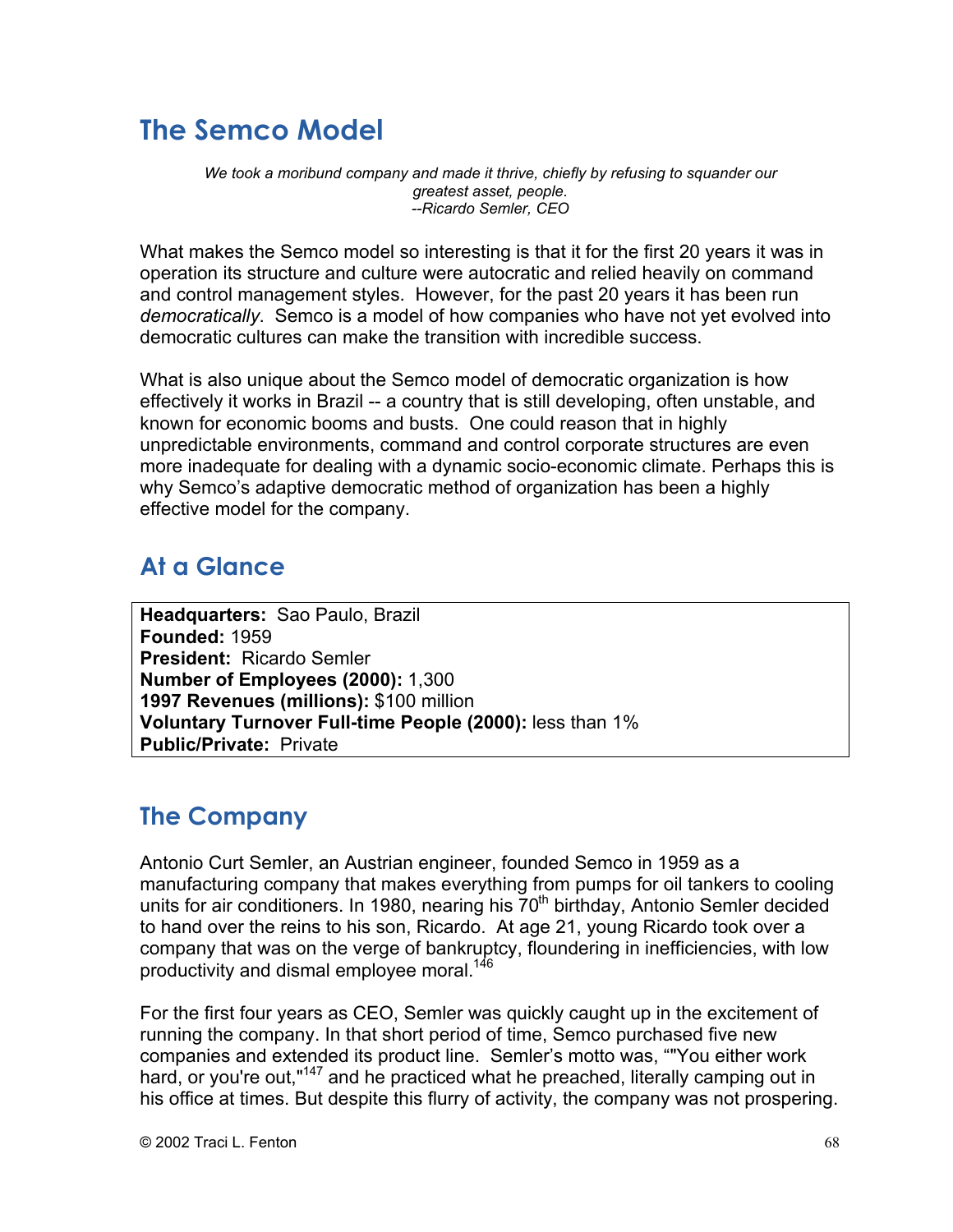Deliveries were late, authorization forms spent days bouncing within the company's bureaucracy, department were run like fiefdoms and workers in the factory were unmotivated and apathetic.<sup>148</sup>

Semler himself began having dizzy spells and eventually went to visit a doctor. They ran a series of tests and in the end concluded that Selmer had no problems whatsoever except for an advanced case of stress. The doctor then said that he had two choices, either continue with his current pace or change everything about his life. So Semler decided to change.<sup>149</sup>

One of his first steps was to do something out of character for him at that point. He decided to call a general meeting where everyone was invited to lay their frustrations on the table. That meeting was where the foundation for "the most extraordinary company in the world" was laid.<sup>150</sup>

The process of conceiving Semco as a more democratic organization was inspired, in part, by Semler's experience playing in a rock band during his youth. The freedom he experienced in the rock band was highly influential in the changes implemented at Semco over the years. Semler was used to having the freedom to do as he pleased, and the traditional "prison atmosphere," as he called it at Semco, was a culture shock to him.<sup>151</sup> "The transfer to a highly structured world with classic systems just didn't make sense to me," he says. "Why do people have to wear business suits? Why do they have to come in at 8:00 am in the morning instead of 8:05 am? There were no good answers." So Selmer decided to rebel. "Thousands of rules work fine for an army or a prison system, but not for a business. And certainly not for a business that wants people to think, innovate and act as human beings."152

Bit by bit, Ricardo Semler dismantled the company's very rigid and conservative structure for a more democratic system. The core of Semler's philosophy was introducing real democracy to the workplace. "What we are seeing," he says, "is the crumbling of the 1908 Henry Ford assembly line." Semler believes the main challenge afflicting firms such as IBM and Microsoft is "autocracy." America, Britain and Brazil are all very proud of their democratic values in civic life, but we are still constricted by a system that doesn't allow democracy into business or into the workplace.<sup>153</sup>

However, there was a lot of resistance in the early days as Semco transitioned from a top-down culture to a more egalitarian one. Laura Leme, one of Semco's few head office staff, explains the initial culture shock when the system was introduced. "There was resistance from both above and below," she remembers. "Brazilian society is extremely authoritarian. People at the bottom didn't want the responsibility, and many managers just couldn't get used to having their orders challenged. From October 1985 to January 1987 a third of the management left; then relations improved."154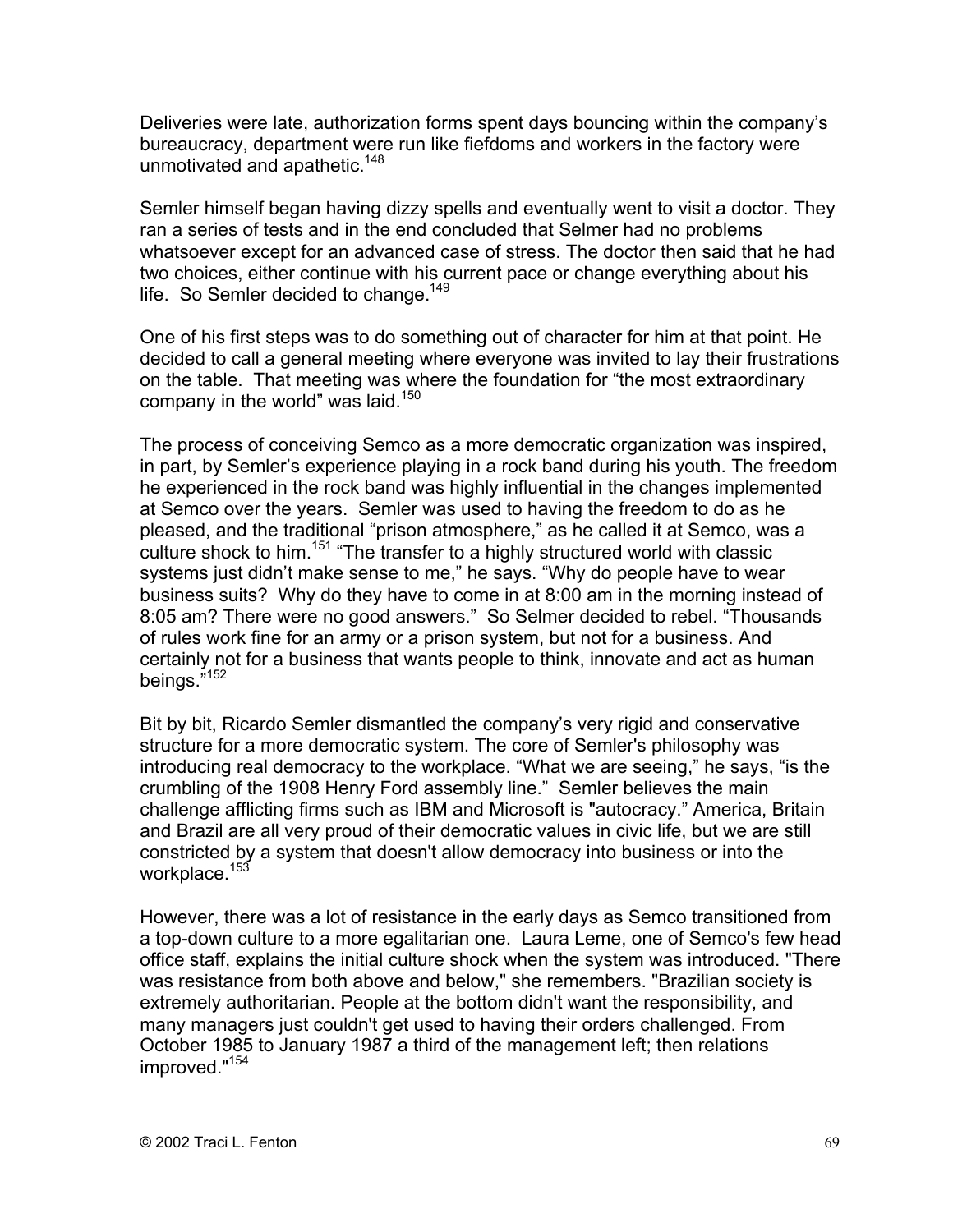In addition to internal resistance, there was resistance to running an ethical, company from the Latin culture. Running an ethical business in Latin American, where corruption is the norm, is no small undertaking. There's a saying in Latin America, "You can turn a successful business or be ethical." But Semler and Semco have refused to pay bribes over the past 20 years, taking a stand that business can be conducted in Brazil and elsewhere without blind obedience to anachronistic rules and traditions such as corruption. Semco's ethical stand has often resulted in trucks being stopped at state boarders for inspections, approvals and certificates taking an extra long time, and shipments being held up at airports and docks.<sup>155</sup> But, Semler says, "It's the price of doing business honestly."156

The results of the democratization process, captured in financial success, are difficult to ignore. Only ten years after transitioning from an autocratic structure to a democratic one, the company achieved over 900 percent growth and increased their industrial ranking from 56<sup>th</sup> to 4<sup>th</sup>, despite severe economic slumps in Brazil.<sup>157</sup> And in 1997, revenues were over \$100 million, up from \$35 million in 1990. Profits were  $$8.2$  million.<sup>158</sup>

Sales went from \$11,000 per employee in 1979 (under Antonio Semler's leadership) to \$135,000 per employee in the early 1990s under Ricardo Semler's democratic leadership style and organizational design. This was more than four times the average figure for Semco's competitors. After making a transition to a more democratic work structure, Semco's productivity increased twofold in just ten years and held steady despite the various economic recessions in Brazil during that time. $159$ 

From 1990 to 2000, Semco also had steady growth, quadrupling revenues and expanding from 450 to 1,300 employees.<sup>160</sup> Semco has always been a manufacturing business but recently they've diversified into higher-margin services such as property management and e-business Internet initiatives. In1999, almost 75 percent of their business was in services.<sup>161</sup> In addition, the company is completely free of debt.<sup>162</sup> Semco has also created an organization that is able to transform itself continuously from the inside out without having to engage in drafting formal strategic plans and top-down directives.<sup>163</sup> Comments Semler, "At Semco, we have little control, less organization and virtually no discipline. Does it make me feel that I have given up power and governance? You bet it does. But I probably sleep better at night than the manufacturer who runs his business with an iron hand and whose employees leave their trouble in his lap every night."<sup>164</sup>

Today, Ricardo Semler is an internationally famous advocate for a school of management that believes people and companies perform best when they are free.<sup>165</sup> Semler has also twice been named Brazil's Business Leader of the year in 1990 and 1992.<sup>166</sup> Nearly 2,000 executives have made the pilgrimage to Sao Paulo to see how the company operates.<sup>167</sup>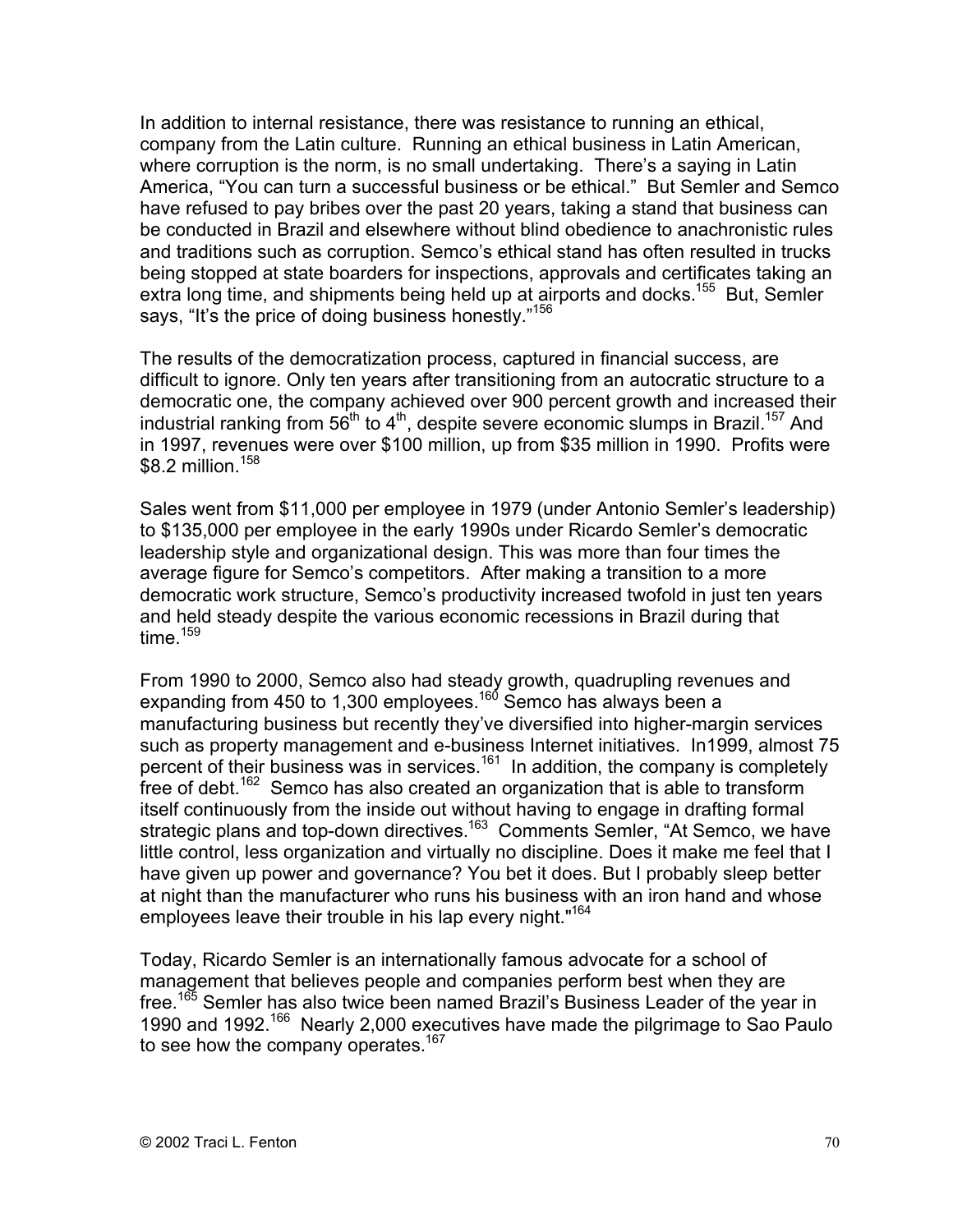"I don't know what would have happened if I had kept on managing the company in the old way," confesses Semler. "Perhaps we would have been just as successful. Perhaps I would be dead. I just know that this way of working is exciting and rewarding. I can't ask for anything more."168

The practices below show how Semco puts the principles of democracy into operation in its unique manufacturing environment.

## **Vision and Purpose**

Semco believes that an articulation of a company's vision or values, as it is or wants to be, can be found in the moment you look at it – as well as in the next moment and the next rather than having a formal statement. In other words, you know the purpose and vision of the company by its actions. Semco believes having a written vision or purpose statement is too static, almost like taking a snapshot of one possible direction and then trying to hold the company to it.<sup>169</sup> Snapshots, according to the people at Semco, are static devices that don't reflect the ever-changing environment of an organization. According to Semler, "Semco has no corporate credo, for example, and no mission statement . . . No one can impose corporate consciousness from above. It moves and shifts with every day and every worker. Like planning, vision at its best is dynamic and dispersed."<sup>170</sup>

Although there is no formal written statement, there is a visionary ethos that acts as true north for Semco – *discipline*. Although it's not framed in one neat sentence that hangs in the front offices at Semco's headquarters in Sao Paulo, it's clear that the vision of this company is to have discipline in all they do, relying on their own community marketplace of jobs and responsibilities to achieve on-time performance and delivery of high-quality products.<sup>171</sup> Perhaps at Semco it doesn't matter what you do and what you make as long as a spirit of discipline in your performance and deliverables guides you.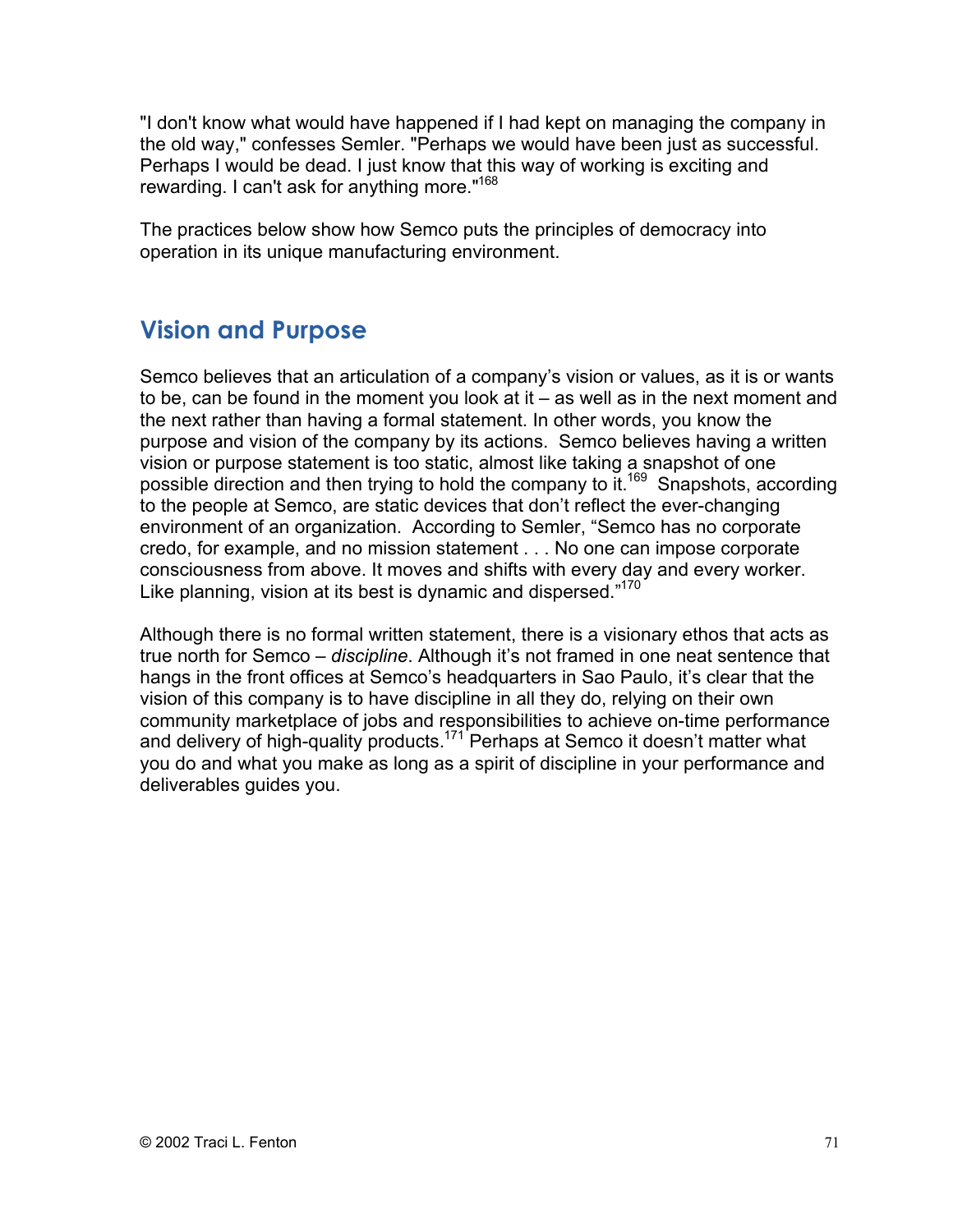## **Dialogue and Listening**

#### **Practice: Open Meetings to Promote Dialogue**

One way Semco promotes on-going dialogue is by having its meetings open to anyone who wants to join in.<sup>172</sup> The meetings are not monologues by a few talkingheads. Instead, they're interactive, exploratory dialogue sessions designed to help employees understand an issue or a project better so more effective actions can ensue. Anyone can call a meeting for dialogue and conversation about an idea at any time. The person or people who know the most about the subject being discussed chairs the meeting, rather than the person who has a higher declared rank or income within the organization.<sup>173</sup>

There's a natural self-selection process that occurs when meetings are open. Those who have a vested interest and something to contribute attend and talk with each other. People who really don't care or have nothing to contribute don't come to the meeting. And since everyone at Semco is busy doing their own thing, employees don't have to worry about people coming to a meeting just to meddle in another team's business. Open meetings allow for dialogue and idea exchanges among everyone at Semco, with no unnecessary barriers.

## **Participation and Collaboration**

#### **Practice: Partner Promiscuously**

Semco has discovered that collaboration, though partnerships, is one of the best ways to explore and launch a new business idea. "[I]t's pure arrogance to assume you can do everything on your own," comments Semler. "I'm proud to say that we partner promiscuously at Semco."<sup>174</sup> Almost every new business they start begins with an alliance, a mutually beneficial arrangement that gives them access to software, draws on the experience and wisdom of the other organization, brings in new capabilities and shares risk. Semco believes the art of collaborating provides a foundation for experimentation and expansion.<sup>175</sup>

#### **Practice: Vote for Your Boss and on Major Decisions**

Can you imagine the revolution in corporations around the world if employees were actually allowed to elect their bosses? At Semco, the transition to a democratic structure has resulted in, at times, a radical power shift. Today, bosses at Semco are elected by employees and then evaluated (explored more under the principles of evaluation and reflection section). Bosses who don't perform well can and are elected "out of office."<sup>176</sup> Semler confides that it takes guts for managers to open themselves up for a bad evaluation, and the possibility of losing their position as a manager. "It took a lot of courage for managers to face the risk of getting a poor evaluation from their staff."<sup>177</sup> The opportunity for employees to participate in the company by electing their bosses is just another way that Semco reinforces a message of treating their people like adults, capable of choosing the people they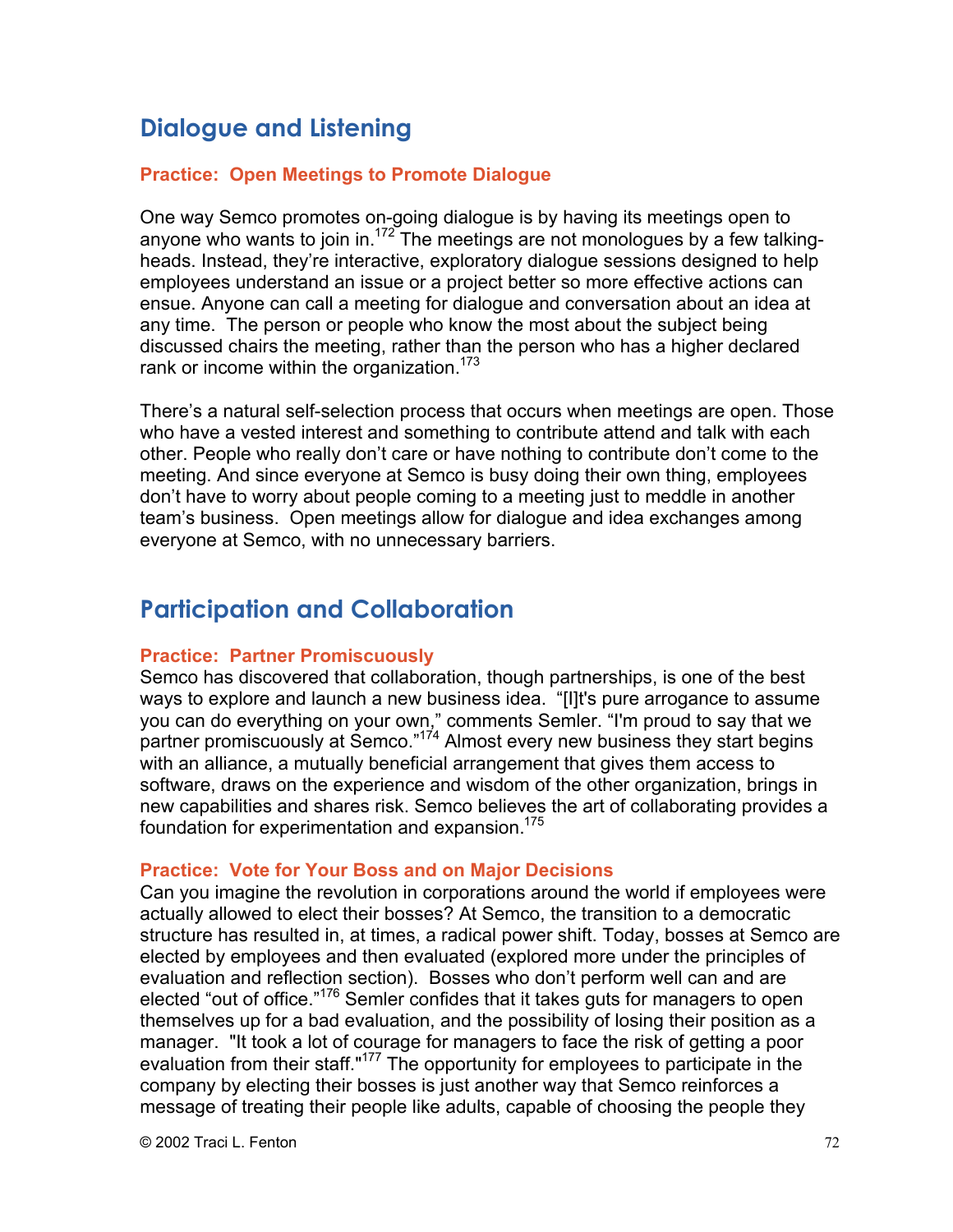need to work with to get a job done well. "The interesting thing is that, when given the chance to decide, employees make decisions that are as good or better than those of management," believes Semler. "They judge their bosses fairly, and they know what is needed to make the company run."<sup>178</sup>

Employees are also asked to vote on major decisions that affect the entire company. For example, in the early 1990s when they wanted to relocate a plant, Semco closed down operations for a day and loaded everyone into a bus to check out three possible sites.<sup>179</sup> The employees ended up choosing a site that management didn't think was best, but because they wanted it, management went with it. In the end, they were all happy with the decision.<sup>180</sup> Commenting on the experience, Semler said, "We accepted the employees' decision because we believe that in the long run, letting people participate in the decisions that affect their lives will have a positive effect on employee motivation and morale."<sup>181</sup>

### **Practice: Don't Settle Down**

One of the principles that guide employee relations at Semco is that of participation. The company freely admits that it operates based on everyone's participation and involvement. They encourage employees to share their opinions, seek opportunities for advancement and always say what they believe. Semco's mantra is -- don't be passive; say what you think; don't just be one more person in the company.<sup>182</sup> Semler believes, "It's time to really involve employees. The era of using people as production tools is coming to an end. Participation is infinitely more complex to practice than conventional corporate unilaterism, just as democracy is much more cumbersome than dictatorship. But there will be few companies that can afford to ignore either of them."<sup>183</sup>

### **Practice: All Work is Teamwork**

At its core, Semco is a manufacturing company, but you won't find a traditional assembly line there. Instead, when Semco democratized it decided to organize employees into ad-hoc teams so they could collaborate on a project from start to finish. Desks and work stations are arranged in informal ways, often looking messy and unorganized although it's anything but that. There are no formal departments; instead, everyone is in a team for the duration of time it takes to assemble completed products or until a new team is formed.<sup>184</sup>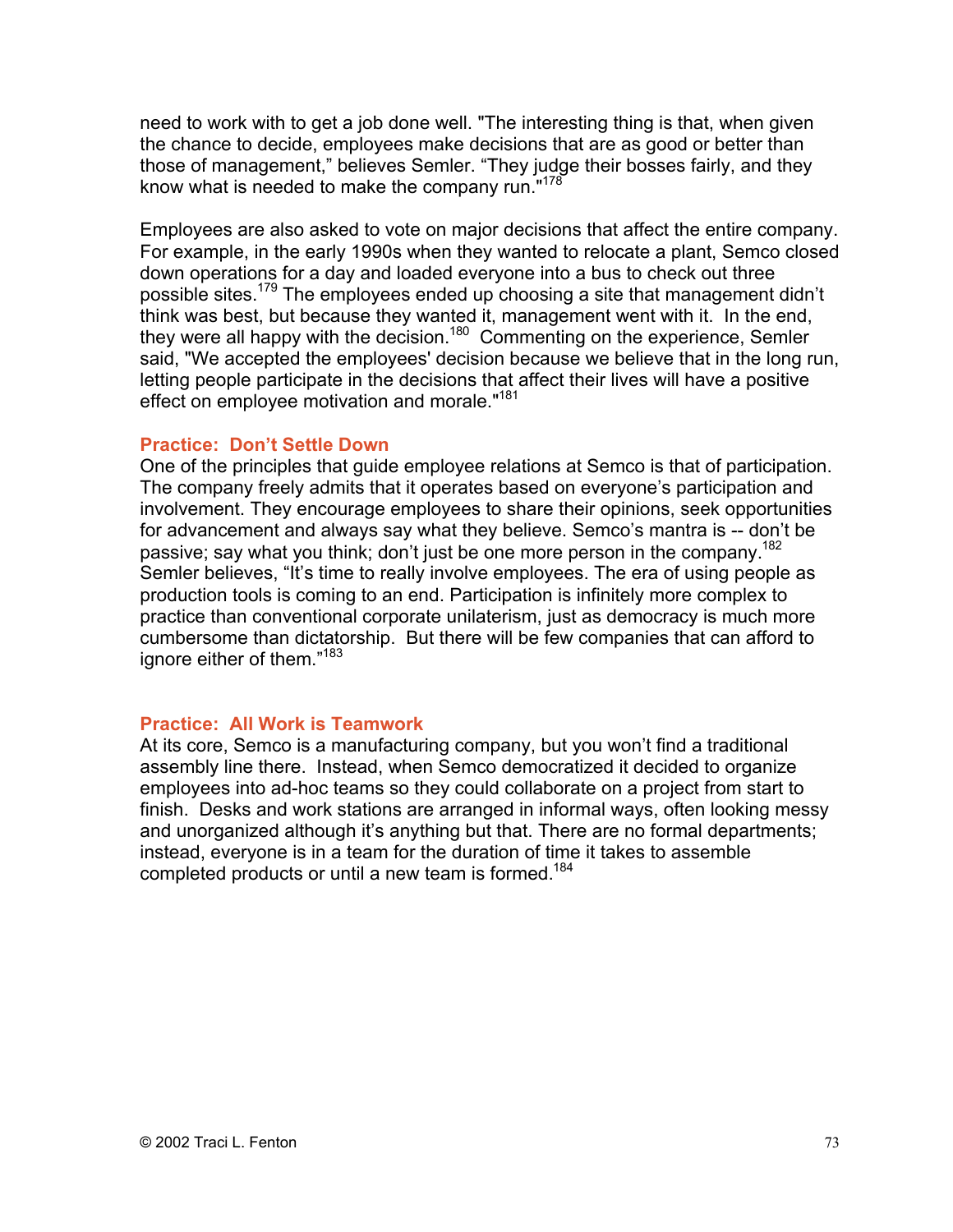## **Equality**

### **Practice: Don't be a Nanny**

Most organizations function on the premise of inequality, often played out in power structures that are, by design, paternalistic rather than peer-to-peer. Semco, however, refuses to be a nanny. Selmer believes that most companies, "suffer from boarding-school syndrome."<sup>185</sup> He believes that most employers treat their employees like children, telling them where to be, what to do, at what time to complete a task, who they should talk to and so on. Semler explains, "[I]f you treat people like immature wards of the state, that's exactly how they'll behave. They'll never think for themselves or try new things or take chances. They'll just do what they're told, and they probably won't do it with much spirit."<sup>186</sup>

So instead of a parent-child relationship, Semco treats it's people like equals. This translates into action in several ways: no set work hours, no assigned offices or desks, no dress codes. Semco treats people like adults and expects them to act like adults.<sup>187</sup>

### **Practice: No Perks Based on Rank**

The transition was hard. In fact, it took about ten years. But finally, managers at Semco, accustomed to their privileged parking spots, gave them up in an effort to be more in alignment with changing culture of Semco.<sup>188</sup> Other perks have been transitioned out as well, such as the executive dining room.

### **Practice: Free Your Secretary**

At Semco there are no secretaries or receptionists. Those positions have been abolished and the people in those positions given more rewarding jobs and the opportunity to progress.<sup>189</sup> Now, everyone does their own copying, faxing, travel plans and other clerical duties.

## **Empowerment**

### **Practice: You Decide**

Many companies are asking how to empower employees most effectively. Semler comments on the relationship between decision-making, change and empowerment:

How do you get a sizable organization to change without telling it -- or even asking it -- to change? It's actually easy -- but only if you're willing to give up control. People, I've found, will act in their best interests, and by extension in their organizations' best interests, if they're given complete freedom. It's only when you rein them in, when you tell them what to do and how to think, that they become inflexible, bureaucratic, and stagnant. Forcing change is the surest way to frustrate change.<sup>190</sup>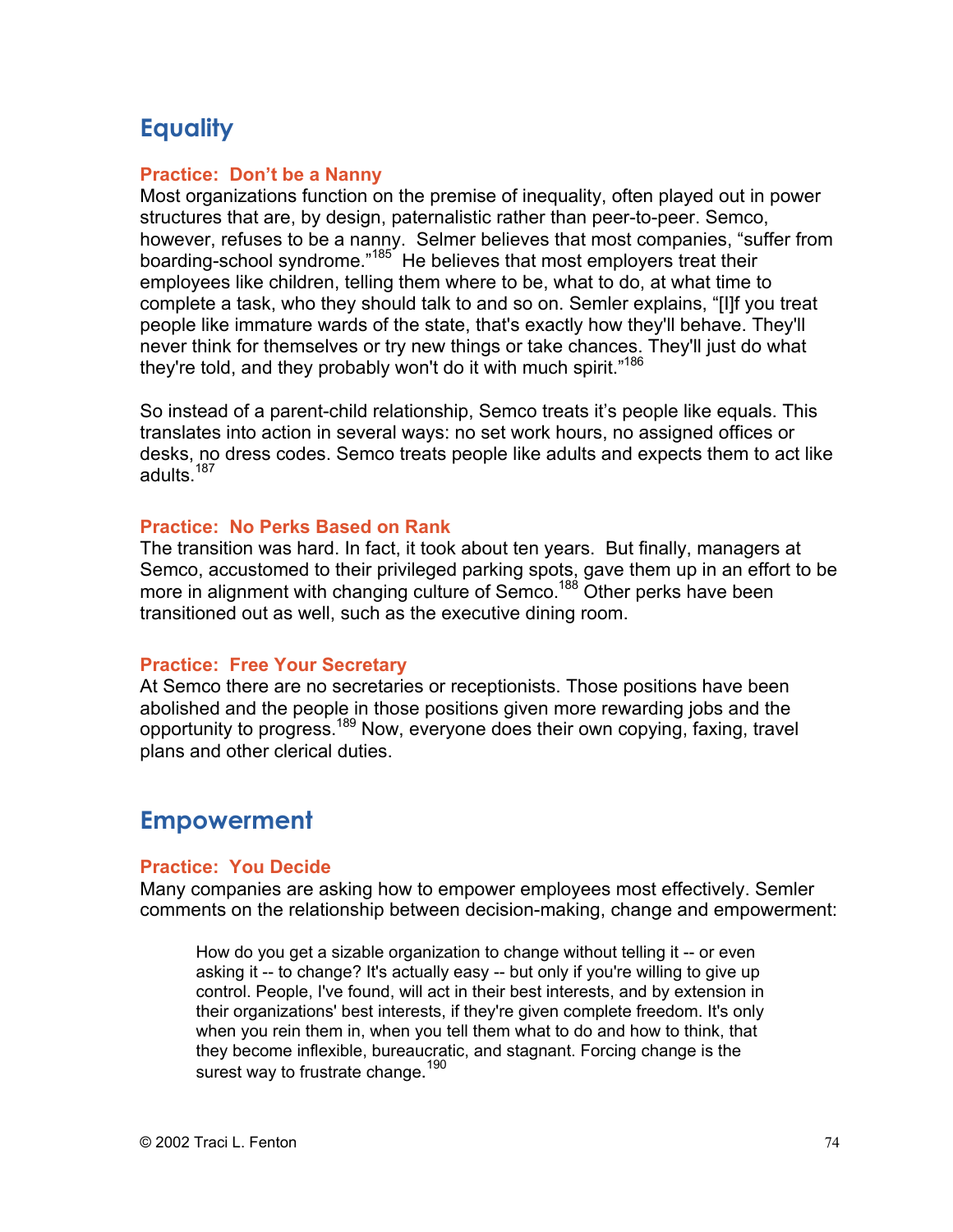It sounds basic, but so many companies spend their time telling people how to behave that employees are not free to do what they truly need to do to get a job done well. At Semco, the practice of empowering people is as simple as letting them make decisions about what impacts their experience within the company. Here's some examples of how they do this:

Employees decide when to take holidays and how much vacation they need. $191$ 

Employees spend whatever money they think necessary on business trips.<sup>192</sup> Employees set their own hours and productivity targets.<sup>193</sup>

Ultimately, what Semco cares about is *performance*. "An employee who spends two days a week at the beach but still produces real value for customers and coworkers is a better employee than one who works ten-hour days but creates little value," explains Semler.<sup>194</sup>

### **Practice: Extreme Common Sense**

Semco's ominous volumes, which in the past dictated employee policy, have now been reduced to a 20-page book called a "Survival Manual."<sup>195</sup> This booklet, filled mostly with cartoons, contains no policies but rather one overarching rule of thumb – use common sense. "[T]he policy is that there should be very few policies at all," Semler says.<sup>196</sup> He explains that what they practice is "extreme" common sense extreme because they actually do it.<sup>197</sup> Instead of employees spending time pouring over manuals telling them how to behave, Semco's approach of using common sense creates a practice of empowerment that is refreshingly simple. Semler explains in a *Harvard Business Review* article a short time after taking the helm as CEO, "Common sense is a riskier tactic because it requires personal responsibility."198

## **Ownership**

#### **Practice: Profit-Sharing and Stock**

They have it at Semco too, the option for all employees to take part in profit sharing and stock options.<sup>199</sup> Employees enjoy a profit-sharing program in which they share about 25 percent of total company profit. And since Semler took over Semco, in the period from 1980 to 1994 for example, profits increased fivefold and productivity sevenfold.<sup>200</sup> Comments Semler, "[T]hough there is a widespread view that profit sharing is some kind of socialist infection, it seems to me that few motivational tools are more capitalist."201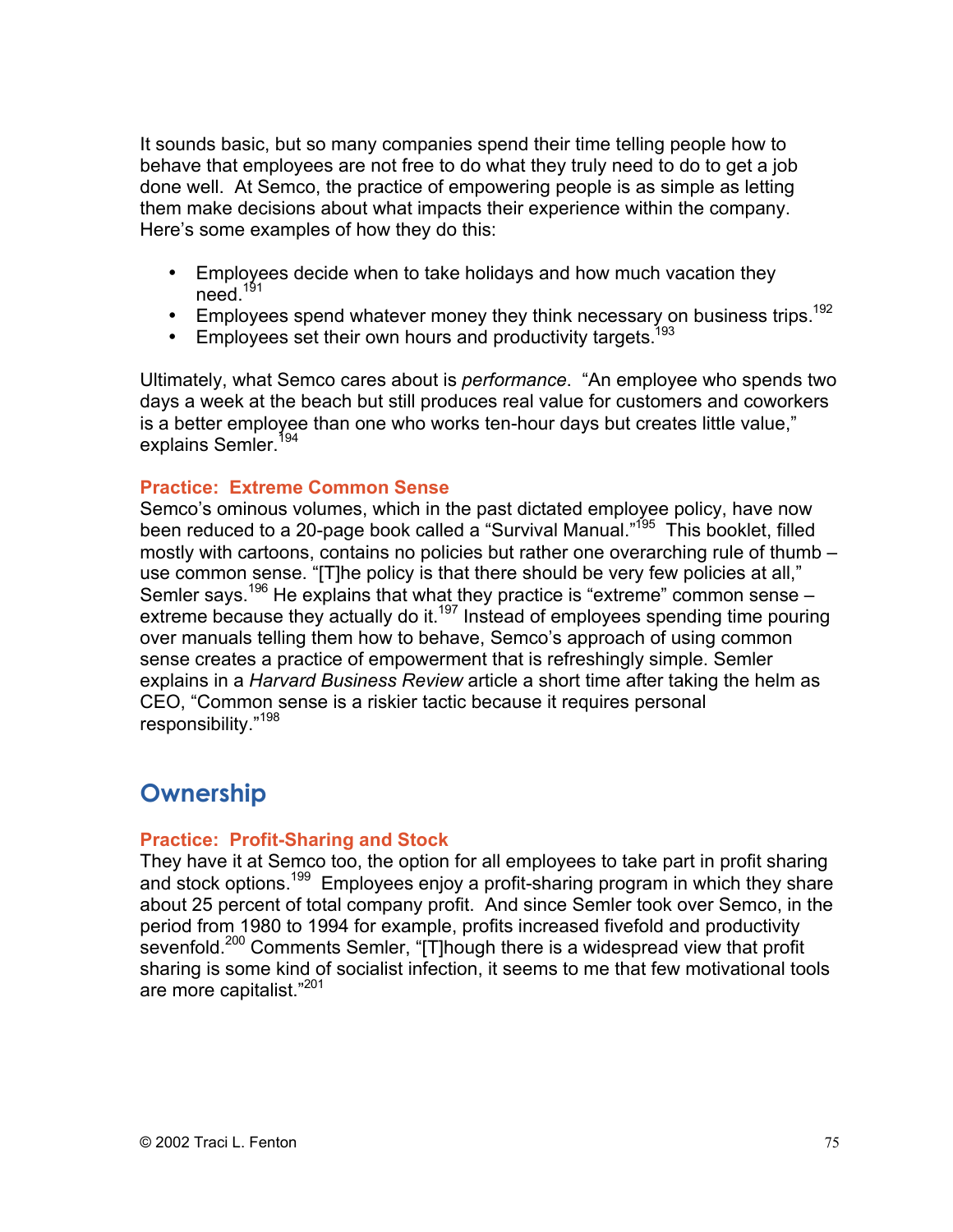## **Accountability**

### **Practice: Get Rehired Every Six Months**

It's got to be one of the ultimate measures used to hold people accountable and responsible for their actions – having to get rehired every six months. But at Semco, that's how it works. Every six months, employees and managers alike are asked to justify their existence *to each other* and prove that they should remain on the payroll. Those who don't come up to par are moved sideways, downwards or out of the organization.<sup>202</sup> But rather than being confrontational, the practice is a tool that encourages employees to add value by continually learning, innovating and contributing. And if employees aren't handling their responsibilities and being accountable to what's expected of them by the team, they're asked to leave. The opportunity to get rehired based on performance every six months also provides unique opportunities to increase levels of compensation or change *how* an employee's paid, depending on the project. In effect, the practice allows each employee to take responsibility for their own destiny, rather than in other companies where people often feel like a victim of the system.<sup>20</sup>

### **Practice: Spread Out Responsibility**

Semco uses practices such as profit sharing, job rotation, satellite business units and bi-annual evaluations to spread out responsibility among everyone. Ultimately, Semco believes that responsibility belongs to the person who claims it.<sup>204</sup>

## **Individual and Collective**

### **Practice: Know How You Make a Difference**

One of the most fascinating results of the organizational design of Semco is that is allows each person to know how they individually contribute to making the entire organization operate. Because the atmosphere is open and participatory, with immediate feedback on performance and productivity, employees know that they are invaluable to achieving the company's collective goals.<sup>205</sup> Semler comments, "Everybody knows what they are doing here, why they are here and how they are contributing to the final result."<sup>206</sup>

#### **Practice: Unions**

One has to question how necessary unions are in a democratic company, but at Semco employees are free to unionize. The one thing Semco will not tolerate is the persecution of those in unions. There have been a few strikes at Semco over its history, but all strikes have been settled without violence and in a relatively short period of time.<sup>207</sup>

#### **Practice: Sabbaticals**

Semco believes in promoting each employee's individual growth and learning process. To that end, employees can take what Semler calls a "hepatitis leave," or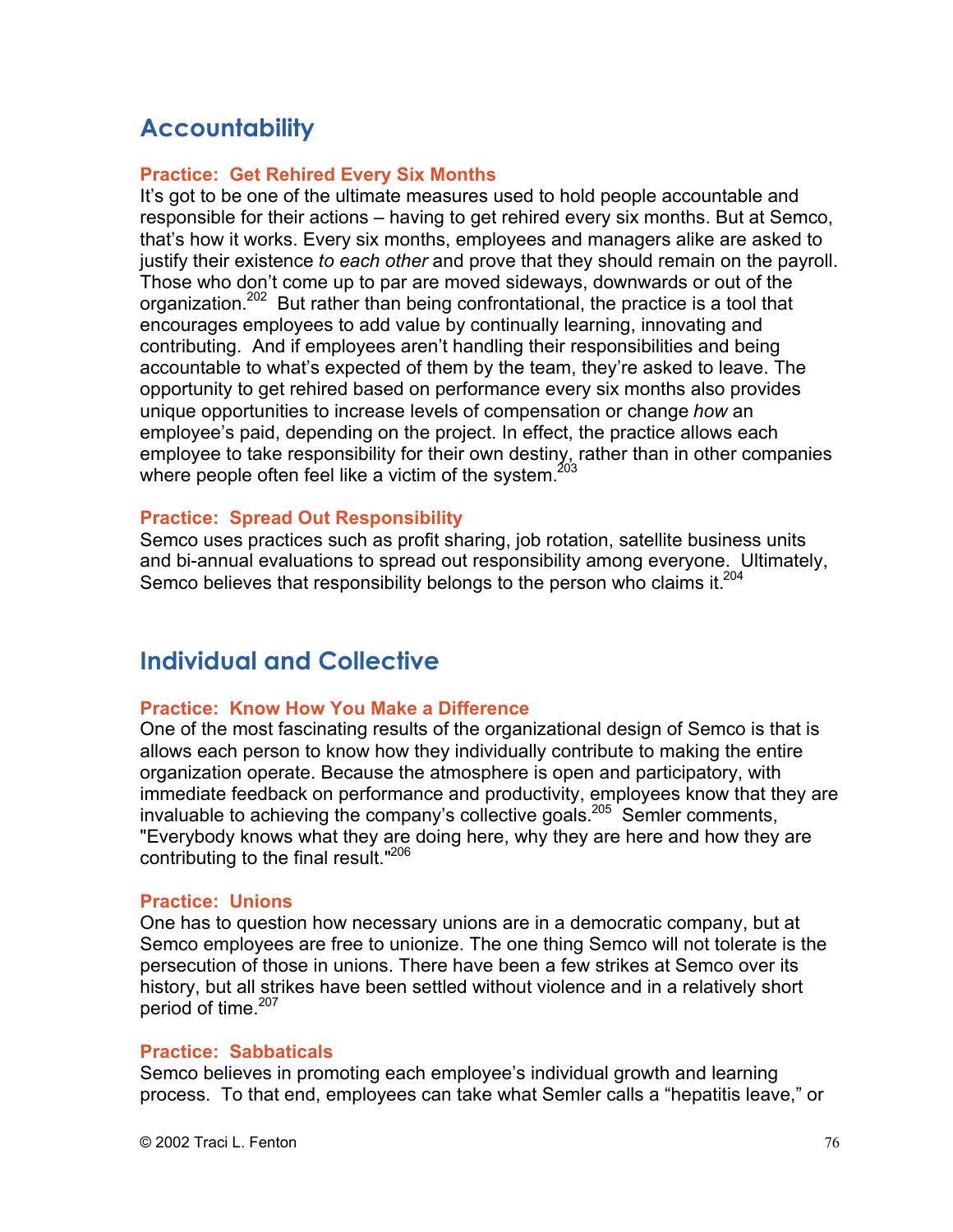sabbatical, to recharge. He calls it a "hepatitis leave" because he wants employees to "do what you would do if you had hepatitis and couldn't come to work for a month or so." The sabbatical is a time when employees can take as long as a few weeks to a few months off every year or two from their usual duties to read books, learn new skills or even redesign their jobs.<sup>208</sup>

## **Transparency and the Free Flow of Ideas**

### **Practice: Open Books and Compensation Information**

Absolutely everyone within the organization – from the janitors to the top managers, have access to the company's books. They keep only one set of books and they're open for inspection and auditing by employees and their unions.<sup>209</sup> Beyond just having open books, Semco actually has classes to teach employees how to read and interpret the balance sheet, a key skill in an organization where employees are empowered to create their own budgets.<sup>210</sup>

Each month, employees receive a balance sheet, a cash-flow statement and a profitand-loss statement for his or her division. The total report contains about 70 lines of information, more, Semler admits, then they even use to run the company (but they don't want employees to think they're holding back information!). <sup>211</sup>

When Semco first started sharing financial information, several of the executives were alarmed, afraid that employees would want to know how much the executives were paid. Eventually, they did ask, and this gradually led to a practice of making transparent what everyone is paid. Semler believes that if people are embarrassed by their salaries then it probably means they aren't really earning them. Confidential systems, he believes, are for people who can't look in the mirror and say, "I deserve what I get."212

"In short, we try to undercut and so eliminate the process of filtering and negotiating information that goes on in so many corporations," says Semler.<sup>213</sup>

## **Justice**

### **Practice: Don't Punish All for Actions of a Few**

At most companies if someone fails to do something or takes advantage of the company in some way, a new policy is passed and everyone is restricted, or even punished, for the actions of one or two people. This approach is far from fair – or even just. It's easy to think at a company like Semco, where everyone is basically free to do as they please, that the company would be taken advantage of from time to time. And Semler confesses some employees do take advantage of their freedoms. But instead of punishing everyone for the actions of a few, they deal with the actions individually.<sup>214</sup> Explains Semler, "We've had a few employees take wholesale advantage of our open stockrooms and trusting atmosphere, but we were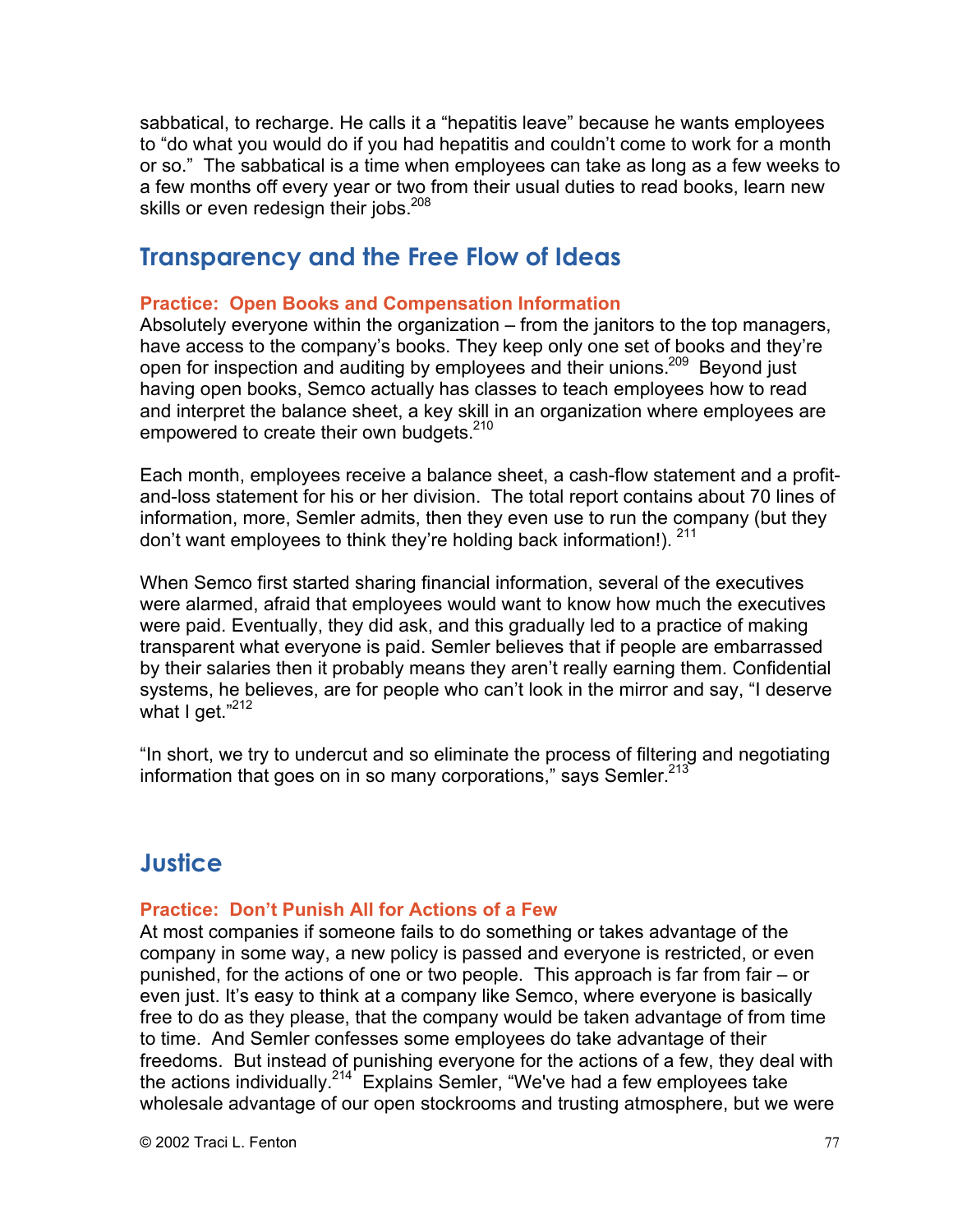lucky enough to find and prosecute them without putting in place a lot of insulting watchdog procedures for the nine out of ten who are honest."<sup>215</sup>

At Semco, they believe their employees are responsible adults and never assume they will take advantage of the company and it's lack of rules. Functioning under the assumption they can trust their employees allows the company to act justly in situations that deviate from the norm.

## **Innovation**

### **Practice: The Nucleus of Technological Innovation (NTI)**

Back in the mid-1980s, three Semco engineers proposed a new idea to spur innovation and entrepreneurship. They wanted to take people who were familiar with the Semco culture and it's products and created a space where their only responsibilities were to invent new products, improve old ones, uncover inefficiencies, refine marketing strategies, and dream up the next big idea. They'd set the agenda and change their minds when they wanted. However, they would also report twice a year to senior management on their work. At that point, senior management would decide if they wanted to keep the group going or not.<sup>216</sup>

Not surprisingly, the three people who initially proposed the idea were the first to staff the Nucleus of Technological Innovation (NTI) and were willing to take a sharp cut in salary with the expectation that they would make up for it by sharing in the royalties from their inventions, innovations and improvements. Semco would cushion them from disaster and give them the support of a well-established and wellequipped manufacturing organization.<sup>217</sup>

Within six months, NTI had 18 projects underway and within the next few years had so many inventions and refinements in production that not only were they individually prospering but Semco couldn't imagine not being able to tap into their skills of constant innovation and reform.<sup>218</sup>

By 1990, Semco began to feel like it wanted to NTI the entire company. This desire eventually gave way to the satellite business units (described under the principles of decentralization and distribution of power).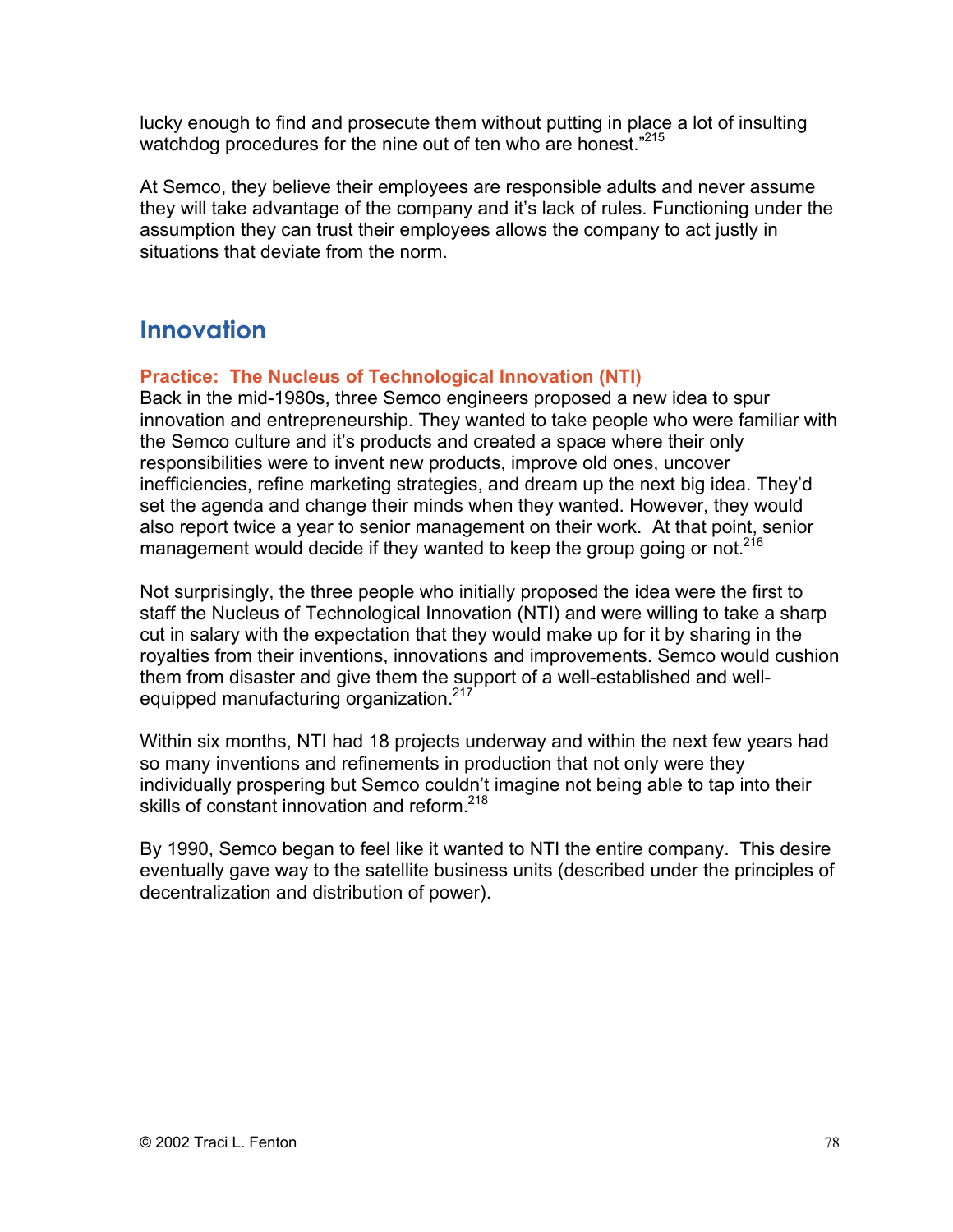### **Practice: Experiment Wildly**

How widly? How about stepping outside what's generally considered an area of expertise to take advantage of a potentially profitable opportunity? That's exactly what they do at Semco, and it's this kind of experimentation that contributes to the company's steady growth and motivated work force. Comments Semler, "As companies around the world desperately look for ways to free the talent in each person and spur idea flow, [we] use freedom to accomplish the goal."<sup>219</sup> Here's an example of how Semco's willingness to try radical ideas without preconceived views created a huge moneymaker:

Back in 1990 one of the things they did was manufacture cooling towers for large commercial buildings. After Semco's employees heard repeatedly from customers about the high costs of maintaining the towers, they proposed an out-of-the-box idea – getting into the business of managing cooling-tower maintenance. Financially, they reasoned, they'd charge the customer 20 percent of whatever savings they generated for them and give Semco 80 percent of the revenues. The remaining 20 percent would go to them. They gave it a shot and it was a success.

But there's more. As customers became more and more happy with the new maintenance services, they requested maintenance of other properties as well. Semco employees then decided to call Rockefeller Group's Cushman & Wakefield division, one of the largest real estate and property management companies in the US, and propose a joint venture in Brazil. The Cushman people said no, real estate was more lucrative. Semco people weren't as enthusiastic about real estate; they saw the demand in property management. Reluctantly, Cushman agreed. Semco anted up an initial investment of \$2,000, just enough to pay the lawyers and set up a charter and then turned their people loose to take their ideas and make the business happen. Five years later, the joint venture was a \$30 million business and the most profitable property-management business within Cushman & Wakefield.<sup>220</sup>

Semler explains, "The reason it has been so successful is that our people came into it fresh, with no preconceived strategies, and they were willing to experiment wildly."<sup>221</sup> Most companies would do a lot of soul-searching before making such a drastic change. They'd put together spreadsheets and run numbers, hold strategy meetings and do a lot of planning and forecasting. But at Semco they don't do any of that. They encourage people to follow their instincts and use common sense.<sup>222</sup>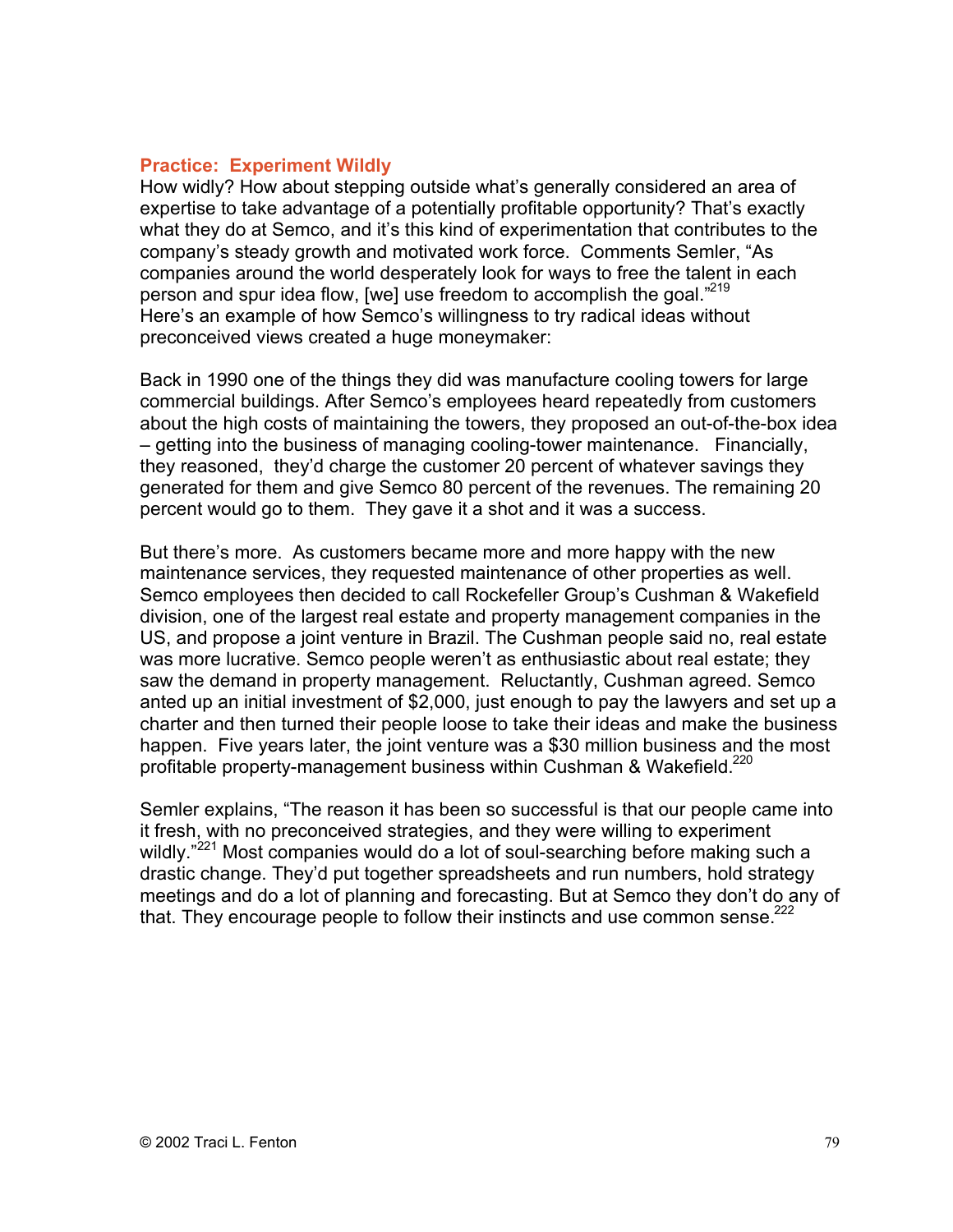### **Practice: Make it as Easy as Possible to Put Ideas Into Action**

Bureaucratic systems and complicated review processes are one of the best ways to kill individual initiative. Semco strives to make it as easy as possible for employees to suggest new ideas and then receive fast and clear decisions. They also make all decisions open to everyone. An executive board, comprised of representatives from all major business units, reviews all proposals. All employees are welcome to attend the review process. In fact, there are always two seats on the board reserved for the first two employees who arrive at the meeting. Proposals must meet two main criteria before they are approved: $223$ 

- 1. The business idea must be a premium provider of its product or service and,
- 2. The product or service has to be complex, requiring engineering skills and presenting high barriers to entry.

If a proposal meets the criteria it gets launched within Semco. If a proposal fails to meet the criteria but is backed by a minority investor Semco will often still back it.<sup>224</sup> The entire process encourages and promotes new idea generation through fast turnaround and open and collaborative decision-making.

### **Practice: Thinkodrome**

In each plant at Semco, there's a large room full of desks and computers where everyone in the company can come and have a space to be creative, gather for brainstorming sessions, ask questions and solve problems. It's a quiet, but active place. Semco believes they survive in large part due to places like Thinkodrome where employees can gather and look at everything the organization is doing and how it can do it better, faster or cheaper. The Thinkodrome not only encourages inventive conversations to occur, it also provides the space to do it in. $^{225}$ 

## **Absence of Tyranny**

### **Practice: Avoid Defining Your Business Identity**

Contrary to conventional business wisdom, Semco refuses to define what business it's in. They reason that by outlining what the company is dedicated to can obscure possible opportunities beyond the scope of a defined corporate identity. Classification can result in limited, narrow thinking, a form of tyranny that suppresses creativity. <sup>226</sup> Semler explains, "I own a \$160 million South American company named Semco**,** and I have no idea what business it's in. I know what Semco does - we make things, we provide services, we host Internet communities -- but I don't know what Semco is. Nor do I want to know. For the 20 years I've been with the company, I've steadfastly resisted any attempt to define its business. The reason is simple: once you say what business you're in, you put your employees into a mental straitjacket. You place boundaries around their thinking and, worst of all, you hand them a ready-made excuse for ignoring new opportunities: "We're not in that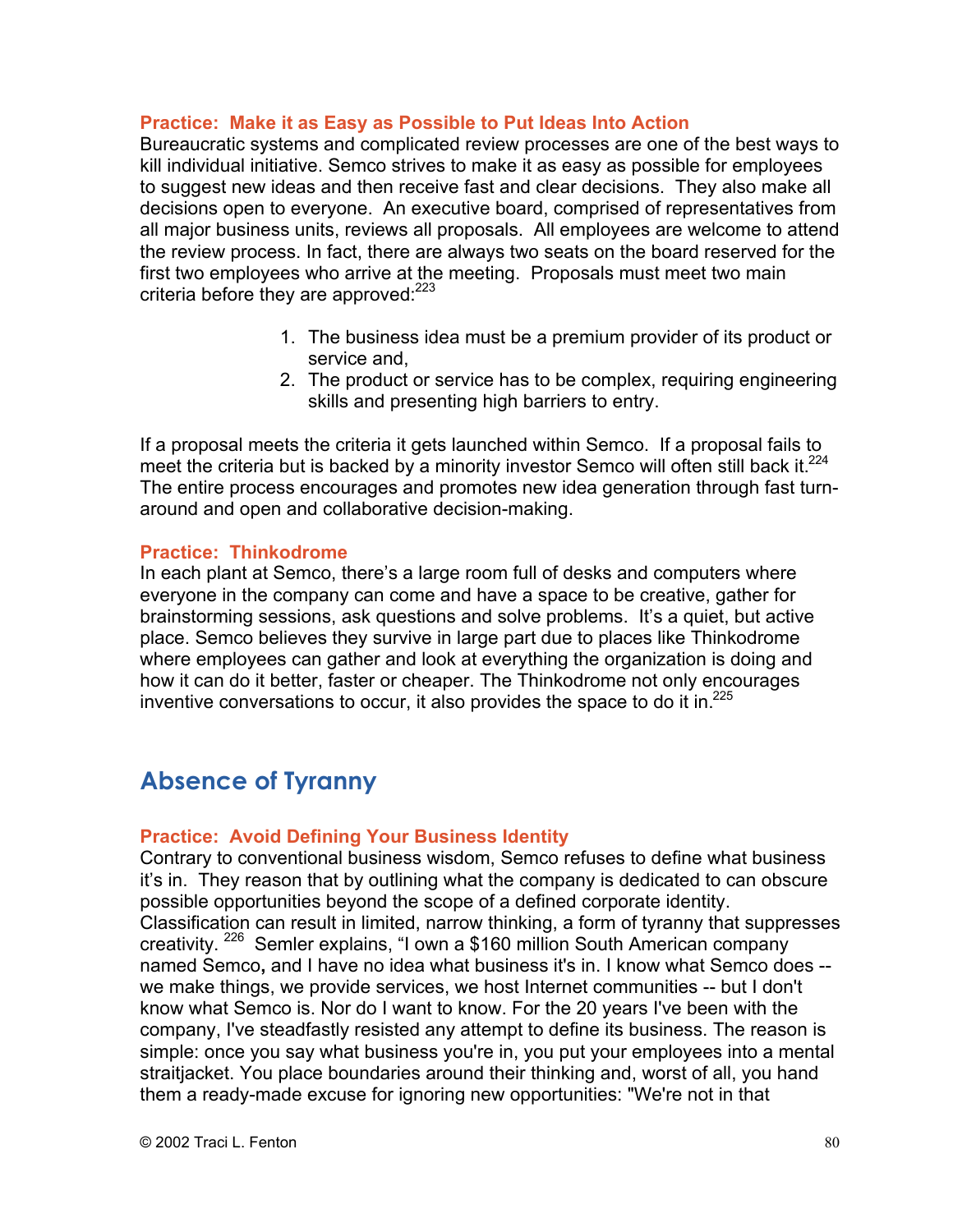business." So rather than dictate Semco's identity from on high, I've let our employees shape it through their individual efforts, interests, and initiatives. "277

### **Practice: Forget About the Top Line**

The myth that growth equals success is another form of tyranny that dictates directives to corporations around the globe. But Semco believes that the ultimate measure of success is how *long* a business survives -- not how big it gets. To that end, they've decided to not set revenue targets; instead, they allow each one of their businesses to find their natural size – the size that it can maintain profitably and still keep customers happy -- rather than being modeled into a form that's far from optimal. Semco reasons that it's just fine if the top line stays the same or even shrinks as long as the bottom line remains healthy. Rather than continuing to push the top line higher beyond its natural size, Semco encourages employees to branch out and start new businesses rather than building up.<sup>228</sup>

### **Practice: Job Security**

Although there's a process most employees must go through every six months to reapply for their job (explored under the principles of evaluation and reflection), anyone who has been with Semco for at least three years or has reached the age of 50 has special protection and can only be let go after a long series of approvals. Semco does have a layoff policy, but it helps to increase the feeling of security among employees to have this option. And any person who has the possibility of being laid off has the choice to try another position before they are completely let  $90.<sup>229</sup>$ 

### **Practice: CEO's View Doesn't Reign Supreme**

In most organizations, the CEO's perspective or recommendations are what goes. Not so at Semco. One of the things Semler, who is the majority owner of the company, prides himself on is that most of the business ideas at Semco are not his. In many ways, he hardly "runs" the company at all. He has no formal office (a huge difference from most CEO's with a grand corner office) and works mostly from home. From time to time he'll lobby for an idea, but management decisions are taken to a "committee of counselors" where his ideas are often vetoed. (There's another committee that handles decisions on the shop floor level.) For example, he once wanted to take the *Financial Times* on a factory tour but the committee wouldn't let him, having stopped all press visits a couple years prior so that employees could focus on their work better.<sup>230</sup>

### **Practice: Choose Your Own Title**

When someone is recruited to join Semco they're given a blank card on which to write their own job title. Many, however, opt for no title at all. In an organization that is more flat then hierarchical and operates on informality, job titles simply get in the way and can cause confusion. However, if someone wants to choose a job title they can. One operating manager decided to give himself the title, "Royal Pharaoh in Charge of Operations."231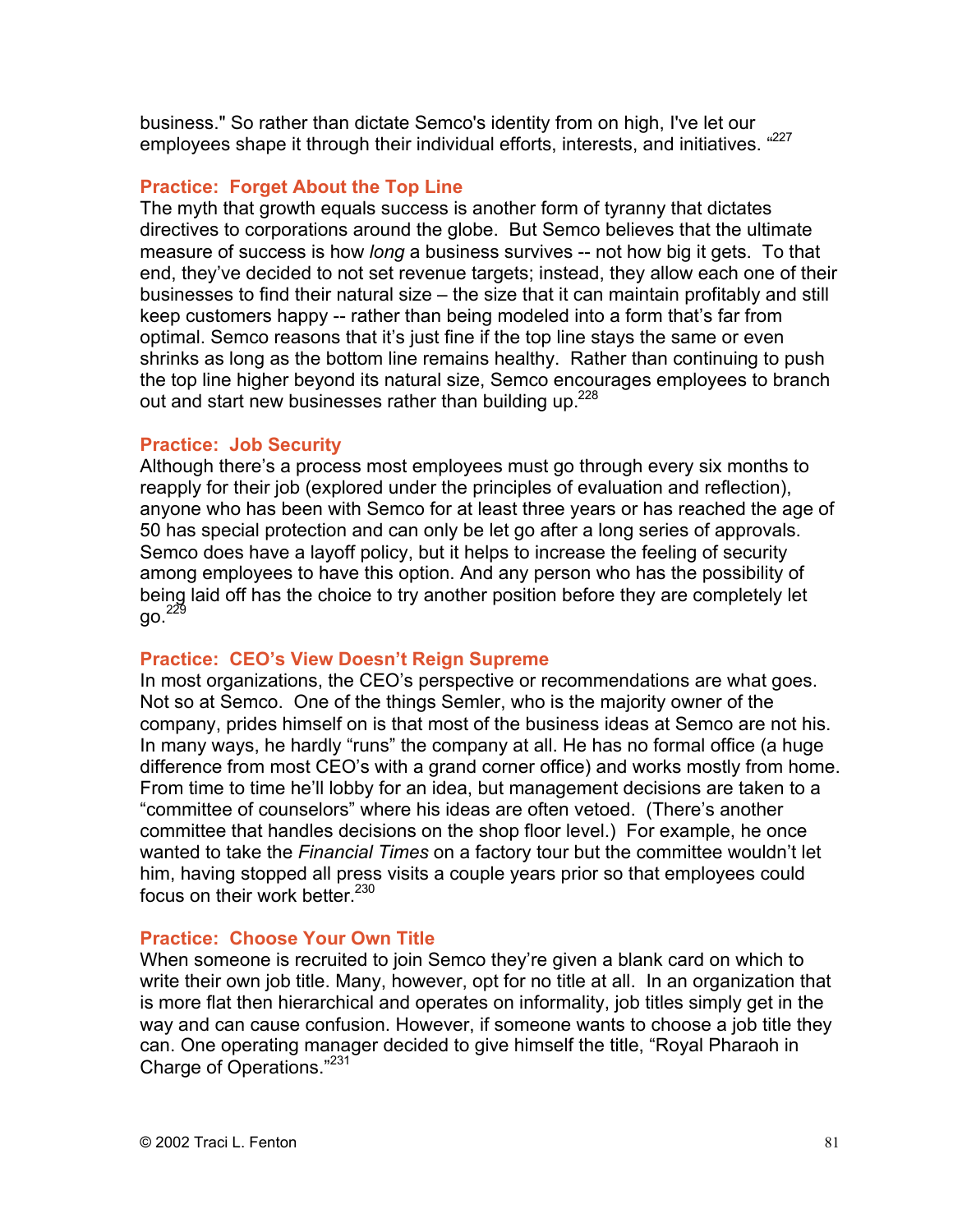### **Practice: Six CEOs**

Rather then having one traditional CEO and a group of VP's, Semco has six "counselors" who rotate the CEO chair every six months.<sup>232</sup> The results are cutting edge performance and unique product ideas.

They also have six-month budgeting cycles that are opposite the CEO cycles. The budget cycles are January to June and July to December, but the CEO cycles begin in March and September.<sup>233</sup> In this way they avoid one of the most common forms of tyranny in corporations – nailing financial responsibility to a single person. Explains Semler, "Our CEOs don't wear themselves out trying to meet quarterly financial goals, and there's no one person to blame if the company goes down the drain. When financial performance is one person's problem, then everyone else can relax. In our system, no one can relax. You get to pass on the baton, but it comes back again two-and-a-half years later."<sup>234</sup>

## **Diversity**

### **Practice: Job Rotation**

Semco practically insists that everyone rotates jobs every two to five years to prevent boredom and to give people a different perspective on various aspects of the company.<sup>235</sup> The change encourages people to learn new skills, keeping work interesting and employees more valuable to the organization. It also spreads around diverse personalities and perspectives, techniques and backgrounds, ultimately injecting new ideas and vision throughout the organization. Job rotation also discourages empire building and gives people a different perspective on various dimensions of the company. 236

### **Practice: Let Tribes Exist**

Semler believes that we've always lived in tribes, whether they're ethnic, religious, vocational or political, and these tribes have always served as anchors. Therefore, we must design organizations in such a way that allows tribes to co-exist rather than trying to fully integrate everyone into some unattainable ideal of harmony.<sup>237</sup> Semler explains the need for diversity: "Up until now, it has been easy enough for the First World to keep its distance from the Third World and view the southern hemisphere as very far away. But technology is drawing everyone and everyplace close."<sup>238</sup> Diversity, believes Semler, creates a competitive advantage and allows companies to survive in modern times. "By all means, establish and promote a common goal, but recognize diversity and let people determine their own ways of achieving it."<sup>239</sup>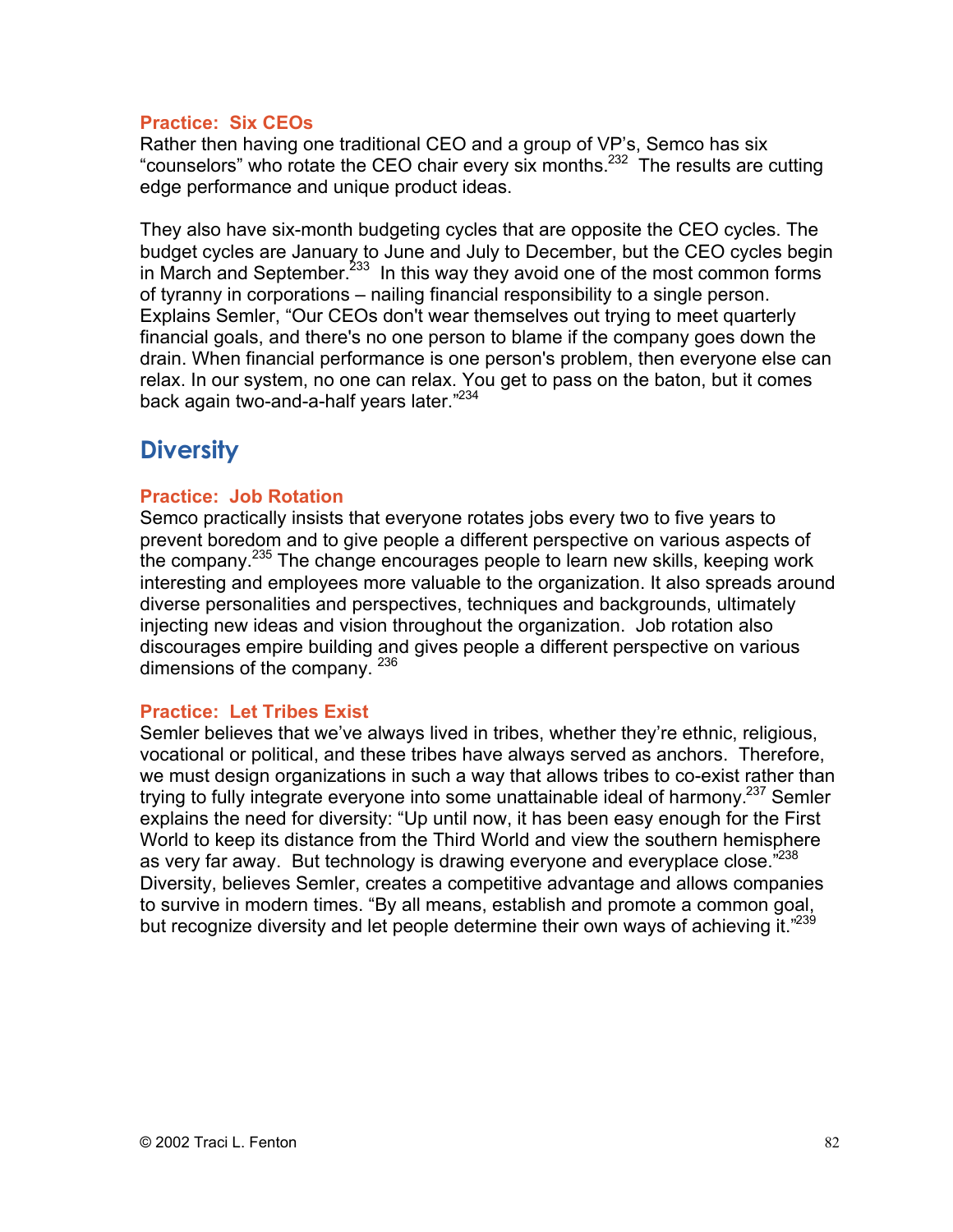# **Choice**

### **Practice: The Lost in Space Program**

Imagine actually having the opportunity to choose your job within a company. That's exactly what they do at Semco, allowing people to decide where in the organization they'll work, what they'll do and, eventually in a team, decide who their leaders will be. The Lost In Space program, as it's aptly named, is for all entry-level new hires. While in the program, they spend six months to a year literally floating around the company. They check out businesses with the company, meet with people and try out jobs. A "godfather" looks after them. After they try out at least 12 different areas or units and find a place they believe fits with their goals and personality, that's where they can choose to stay.<sup>240</sup> Apparently, the systems is working well, since turnover is less than one percent, despite the fact that Semco is targeted heavily by headhunters.<sup>241</sup>

### **Practice: Choose How You Want to Be Paid**

In most companies, people are paid one way only – with a salary. Some lucky individuals may also have stock options, and the very fortunate may be paid through a profit-sharing arrangement. But at Semco, employees are given the choice of eleven different ways to be paid, including:<sup>242</sup>

- 1. A fixed salary
- 2. Bonuses
- 3. Profit-sharing
- 4. Commission
- 5. Royalties on sales
- 6. Royalties on profits
- 7. Commission on gross margin
- 8. Stock or stock options

9. IPO/sale warrants that an executive cashes in when a business unit goes public or is sold

10. Self-set annual review/compensation in which an executive is paid for meeting self-set goals

11. Commission on difference between actual and three-year-value of company

Asks Selmer, ""Why debate salary? We all want to make as much as possible."<sup>243</sup> Employees are provided with the information they need to figure out their own pay, such as what the market currently pays, how much their colleagues earn inside the company and what the company is making. When deciding pay rates, everyone knows that in six months a department may decide it no longer wants to buy their work if their services are priced too high.<sup>244</sup>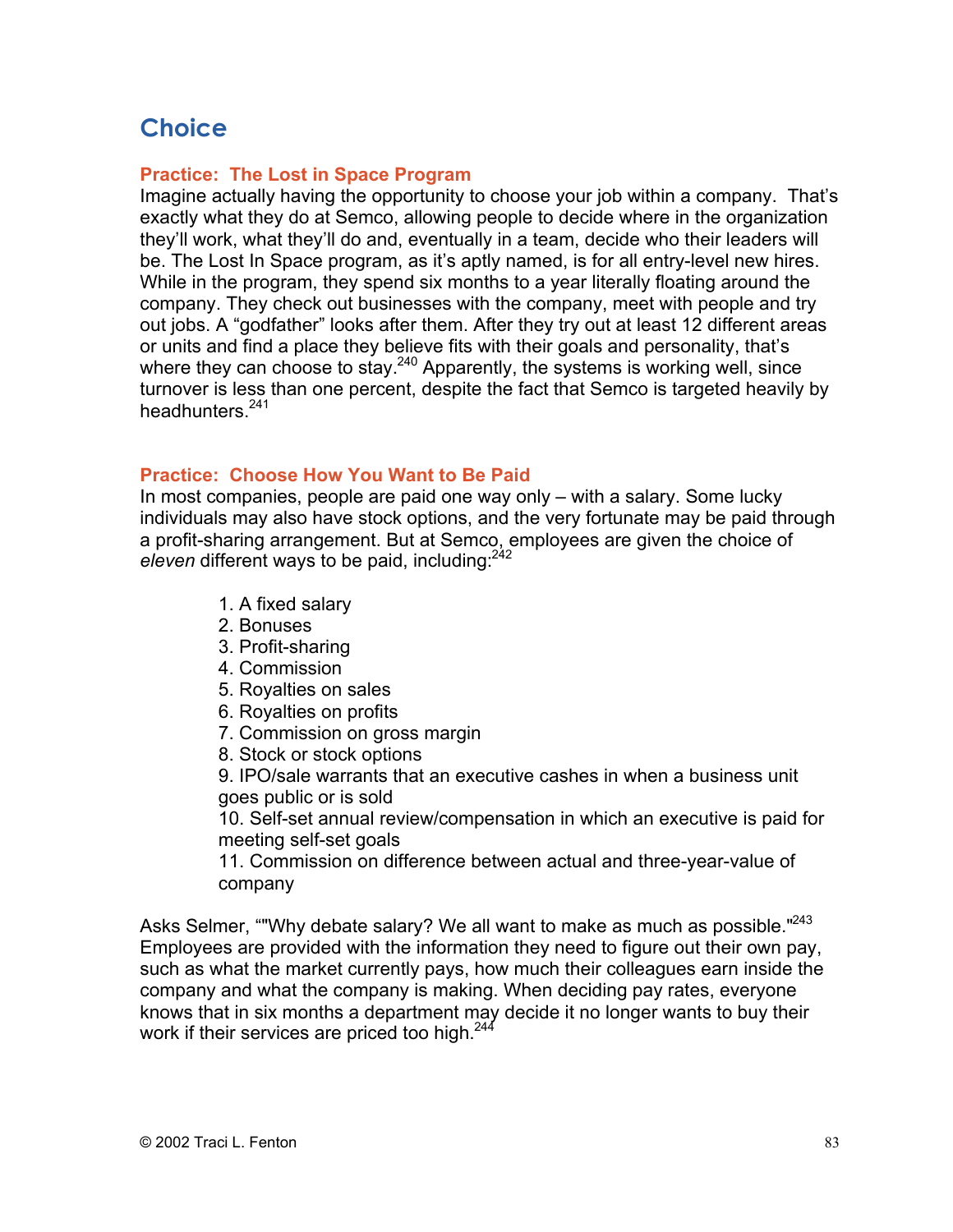Employees then choose from the above options in different ways with many different combinations possible. "We've found that by being flexible about rewards, we encourage our employees to innovate and take risks," comments Semler. "In the end, people understand it's in their best interest to choose compensation packages that maximize both their own pay and the company's returns."<sup>245</sup>

## **Spirituality and Love**

### **Practice: Happy About Monday Morning**

A common theme among the selected companies practicing spirituality is how they deliberately try to ensure their employees are doing work that engages both their heart and their head by doing work that has impact beyond the bottom line. Semler explains how meaning contributes to motivation: "People go to work because they are looking to do something with their life. I have never met anyone who goes to work for the money. In the same way I have never met any businessman who is in business to make money."<sup>246</sup> He continues, "Everything else - quality, profit growth will fall into place if enough people are interested in coming to work on Monday morning."247

## **Decentralization and Distribution of Power**

### **Practice: Satellite Business Program**

This democratic practice, like others discussed in the Semco model, was born out of sheer desperation. In 1990, when the Brazilian economy took a turn towards chaos, traditional means of cutting expenses was not enough. Semco employees had already taken a voluntary cut in their salary and they realized that the only solution was to cut permanent staff and contract out more work. But instead of contracting work to strangers, Semco gave the contracts to its own workers, complete with generous severance and an offer to lease Semco's equipment, on or off site, and defer lease payments for two years.<sup>248</sup> The satellite program, as it came to be known, was painful to transition to at first, with more then half of the then 500 employees spinning off. However, to date, there are about 50 satellite companies and only one satellite has ever failed.<sup>249</sup>

Spinning off more satellites, instead of growing the organization taller, is now a normal occurrence at Semco. The satellite businesses are units comprised of no more then 10 people.<sup>250</sup> Semco supports these entrepreneurial ventures by allowing everyone in a satellite program to use Semco's machinery and factories.<sup>251</sup> In fact, two-thirds of the people who work on the company's premises are self-employed or work on contract for another company, but they're allowed to use Semco's equipment and phones just the same.<sup>252</sup> Their payment from Semco takes on a variety of forms, such as royalties, commissions, contract payment, profit sharing – whatever both the individual and the company can live with. $253$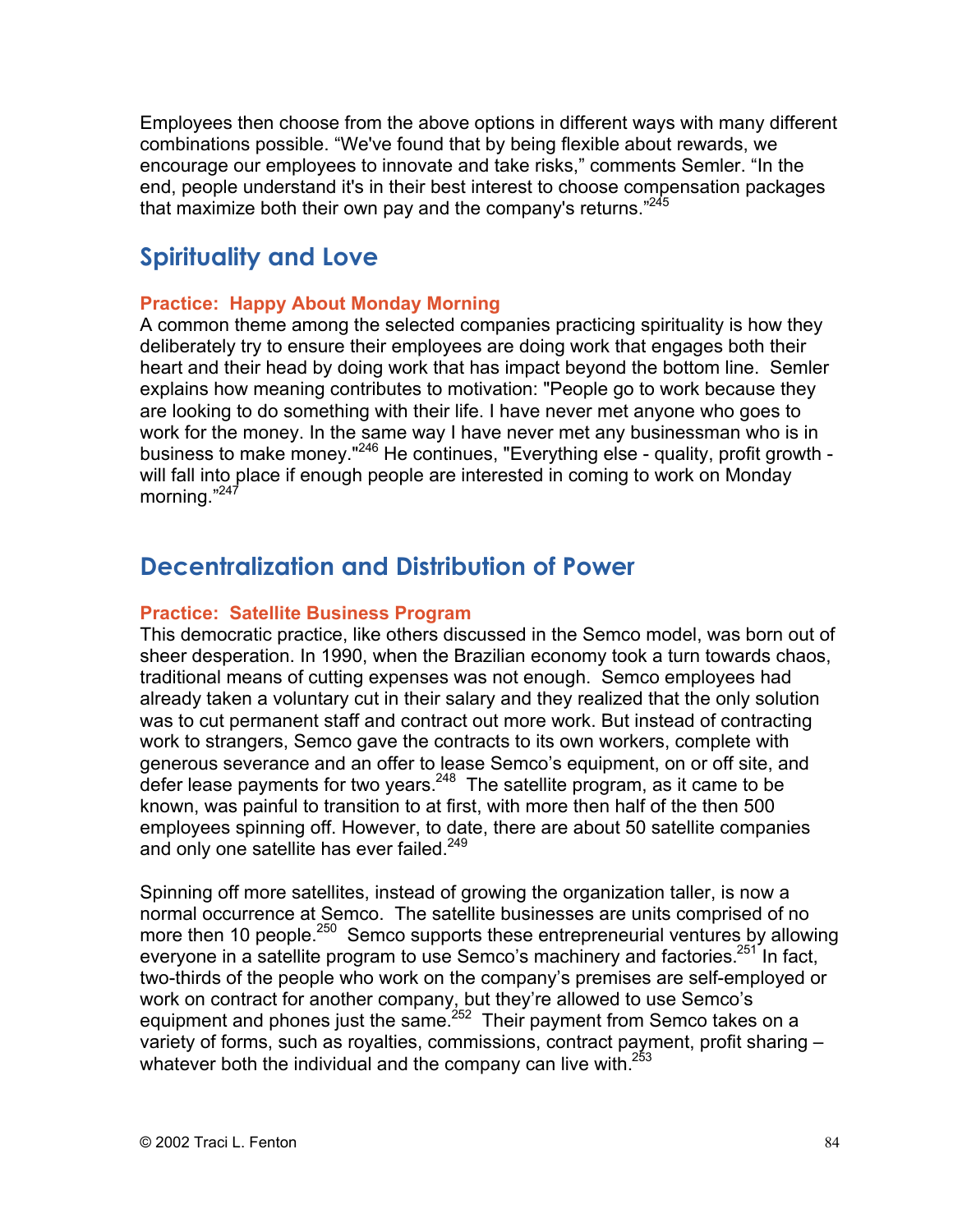The advantages to this method of distributing power and remaining as flat as possible are reflected in the financial success of the organization. The satellite program allows Semco to cut inventory costs (by spreading out raw materials and spare parts among new suppliers), cut payroll and take advantage of subcontracting with people who already know Semco and its customers. Plus, Semco benefits from their entrepreneurial motivation.<sup>254</sup> Semler explains, "[The satellite businesses] have obvious advantages for Semco. We have reduced our payroll and cut costs, yet enjoy the advantage of subcontractors who know our business and the idiosyncrasies of our company and our customers."255

"Perhaps employees might have done better as completely independent entrepreneurs, but as members of the satellite program," Semler comments, "Semco cushions them against disaster and gives them the support of an established and well-equipped [plant]."<sup>256</sup>

What are the results of all this decentralization at Semco? Doesn't there need to be some sense of control and centralization in order to get the complex projects Semco's employees take on done on time and with high-quality? Semler offers an example of just how effective the satellite programs are, "We delivered our last cookie factory with all its 16,000 components right on time. One of our competitors, a company with tight controls and hierarchies, delivered a similar factory to the same client a year and two months late. $1257$ 

### **Practice: Bureaucratic Striptease**

When Selmer took over Semco from his father in 1980, its pyramid structure had twelve layers of management. According to Semler, "Structure creates hierarchy, and hierarchy creates constraint. We have not utterly abandoned all control, but the old pyramidal hierarchy is simply unable to make leaps of insight, technology, and innovation. Within their own industries, pyramidal hierarchies can generate only incremental change."<sup>258</sup> Gradually, Semco was reconfigured into a series of three concentric circles.<sup>259</sup> The three circles have just four titles – counselors, partners, associates and coordinators.<sup>260</sup> The "Counselor" level includes Semler and handles general strategies and policies. The "Partners," a slightly larger circle, includes Semco's seven business units. "Associates" and "Coordinators" comprise everyone else, with all kinds of triangular configurations among the circles. $261$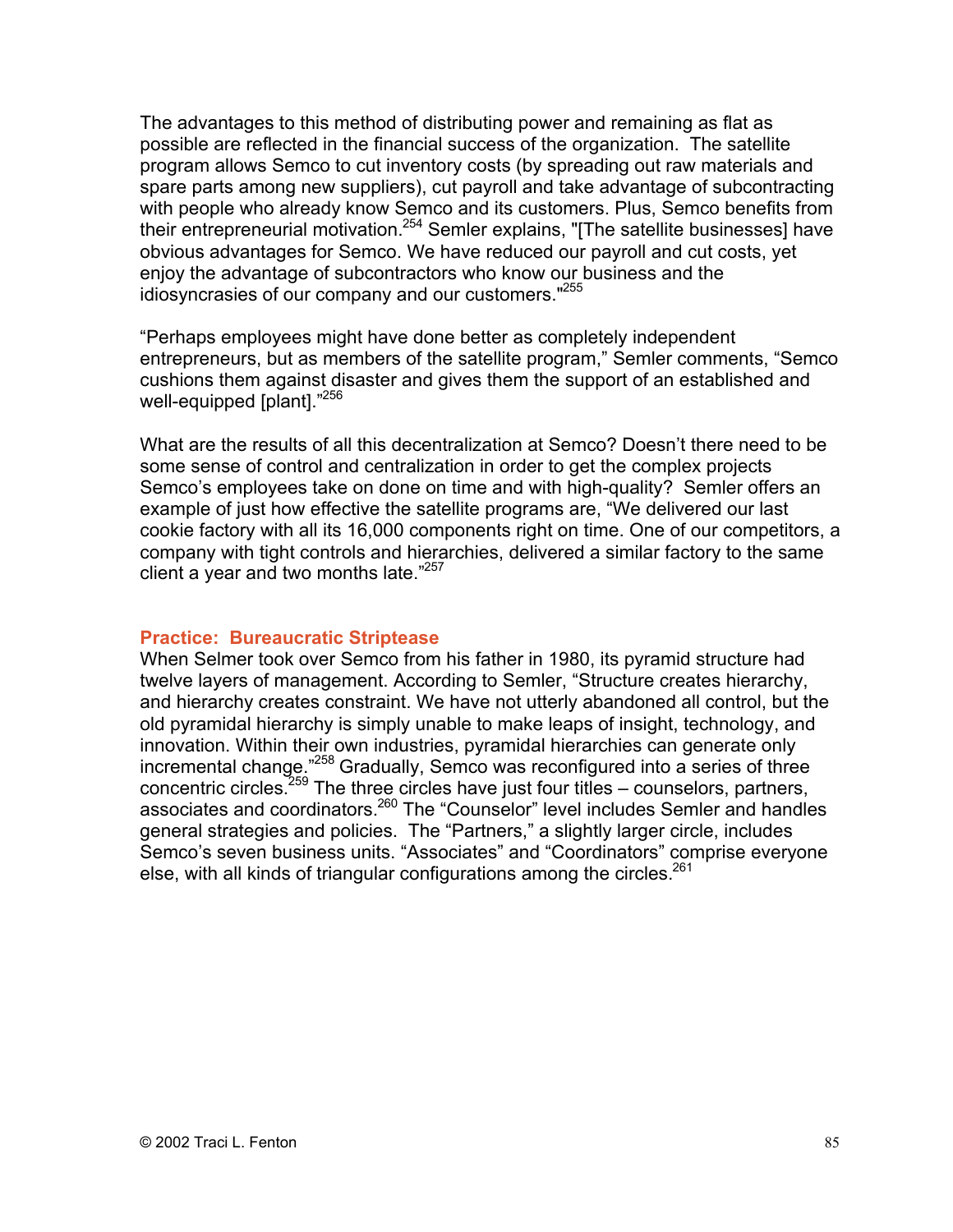# **Reflection and Evaluation**

### **Practice: Every Six Months Shut Down and Evaluate**

Every six months everything stops at Semco in order for everyone to go through a rigorous budgeting and planning process, reevaluating each business unit to see if it should continue. The main question they ask is, "If this business didn't exist today, would we launch it?" If the answer is no, they quickly move their talent, money and resources elsewhere.262

They also use the evaluation period to take a fresh look at the organization as a whole, requiring everyone from the top leaders to the line employees to resign (in theory) and be rehired. All managers are evaluated anonymously and all ratings are posted publicly.<sup>263</sup> Every employee also receives a questionnaire to fill out about what they think about their boss. $264$  Characteristics are graded on a score from zero to 100. <sup>265</sup> Semco encourages people to be frank and honest, not just on the form, but also in the discussions that follow the written evaluation process.

Employees are also questioned about company credibility including asking what would make them want to go on strike or to quit.<sup>266</sup> The questionnaire is called, "What Does the Company Think?" and its results are published for everyone to see.

## **Conclusion**

Semco is a remarkable model of how a company can completely transform itself from an authoritarian, command and control company to a democratic one, and the financial success that can ensue. And Semco is also a model of how organizational democracy is applicable in a manufacturing environment. Comments Semler, "If my 20 years at Semco have taught me anything, it's that successful businesses do not have to fit into one tight little mold. You can build a great company without fixed plans. You can have an efficient organization without rules and controls. You can be unbuttoned and creative without sacrificing profit. You can lead without wielding power. All it takes is faith in people."267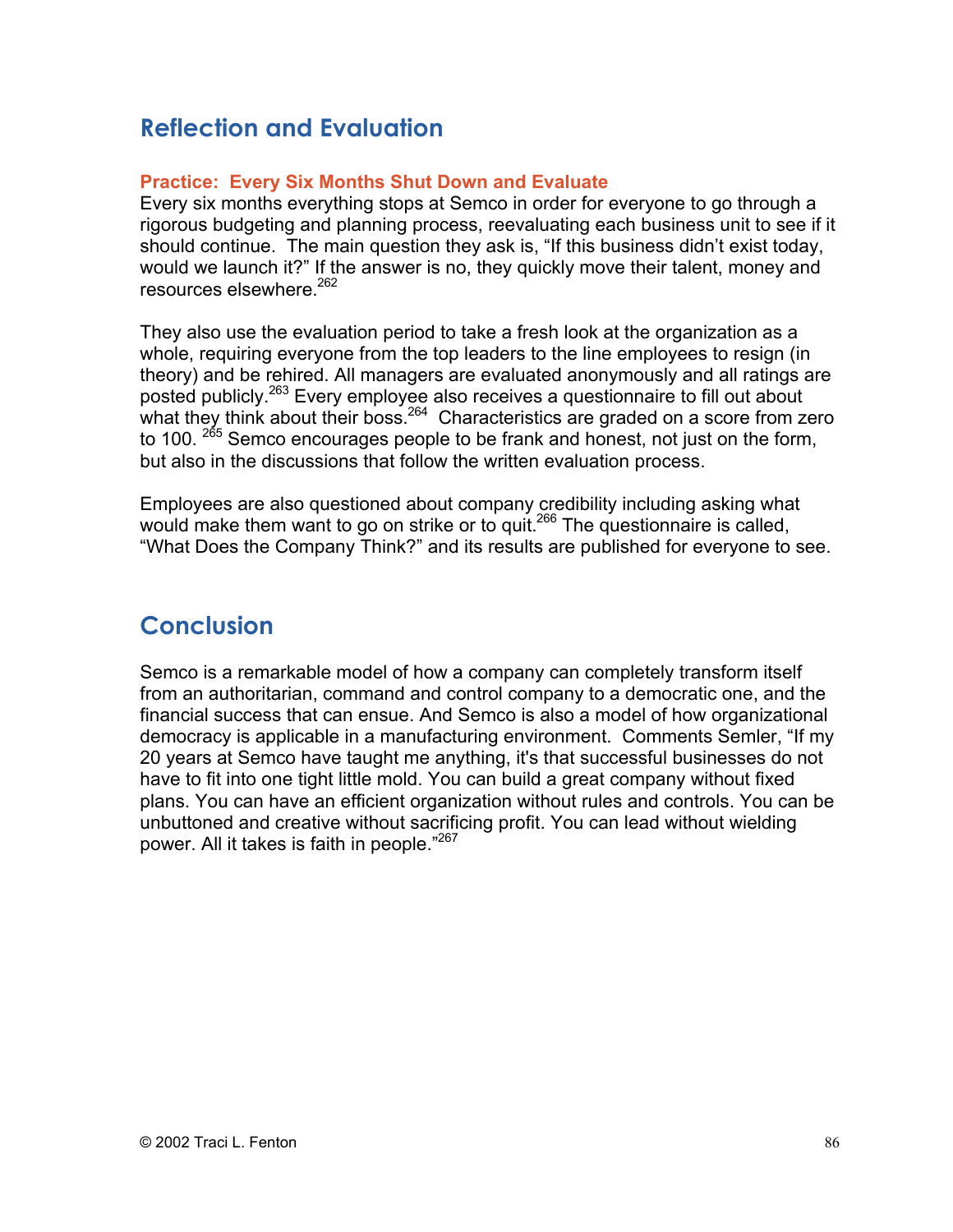## **Democratic Lessons**

The essence of a democratic company comes in the translation process of the core democratic principles into practices. The principles are woven into the very fabric of the organization at every level, stimulating progress and guiding strategies, management procedures, tactics, job design, building layouts and interactions with customers. A commitment to creating a democratic environment can ultimately compel an organization to reach beyond the corporate boundary to influence its surrounding community. A democratic company creates a total environment that envelops employees, sending reinforcing and consistent messages so clear that it's virtually impossible to misunderstand the company's culture and ambitions.

There are ten key lessons that emerged from my study of these companies, lessons that support the alignment of the entire organization around shared democratic principles. They're lessons for any CEO, manager, entrepreneur or consultant interested in building a democratic company.

### *Lesson One: Don't Manage People*

Rarely in all my research did the selected companies discuss how to manage their people better or how to become better at micro-managing. Instead, management was considered a verb, something you did to resources, not to people. Instead, the focus was on leadership and leading people to discover their own greatness and potential.

### *Lesson Two: Choose to Grow Slowly*

Despite the potential and opportunity to grow fast, all of these companies were extremely conservative about how they developed and expanded. In an era where success is measured by how fast a company shoots to the top, these four companies chose instead to make slower, more deliberate moves, ensuring that each person and each part of the organization was keeping up.

### *Lesson Three: Treat People Like Adults*

It's been mentioned throughout the paper in various ways that much of what democracy is about is the Golden Rule and treating people like capable, trustworthy, intelligent human beings. These companies never lost sight of their humanity in the midst of their prosperity and achievement. The companies all treated their employees like responsible adults and expected them to behave like adults – and they did!

### *Lesson Four: Give People a Reason To Care*

All four companies all gave their employees a reason to care, whether in the form of a financial incentive (like profit sharing), or a spiritual incentive, like doing meaningful work that engages their minds, talents and heart.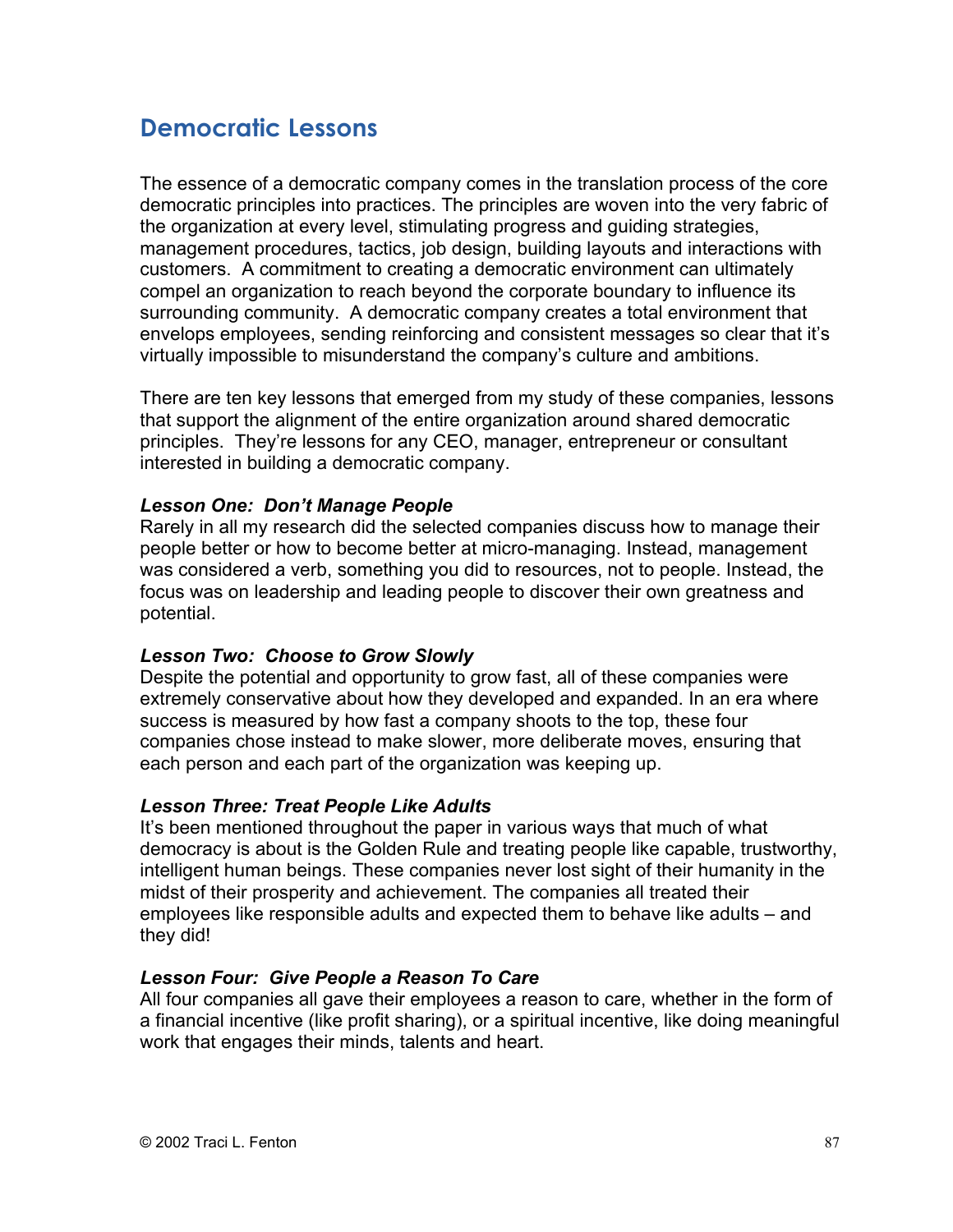### *Lesson Five: A Shared Vision and Purpose is the Glue*

A shared vision that was widely, clearly and repeatedly shared throughout the entire organization acted like the hub which kept all the different parts of the organization connected and acting in alignment.

### *Lesson Six: All Work is Teamwork*

In each of these companies there was a huge emphasis on teamwork, whether an employee was actually working in a formal team or working independently. Even employees who worked on more independent projects understood how, why and to what degree their work benefited the entire organizational team.

### *Lesson Seven: Openness Opens the Way*

All of these companies were extremely open with their employees about information, especially financial information. They reasoned that the more people knew the less they would speculate and the more information they'd have to make intelligent and insightful decisions.

### *Lesson Eight: Keep Learning*

Each company promoted learning and training for everyone. I frequently read about how the senior leadership team was comprised of ferocious learners, reading everything they could from a diversity of disciplines.

### *Lesson Nine: Small Is Beautiful*

Although everything about these companies — from their vision to their revenues is big, there was an acute awareness that smallness, expressed in a familial atmosphere, smaller divisions, and a sense of informality, was the vital balance to growing an unwanted 'bigness' attitude.

### *Lesson Ten: Fear is the Worse Tyrant of All*

These companies all fought against the tyranny of fear, the tyranny of ego, the tyranny of misinformation, the tyranny of job insecurity and the tyranny of unfulfilling work. They worked hard to make sure people weren't afraid when they came into and left work each day.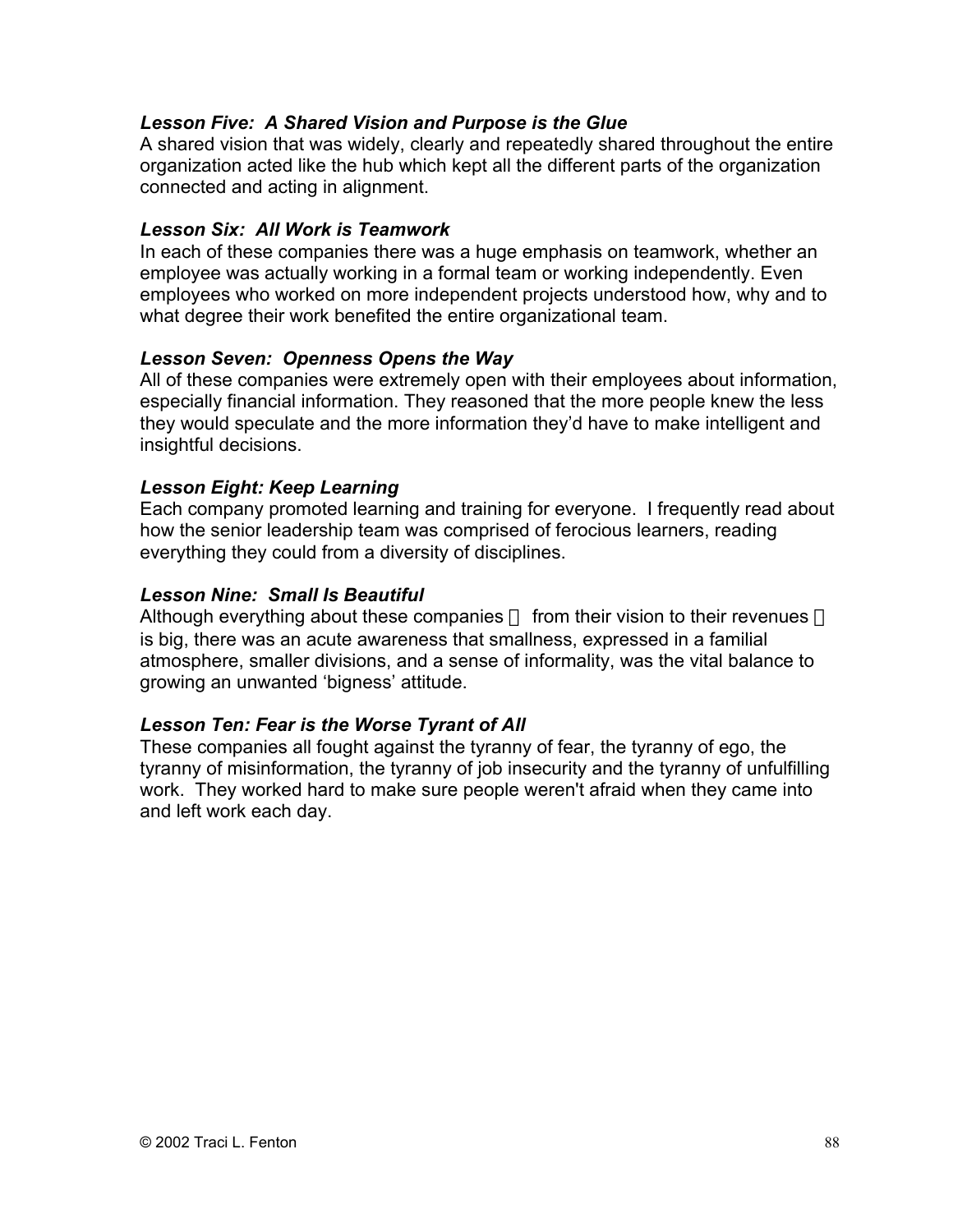# **Outcomes of a Democratic Corporate Culture**

What can CEOs and managers expect as a result of a more democratic culture and organizational design? According to my research, some of the projected results could be the following:

Increases in productivity, profitability, sales and efficiency. Improvements in customer service. An increased ability to attract and retain top talent. Decreases in turnover. Increasing levels of trust and communication. Increasing flexibility and ability to adapt to both external and internal changes. A heightened awareness of a company's surrounding community and opportunities for civic engagement.

Even one of these results should be enough to impel an executive to consider the positive and financially rewarding results of introducing democracy to the workplace.

## **Leading Democratic Companies**

Leading a democratic company and leading it democratically takes consecrated effort, focus and desire. The CEOs of the four selected companies all had a unique understanding that the culture they were developing had to outlast their tenure if the company was to survive. They understood that leading democratic companies is about creating environments that cultivate and encourage the leadership potential in each employee.

When asked if the corporate culture of his company would live on after he retired, Southwest Airlines' then-CEO, Herb Kelleher, responded that the airline's success wasn't simply because of him.<sup>268</sup> Semco's CEO felt similarly. Comments Ricardo Semler, ''The main goal I have is to see [Semco] consolidated and apart from myself, with its own work culture. If this were all connected to me, it would be a tremendous failure after all." <sup>269</sup> These leaders understood the role they played in leading and creating democratic cultures, but they also figured out how to build democracy at all levels of the organization so the culture wasn't dependant on their personality alone.

The CEOs also knew how to check their ego at the door. They didn't think they were better than anyone else in the organization, and their actions corresponded with this philosophy. For example, Jim Goodnight of SAS doesn't think he's anything special, reflected in the way he lives his life humbly, without extravagance. He drives his own car and pumps his own gas, enjoys going to the grocery store and says he'd rather save then spend his money.<sup>270</sup>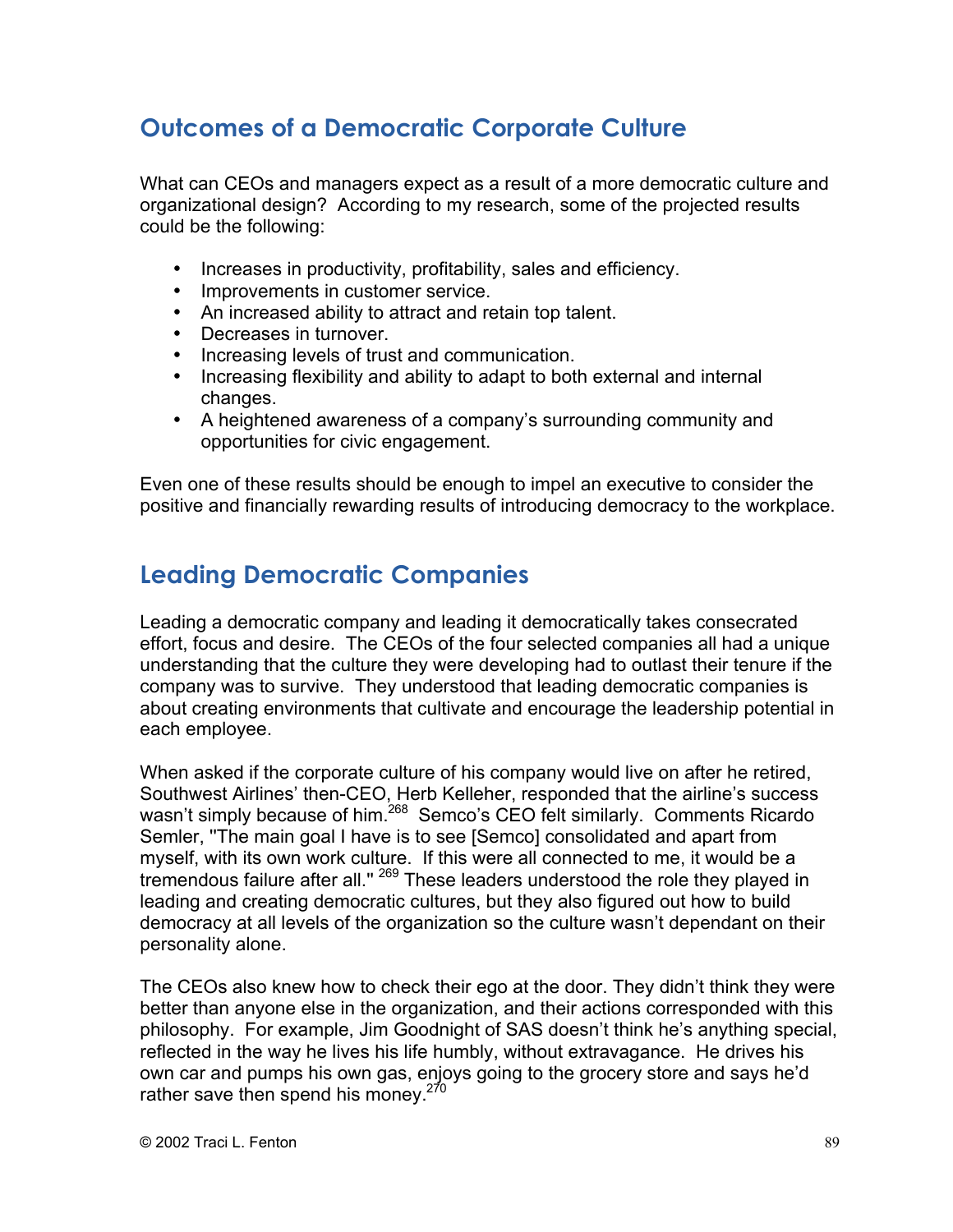Leading democratic companies takes a certain set of characteristics, a blend of both masculine and feminine qualities. In the December 2001 special leadership issue of the *Harvard Business Review*, Semler summarizes the style of leadership needed for democratic companies to prosper:

The person who taught me the most about leadership was Lewis Carroll. He wrote, "If you don't know where you're going, any road will take you there." This phrase is usually interpreted as a mockery of people who are confused or lack a sense of direction, but I always saw it as positive and illuminating – an assertion of a feminine, intuitive intelligence. Managers overrate knowing where they are going, understanding what business they are in, defining their mission. It is a macho, militaristic and self-misleading posture. Giving up control in exchange for freedom, creativity, and inspired adaptation is my preference, and Carroll made this apparent to me.

Bad leadership is personified to me by the Pope, Fidel Castro, Bill Gates and Lee Iacocca, all wonderful figures, brilliant strategists, and historic giants. They created enormous value and transformed the entities they led into some of the most important symbols of our age. But because they couldn't rise above their egos, they failed to create organizations that could flourish in spite of them, not because of them.

Applying the principles of democracy to any company is an evolutionary, reflective, collaborative process. Here are four basic lessons for any business leader wishing to stimulate democratic organization within their company:

- 1. **Quick Give it a Try!** If the moment presents itself for a democratic response to a situation rather than an undemocratic one, seize the opportunity. One step towards democracy will ultimately compel the next.
- 2. **Accept That It's a Process Mistakes Will Be Made**. Although there is a guiding system of principles, there's no one-size-fits-all formulaic approach to democracy building. And since you can't tell ahead of time what practice will prove favorable, you have to accept mistakes and failure as a part of the evolutionary process. Eventually though, the best practices for your organization will emerge.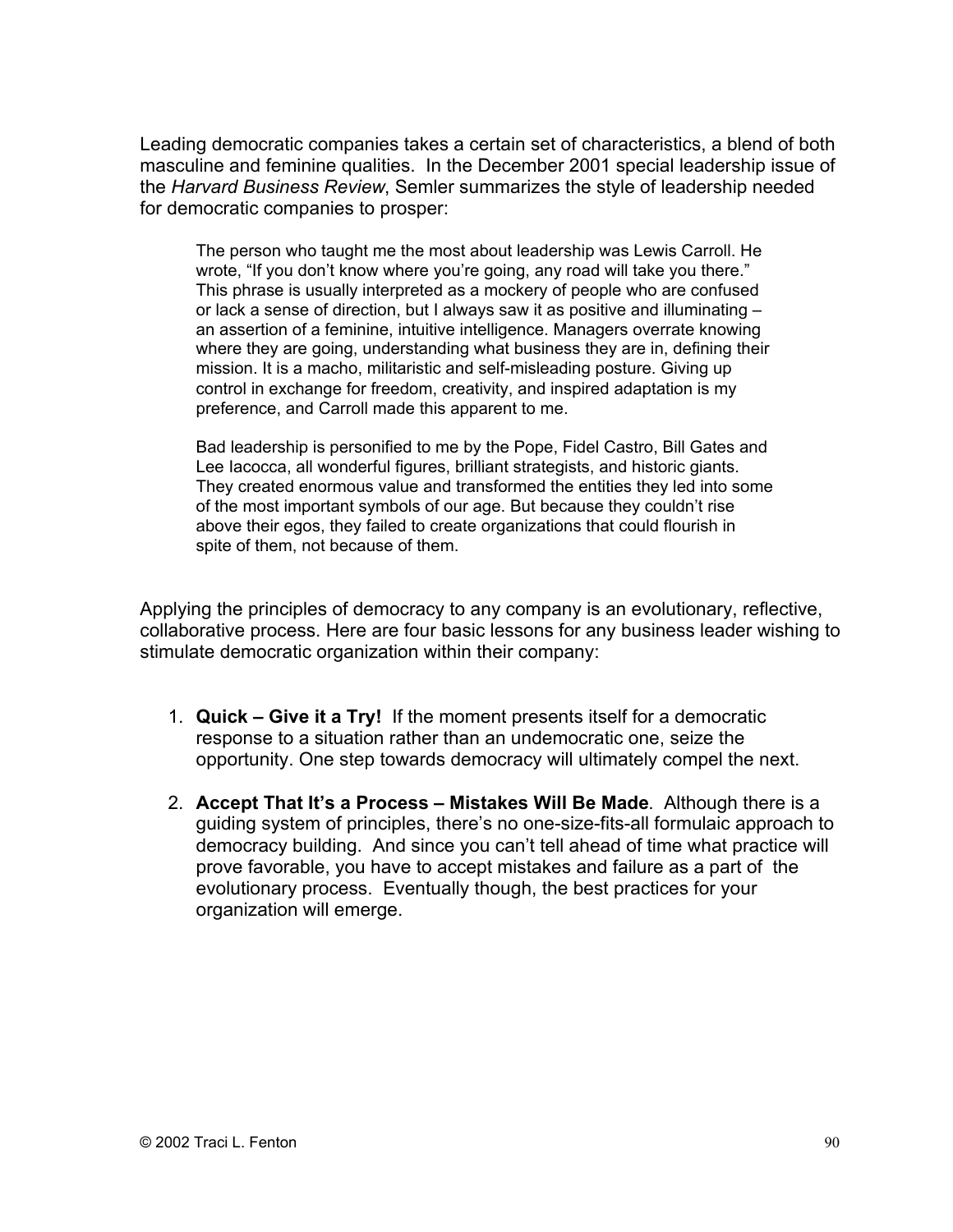- 3. **Take Small Steps.** Small steps at the beginning can lead to quantum leaps in the future. Just don't be afraid to start small and still expect results.
- 4. **Give People Room to Adjust to New levels of Accountability and Possibility.** Since many employees are more used to being told what and how to think, the processes of actually feeling empowered to take responsibility for their role within the organization can seem daunting at first. So be sure to give people the space and support they need to adjust to a new realm of democratic possibility.

# **Afterward**

It's easy to conclude that all of these companies automatically knew how they wanted to practice organizational democracy. What's difficult to see in a paper that combines the practices succinctly is how each company's democratic practices evolved and continue to evolve and be refined over time. Semco presents an excellent example of twenty years of democratic evolution. Nothing happened overnight. Even the three other organizations, which began with a proclivity towards organizational democracy, continue to learn better and more effective ways of organizing democratically today.

My hope is to significantly reduce the amount of time it takes for companies to make a democratic transition by gathering creative practices and ideas and presenting them here. Perhaps then companies can democratize with a sense of grace and efficiency, learning from the examples of those companies who have gone before.

Ultimately, however, democracy is a way of thinking, a state of mind, before it ever becomes a framework for organizational design and culture. It is a community of individuals committed to a mind-set of inclusively, respect and equality, which then manifests as a democratic company.

As more and more companies embark on the process of democratically organizing, we cannot help but consider the impact it will have on the communities in which these organizations do business. As two-thirds of the world transitions to democracy, we must also ask how democratic companies can contribute to building a more just and democratic *world*.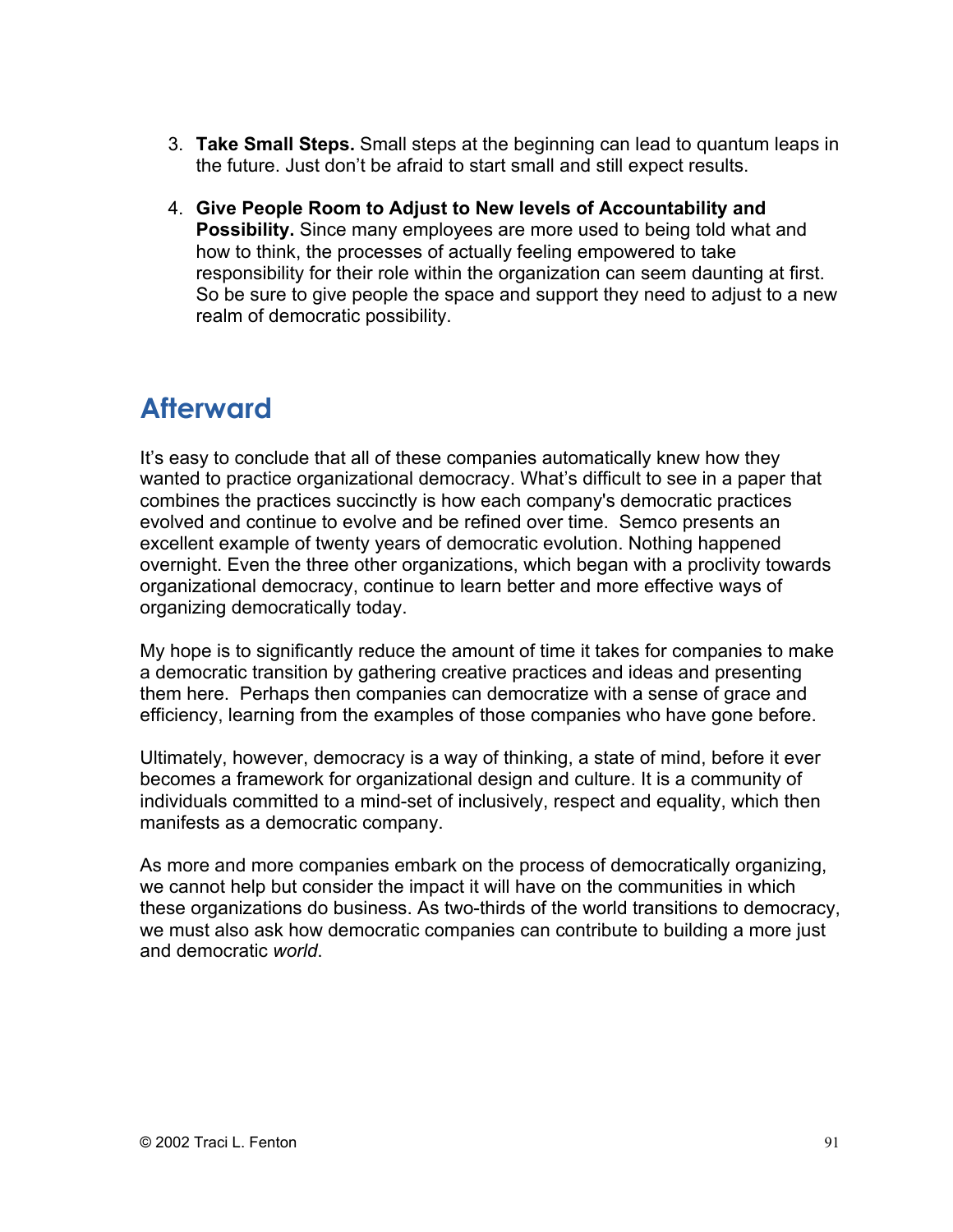# **About the Author**



 Traci Fenton is the Founder and CEO of World Dynamics, Inc., a Washington, DC-based consulting studio pioneering the field of organizational democracy and democratic leadership. World Dynamics has developed the Principle-Based Democracy<sup>™</sup> framework for building organizational democracy and complimentary tools such as The Democratic Scorecard™ and The Democratic Leadership Scorecard<sup>™</sup>.

Traci is currently working on her first book entitled, *The Democratic Company,* which summarizes over six years of research on the principles of democracy and their application to organizational environments. Dozens of business and global leaders have taken note of Traci's work, including *Fast Company* magazine, which has twice selected Traci into the second round of the annual *Fast 50*, the search for the "fastest 50 people and ideas."

Prior to her full-time capacity as CEO of World Dynamics, Traci was a social venture capitalist and co-director of the NASDAQ Stock Market's \$40 million educational foundation and a social entrepreneurial consultant for a non-profit organization in the Midwest. She also worked in public relations and advertising for a Fortune 500 company. Traci has been selected on numerous occasions as an emerging leader and frequently addresses audiences around the world on organizational democracy and the art of democratic leadership.

Traci earned her BA in global studies and entrepreneurship from Principia College in Illinois. She earned a master's degree in international development from American University's School of International Service in Washington, D.C.

Contact: Traci Fenton Founder & CEO World Dynamics, Inc. 2615 S. Walter Reed Dr. Suite A Arlington, VA USA 202/251-8099 traci@world-dynamics.com www.world-dynamics.com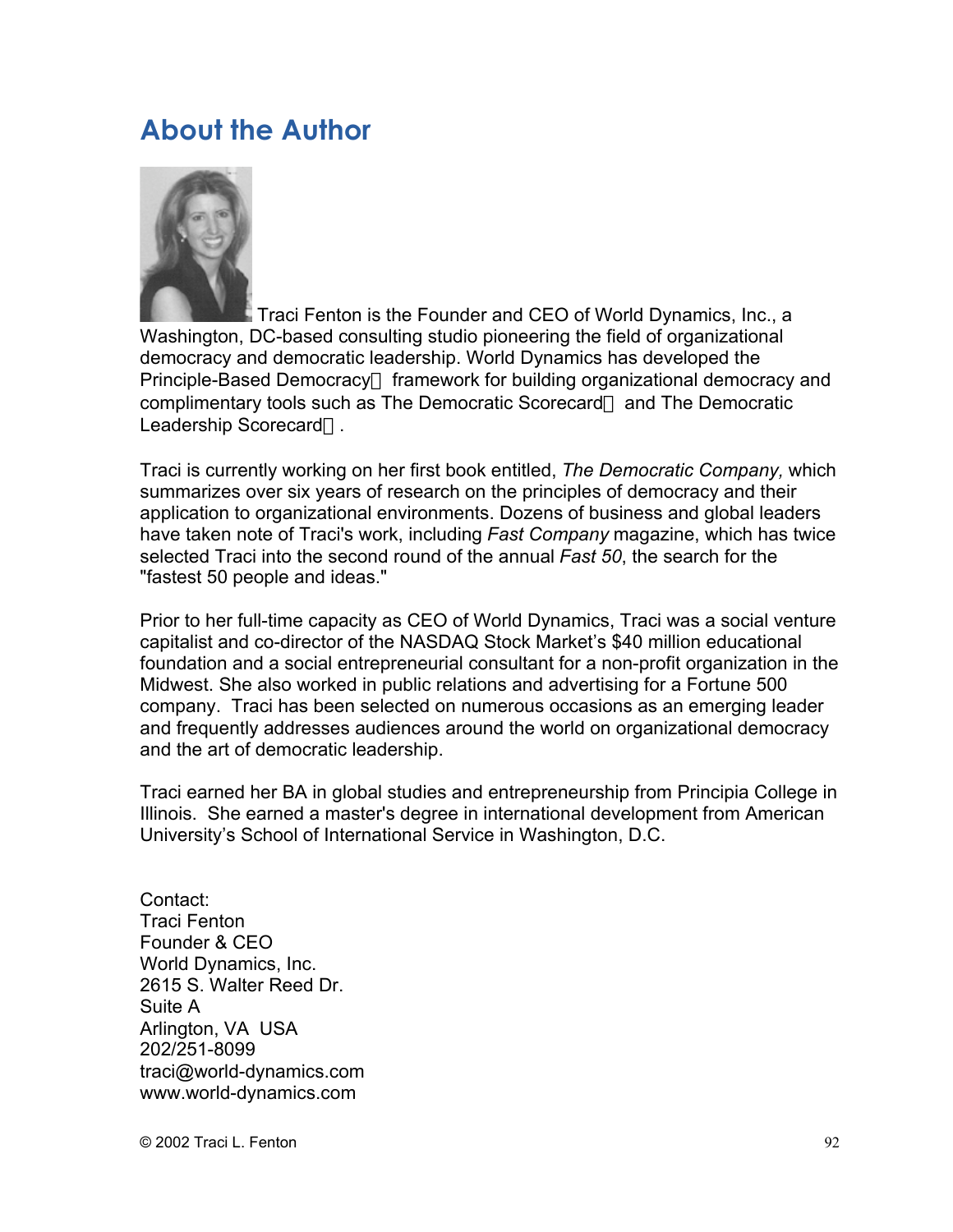# **Endnotes**

 $\frac{1}{1}$  Cloke, Kenneth and Joan Goldsmith, The End of Management and the Rise of Organizational Democracy, (San Francisco: Jossey-Bass, 2002) 10. 2 "Come Back, Company Man!" *The New York Times*, 5 March 2000. <sup>3</sup> Ackoff, Russell, The Democratic Corporation: A Radical Prescription for Recreating Corporate America and Rediscovering Success, (New York: Oxford University Press, 1994) 32. <sup>4</sup> "Managing Without Managers," *Harvard Business Review*, September/October 1989.<br><sup>5</sup> Dee Harls *Rith of the Cheardia Age* (Sep Francisco: Berrett Keebler Bublishers 199 <sup>5</sup> Dee Hock, *Birth of the Chaordic Age* (San Francisco: Berrett-Koehler Publishers 1999) 89, . <sup>6</sup> "It's Still Rock and Roll to Me," The Financial Times, 15 May 1997. <sup>7</sup> "Managing Without Managers," Harvard Business Review, September/October 1989. www.hoovers.com <sup>9</sup> "Lead On!" Management Issues, Vol. 63, No. 10, January 2001. <sup>10</sup> "These Corporate Bosses Are Playful – And They Rock," Business Times (Singapore) 5 August 2000. 11 Freiberg, Kevin and Jackie, *Nuts! Southwest Airlines' Crazy Recipe for Business and Personal Success*, (New York: Broadway Books, 1996) 10. Ibid,11.  $13$  Ibid, 107. 14 Ibid, 284. 15 Ibid,124-125.  $16$  Ibid, 116.  $17$  Ibid, 37. <sup>18</sup> "Kelleher Hands Over Throttle," The Houston Chronicle, 20 March 2001. 19 Freiberg, Kevin and Jackie, *Nuts! Southwest Airlines' Crazy Recipe for Business and Personal Success*, (New York: Broadway Books, 1996) 111.<br><sup>20</sup> Ibid, 110. <sup>21</sup> Ibid, 2, 202, 207, 246, 252.  $22$  Ibid, 88. <sup>23</sup> Ibid, 88-89.  $24$  Ibid, 41.  $^{25}$  Ibid, 125. <sup>26</sup> Ibid, 34-35.  $27$  Ibid, 44.  $^{28}$  Ibid, 100.  $^{29}$  Ibid, 100. <sup>30</sup> "Southwest a Classic Tale of Success," Three Star Edition, 18 January 2000.<br><sup>31</sup> Ersibers, Kavin and Jackie, Nutal Seuthwest Airlines' Crazy Resine for Busin Freiberg, Kevin and Jackie, *Nuts! Southwest Airlines' Crazy Recipe for Business and Personal Success*, (New York: Broadway Books, 1996) 100. Ibid, 100-101.  $33$  Ibid, 97.  $34$  Ibid, 11.  $35$  Ibid, 11. 36 Ibid, 97. 37 Ibid, 97-110.  $38$  Ibid, 102-103. 39 Ibid, 102-103.  $40$  Ibid, 126.  $41$  Ibid, 66.  $42$  Ibid, 72.  $43$  Ibid, 121. <sup>44</sup> "Southwest Struggling To Stay True to Culture in the Face of Growth," The Dallas Morning News, 14 January 2000. <sup>45</sup> Ibid. <sup>46</sup> Ibid.

© 2002 Traci L. Fenton 93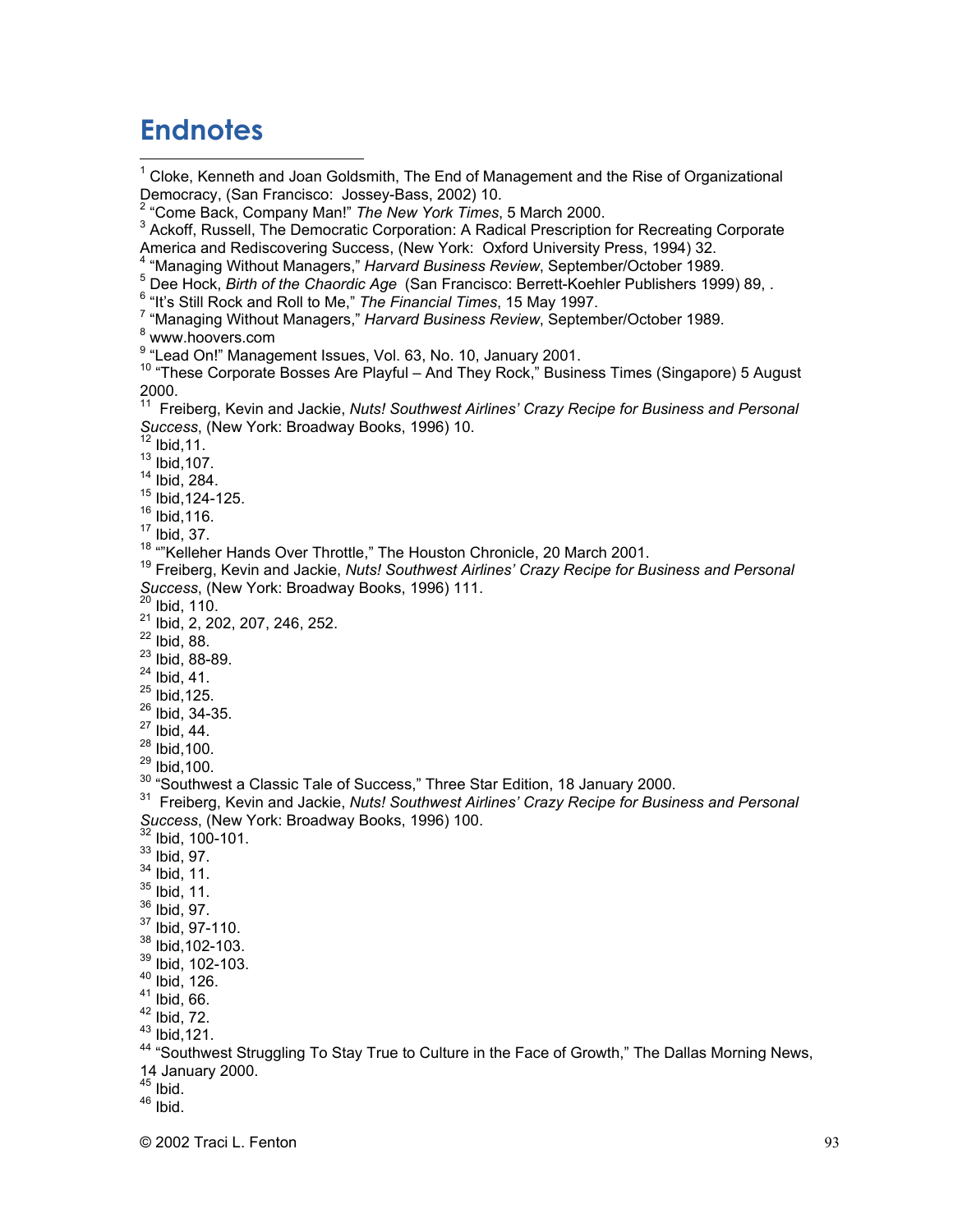<sup>47</sup> Ibid.

<sup>48</sup> Ibid.

49 Freiberg, Kevin and Jackie, *Nuts! Southwest Airlines' Crazy Recipe for Business and Personal Success*, (New York: Broadway Books, 1996) 42.<br><sup>50</sup> Ibid, 42.

 $51$  Ibid, 118-124.

 $52$  Ibid, 118-124.

<sup>53</sup> Ibid, 170.

<sup>54</sup> Ibid, 170.

55 Ibid, 82-83.

<sup>56</sup> Ibid, 113.

<sup>57</sup> Ibid, 130.

58 Ibid,128-141.

 $59$  Ibid, 134.

 $^{60}$  "Southwest Struggling To Stay True to Culture in the Face of Growth," The Dallas Morning News, 14 January 2000.

 $\frac{61}{10}$  "Lead On!" Management Issues, Vol. 63, No. 10, January 2001.<br> $\frac{62}{100}$  Freiberg, Kovin and Jackie, Nutal Southwest Airlines' Crazy Bes

 Freiberg, Kevin and Jackie, *Nuts! Southwest Airlines' Crazy Recipe for Business and Personal Success*, (New York: Broadway Books, 1996) 40-41.<br><sup>63</sup> Ibid, 40.

<sup>64</sup> Ibid, 81-82.

65 Ibid, 83.

<sup>66</sup> Ibid,79.

 $67$  Ibid, 80.

 $68$  Ibid, 83.

<sup>69</sup> "Southwest's New Co-Pilots," The Houston Chronicle, 22 April 2001.<br><sup>70</sup> "Southwest Struggling To Stay True to Culture in the Ease of Crouth

 $70$  "Southwest Struggling To Stay True to Culture in the Face of Growth," The Dallas Morning News, 14 January 2000.

<sup>71</sup> "The Money Gang," 19 March 2001.<br><sup>72</sup> "Southwest's Now Co Pilote," The H

<sup>72</sup> "Southwest's New Co-Pilots," The Houston Chronicle, 22 April 2001.

 Freiberg, Kevin and Jackie, *Nuts! Southwest Airlines' Crazy Recipe for Business and Personal Success*, (New York: Broadway Books, 1996) 87.<br><sup>74</sup> Ibid,105.

75 Ibid, 38.

76 Ibid, 37, 40

<sup>77</sup> "Lead On!" Management Issues, Vol. 63, No. 10, January 2001.<br><sup>78</sup> Ereiberg, Kovin and Jackie, Nutal Southwest Airlines' Crazy Bos

 Freiberg, Kevin and Jackie, *Nuts! Southwest Airlines' Crazy Recipe for Business and Personal Success*, (New York: Broadway Books, 1996) 76.

Ibid,76.

<sup>80</sup> Ibid, 76, 77.

 $81$  Ibid, 77.

- $82$  Ibid, 77.
- $^{83}$  Ibid, 77.

<sup>84</sup> Ibid, 87-88.

 $85$  Ibid, 41.

 $86$  Ibid, 31.

 $87$  Ibid, 123.

 $^{88}$  Ibid, 123.

89 www.containerstore.com.

<sup>90</sup> "My Job at the Container Store," Fortune, 10 January 2000.

91 www.containerstore.com

<sup>92</sup> www.containerstore.com

<sup>93</sup> "My Job at the Container Store," *Fortune*, 10 January 2000.<br><sup>94</sup> "Minding the Stores," Chain Store Age 1 September 2001.

<sup>94</sup> "Minding the Stores," *Chain Store Age*, 1 September 2001.

<sup>95</sup> "My Job at the Container Store," Fortune, 10 January 2000.

© 2002 Traci L. Fenton 94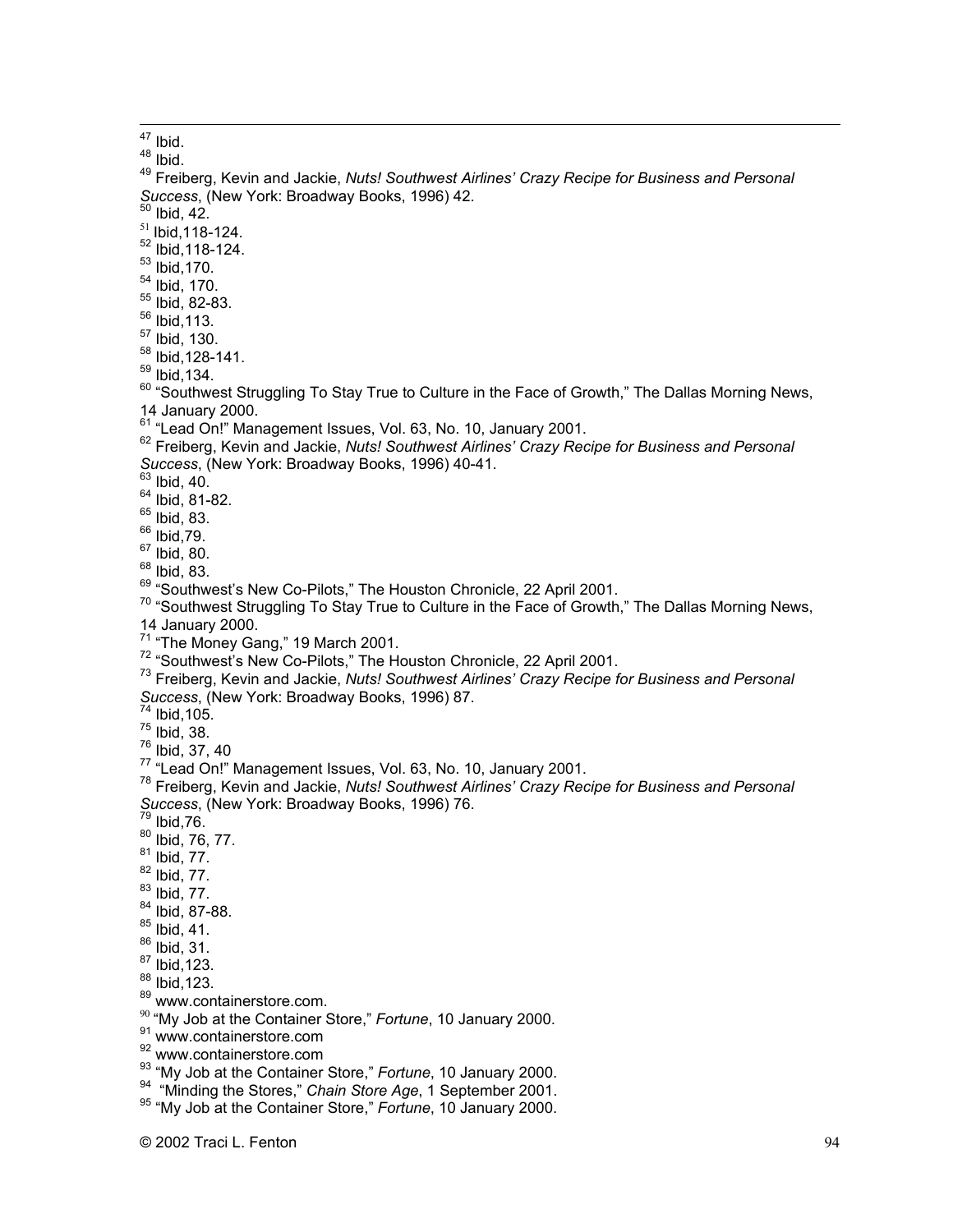© 2002 Traci L. Fenton 95 96 <sup>90</sup> "Minding the Stores," *Chain Store Age*, 1 September 2001.<br><sup>97</sup> "My Job at the Container Store," Ferture, 10, January 2000. <sup>97</sup> "My Job at the Container Store," Fortune, 10 January 2000. 98 www.fortune.com <sup>99</sup> www.containerstore.com <sup>100</sup> "My Job at the Container Store," *Fortune*, 10 January 2000.<br><sup>101</sup> Ibid  $101$  Ibid. <sup>102</sup> "Minding the Stores," *Chain Store Age*, 1 September 2001.<br><sup>103</sup> Ibid  $103$  Ibid. 104 "Hiring and Training Tips from Fortune's Top-Rated Employer," *Managing Customer Service*, August 2001. <sup>105</sup> "My Job at the Container Store," *Fortune*, 10 January 2000.<br><sup>106</sup> "Minding the Starse," Chain Stars Age, 1 September 2001. <sup>106</sup> "Minding the Stores," *Chain Store Age*, 1 September 2001. <sup>107</sup> "Hiring and Training Tips from Fortune's Top-Rated Employer," Managing Customer Service, August 2001.<br><sup>108</sup> Ibid. <sup>109</sup> "My Job at the Container Store," *Fortune*, 10 January 2000.<br><sup>110</sup> unity containate com 110 www.containerstore.com <sup>111</sup> "My Job at the Container Store," *Fortune*, 10 January 2000.<br><sup>112</sup> Ibid  $112$  Ibid. <sup>113</sup> "My Job at the Container Store," *Fortune*, 10 January 2000.<br><sup>114</sup> "Uiring and Training Tipe from Fortune's Tap Pated Employ <sup>114</sup> "Hiring and Training Tips from Fortune's Top-Rated Employer," Managing Customer Service, August 2001.<br><sup>115</sup> vatar eant <sup>115</sup> www.containerstore.com<br><sup>116</sup> "Hiring and Training Tips from Fortune's Top-Rated Employer," *Managing Customer Service*, August 2001.<br><sup>117</sup> "My Job at the Container Store," *Fortune*, 10 January 2000.<br><sup>118</sup> "Minding the Stores." Choin Store Age 1 September 2001. <sup>118</sup> "Minding the Stores," *Chain Store Age*, 1 September 2001. <sup>119</sup> "My Job at the Container Store," Fortune, 10 January 2000. 120 www.containerstore.com <sup>121</sup> SAS company Web site – www.sas.com  $\frac{121}{122}$  SAS company Web site – www.sas.com  $\frac{122}{123}$  SAS company Web site – www.sas.com  $123$  SAS company Web site – www.sas.com <sup>124</sup> "Sanity, Inc." Fast Company, January 1999. 125 "The World According to. . . Jim Goodnight," Conversation with Karen Dearne, 4 September 2001.  $\frac{126}{127}$  SAS company Web site – www.sas.com <sup>127</sup> "Sanity, Inc." *Fast Company*, January 1999.<br><sup>128</sup> "Come Bosk, Company Man!" The Naw York <sup>128</sup> "Come Back, Company Man!" The New York Times, 5 March 2000. <sup>129</sup> "The World According to. . . Jim Goodnight," Conversation with Karen Dearne, 4 September 2001.<br><sup>130</sup> "Septhy Jne." Feet Company, January 1909. <sup>130</sup> "Sanity, Inc." Fast Company, January 1999.  $131$  Ibid. <sup>132</sup> "Another Extraordinary Day on the Job," *CBS*, 8 February 2001.<br><sup>133</sup> Ibid  $133$  Ibid. <sup>134</sup> "Sanity, Inc." *Fast Company*, January 1999.<br><sup>135</sup> Ibid  $135$  Ibid. <sup>136</sup> Ibid. <sup>137</sup> "The World According to. . . Jim Goodnight," Conversation with Karen Dearne, 4 September 2001. <sup>138</sup> "Sanity, Inc." *Fast Company*, January 1999.<br><sup>139</sup> "SAS morke F<sup>th</sup> etraint top 10 reaking in Fr <sup>139</sup> "SAS marks 5<sup>th</sup> straight top 10 ranking in FORTUNE'S list of 100 Best Companies to Work For," 21, January, 2002.<br><sup>140</sup> Ibid Ibid. 141 "Come Back, Company Man!" *The New York Times*, 5 March 2000. <sup>142</sup> "Sanity, Inc." *Fast Company*, January 1999.<br><sup>143</sup> Ibid  $143$  Ibid. 144 Ibid.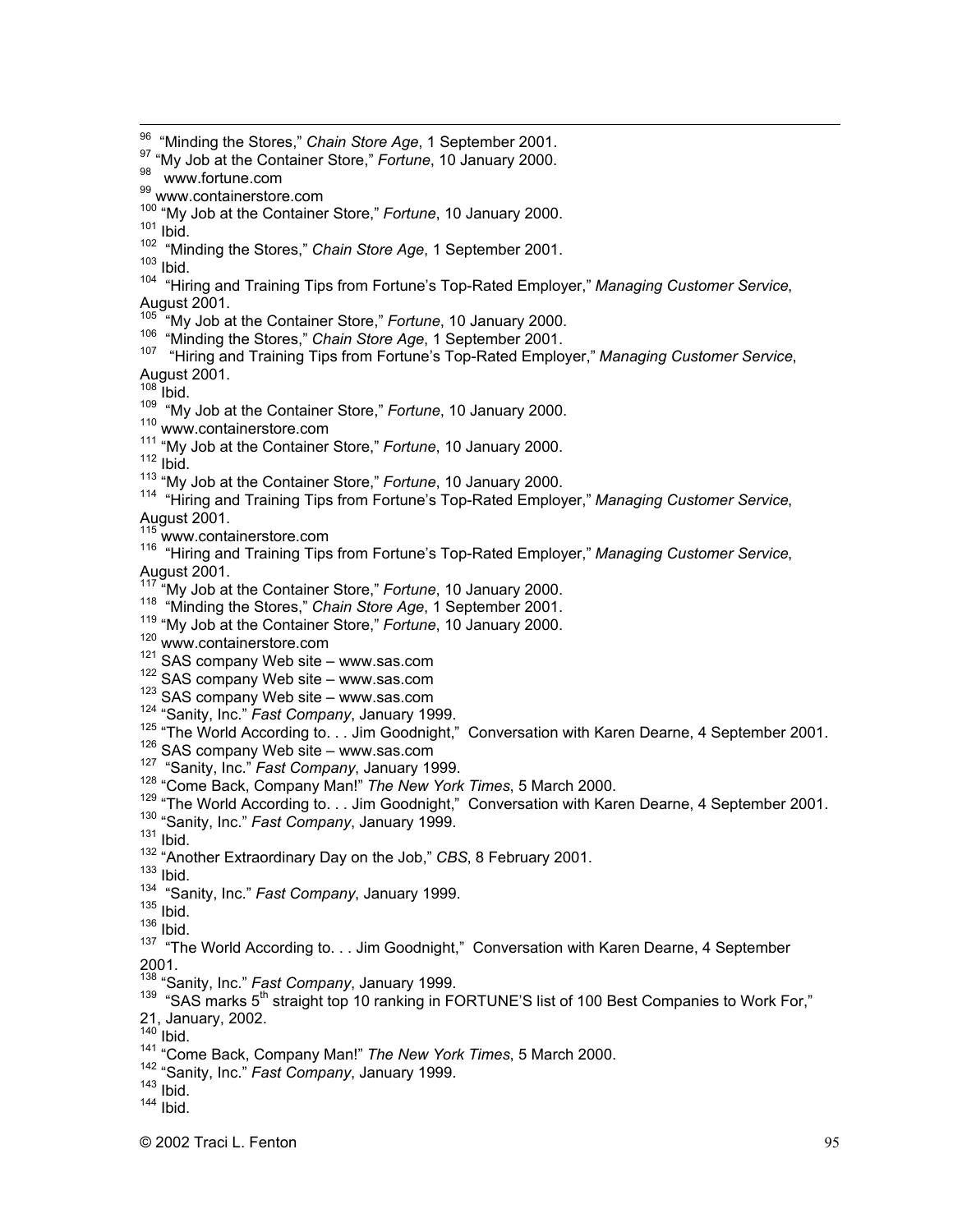$145$  Ibid.

<sup>146</sup> Semler, Ricardo, *Maverick: The Success Story Behind the World's Most Unusual Workplace*, (New York: Warner Books, 1993).

<sup>147</sup> "Former Slave-Driver Boss Finds a New Way to Manage, "The Gazette (Montreal), 3 October 1994.

148 "Democracy as a Management Strategy," *The Plain Dealer*, 10 October 1993.

149 Semler, Ricardo, *Maverick: The Success Story Behind the World's Most Unusual Workplace*, (New York: Warner Books, 1993) 58.

<sup>150</sup> "Former Slave-Driver Boss Finds a New Way to Manage, "The Gazette (Montreal), 3 October 1994.

<sup>151</sup> Marquardt, Michael and Nancy Berger, *Global Leaders for the 21<sup>st</sup> Century*, (Albany: State University of New York Press 2000) 51.

 $152$  Ibid,  $51$ .

<sup>153</sup> "Breaking All the Workplace Rules: Corporations Flock to Brazilian Firm That Made Democracy Into a Runaway Success." *The Ottawa Citizen*, 3 October 1993.

154 "At Odds With a Latin Culture," *Financial Times*, 11 November 1988.

<sup>155</sup> Marquardt, Michael and Nancy Berger, *Global Leaders for the 21<sup>st</sup> Century*, (Albany: State University of New York Press 2000) 54.

 $156$  Ibid, 54.

157 "Empowering Employees – Maverick Style," *Universal News Services*, 24 October 1996. <sup>158</sup> Marquardt, Michael and Nancy Berger, *Global Leaders for the 21<sup>st</sup> Century*, (Albany: State

University of New York Press 2000) 46. 159 "Empowering Employees – Maverick Style," *Universal News Services*, 24 October 1996. <sup>159</sup> Marquardt, Michael and Nancy Berger, *Global Leaders for the 21<sup>st</sup> Century*, (Albany: State

University of New York Press 2000) 47.<br><sup>160</sup> "How We Went Digital Without a Strategy," *Harvard Business Review*, September 2000.<br><sup>161</sup> Ibid  $161$  Ibid.

<sup>162</sup> "Breaking All the Workplace Rules: Corporations Flock to Brazilian Firm That Made Democracy Into a Runaway Success." *The Ottawa Citizen*, 3 October 1993.

163

<sup>163</sup> "How We Went Digital Without a Strategy," *Harvard Business Review*, September 2000.<br><sup>164</sup> "Empowering Employees – Maverick Style," *Universal News Services*, 24 October 1996.

<sup>165</sup> "It's Still Rock and Roll to Me," *The Financial Times*, 15 May 1997.<br><sup>166</sup> "Fermer Slave Driver Bees Finds a Naw Way to Manage. "The Car

<sup>166</sup> "Former Slave-Driver Boss Finds a New Way to Manage, "The Gazette (Montreal), 3 October

1994.<br><sup>167</sup> "How We Went Digital Without a Strategy," *Harvard Business Review,* September 2000.<br><sup>168</sup> "Fermer Slave Driver Bees Finde a Naw Way to Manage. "The Capatte (Mantreel), 3 Oc

<sup>168</sup> "Former Slave-Driver Boss Finds a New Way to Manage, "The Gazette (Montreal), 3 October 1994.

169 "Why My Former Employees Still Work for Me," *Harvard Business Review*, January/February 1994.

170 Ibid.

<sup>171</sup> Ibid.

<sup>172</sup> "It's Still Rock and Roll to Me," *The Financial Times*, 15 May 1997.<br><sup>173</sup> "Why My Fermer Employees Still Werk for Me," Henverd Ruginese.

<sup>173</sup> "Why My Former Employees Still Work for Me," *Harvard Business Review*, January/February 1994.

 $174$  Ibid,.

<sup>175</sup> "How We Went Digital Without a Strategy," *Harvard Business Review*, September 2000.<br><sup>176</sup> "Eermer Slave Driver Bose Finde a Now Way to Manage. "The Cazatte (Mentreal), 3 Og

<sup>176</sup> "Former Slave-Driver Boss Finds a New Way to Manage, "The Gazette (Montreal), 3 October 1994.

177 Ibid.

178 Ibid.

<sup>179</sup> "Selmer's Secret," *Sunday Telegraph*, 12 September 1993.<br><sup>180</sup> "Prazil: The Samee Stary" Canadian Businese and Current

<sup>180</sup> "Brazil: The Semco Story," *Canadian Business and Current Affairs*, September 1993.

 $181$  Ibid.

182 "Democracy as a Management Strategy," *The Plain Dealer*, 10 October 1993.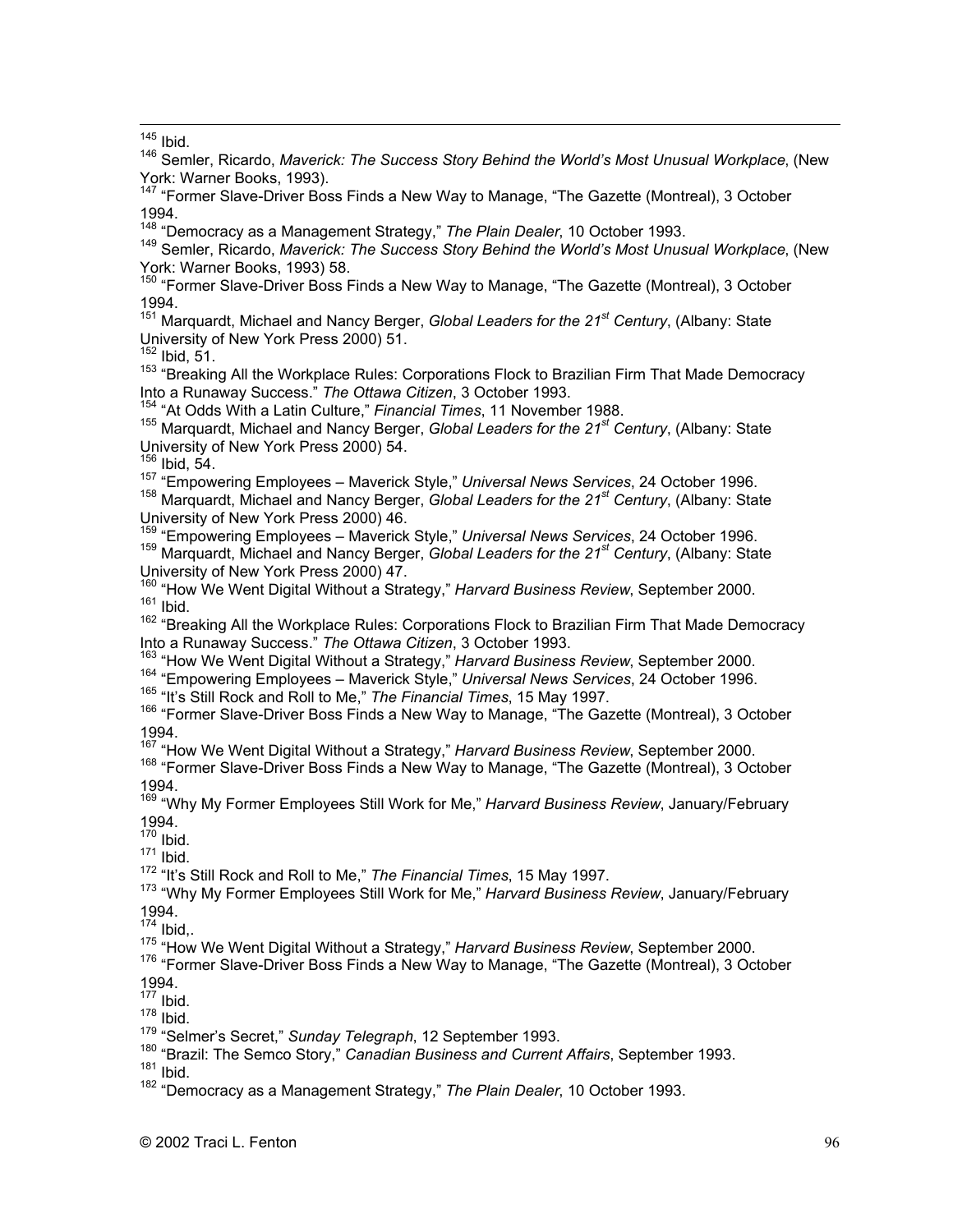183 Marquardt, Michael and Nancy Berger, *Global Leaders for the 21st Century*, (Albany: State

University of New York Press 2000) 53. 184 "Brazilian Company Sees Democracy as Its Hallmark, *The Christian Science Monitor*, 28 September 1993.

<sup>185 "</sup>How We Went Digital Without a Strategy," *Harvard Business Review*, September 2000.<br><sup>186</sup> Ibid  $186$  Ibid.

 $187$  Ibid.

<sup>188</sup> "Former Slave-Driver Boss Finds a New Way to Manage, "The Gazette (Montreal), 3 October 1994.

<sup>189</sup> "Breaking All the Workplace Rules: Corporations Flock to Brazilian Firm That Made Democracy Into a Runaway Success." *The Ottawa Citizen*, 3 October 1993.

<sup>190</sup> "How We Went Digital Without a Strategy," *Harvard Business Review*, September 2000.<br><sup>191</sup> Ibid  $191$  Ibid.

192 "Brazilian Company Sees Democracy as Its Hallmark, *The Christian Science Monitor*, 28 September 1993.

<sup>193</sup> Ibid.

<sup>194</sup> "How We Went Digital Without a Strategy," *Harvard Business Review*, September 2000.<br><sup>195</sup> "Why My Fermer Employees Still Werk for Me." Hanvard Business Boyiew, January/Feb

<sup>195</sup> "Why My Former Employees Still Work for Me," Harvard Business Review, January/February 1994.

196 "Brazilian Company Sees Democracy as Its Hallmark, *The Christian Science Monitor*, 28 September 1993.

<sup>197 '</sup>"Why My Former Employees Still Work for Me," *Harvard Business Review*, January/February 1994.

<sup>198</sup> "Managing Without Managers," *Harvard Business Review*, September/October 1989.<br><sup>199</sup> "Uaw We Went Digital Without a Strategy," Hangard Business Review, September 20

<sup>199</sup> "How We Went Digital Without a Strategy," Harvard Business Review, September 2000.

200 "Former Slave-Driver Boss Finds a New Way to Manage, "The Gazette (Montreal), 3 October 1994.

<sup>201</sup> "Managing Without Managers," *Harvard Business Review*, September/October 1989.<br><sup>202</sup> "the Still Reak and Rell to Me." The Financial Times, 15 May 1997.

202 "It's Still Rock and Roll to Me," The Financial Times, 15 May 1997.

203 "How We Went Digital Without a Strategy," *Harvard Business Review*, September 2000.

<sup>204</sup> "Why My Former Employees Still Work for Me," Harvard Business Review, January/February 1994.

<sup>205</sup> "Welcome Breath of Laisser Faire: Richard Donkin Meets a Brazilian Who Believes That Freedom at Work is a Recipe for Results," *The Financial Times*, 30 October 1996.<br><sup>206</sup> Ibid.

207 "Democracy as a Management Strategy," *The Plain Dealer*, 10 October 1993.

208 Marquardt, Michael and Nancy Berger, *Global Leaders for the 21st Century*, (Albany: State University of New York Press 2000) 55.

209 "Why My Former Employees Still Work for Me," *Harvard Business Review*, January/February 1994.

210 "Brazilian Company Sees Democracy as Its Hallmark, *The Christian Science Monitor*, 28 September 1993.

<sup>211 :</sup>"Managing Without Managers," *Harvard Business Review*, September/October 1989.<br><sup>212</sup> Ibid  $212$  Ibid.

213 "Why My Former Employees Still Work for Me," *Harvard Business Review*, January/February

1994.<br><sup>214</sup> "Empowering Employees – Maverick Style," *Universal News Services*, 24 October 1996.<br><sup>215</sup> Ibid  $215$  Ibid.

216 "Why My Former Employees Still Work for Me," *Harvard Business Review*, January/February 1994.

 $217$  Ibid.

<sup>218</sup> Ibid.

<sup>219</sup> "How We Went Digital Without a Strategy," *Harvard Business Review*, September 2000.<br><sup>220</sup> Ibid

 $220$  Ibid.

 $221$  Ibid.

© 2002 Traci L. Fenton 97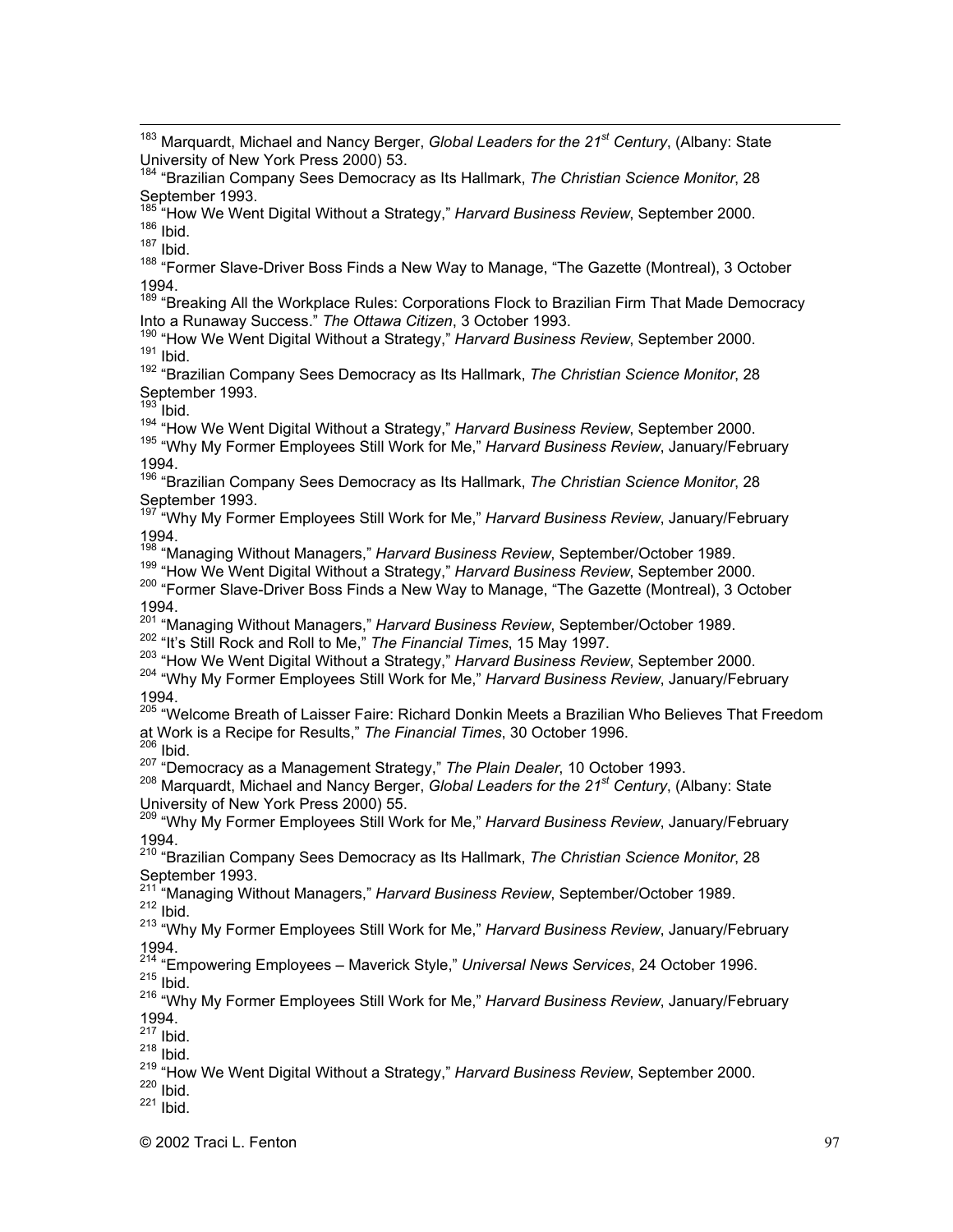<sup>222</sup> Ibid.

<sup>223</sup> Ibid.

 $224$  Ibid.

225 "Why My Former Employees Still Work for Me," *Harvard Business Review*, January/February 1994.

<sup>226</sup> "How We Went Digital Without a Strategy," *Harvard Business Review*, September 2000.<br><sup>227</sup> Ibid  $227$  Ibid.

<sup>228</sup> "Ibid.

<sup>229</sup> Marquardt, Michael and Nancy Berger, *Global Leaders for the 21<sup>st</sup> Century*, (Albany: State

University of New York Press 2000) 54-55.<br><sup>230</sup> "It's Still Rock and Roll to Me," *The Financial Times,* 15 May 1997.<br><sup>231</sup> "Welseme Bresth of Leiseer Feire: Richard Denkin Meete e Prezili

<sup>231</sup> "Welcome Breath of Laisser Faire: Richard Donkin Meets a Brazilian Who Believes That Freedom

at Work is a Recipe for Results," *The Financial Times*, 30 October 1996. 232 "Thriving Firm Shuns Traditional Management," *The Atlanta Journal and Constitution*, 11 February 1994.

233 "Why My Former Employees Still Work for Me," *Harvard Business Review*, January/February

1994.<br><sup>234</sup> Ibid.

<sup>235</sup> "Managing Without Managers," *Harvard Business Review*, September/October 1989.<br><sup>236</sup> Marguardt, Michael and Napou Person, Clabel Laeders for the 24<sup>st</sup> Cantury (Albany)

236 Marquardt, Michael and Nancy Berger, *Global Leaders for the 21<sup>st</sup> Century*, (Albany: State University of New York Press 2000) 56.

 $237$  Ibid, 50.

 $238$  Ibid, 50.

 $239$  Ibid, 50.

<sup>240</sup> "How We Went Digital Without a Strategy," *Harvard Business Review*, September 2000.<br><sup>241</sup> Ibid

 $241$  Ibid.

<sup>242</sup> Ibid.

<sup>243</sup> "Welcome Breath of Laisser Faire: Richard Donkin Meets a Brazilian Who Believes That Freedom at Work is a Recipe for Results," *The Financial Times*, 30 October 1996.

<sup>244</sup> Ibid.

<sup>245</sup> "How We Went Digital Without a Strategy," *Harvard Business Review*, September 2000.<br><sup>246</sup> "Welseme Bresth of Leiseer Feire: Bisberd Dankin Meete e Brezilian Who Believee That

246 "Welcome Breath of Laisser Faire: Richard Donkin Meets a Brazilian Who Believes That Freedom at Work is a Recipe for Results," *The Financial Times*, 30 October 1996.

<sup>247</sup> Ibid.

248 "Why My Former Employees Still Work for Me," *Harvard Business Review*, January/February 1994.

<sup>249</sup> Marquardt, Michael and Nancy Berger, *Global Leaders for the 21<sup>st</sup> Century*, (Albany: State

University of New York Press 2000) 47.<br><sup>250</sup> "Welcome Breath of Laisser Faire: Richard Donkin Meets a Brazilian Who Believes That Freedom at Work is a Recipe for Results," *The Financial Times*, 30 October 1996.

251 "Empowering Employees – Maverick Style," *Universal News Services*, 24 October 1996.

<sup>252</sup> "Welcome Breath of Laisser Faire: Richard Donkin Meets a Brazilian Who Believes That Freedom

at Work is a Recipe for Results," *The Financial Times*, 30 October 1996. 253 "Why My Former Employees Still Work for Me," *Harvard Business Review*, January/February 1994.

 $254$  Ibid.

255 "Empowering Employees – Maverick Style," *Universal News Services*, 24 October 1996.

256 "Thriving Firm Shuns Traditional Management," *The Atlanta Journal and Constitution*, 11 February 1994.

257 "Why My Former Employees Still Work for Me," *Harvard Business Review*, January/February 1994.

<sup>258</sup> Ibid.

<sup>259</sup> "Former Slave-Driver Boss Finds a New Way to Manage, "The Gazette (Montreal), 3 October 1994.

260 "Brazil: The Semco Story," *Canadian Business and Current Affairs*, September 1993.

© 2002 Traci L. Fenton 98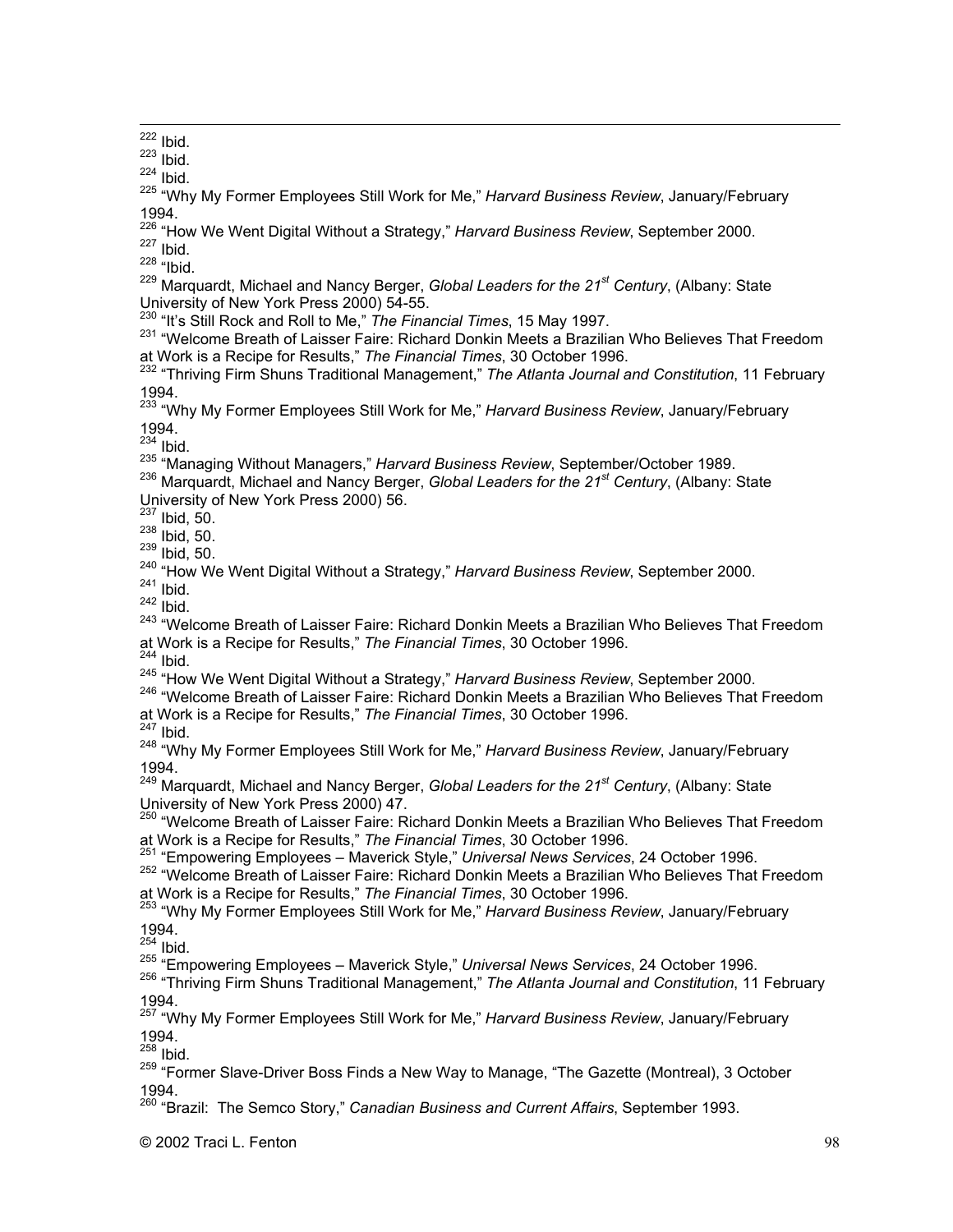261 Marquardt, Michael and Nancy Berger, *Global Leaders for the 21st Century*, (Albany: State

264 "Democracy as a Management Strategy," *The Plain Dealer*, 10 October 1993.

## **Bibliography**

Ackroff, Russell. *The Democratic Corporation.* New York: Oxford University Press. 1994.

Cloke, Kenneth and Joan Goldsmith. The End of Management and the Rise of Organizational Democracy. San Francisco: Jossey-Bass, 2002.

Collins, James and Jerry Porras. *Built to Last: Successful Habits of Visionary Companies*. New York: Harper Business, 1994.

Dahl, Robert. *On Democracy.* New Haven: Yale University Press, 1998.

Hock, Dee. *Birth of the Chaordic Age.* San Francisco: Berrett-Koehler, 1999.

Marquardt, Michael and Nancy Berger. *Global Leaders for the 21st Century*. Albany: State University of New York Press 2000.

#### **The Container Store**

"My Job at the Container Store." *Fortune*. 10 January 2000.

"Hiring and Training Tips from Fortune's Top-Rated Employer." *Managing Customer Service*. August 2001.

"Minding the Stores." *Chain Store Age*. 1 September 2001.

www.containerstore.com

#### **SAS**

"Sanity, Inc." *Fast Company*, January 1999.

"Come Back, Company Man!" *The New York Times*. 5 March 2000

"Lead On!" *Management Issues.* Vol. 63, No. 10. January 2001.

"Another Extraordinary Day on the Job." *CBS News*. 8 February 2001.

University of New York Press 2000) 48.<br><sup>262</sup> "How We Went Digital Without a Strategy," *Harvard Business Review*, September 2000.<br><sup>263</sup> Ibid  $263$  Ibid.

<sup>&</sup>lt;sup>265</sup> "My Biggest Mistake," *The Independent* (London), 19 September 1993.<br><sup>266</sup> "Managing Without Managara" Harvard Businese Povisur Santambar/

<sup>&</sup>lt;sup>266</sup> "Managing Without Managers," *Harvard Business Review*, September/October 1989.

<sup>267 &</sup>quot;How We Went Digital Without a Strategy," Harvard Business Review, September 2000.

<sup>&</sup>lt;sup>268</sup> "Southwest's Approach Still Flies," The Houston Chronicle, 18 June 2000.

<sup>269</sup> "Brazilian Company Sees Democracy as Its Hallmark, *The Christian Science Monitor*, 28

September 1993. 270 "One-on-One with Jim Goodnight," *Eyewitness News Exclusive*, 17 July 2001.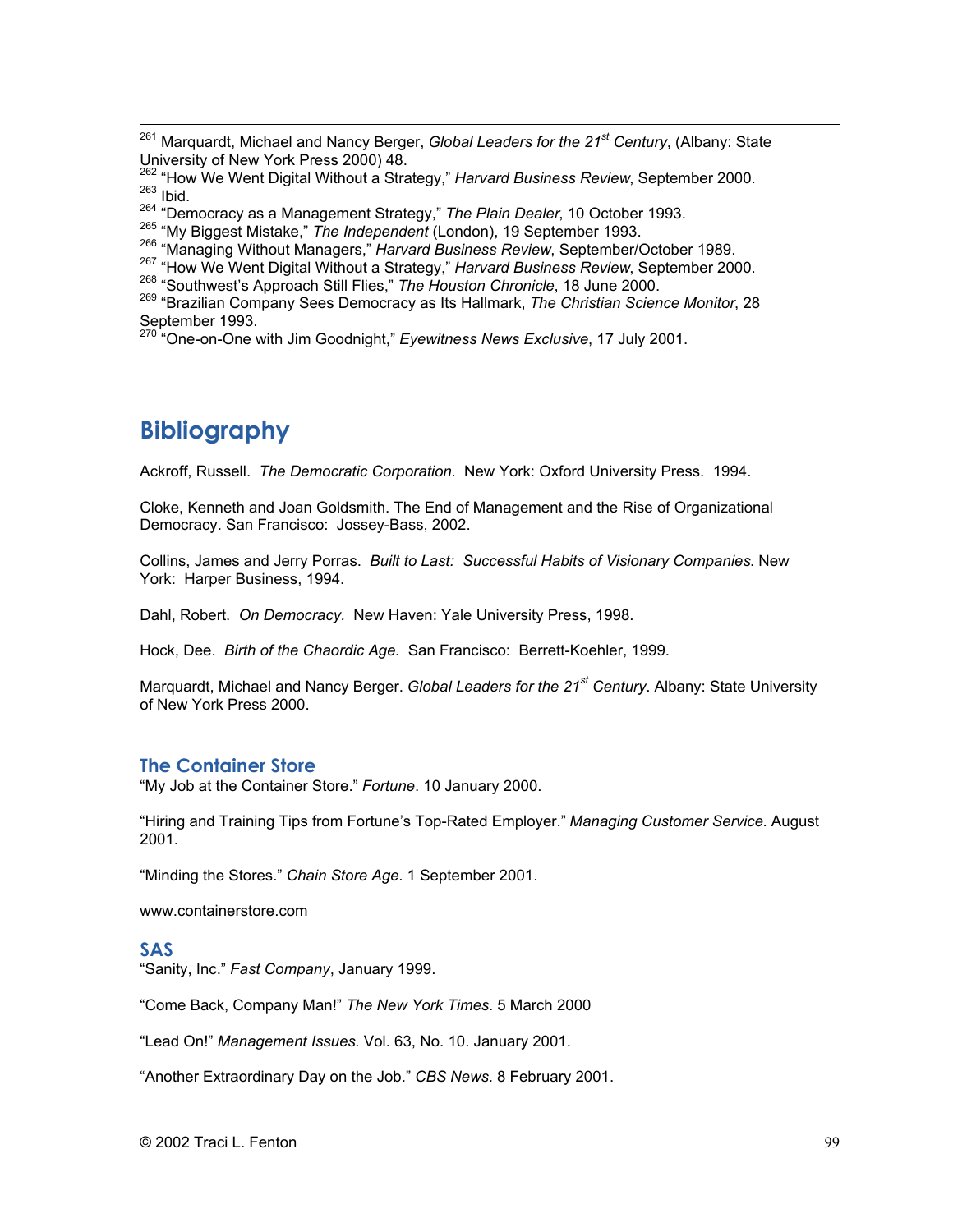$\overline{a}$ "One-on-One with Jim Goodnight." *Eyewitness News Exclusive*. 17 July 2001.

"The World According to. . . Jim Goodnight." Conversation with Karen Dearne, 4 September 2001.

"SAS marks 5<sup>th</sup> straight top 10 ranking in FORTUNE'S list of 100 Best Companies to Work For." *Fortune*. 21 January 2002.

www.sas.com

#### **Semco**

"Managing Without Managers." *Harvard Business Review*. September/October 1989

"Brazil: The Semco Story." *Canadian Business and Current Affairs.* September 1993.

"Semler's Secret." *Sunday Telegraph*. 12 September 1993.

"My Biggest Mistake." *The Independent* (London). 19 September 1993.

"Brazilian Company Sees Democracy as Its Hallmark" *The Christian Science Monitor*. 28 September 1993.

"Democracy as a Management Strategy." *The Plain Dealer*, 10 October 1993.

Semler, Ricardo. *Maverick: The Success Story Behind the World's Most Unusual Workplace.* New York: Warner Books 1993.

"Former Slave-Driver Boss Finds a New Way to Manage. "The Gazette (Montreal). 3 October 1994.

"Why My Former Employees Still Work for Me." *Harvard Business Review.* January/February 1994.

"Thriving Firm Shuns Traditional Management." *The Atlanta Journal and Constitution*. 11 February 1994.

"Welcome Breath of Laisser Faire: Richard Donkin Meets a Brazilian Who Believes That Freedom at Work is a Recipe for Results." *The Financial Times*. 30 October 1996.

"Empowering Employees – Maverick Style." *Universal News Services*. 24 October 1996.

"It's Still Rock and Roll to Me." *The Financial Times*. 15 May 1997

"How We Went Digital Without a Strategy." *Harvard Business Review*. September 2000.

These Corporate Bosses Are Playful – And They Rock." Business Times (Singapore). 5 August 2000.